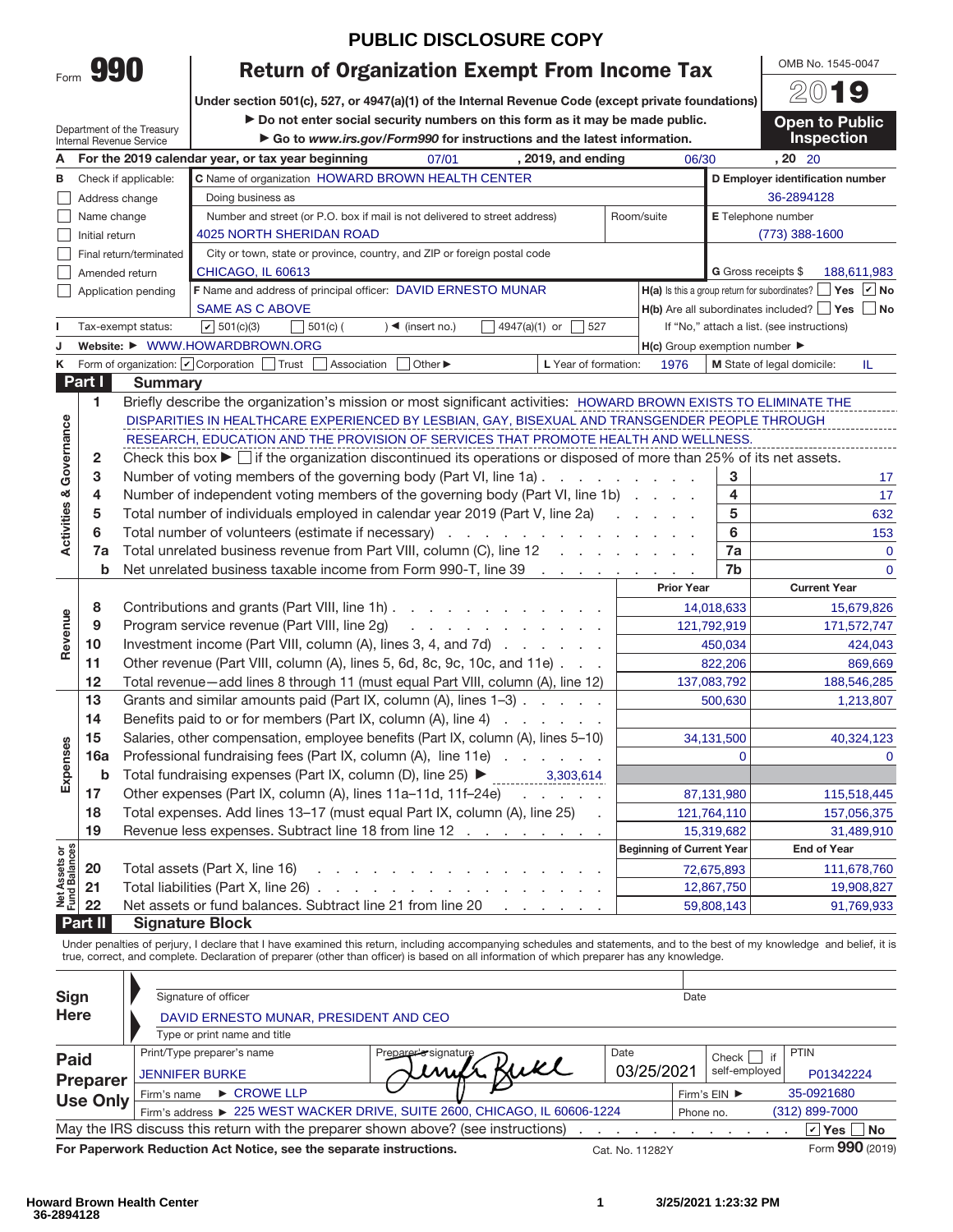| Form 990 (2019) | Page 2                                                                                                                                                                                                                                                                                                                                                                                                                                                                                                                                                                                                                                                                                                                                                                                                                                                             |
|-----------------|--------------------------------------------------------------------------------------------------------------------------------------------------------------------------------------------------------------------------------------------------------------------------------------------------------------------------------------------------------------------------------------------------------------------------------------------------------------------------------------------------------------------------------------------------------------------------------------------------------------------------------------------------------------------------------------------------------------------------------------------------------------------------------------------------------------------------------------------------------------------|
| Part III        | <b>Statement of Program Service Accomplishments</b><br>Check if Schedule O contains a response or note to any line in this Part III<br>$\boxed{\checkmark}$                                                                                                                                                                                                                                                                                                                                                                                                                                                                                                                                                                                                                                                                                                        |
| 1               | Briefly describe the organization's mission:                                                                                                                                                                                                                                                                                                                                                                                                                                                                                                                                                                                                                                                                                                                                                                                                                       |
|                 | HOWARD BROWN HEALTH EXISTS TO PROMOTE EQUALITY IN HEALTHCARE SERVICES FOR LESBIAN, GAY, BISEXUAL AND<br>TRANSGENDER PEOPLE THROUGH RESEARCH, EDUCATION AND OTHER SERVICES THAT PROMOTE HEALTH AND WELLNESS.                                                                                                                                                                                                                                                                                                                                                                                                                                                                                                                                                                                                                                                        |
| $\mathbf{2}$    | Did the organization undertake any significant program services during the year which were not listed on the<br>$\Box$ Yes $\Box$ No<br>If "Yes," describe these new services on Schedule O.                                                                                                                                                                                                                                                                                                                                                                                                                                                                                                                                                                                                                                                                       |
| 3               | Did the organization cease conducting, or make significant changes in how it conducts, any program<br>$\Box$ Yes $\Box$ No<br>If "Yes," describe these changes on Schedule O.                                                                                                                                                                                                                                                                                                                                                                                                                                                                                                                                                                                                                                                                                      |
| 4               | Describe the organization's program service accomplishments for each of its three largest program services, as measured by<br>expenses. Section 501(c)(3) and 501(c)(4) organizations are required to report the amount of grants and allocations to others,<br>the total expenses, and revenue, if any, for each program service reported.                                                                                                                                                                                                                                                                                                                                                                                                                                                                                                                        |
| 4a              | ) (Expenses \$1,126,907,310 including grants of \$1,100,000 (Revenue \$1,190)<br>168,994,895)<br>(Code:<br><b>MEDICAL:</b>                                                                                                                                                                                                                                                                                                                                                                                                                                                                                                                                                                                                                                                                                                                                         |
|                 | HOWARD BROWN HEALTH CENTER PROVIDES COMPREHENSIVE, COMPASSIONATE, NONJUDGMENTAL, AND HOLISTIC<br>PRIMARY MEDICAL CARE SERVICES INCLUDING GENERAL CHECK-UPS, DENTAL SERVICES, GYNECOLOGICAL SERVICES,<br>CHILD WELLNESS, HIV/AIDS TREATMENT, WALK-IN SERVICES AND GERIATRIC CARE. WE RECEIVE FUNDING FROM<br>THE HEALTH RESOURCES AND SERVICES ADMINISTRATION, ILLINOIS DEPARTMENT OF PUBLIC HEALTH, CHICAGO<br>DEPARTMENT OF PUBLIC HEALTH, AIDS FOUNDATION OF CHICAGO, PRIVATE FOUNDATIONS, AND OTHER SOURCES TO<br>PROVIDE CARE TO 28,498 UNDUPLICATED PATIENTS WHO HAD 68,391 VISITS REGARDLESS OF A PATIENT'S<br><b>ABILITY TO PAY.</b>                                                                                                                                                                                                                        |
| 4b              | ) (Expenses \$1,1978) (Expenses \$1,1978) (5,815,780 including grants of \$1,199,408) (Revenue \$1,199,108) (Revenue \$1,1978)<br>(Code:<br><b>BEHAVIORAL HEALTH:</b><br>HOWARD BROWN HEALTH CENTER PROVIDES BEHAVIORAL HEALTH SERVICES THROUGH COUNSELING, PSYCHIATRY AND<br>PSYCHOTHERAPY. EXPERIENCED AND LICENSED COUNSELORS, SOCIAL WORKERS, PSYCHIATRISTS AND PSYCHOLOGISTS<br>PROVIDE INDIVIDUAL, COUPLES, FAMILY, AND GROUP THERAPIES, INCLUDING SUBSTANCE ABUSE TREATMENT AND<br>VIOLENCE RECOVERY SERVICES. CURRENTLY WE RECEIVE FUNDING FROM THE HEALTH RESOURCES AND SERVICES<br>ADMINISTRATION, CHICAGO DEPARTMENT OF PUBLIC HEALTH, ILLINOIS DEPARTMENT OF HUMAN SERVICES, AND<br>CORPORATE/FOUNDATION SOURCES TO PROVIDE BEHAVIORAL HEALTH SERVICES. FOR 2019, 1,906 UNDUPLICATED<br>PATIENTS ACCESSED BEHAVIORAL HEALTH SERVICES FOR 9,371 VISITS. |
| 4c              | 3,783,097 including grants of \$<br>788,589)(Revenue \$<br>(Code:<br>) (Expenses \$<br>$\overline{0}$ )<br><b>PREVENTION:</b><br>HOWARD BROWN HEALTH CENTER PROVIDES PUBLIC EDUCATION AND AWARENESS ABOUT HIV/AIDS AND STI'S VIA MANY<br>CHANNELS, TRADITIONAL AND NON-TRADITIONAL. OUR PREVENTION TEAM PROVIDES DIRECT SERVICE DELIVERY OF<br>HIV COUNSELING AND TESTING, PARTNER AND REFERRAL SERVICES, HEALTH INFORMATION AND PUBLIC AWARENESS<br>CAMPAIGNS. CURRENTLY WE RECEIVE FUNDING FROM MANY SOURCES INCLUDING FEDERAL, STATE AND LOCAL<br>GOVERNMENTS, CORPORATIONS, AND FOUNDATIONS. CHANGES TO THE PRESENTATION ON THE 990 ARE DUE TO A<br>CHANGE IN HOWARD BROWN'S INTERNAL REPORTING STRUCTURE.                                                                                                                                                     |
| 4d              | Other program services (Describe on Schedule O.)<br>(Expenses \$<br>4,614,687 including grants of \$<br>265,810 ) (Revenue \$<br>366,129                                                                                                                                                                                                                                                                                                                                                                                                                                                                                                                                                                                                                                                                                                                           |
| 4е              | Total program service expenses ▶<br>141,120,874                                                                                                                                                                                                                                                                                                                                                                                                                                                                                                                                                                                                                                                                                                                                                                                                                    |
|                 | Form 990 (2019)                                                                                                                                                                                                                                                                                                                                                                                                                                                                                                                                                                                                                                                                                                                                                                                                                                                    |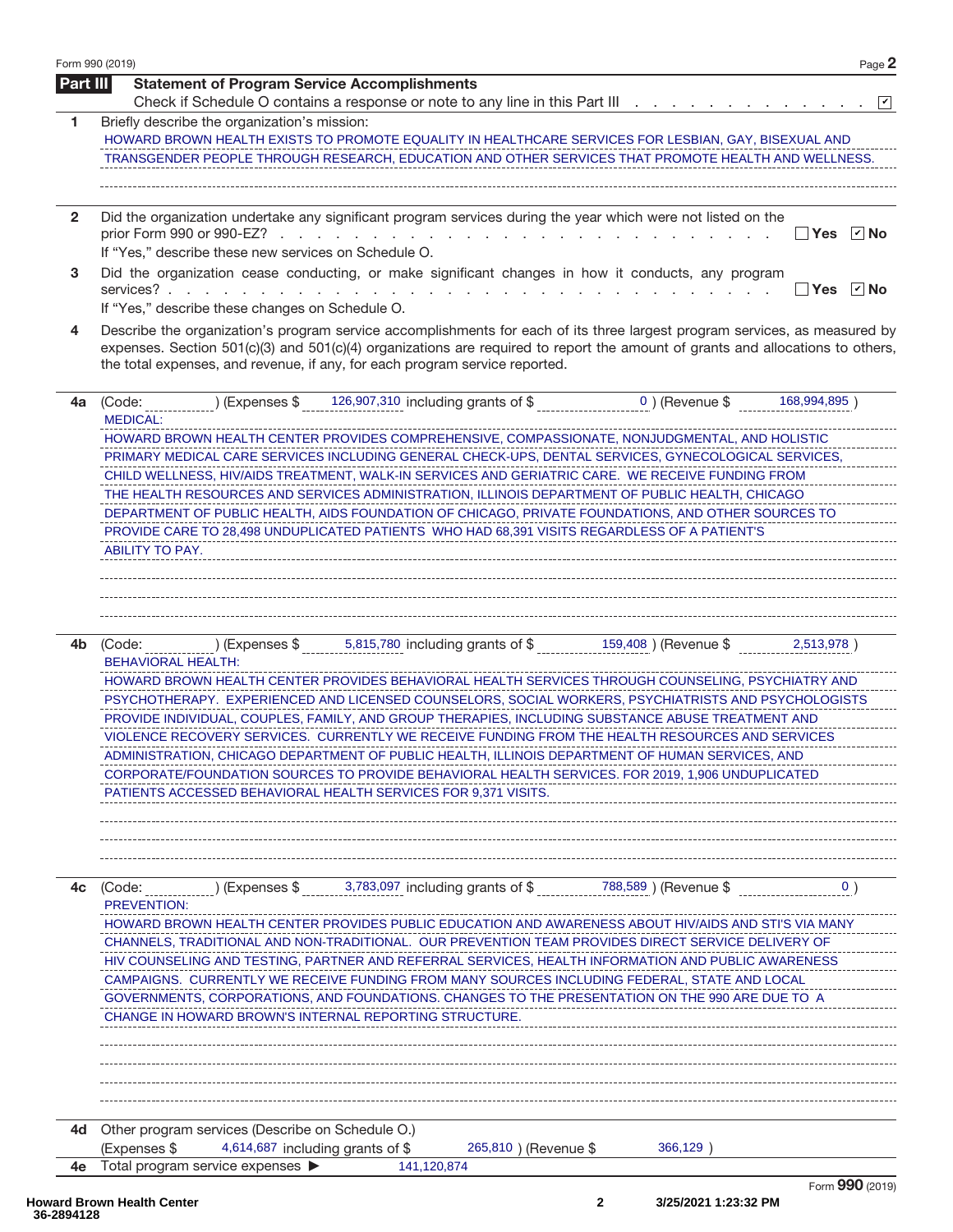| Form 990 (2019) |                                                                                                                                                                                                                                                                                                                  |                 |            | Page $3$ |  |  |  |  |  |
|-----------------|------------------------------------------------------------------------------------------------------------------------------------------------------------------------------------------------------------------------------------------------------------------------------------------------------------------|-----------------|------------|----------|--|--|--|--|--|
| Part IV         | <b>Checklist of Required Schedules</b>                                                                                                                                                                                                                                                                           |                 |            |          |  |  |  |  |  |
|                 |                                                                                                                                                                                                                                                                                                                  |                 | <b>Yes</b> | No       |  |  |  |  |  |
| 1               | Is the organization described in section $501(c)(3)$ or $4947(a)(1)$ (other than a private foundation)? If "Yes,"                                                                                                                                                                                                |                 |            |          |  |  |  |  |  |
|                 |                                                                                                                                                                                                                                                                                                                  | 1               | V<br>V     |          |  |  |  |  |  |
| 2               | Is the organization required to complete Schedule B, Schedule of Contributors (see instructions)?                                                                                                                                                                                                                | $\overline{2}$  |            |          |  |  |  |  |  |
| 3               | Did the organization engage in direct or indirect political campaign activities on behalf of or in opposition to<br>candidates for public office? If "Yes," complete Schedule C, Part I.                                                                                                                         | 3               |            | V        |  |  |  |  |  |
| 4               | Section 501(c)(3) organizations. Did the organization engage in lobbying activities, or have a section 501(h)<br>election in effect during the tax year? If "Yes," complete Schedule C, Part II                                                                                                                  | 4               |            | V        |  |  |  |  |  |
| 5               | Is the organization a section $501(c)(4)$ , $501(c)(5)$ , or $501(c)(6)$ organization that receives membership dues,<br>assessments, or similar amounts as defined in Revenue Procedure 98-19? If "Yes," complete Schedule C, Part III                                                                           | 5               |            | V        |  |  |  |  |  |
| 6               | Did the organization maintain any donor advised funds or any similar funds or accounts for which donors<br>have the right to provide advice on the distribution or investment of amounts in such funds or accounts? If                                                                                           |                 |            |          |  |  |  |  |  |
| 7               | Did the organization receive or hold a conservation easement, including easements to preserve open space,<br>the environment, historic land areas, or historic structures? If "Yes," complete Schedule D, Part II<br>$\overline{7}$                                                                              |                 |            |          |  |  |  |  |  |
| 8               | Did the organization maintain collections of works of art, historical treasures, or other similar assets? If "Yes,"                                                                                                                                                                                              | 8               | V          |          |  |  |  |  |  |
| 9               | Did the organization report an amount in Part X, line 21, for escrow or custodial account liability, serve as a<br>custodian for amounts not listed in Part X; or provide credit counseling, debt management, credit repair, or<br>debt negotiation services? If "Yes," complete Schedule D, Part IV             | 9               |            | V        |  |  |  |  |  |
| 10              | Did the organization, directly or through a related organization, hold assets in donor-restricted endowments<br>10                                                                                                                                                                                               |                 |            |          |  |  |  |  |  |
| 11              | If the organization's answer to any of the following questions is "Yes," then complete Schedule D, Parts VI,<br>VII, VIII, IX, or X as applicable.                                                                                                                                                               |                 |            |          |  |  |  |  |  |
| a               | Did the organization report an amount for land, buildings, and equipment in Part X, line 10? If "Yes,"<br>11a                                                                                                                                                                                                    |                 |            |          |  |  |  |  |  |
| b               | Did the organization report an amount for investments-other securities in Part X, line 12, that is 5% or more<br>of its total assets reported in Part X, line 16? If "Yes," complete Schedule D, Part VII                                                                                                        | 11 <sub>b</sub> |            | V        |  |  |  |  |  |
| C               | Did the organization report an amount for investments - program related in Part X, line 13, that is 5% or more<br>of its total assets reported in Part X, line 16? If "Yes," complete Schedule D, Part VIII<br>11c                                                                                               |                 |            |          |  |  |  |  |  |
| d               | Did the organization report an amount for other assets in Part X, line 15, that is 5% or more of its total assets<br>reported in Part X, line 16? If "Yes," complete Schedule D, Part IX<br>11d                                                                                                                  |                 |            |          |  |  |  |  |  |
| е               | Did the organization report an amount for other liabilities in Part X, line 25? If "Yes," complete Schedule D, Part X<br>11e                                                                                                                                                                                     |                 |            |          |  |  |  |  |  |
| f               | Did the organization's separate or consolidated financial statements for the tax year include a footnote that addresses<br>the organization's liability for uncertain tax positions under FIN 48 (ASC 740)? If "Yes," complete Schedule D, Part X<br>11f                                                         |                 |            |          |  |  |  |  |  |
| 12a             | Did the organization obtain separate, independent audited financial statements for the tax year? If "Yes," complete                                                                                                                                                                                              | 12a             | V          |          |  |  |  |  |  |
| b               | Was the organization included in consolidated, independent audited financial statements for the tax year? If<br>"Yes," and if the organization answered "No" to line 12a, then completing Schedule D, Parts XI and XII is optional                                                                               |                 |            |          |  |  |  |  |  |
| 13              | Is the organization a school described in section $170(b)(1)(A)(ii)?$ If "Yes," complete Schedule E<br><b>Contract Contract</b>                                                                                                                                                                                  | 13              |            | V        |  |  |  |  |  |
| 14a             | Did the organization maintain an office, employees, or agents outside of the United States?                                                                                                                                                                                                                      | 14a             |            | V        |  |  |  |  |  |
| b               | Did the organization have aggregate revenues or expenses of more than \$10,000 from grantmaking,<br>fundraising, business, investment, and program service activities outside the United States, or aggregate<br>foreign investments valued at \$100,000 or more? If "Yes," complete Schedule F, Parts I and IV. | 14 <sub>b</sub> |            | V        |  |  |  |  |  |
| 15              | Did the organization report on Part IX, column (A), line 3, more than \$5,000 of grants or other assistance to or<br>for any foreign organization? If "Yes," complete Schedule F, Parts II and IV                                                                                                                | 15              |            | V        |  |  |  |  |  |
| 16              | Did the organization report on Part IX, column (A), line 3, more than \$5,000 of aggregate grants or other<br>assistance to or for foreign individuals? If "Yes," complete Schedule F, Parts III and IV.                                                                                                         | 16              |            | V        |  |  |  |  |  |
| 17              | Did the organization report a total of more than \$15,000 of expenses for professional fundraising services on<br>Part IX, column (A), lines 6 and 11e? If "Yes," complete Schedule G, Part I (see instructions)<br>and a state of the state                                                                     | 17              |            | V        |  |  |  |  |  |
| 18              | Did the organization report more than \$15,000 total of fundraising event gross income and contributions on                                                                                                                                                                                                      | 18              | V          |          |  |  |  |  |  |
| 19              | Did the organization report more than \$15,000 of gross income from gaming activities on Part VIII, line 9a?<br>If "Yes," complete Schedule G, Part III<br>and the contract of the contract of the contract of the contract of the contract of                                                                   | 19              |            | V        |  |  |  |  |  |
| <b>20a</b>      | Did the organization operate one or more hospital facilities? If "Yes," complete Schedule H                                                                                                                                                                                                                      | 20a             |            | V        |  |  |  |  |  |
| b               | If "Yes" to line 20a, did the organization attach a copy of its audited financial statements to this return?                                                                                                                                                                                                     | 20 <sub>b</sub> |            |          |  |  |  |  |  |
| 21              | Did the organization report more than \$5,000 of grants or other assistance to any domestic organization or<br>domestic government on Part IX, column (A), line 1? If "Yes," complete Schedule I, Parts I and II                                                                                                 | 21              | V          |          |  |  |  |  |  |
|                 |                                                                                                                                                                                                                                                                                                                  |                 |            |          |  |  |  |  |  |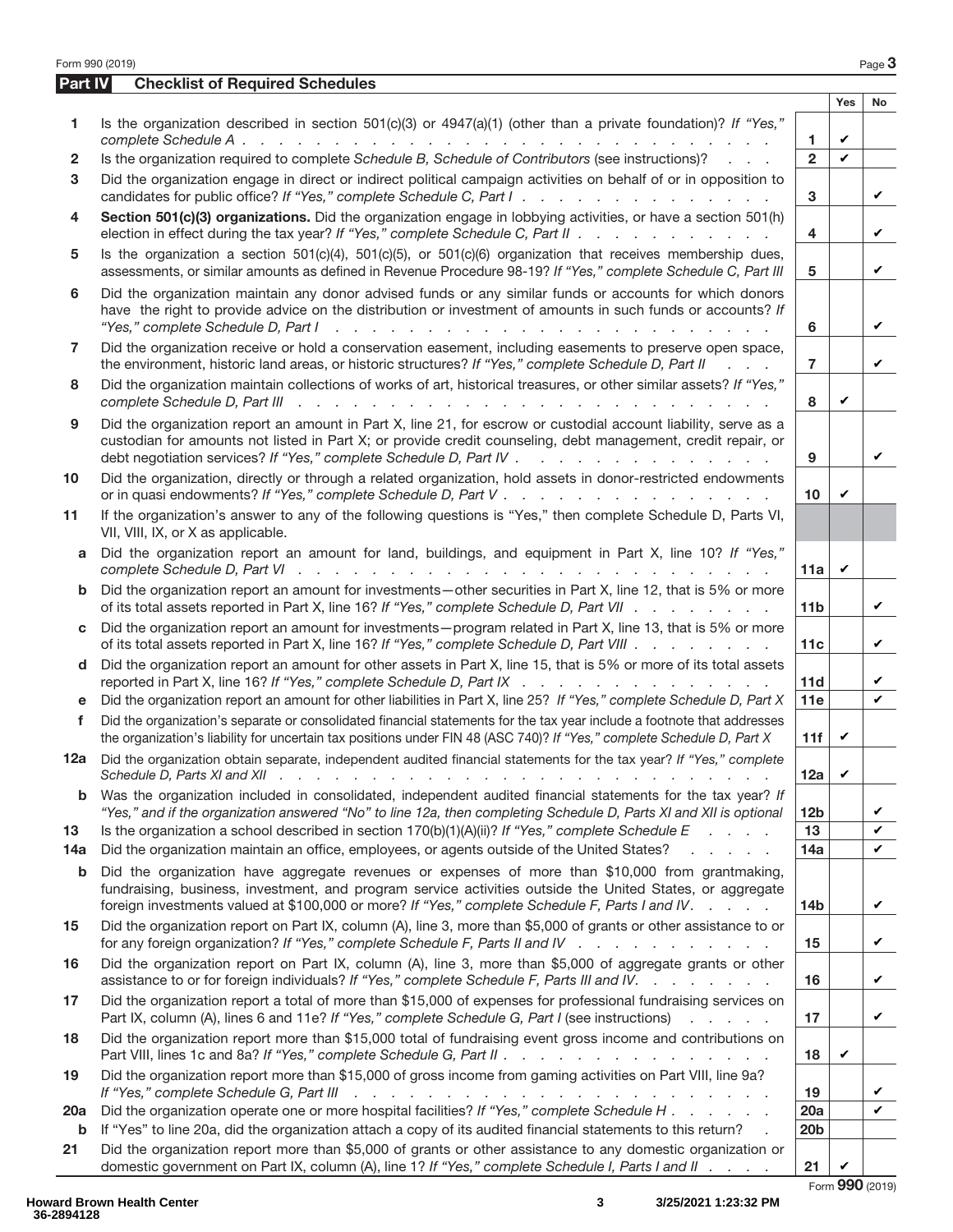| Form 990 (2019) |
|-----------------|
|-----------------|

|                | Form 990 (2019)                                                                                                                                                                                                                                                                                                                                                                |                 |            | Page 4       |
|----------------|--------------------------------------------------------------------------------------------------------------------------------------------------------------------------------------------------------------------------------------------------------------------------------------------------------------------------------------------------------------------------------|-----------------|------------|--------------|
| <b>Part IV</b> | <b>Checklist of Required Schedules (continued)</b>                                                                                                                                                                                                                                                                                                                             |                 |            |              |
|                |                                                                                                                                                                                                                                                                                                                                                                                |                 | Yes        | No           |
| 22             | Did the organization report more than \$5,000 of grants or other assistance to or for domestic individuals on<br>Part IX, column (A), line 2? If "Yes," complete Schedule I, Parts I and III                                                                                                                                                                                   | 22              |            | V            |
| 23             | Did the organization answer "Yes" to Part VII, Section A, line 3, 4, or 5 about compensation of the<br>organization's current and former officers, directors, trustees, key employees, and highest compensated                                                                                                                                                                 | 23              | V          |              |
| 24a            | Did the organization have a tax-exempt bond issue with an outstanding principal amount of more than<br>\$100,000 as of the last day of the year, that was issued after December 31, 2002? If "Yes," answer lines 24b<br>through 24d and complete Schedule K. If "No," go to line 25a<br>والمتعاون والمتعاون والمتعاون والمتعاون والمتعاون                                      | 24a             |            | V            |
| b              | Did the organization invest any proceeds of tax-exempt bonds beyond a temporary period exception?                                                                                                                                                                                                                                                                              | 24 <sub>b</sub> |            |              |
| C              | Did the organization maintain an escrow account other than a refunding escrow at any time during the year<br>to defease any tax-exempt bonds?<br>a construction of the construction of the construction of the construction of the construction of the construction of the construction of the construction of the construction of the construction of the construction of the | 24c             |            |              |
| d              | Did the organization act as an "on behalf of" issuer for bonds outstanding at any time during the year?                                                                                                                                                                                                                                                                        | <b>24d</b>      |            |              |
| 25a            | Section 501(c)(3), 501(c)(4), and 501(c)(29) organizations. Did the organization engage in an excess benefit<br>transaction with a disqualified person during the year? If "Yes," complete Schedule L, Part I<br>.                                                                                                                                                             | 25a             |            | V            |
| b              | Is the organization aware that it engaged in an excess benefit transaction with a disqualified person in a prior<br>year, and that the transaction has not been reported on any of the organization's prior Forms 990 or 990-EZ?                                                                                                                                               | 25 <sub>b</sub> |            | V            |
| 26             | Did the organization report any amount on Part X, line 5 or 22, for receivables from or payables to any current<br>or former officer, director, trustee, key employee, creator or founder, substantial contributor, or 35%<br>controlled entity or family member of any of these persons? If "Yes," complete Schedule L, Part II<br><b>Contract Contract</b>                   | 26              |            | V            |
| 27             | Did the organization provide a grant or other assistance to any current or former officer, director, trustee, key<br>employee, creator or founder, substantial contributor or employee thereof, a grant selection committee<br>member, or to a 35% controlled entity (including an employee thereof) or family member of any of these                                          | 27              |            | V            |
| 28             | Was the organization a party to a business transaction with one of the following parties (see Schedule L, Part<br>IV instructions, for applicable filing thresholds, conditions, and exceptions):                                                                                                                                                                              |                 |            |              |
| a              | A current or former officer, director, trustee, key employee, creator or founder, or substantial contributor? If                                                                                                                                                                                                                                                               | 28a             |            | V            |
| b              | A family member of any individual described in line 28a? If "Yes," complete Schedule L, Part IV                                                                                                                                                                                                                                                                                | 28 <sub>b</sub> |            | V            |
| C              | A 35% controlled entity of one or more individuals and/or organizations described in lines 28a or 28b? If<br>"Yes," complete Schedule L, Part IV $\ldots$ , $\ldots$ , $\ldots$ , $\ldots$ , $\ldots$ , $\ldots$                                                                                                                                                               | <b>28c</b>      |            | V            |
| 29             | Did the organization receive more than \$25,000 in non-cash contributions? If "Yes," complete Schedule M                                                                                                                                                                                                                                                                       | 29              | V          |              |
| 30             | Did the organization receive contributions of art, historical treasures, or other similar assets, or qualified                                                                                                                                                                                                                                                                 | 30              |            | V            |
| 31             | Did the organization liquidate, terminate, or dissolve and cease operations? If "Yes," complete Schedule N, Part I                                                                                                                                                                                                                                                             | $\overline{31}$ |            |              |
| 32             | Did the organization sell, exchange, dispose of, or transfer more than 25% of its net assets? If "Yes,"<br>complete Schedule N, Part II<br>and the contract of the contract of the contract of the contract of the contract of the contract of the contract of the contract of the contract of the contract of the contract of the contract of the contract of the contra      | 32              |            | V            |
| 33             | Did the organization own 100% of an entity disregarded as separate from the organization under Regulations<br>sections 301.7701-2 and 301.7701-3? If "Yes," complete Schedule R, Part I.                                                                                                                                                                                       | 33              |            | V            |
| 34             | Was the organization related to any tax-exempt or taxable entity? If "Yes," complete Schedule R, Part II, III,<br>or IV, and Part V, line 1<br>المتعاون والمتعاون والمتعاون والمتعاون والمتعاونة والمتعاونة والمتعاونة والمتعاونة والمتعاونة والمتعاونة                                                                                                                        | 34              |            | V            |
| 35a            | Did the organization have a controlled entity within the meaning of section 512(b)(13)?                                                                                                                                                                                                                                                                                        | 35a             |            | $\checkmark$ |
| b              | If "Yes" to line 35a, did the organization receive any payment from or engage in any transaction with a<br>controlled entity within the meaning of section 512(b)(13)? If "Yes," complete Schedule R, Part V, line 2. .                                                                                                                                                        | 35b             |            |              |
| 36             | Section 501(c)(3) organizations. Did the organization make any transfers to an exempt non-charitable<br>related organization? If "Yes," complete Schedule R, Part V, line 2                                                                                                                                                                                                    | 36              |            | V            |
| 37             | Did the organization conduct more than 5% of its activities through an entity that is not a related organization<br>and that is treated as a partnership for federal income tax purposes? If "Yes," complete Schedule R, Part VI                                                                                                                                               | 37              |            | V            |
| 38             | Did the organization complete Schedule O and provide explanations in Schedule O for Part VI, lines 11b and<br>19? Note: All Form 990 filers are required to complete Schedule O.                                                                                                                                                                                               | 38              | V          |              |
| Part V         | <b>Statements Regarding Other IRS Filings and Tax Compliance</b><br>Check if Schedule O contains a response or note to any line in this Part V                                                                                                                                                                                                                                 |                 |            |              |
|                |                                                                                                                                                                                                                                                                                                                                                                                |                 | <b>Yes</b> | <b>No</b>    |
| b              | 143<br>1a Enter the number reported in Box 3 of Form 1096. Enter -0- if not applicable<br>1a<br>and a state<br>$\mathbf 0$<br>Enter the number of Forms W-2G included in line 1a. Enter -0- if not applicable<br>1 <sub>b</sub>                                                                                                                                                |                 |            |              |
| C              | Did the organization comply with backup withholding rules for reportable payments to vendors and                                                                                                                                                                                                                                                                               |                 |            |              |
|                |                                                                                                                                                                                                                                                                                                                                                                                | 1c              | V          |              |

**Howard Brown Health Center 36-2894128**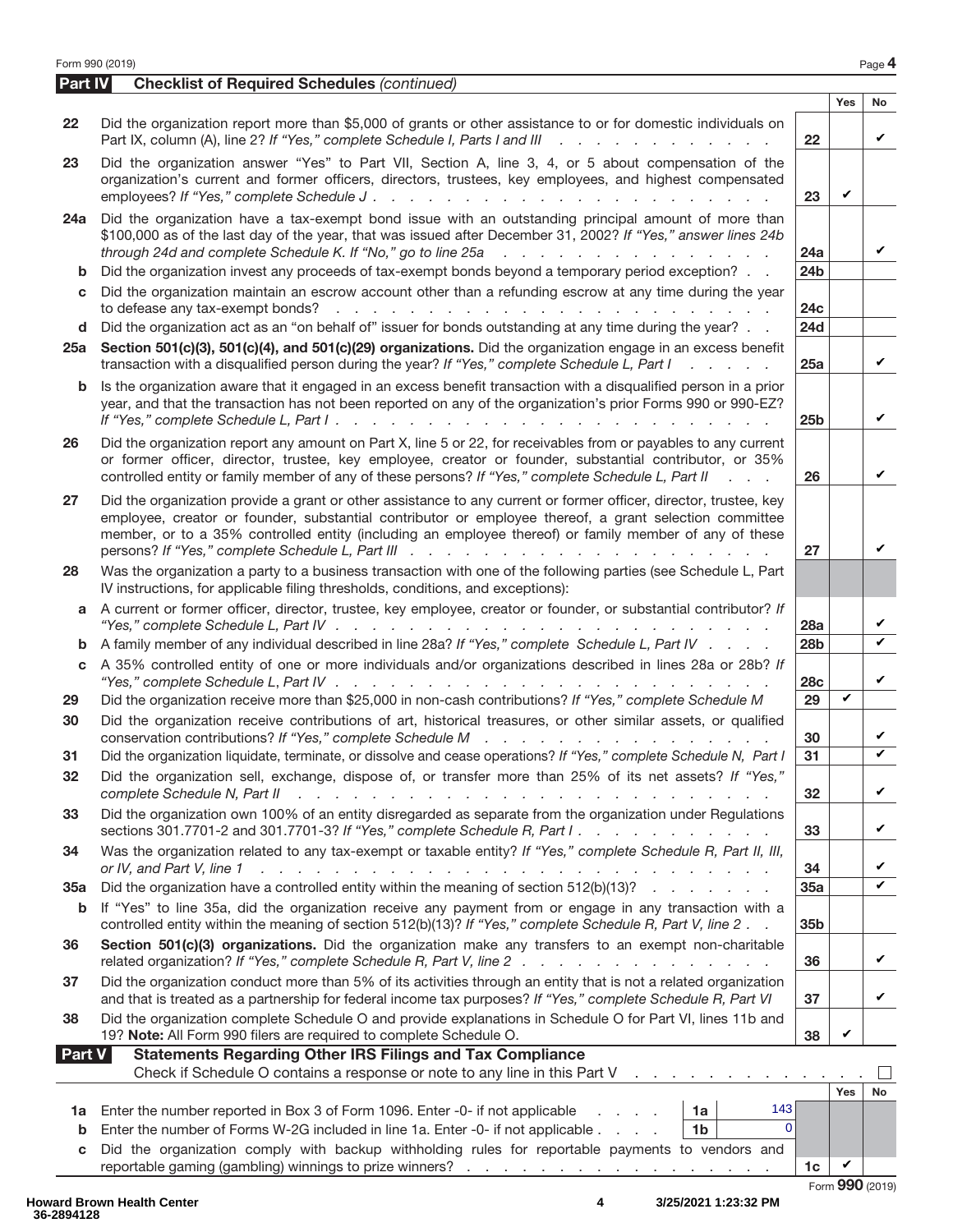| Form 990 (2019) |                                                                                                                                                                                                                                        |                        |     | Page 5    |  |  |  |  |
|-----------------|----------------------------------------------------------------------------------------------------------------------------------------------------------------------------------------------------------------------------------------|------------------------|-----|-----------|--|--|--|--|
| Part V          | Statements Regarding Other IRS Filings and Tax Compliance (continued)                                                                                                                                                                  |                        |     |           |  |  |  |  |
|                 |                                                                                                                                                                                                                                        |                        | Yes | <b>No</b> |  |  |  |  |
|                 | 2a Enter the number of employees reported on Form W-3, Transmittal of Wage and Tax                                                                                                                                                     |                        |     |           |  |  |  |  |
|                 | Statements, filed for the calendar year ending with or within the year covered by this return<br>2a<br>632                                                                                                                             |                        |     |           |  |  |  |  |
| b               | If at least one is reported on line 2a, did the organization file all required federal employment tax returns? .                                                                                                                       | 2 <sub>b</sub>         | V   |           |  |  |  |  |
|                 | Note: If the sum of lines 1a and 2a is greater than 250, you may be required to e-file (see instructions).                                                                                                                             |                        |     |           |  |  |  |  |
| За              | Did the organization have unrelated business gross income of \$1,000 or more during the year?<br>3a                                                                                                                                    |                        |     |           |  |  |  |  |
| b               | If "Yes," has it filed a Form 990-T for this year? If "No" to line 3b, provide an explanation on Schedule O                                                                                                                            | 3 <sub>b</sub>         |     |           |  |  |  |  |
| 4a              | At any time during the calendar year, did the organization have an interest in, or a signature or other authority over,                                                                                                                |                        |     |           |  |  |  |  |
|                 | a financial account in a foreign country (such as a bank account, securities account, or other financial account)?<br>4a                                                                                                               |                        |     |           |  |  |  |  |
| b               | If "Yes," enter the name of the foreign country ▶                                                                                                                                                                                      |                        |     |           |  |  |  |  |
|                 | See instructions for filing requirements for FinCEN Form 114, Report of Foreign Bank and Financial Accounts (FBAR).                                                                                                                    |                        |     |           |  |  |  |  |
| 5а              | Was the organization a party to a prohibited tax shelter transaction at any time during the tax year?                                                                                                                                  | 5a                     |     | V         |  |  |  |  |
| b               | Did any taxable party notify the organization that it was or is a party to a prohibited tax shelter transaction?                                                                                                                       | 5b                     |     | V         |  |  |  |  |
| С               | If "Yes" to line 5a or 5b, did the organization file Form 8886-T?                                                                                                                                                                      | 5с                     |     |           |  |  |  |  |
| 6a              | Does the organization have annual gross receipts that are normally greater than \$100,000, and did the                                                                                                                                 |                        |     |           |  |  |  |  |
|                 | organization solicit any contributions that were not tax deductible as charitable contributions?                                                                                                                                       | 6a                     |     | V         |  |  |  |  |
| b               | If "Yes," did the organization include with every solicitation an express statement that such contributions or                                                                                                                         |                        |     |           |  |  |  |  |
|                 | gifts were not tax deductible? $\cdots$ $\cdots$ $\cdots$ $\cdots$ $\cdots$ $\cdots$ $\cdots$ $\cdots$                                                                                                                                 | 6b                     |     |           |  |  |  |  |
| 7               | Organizations that may receive deductible contributions under section 170(c).                                                                                                                                                          |                        |     |           |  |  |  |  |
| a               | Did the organization receive a payment in excess of \$75 made partly as a contribution and partly for goods                                                                                                                            |                        |     |           |  |  |  |  |
|                 |                                                                                                                                                                                                                                        | 7a                     | V   |           |  |  |  |  |
| b               | If "Yes," did the organization notify the donor of the value of the goods or services provided?                                                                                                                                        | 7 <sub>b</sub>         | V   |           |  |  |  |  |
| С               | Did the organization sell, exchange, or otherwise dispose of tangible personal property for which it was                                                                                                                               |                        |     |           |  |  |  |  |
|                 | If "Yes," indicate the number of Forms 8282 filed during the year<br>7d<br>1                                                                                                                                                           | 7c                     | V   |           |  |  |  |  |
| d<br>е          | Did the organization receive any funds, directly or indirectly, to pay premiums on a personal benefit contract?                                                                                                                        | 7e                     |     | V         |  |  |  |  |
| f               | Did the organization, during the year, pay premiums, directly or indirectly, on a personal benefit contract? .                                                                                                                         | 7f                     |     | ✓         |  |  |  |  |
| g               | If the organization received a contribution of qualified intellectual property, did the organization file Form 8899 as required?                                                                                                       | 7g                     |     |           |  |  |  |  |
| h               | If the organization received a contribution of cars, boats, airplanes, or other vehicles, did the organization file a Form 1098-C?                                                                                                     | 7h                     |     |           |  |  |  |  |
| 8               | Sponsoring organizations maintaining donor advised funds. Did a donor advised fund maintained by the                                                                                                                                   |                        |     |           |  |  |  |  |
|                 | sponsoring organization have excess business holdings at any time during the year?                                                                                                                                                     |                        |     |           |  |  |  |  |
| 9               | Sponsoring organizations maintaining donor advised funds.                                                                                                                                                                              |                        |     |           |  |  |  |  |
| а               | Did the sponsoring organization make any taxable distributions under section 4966?                                                                                                                                                     | 9a                     |     |           |  |  |  |  |
| b               | Did the sponsoring organization make a distribution to a donor, donor advisor, or related person?                                                                                                                                      | 9b                     |     |           |  |  |  |  |
| 10              | Section 501(c)(7) organizations. Enter:                                                                                                                                                                                                |                        |     |           |  |  |  |  |
|                 | 10a <br>Initiation fees and capital contributions included on Part VIII, line 12 \[matter states and capital contributions included on Part VIII, line 12 \[matter states in the state of the state of the state of the state of the s |                        |     |           |  |  |  |  |
| b               | Gross receipts, included on Form 990, Part VIII, line 12, for public use of club facilities<br>10 <sub>b</sub>                                                                                                                         |                        |     |           |  |  |  |  |
| 11              | Section 501(c)(12) organizations. Enter:                                                                                                                                                                                               |                        |     |           |  |  |  |  |
| a               | Gross income from members or shareholders.<br>11a                                                                                                                                                                                      |                        |     |           |  |  |  |  |
| b               | Gross income from other sources (Do not net amounts due or paid to other sources                                                                                                                                                       |                        |     |           |  |  |  |  |
|                 | 11 <sub>b</sub>                                                                                                                                                                                                                        |                        |     |           |  |  |  |  |
| 12a             | Section 4947(a)(1) non-exempt charitable trusts. Is the organization filing Form 990 in lieu of Form 1041?                                                                                                                             | 12a                    |     |           |  |  |  |  |
| b               | If "Yes," enter the amount of tax-exempt interest received or accrued during the year<br>12 <sub>b</sub>                                                                                                                               |                        |     |           |  |  |  |  |
| 13              | Section 501(c)(29) qualified nonprofit health insurance issuers.                                                                                                                                                                       |                        |     |           |  |  |  |  |
| a               | Is the organization licensed to issue qualified health plans in more than one state?<br>Note: See the instructions for additional information the organization must report on Schedule O.                                              | 13a                    |     |           |  |  |  |  |
|                 | Enter the amount of reserves the organization is required to maintain by the states in which                                                                                                                                           |                        |     |           |  |  |  |  |
|                 | the organization is licensed to issue qualified health plans<br>13 <sub>b</sub>                                                                                                                                                        |                        |     |           |  |  |  |  |
| С               | 13 <sub>c</sub><br>Enter the amount of reserves on hand<br>and a strain and a strain and a                                                                                                                                             |                        |     |           |  |  |  |  |
| 14a             | Did the organization receive any payments for indoor tanning services during the tax year?                                                                                                                                             |                        |     |           |  |  |  |  |
| b               | If "Yes," has it filed a Form 720 to report these payments? If "No," provide an explanation on Schedule O.                                                                                                                             | 14a<br>14 <sub>b</sub> |     | V         |  |  |  |  |
| 15              | Is the organization subject to the section 4960 tax on payment(s) of more than \$1,000,000 in remuneration or                                                                                                                          |                        |     |           |  |  |  |  |
|                 | excess parachute payment(s) during the year?<br>$\mathbf{r}$ , $\mathbf{r}$ , $\mathbf{r}$ , $\mathbf{r}$ , $\mathbf{r}$ , $\mathbf{r}$ , $\mathbf{r}$ , $\mathbf{r}$                                                                  | 15                     |     | V         |  |  |  |  |
|                 | If "Yes," see instructions and file Form 4720, Schedule N.                                                                                                                                                                             |                        |     |           |  |  |  |  |
| 16              | Is the organization an educational institution subject to the section 4968 excise tax on net investment income?                                                                                                                        | 16                     |     | V         |  |  |  |  |
|                 | If "Yes," complete Form 4720, Schedule O.                                                                                                                                                                                              |                        |     |           |  |  |  |  |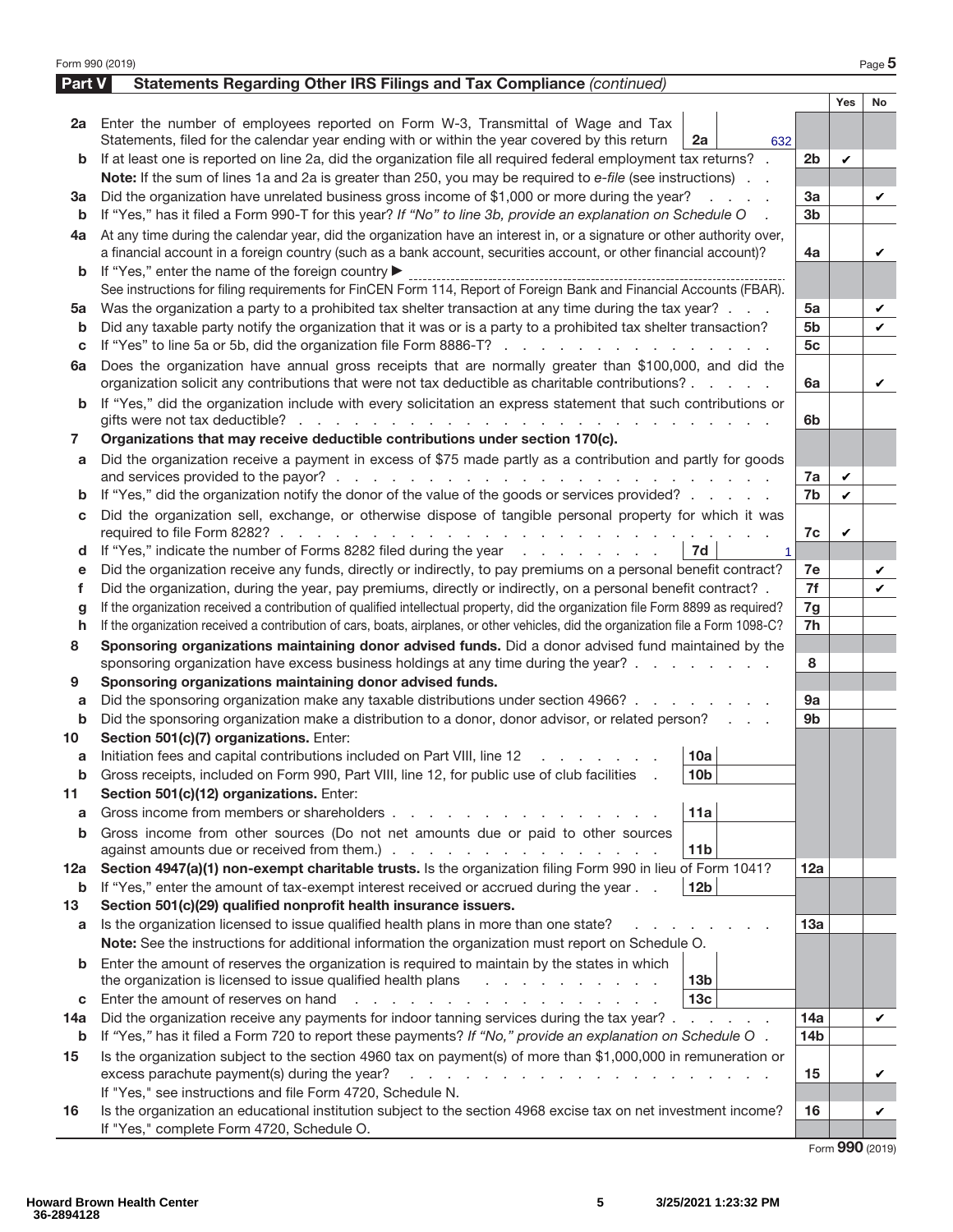|             | Form 990 (2019)                                                                                                                                                                                                                                                                                                                                                                         |    |                |                 |     | Page 6         |  |  |  |
|-------------|-----------------------------------------------------------------------------------------------------------------------------------------------------------------------------------------------------------------------------------------------------------------------------------------------------------------------------------------------------------------------------------------|----|----------------|-----------------|-----|----------------|--|--|--|
| Part VI     | Governance, Management, and Disclosure For each "Yes" response to lines 2 through 7b below, and for a "No"<br>response to line 8a, 8b, or 10b below, describe the circumstances, processes, or changes on Schedule O. See instructions.                                                                                                                                                 |    |                |                 |     |                |  |  |  |
|             | Check if Schedule O contains a response or note to any line in this Part VI                                                                                                                                                                                                                                                                                                             |    |                |                 |     | $ \mathbf{v} $ |  |  |  |
|             | <b>Section A. Governing Body and Management</b>                                                                                                                                                                                                                                                                                                                                         |    |                |                 |     |                |  |  |  |
|             |                                                                                                                                                                                                                                                                                                                                                                                         |    |                |                 | Yes | <b>No</b>      |  |  |  |
| 1a          | Enter the number of voting members of the governing body at the end of the tax year.                                                                                                                                                                                                                                                                                                    | 1a | 17             |                 |     |                |  |  |  |
|             | If there are material differences in voting rights among members of the governing body, or<br>if the governing body delegated broad authority to an executive committee or similar                                                                                                                                                                                                      |    |                |                 |     |                |  |  |  |
|             | committee, explain on Schedule O.                                                                                                                                                                                                                                                                                                                                                       |    |                |                 |     |                |  |  |  |
| b           | Enter the number of voting members included on line 1a, above, who are independent                                                                                                                                                                                                                                                                                                      | 1b | 17             |                 |     |                |  |  |  |
| 2           |                                                                                                                                                                                                                                                                                                                                                                                         |    |                |                 |     |                |  |  |  |
|             | Did any officer, director, trustee, or key employee have a family relationship or a business relationship with<br>any other officer, director, trustee, or key employee?<br>and a state of the state of the                                                                                                                                                                             |    |                |                 |     |                |  |  |  |
| 3           | Did the organization delegate control over management duties customarily performed by or under the direct                                                                                                                                                                                                                                                                               |    |                | $\mathbf{2}$    |     | V              |  |  |  |
|             | supervision of officers, directors, trustees, or key employees to a management company or other person?.                                                                                                                                                                                                                                                                                |    |                |                 |     |                |  |  |  |
| 4           | Did the organization make any significant changes to its governing documents since the prior Form 990 was filed?                                                                                                                                                                                                                                                                        |    |                | 4               |     | V              |  |  |  |
| 5           | Did the organization become aware during the year of a significant diversion of the organization's assets? .                                                                                                                                                                                                                                                                            |    |                | 5               |     | V              |  |  |  |
| 6           | Did the organization have members or stockholders?<br><b>Service Control</b><br>and a state                                                                                                                                                                                                                                                                                             |    |                | 6               |     | V              |  |  |  |
| 7a          | Did the organization have members, stockholders, or other persons who had the power to elect or appoint<br>one or more members of the governing body?<br>and the contract of the contract of the contract of the contract of the contract of the contract of the contract of the contract of the contract of the contract of the contract of the contract of the contract of the contra |    |                | 7a              |     | V              |  |  |  |
| b           | Are any governance decisions of the organization reserved to (or subject to approval by) members,                                                                                                                                                                                                                                                                                       |    |                |                 |     |                |  |  |  |
|             |                                                                                                                                                                                                                                                                                                                                                                                         |    |                | 7b              |     | V              |  |  |  |
| 8           | Did the organization contemporaneously document the meetings held or written actions undertaken during                                                                                                                                                                                                                                                                                  |    |                |                 |     |                |  |  |  |
|             | the year by the following:                                                                                                                                                                                                                                                                                                                                                              |    |                |                 |     |                |  |  |  |
| a           | The governing body? $\ldots$ .<br>and the company of the company of                                                                                                                                                                                                                                                                                                                     |    |                | 8а              | V   |                |  |  |  |
| b           | Each committee with authority to act on behalf of the governing body?                                                                                                                                                                                                                                                                                                                   |    |                | 8b              |     | V              |  |  |  |
| 9           | Is there any officer, director, trustee, or key employee listed in Part VII, Section A, who cannot be reached at                                                                                                                                                                                                                                                                        |    |                |                 |     |                |  |  |  |
|             | the organization's mailing address? If "Yes," provide the names and addresses on Schedule O<br>Section B. Policies (This Section B requests information about policies not required by the Internal Revenue Code.)                                                                                                                                                                      |    | and a state of | 9               |     | V              |  |  |  |
|             |                                                                                                                                                                                                                                                                                                                                                                                         |    |                |                 | Yes | No             |  |  |  |
| 10a         | Did the organization have local chapters, branches, or affiliates?                                                                                                                                                                                                                                                                                                                      |    |                | 10a             |     | V              |  |  |  |
| b           | If "Yes," did the organization have written policies and procedures governing the activities of such chapters,                                                                                                                                                                                                                                                                          |    |                |                 |     |                |  |  |  |
|             | affiliates, and branches to ensure their operations are consistent with the organization's exempt purposes?                                                                                                                                                                                                                                                                             |    |                | 10 <sub>b</sub> |     |                |  |  |  |
| 11a         | Has the organization provided a complete copy of this Form 990 to all members of its governing body before filing the form?                                                                                                                                                                                                                                                             |    |                |                 |     |                |  |  |  |
| b           | Describe in Schedule O the process, if any, used by the organization to review this Form 990.                                                                                                                                                                                                                                                                                           |    |                |                 |     |                |  |  |  |
| 12a         | Did the organization have a written conflict of interest policy? If "No," go to line 13                                                                                                                                                                                                                                                                                                 |    |                |                 |     |                |  |  |  |
| b           | Were officers, directors, or trustees, and key employees required to disclose annually interests that could give rise to conflicts?                                                                                                                                                                                                                                                     |    |                | 12 <sub>b</sub> | V   |                |  |  |  |
| С           | Did the organization regularly and consistently monitor and enforce compliance with the policy? If "Yes,                                                                                                                                                                                                                                                                                |    |                |                 |     |                |  |  |  |
|             |                                                                                                                                                                                                                                                                                                                                                                                         |    |                | 12 <sub>c</sub> | V   |                |  |  |  |
| 13          |                                                                                                                                                                                                                                                                                                                                                                                         |    |                | 13              | V   |                |  |  |  |
| 14          | Did the organization have a written document retention and destruction policy?                                                                                                                                                                                                                                                                                                          |    |                | 14              | V   |                |  |  |  |
| 15          | Did the process for determining compensation of the following persons include a review and approval by<br>independent persons, comparability data, and contemporaneous substantiation of the deliberation and decision?                                                                                                                                                                 |    |                |                 |     |                |  |  |  |
| a           | The organization's CEO, Executive Director, or top management official                                                                                                                                                                                                                                                                                                                  |    |                | 15a             | V   |                |  |  |  |
| b           |                                                                                                                                                                                                                                                                                                                                                                                         |    |                | 15 <sub>b</sub> | V   |                |  |  |  |
|             | If "Yes" to line 15a or 15b, describe the process in Schedule O (see instructions).                                                                                                                                                                                                                                                                                                     |    |                |                 |     |                |  |  |  |
| 16a         | Did the organization invest in, contribute assets to, or participate in a joint venture or similar arrangement                                                                                                                                                                                                                                                                          |    |                | 16a             |     | V              |  |  |  |
| $\mathbf b$ | If "Yes," did the organization follow a written policy or procedure requiring the organization to evaluate its                                                                                                                                                                                                                                                                          |    |                |                 |     |                |  |  |  |
|             | participation in joint venture arrangements under applicable federal tax law, and take steps to safeguard the<br>organization's exempt status with respect to such arrangements?                                                                                                                                                                                                        |    |                | 16 <sub>b</sub> |     |                |  |  |  |
|             | <b>Section C. Disclosure</b>                                                                                                                                                                                                                                                                                                                                                            |    |                |                 |     |                |  |  |  |
| 17          | List the states with which a copy of this Form 990 is required to be filed $\blacktriangleright$ IL                                                                                                                                                                                                                                                                                     |    |                |                 |     |                |  |  |  |
| 18          | Section 6104 requires an organization to make its Forms 1023 (1024 or 1024-A, if applicable), 990, and 990-T (Section 501(c)                                                                                                                                                                                                                                                            |    |                |                 |     |                |  |  |  |
|             | (3)s only) available for public inspection. Indicate how you made these available. Check all that apply.                                                                                                                                                                                                                                                                                |    |                |                 |     |                |  |  |  |
|             | $\triangleright$ Own website<br>Another's website<br>$\boxed{\mathbf{v}}$ Upon request<br>$\Box$ Other (explain on Schedule O)                                                                                                                                                                                                                                                          |    |                |                 |     |                |  |  |  |
| 19          | Describe on Schedule O whether (and if so, how) the organization made its governing documents, conflict of interest policy,                                                                                                                                                                                                                                                             |    |                |                 |     |                |  |  |  |
|             | and financial statements available to the public during the tax year.                                                                                                                                                                                                                                                                                                                   |    |                |                 |     |                |  |  |  |
| 20          | State the name, address, and telephone number of the person who possesses the organization's books and records                                                                                                                                                                                                                                                                          |    |                |                 |     |                |  |  |  |
|             | ERICA MCCALLUM, 4025 NORTH SHERIDAN ROAD, CHICAGO, IL 60613, (773) 388-1600                                                                                                                                                                                                                                                                                                             |    |                |                 |     |                |  |  |  |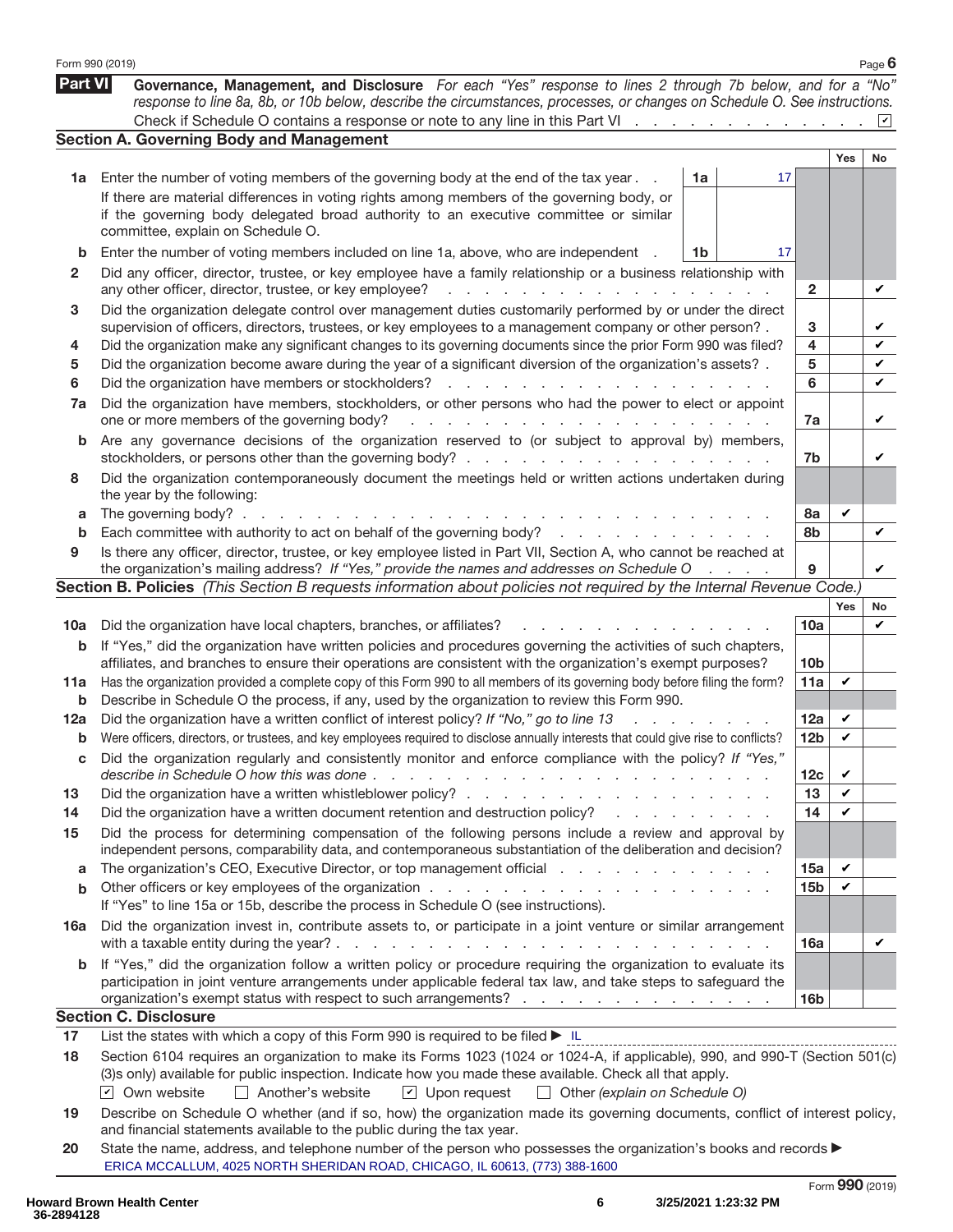### **Part VII Compensation of Officers, Directors, Trustees, Key Employees, Highest Compensated Employees, and Independent Contractors**

Check if Schedule O contains a response or note to any line in this Part VII .  $\Box$ **Section A. Officers, Directors, Trustees, Key Employees, and Highest Compensated Employees**

**1a** Complete this table for all persons required to be listed. Report compensation for the calendar year ending with or within the organization's tax year.

• List all of the organization's **current** officers, directors, trustees (whether individuals or organizations), regardless of amount of compensation. Enter -0- in columns (D), (E), and (F) if no compensation was paid.

• List all of the organization's **current** key employees, if any. See instructions for definition of "key employee."

• List the organization's five **current** highest compensated employees (other than an officer, director, trustee, or key employee) who received reportable compensation (Box 5 of Form W-2 and/or Box 7 of Form 1099-MISC) of more than \$100,000 from the organization and any related organizations.

• List all of the organization's **former** officers, key employees, and highest compensated employees who received more than \$100,000 of reportable compensation from the organization and any related organizations.

• List all of the organization's **former directors or trustees** that received, in the capacity as a former director or trustee of the organization, more than \$10,000 of reportable compensation from the organization and any related organizations.

See instructions for the order in which to list the persons above.

 $\Box$  Check this box if neither the organization nor any related organization compensated any current officer, director, or trustee.

|                                       |                                                                             |                                   |                                                                                                             |         | (C)          |                                 |        |                                               |                                                   |                                                            |
|---------------------------------------|-----------------------------------------------------------------------------|-----------------------------------|-------------------------------------------------------------------------------------------------------------|---------|--------------|---------------------------------|--------|-----------------------------------------------|---------------------------------------------------|------------------------------------------------------------|
| (A)<br>Name and title                 | (B)<br>Average<br>hours<br>per week                                         |                                   | Position<br>(do not check more than one<br>box, unless person is both an<br>officer and a director/trustee) |         |              |                                 |        | (D)<br>Reportable<br>compensation<br>from the | (E)<br>Reportable<br>compensation<br>from related | (F)<br><b>Estimated amount</b><br>of other<br>compensation |
|                                       | (list any<br>hours for<br>related<br>organizations<br>below<br>dotted line) | Individual trustee<br>or director | Institutional trustee                                                                                       | Officer | Key employee | Highest compensated<br>employee | Former | organization<br>(W-2/1099-MISC)               | organizations<br>(W-2/1099-MISC)                  | from the<br>organization and<br>related organizations      |
| <b>DAVID ERNESTO MUNAR</b><br>(1)     | 40.0                                                                        |                                   |                                                                                                             |         |              |                                 |        |                                               |                                                   |                                                            |
| <b>PRESIDENT AND CEO</b>              |                                                                             |                                   |                                                                                                             | V       |              |                                 |        | 328,360                                       | $\mathbf 0$                                       | 15,129                                                     |
| <b>MAGDA HOULBERG, MD</b><br>(2)      | 40.0                                                                        |                                   |                                                                                                             |         |              |                                 |        |                                               |                                                   |                                                            |
| <b>CHIEF CLINICAL OFFICER</b>         |                                                                             |                                   |                                                                                                             |         | V            |                                 |        | 250,420                                       | $\mathbf 0$                                       | 38,682                                                     |
| <b>KRISTIN KEGLOVITZ-BAKER</b><br>(3) | 40.0                                                                        |                                   |                                                                                                             |         |              |                                 |        |                                               |                                                   |                                                            |
| <b>CHIEF OPERATING OFFICER</b>        |                                                                             |                                   |                                                                                                             |         | V            |                                 |        | 233,065                                       | $\mathbf 0$                                       | 34,425                                                     |
| <b>MAYA GREEN, MD</b><br>(4)          | 40.0                                                                        |                                   |                                                                                                             |         |              |                                 |        |                                               |                                                   |                                                            |
| <b>REGIONAL MEDICAL DIRECTOR</b>      |                                                                             |                                   |                                                                                                             |         | V            |                                 |        | 237,413                                       | $\mathbf 0$                                       | 24,192                                                     |
| <b>LAURA CRAIG, MD</b><br>(5)         | 36.0                                                                        |                                   |                                                                                                             |         |              |                                 |        |                                               |                                                   |                                                            |
| <b>PSYCHIATRIST</b>                   |                                                                             |                                   |                                                                                                             |         |              | V                               |        | 235,486                                       | $\mathbf 0$                                       | 23,641                                                     |
| <b>PATRICK GIBBONS, DO</b><br>(6)     | 40.0                                                                        |                                   |                                                                                                             |         |              |                                 |        |                                               |                                                   |                                                            |
| <b>REGIONAL MEDICAL DIRECTOR</b>      |                                                                             |                                   |                                                                                                             |         | V            |                                 |        | 237,562                                       | $\mathbf 0$                                       | 11,419                                                     |
| <b>WEN-HO YANG</b><br>(7)             | 40.0                                                                        |                                   |                                                                                                             |         |              |                                 |        |                                               |                                                   |                                                            |
| <b>PHYSICIAN</b>                      |                                                                             |                                   |                                                                                                             |         |              | V                               |        | 224,527                                       | $\mathbf 0$                                       | 23,886                                                     |
| <b>ALFRED TORRENCE, MD</b><br>(8)     | 40.0                                                                        |                                   |                                                                                                             |         |              |                                 |        |                                               |                                                   |                                                            |
| <b>PHYSICIAN</b>                      |                                                                             |                                   |                                                                                                             |         |              | V                               |        | 215,689                                       | 0                                                 | 30,350                                                     |
| <b>CORINNE BLUM, MD</b><br>(9)        | 40.0                                                                        |                                   |                                                                                                             |         |              |                                 |        |                                               |                                                   |                                                            |
| <b>PHYSICIAN</b>                      |                                                                             |                                   |                                                                                                             |         |              | V                               |        | 213,012                                       | $\mathbf 0$                                       | 31,270                                                     |
| (10) ROBERT HARGAN, MD                | 40.0                                                                        |                                   |                                                                                                             |         |              |                                 |        |                                               |                                                   |                                                            |
| <b>PHYSICIAN</b>                      |                                                                             |                                   |                                                                                                             |         |              | V                               |        | 227,756                                       | $\mathbf 0$                                       | 8,171                                                      |
| (11) JOHN MCELWEE                     | 40.0                                                                        |                                   |                                                                                                             |         |              |                                 |        |                                               |                                                   |                                                            |
| <b>CHIEF FINANCIAL OFFICER</b>        |                                                                             |                                   |                                                                                                             | V       |              |                                 |        | 195,820                                       | $\mathbf 0$                                       | 18,761                                                     |
| <b>MARIO TRETO, JR.</b><br>(12)       | 1.0                                                                         |                                   |                                                                                                             |         |              |                                 |        |                                               |                                                   |                                                            |
| <b>BOARD CHAIR</b>                    |                                                                             | V                                 |                                                                                                             | V       |              |                                 |        | $\mathbf 0$                                   | $\mathbf 0$                                       | 0                                                          |
| (13) DUKE ALDEN                       | 1.0                                                                         |                                   |                                                                                                             |         |              |                                 |        |                                               |                                                   |                                                            |
| <b>IMMEDIATE PAST CHAIR</b>           |                                                                             | V                                 |                                                                                                             | V       |              |                                 |        | $\mathbf 0$                                   | $\mathbf 0$                                       | $\mathbf 0$                                                |
| <b>CHARLES THOMAS</b><br>(14)         | 1.0                                                                         |                                   |                                                                                                             |         |              |                                 |        |                                               |                                                   |                                                            |
| <b>EXECUTIVE VICE CHAIR</b>           |                                                                             | V                                 |                                                                                                             | V       |              |                                 |        | $\mathbf{0}$                                  | $\mathbf{0}$                                      | $\mathbf 0$                                                |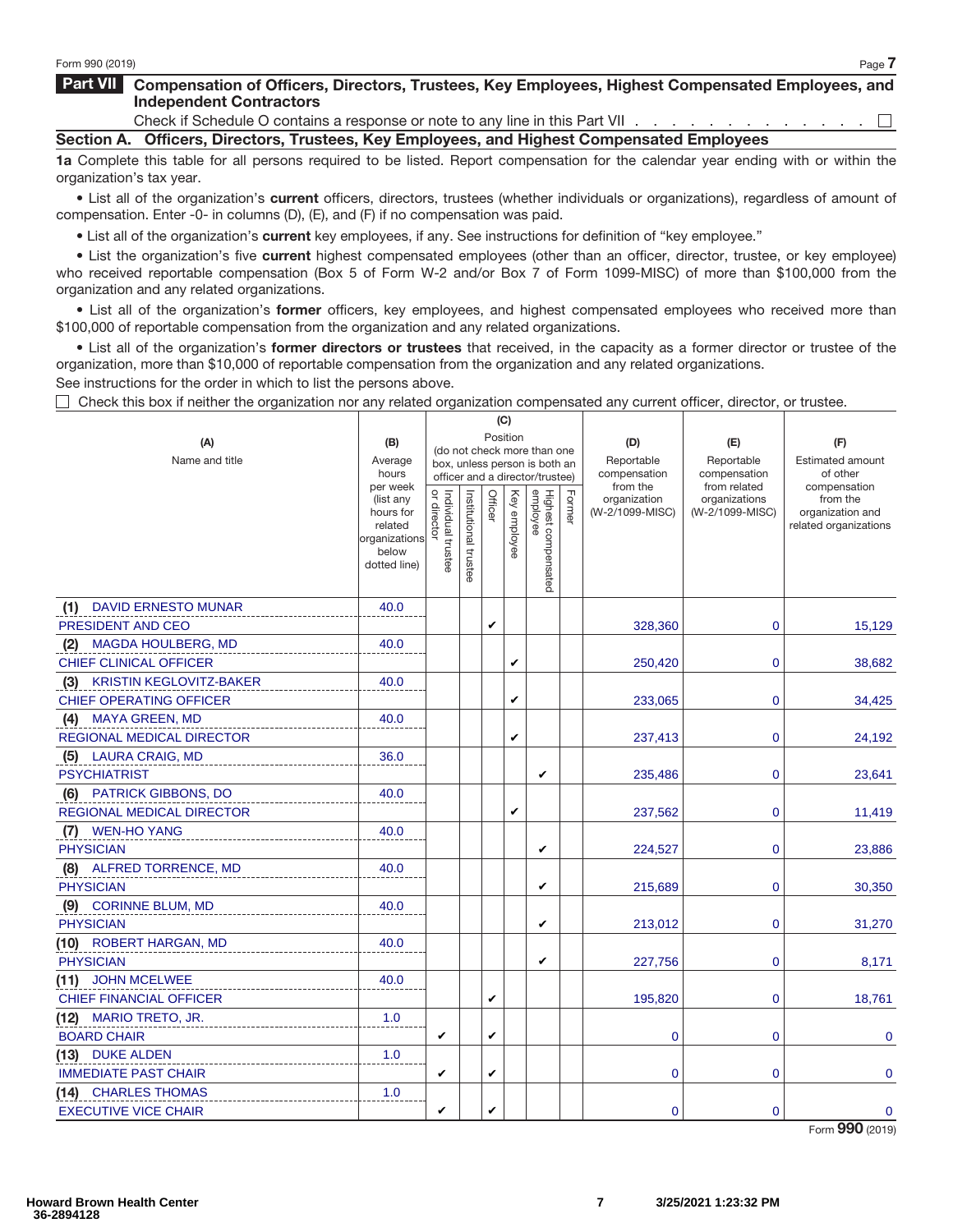| ۹<br>× |
|--------|

| Part VII Section A. Officers, Directors, Trustees, Key Employees, and Highest Compensated Employees (continued)                                                                        |                                                                                                  |                                     |                       |         |                 |                                                                    |        |                                                             |                                                                  |                                                                                   |
|----------------------------------------------------------------------------------------------------------------------------------------------------------------------------------------|--------------------------------------------------------------------------------------------------|-------------------------------------|-----------------------|---------|-----------------|--------------------------------------------------------------------|--------|-------------------------------------------------------------|------------------------------------------------------------------|-----------------------------------------------------------------------------------|
| (A)<br>Name and title                                                                                                                                                                  | (B)<br>Average                                                                                   |                                     |                       |         | (C)<br>Position | (do not check more than one<br>box, unless person is both an       |        | (D)<br>Reportable                                           | (E)<br>Reportable                                                | (F)<br>Estimated amount                                                           |
|                                                                                                                                                                                        | hours<br>per week<br>(list any<br>hours for<br>related<br>organizations<br>below<br>dotted line) | Individual trustee<br>  or director | Institutional trustee | Officer | Key employee    | officer and a director/trustee)<br>Highest compensated<br>employee | Former | compensation<br>from the<br>organization<br>(W-2/1099-MISC) | compensation<br>from related<br>organizations<br>(W-2/1099-MISC) | of other<br>compensation<br>from the<br>organization and<br>related organizations |
| (15) OSCAR ZAMBRANO                                                                                                                                                                    | 1.0                                                                                              |                                     |                       |         |                 |                                                                    |        |                                                             |                                                                  |                                                                                   |
| <b>VICE CHAIR AT LARGE</b>                                                                                                                                                             |                                                                                                  | V                                   |                       | V       |                 |                                                                    |        | 0                                                           | 0                                                                | $\mathbf{0}$                                                                      |
| (16) B PAGELS-MINOR<br><b>VICE CHAIR AT LARGE</b>                                                                                                                                      | 1.0                                                                                              | V                                   |                       | V       |                 |                                                                    |        | 0                                                           | 0                                                                | $\mathbf 0$                                                                       |
| (17) MARK HAWKINS                                                                                                                                                                      | 1.0                                                                                              |                                     |                       |         |                 |                                                                    |        |                                                             |                                                                  |                                                                                   |
| <b>VICE CHAIR AT LARGE</b>                                                                                                                                                             |                                                                                                  | V                                   |                       | V       |                 |                                                                    |        | 0                                                           | 0                                                                | $\mathbf{0}$                                                                      |
| (18) CHEF FRESH ROBERSON                                                                                                                                                               | 1.0                                                                                              |                                     |                       |         |                 |                                                                    |        |                                                             |                                                                  |                                                                                   |
| <b>SECRETARY</b>                                                                                                                                                                       |                                                                                                  | V                                   |                       | V       |                 |                                                                    |        | 0                                                           | 0                                                                | $\mathbf 0$                                                                       |
| (19) AUSTIN BAIDAS<br><b>TREASURER</b>                                                                                                                                                 | 1.0                                                                                              | V                                   |                       | V       |                 |                                                                    |        | 0                                                           | 0                                                                | $\mathbf 0$                                                                       |
| (20) BECKY ROWLAND                                                                                                                                                                     | 1.0                                                                                              |                                     |                       |         |                 |                                                                    |        |                                                             |                                                                  |                                                                                   |
| <b>MEMBER AT LARGE</b>                                                                                                                                                                 |                                                                                                  | V                                   |                       |         |                 |                                                                    |        | 0                                                           | 0                                                                | $\mathbf 0$                                                                       |
| (21) CHAD NICO HIU                                                                                                                                                                     | 1.0                                                                                              |                                     |                       |         |                 |                                                                    |        |                                                             |                                                                  |                                                                                   |
| <b>MEMBER AT LARGE</b>                                                                                                                                                                 |                                                                                                  | V                                   |                       |         |                 |                                                                    |        | 0                                                           | 0                                                                | $\mathbf 0$                                                                       |
| (22) ERIC SCHNEIDER                                                                                                                                                                    | 1.0                                                                                              | V                                   |                       |         |                 |                                                                    |        |                                                             |                                                                  |                                                                                   |
| <b>MEMBER AT LARGE</b><br>(23) GARRETT TALIAFERRO                                                                                                                                      |                                                                                                  |                                     |                       |         |                 |                                                                    |        | $\overline{0}$                                              | $\mathbf 0$                                                      | $\mathbf{0}$                                                                      |
| <b>MEMBER AT LARGE</b>                                                                                                                                                                 | 1.0                                                                                              | V                                   |                       |         |                 |                                                                    |        | 0                                                           | 0                                                                | $\mathbf 0$                                                                       |
| (24)<br><b>JARED LEWIS</b>                                                                                                                                                             | 1.0                                                                                              |                                     |                       |         |                 |                                                                    |        |                                                             |                                                                  |                                                                                   |
| <b>MEMBER AT LARGE</b>                                                                                                                                                                 |                                                                                                  | V                                   |                       |         |                 |                                                                    |        | $\overline{0}$                                              | $\mathbf 0$                                                      | $\mathbf{0}$                                                                      |
| (25)<br>(SEE STATEMENT)                                                                                                                                                                |                                                                                                  |                                     |                       |         |                 |                                                                    |        |                                                             |                                                                  |                                                                                   |
| 1 <sub>b</sub><br><b>Subtotal</b><br>the company of the company of                                                                                                                     | the contract of the contract of                                                                  |                                     |                       |         |                 |                                                                    |        | 2,599,110                                                   | $\mathbf{0}$                                                     | 259,926                                                                           |
| Total from continuation sheets to Part VII, Section A<br>C                                                                                                                             |                                                                                                  |                                     |                       |         |                 |                                                                    |        | 0                                                           | $\mathbf 0$                                                      | $\mathbf 0$                                                                       |
| Total (add lines 1b and 1c)<br>d                                                                                                                                                       |                                                                                                  |                                     |                       |         |                 |                                                                    |        | 2,599,110                                                   | $\overline{0}$                                                   | 259,926                                                                           |
| Total number of individuals (including but not limited to those listed above) who received more than \$100,000 of<br>$\overline{2}$<br>reportable compensation from the organization ▶ |                                                                                                  |                                     |                       |         |                 |                                                                    |        | 49                                                          |                                                                  |                                                                                   |

- **3** Did the organization list any **former** officer, director, trustee, key employee, or highest compensated employee on line 1a? If "Yes," complete Schedule J for such individual ............ **3**
- **4** For any individual listed on line 1a, is the sum of reportable compensation and other compensation from the organization and related organizations greater than \$150,000? If "Yes," complete Schedule J for such individual ................................. **4**
- **5** Did any person listed on line 1a receive or accrue compensation from any unrelated organization or individual for services rendered to the organization? If "Yes," complete Schedule J for such person ...... **5**

### **Section B. Independent Contractors**

**1** Complete this table for your five highest compensated independent contractors that received more than \$100,000 of compensation from the organization. Report compensation for the calendar year ending with or within the organization's tax year.

| (A)<br>Name and business address                                                                     | (B)<br>Description of services | (C)<br>Compensation |
|------------------------------------------------------------------------------------------------------|--------------------------------|---------------------|
| WALGREENS, 1415 LAKE COOK ROAD, DEERFIELD, IL 60015                                                  | <b>PHARMACY SERVICES</b>       | 14,695,931          |
| CVS HEALTH, 1 CVS DRIVE, WOONSOCKET, RI 02895                                                        | <b>PHARMACY SERVICES</b>       | 3,271,843           |
| ALLIANCE OF CHICAGO COMMUNITY HEALTH SERVICES, LLC:, 215 W OHIO STREET, 4TH FLOOR, CHICAGO, IL 60654 | <b>SOFTWARE SUPPORT</b>        | 522,688             |
| VITAL RX, 237 CAHABA VALLEY PKWY, PELHAN, AL 35124                                                   | <b>PHARMACY SERVICES</b>       | 501,285             |
| PRACTICE MANAGEMENT:, 415 W GOLF ROAD, SUITE 16, ARLINGTON HEIGHTS, IL 60005   BILLING SERVICES      |                                | 393,877             |
| Total number of independent contractors (including but not limited to those listed above) who        |                                |                     |
| received more than \$100,000 of compensation from the organization ▶                                 |                                |                     |

**Yes No**

 $\mathbf v$ 

✔

✔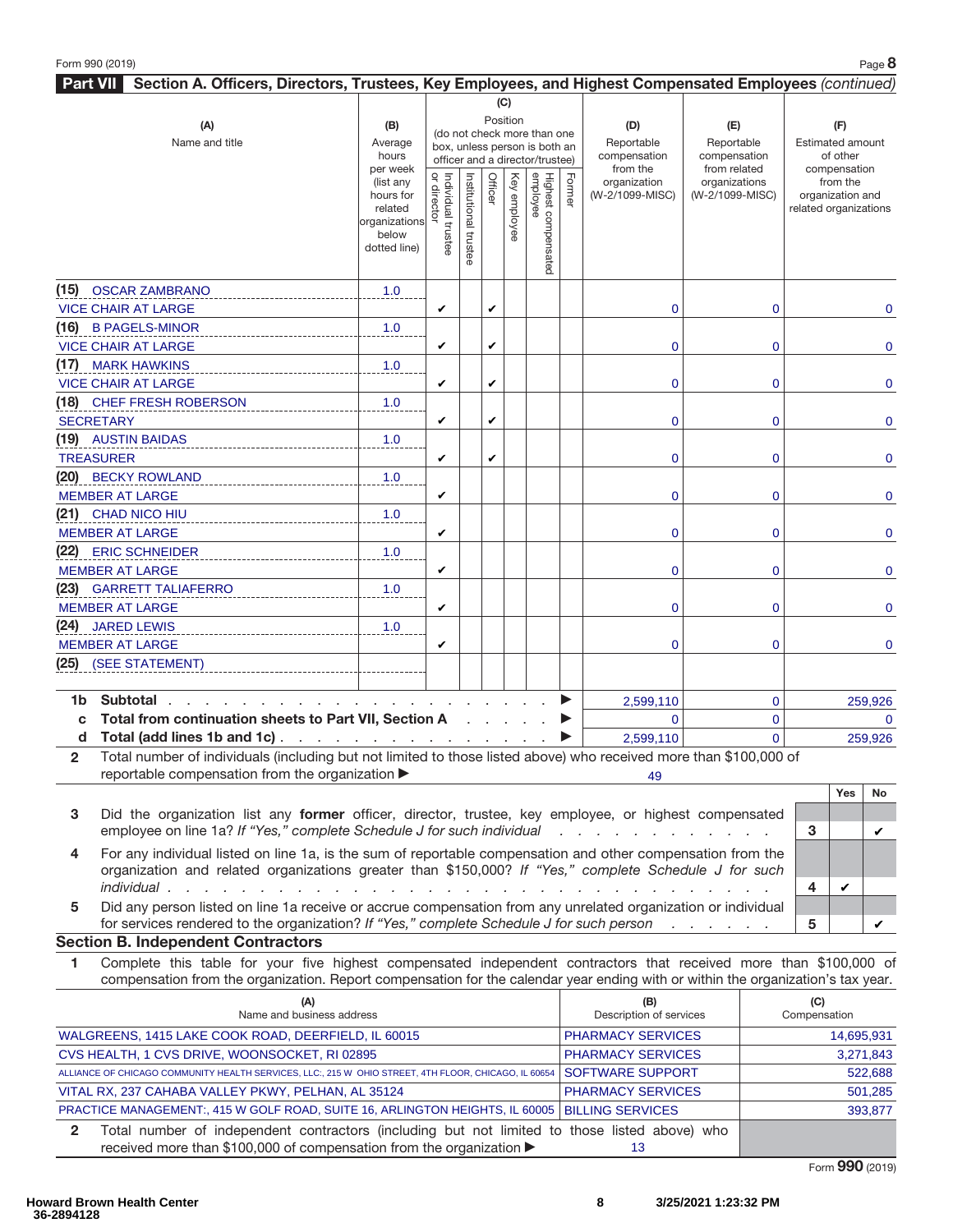**Part VIII Statement of Revenue** 

|                                                           |           | Check if Schedule O contains a response or note to any line in this Part VIII   |    |                                  |                          |                      |                      |                                              |                                      |                                                               |
|-----------------------------------------------------------|-----------|---------------------------------------------------------------------------------|----|----------------------------------|--------------------------|----------------------|----------------------|----------------------------------------------|--------------------------------------|---------------------------------------------------------------|
|                                                           |           |                                                                                 |    |                                  |                          |                      | (A)<br>Total revenue | (B)<br>Related or exempt<br>function revenue | (C)<br>Unrelated<br>business revenue | (D)<br>Revenue excluded<br>from tax under<br>sections 512-514 |
|                                                           | 1a        | Federated campaigns                                                             |    |                                  | 1a                       | 151,625              |                      |                                              |                                      |                                                               |
| Contributions, Gifts, Grants<br>and Other Similar Amounts | b         | Membership dues                                                                 |    |                                  | 1 <sub>b</sub>           |                      |                      |                                              |                                      |                                                               |
|                                                           | с         | Fundraising events                                                              |    |                                  | 1 <sub>c</sub>           | 18,405               |                      |                                              |                                      |                                                               |
|                                                           | d         | Related organizations                                                           |    |                                  | 1 <sub>d</sub>           |                      |                      |                                              |                                      |                                                               |
|                                                           | е         | Government grants (contributions)<br>1e                                         |    | 8,895,210                        |                          |                      |                      |                                              |                                      |                                                               |
|                                                           | f         | All other contributions, gifts, grants,                                         |    |                                  |                          |                      |                      |                                              |                                      |                                                               |
|                                                           |           | and similar amounts not included above                                          |    |                                  | 1f                       | 6,614,586            |                      |                                              |                                      |                                                               |
|                                                           | q         | Noncash contributions included in                                               |    |                                  |                          |                      |                      |                                              |                                      |                                                               |
|                                                           |           | lines $1a-1f$ .                                                                 |    |                                  | $1g \sqrt{3}$            | 2,449,832            |                      |                                              |                                      |                                                               |
|                                                           | h.        | Total. Add lines 1a-1f                                                          |    |                                  |                          | ▶                    | 15,679,826           |                                              |                                      |                                                               |
|                                                           |           |                                                                                 |    |                                  |                          | <b>Business Code</b> |                      |                                              |                                      |                                                               |
| Program Service                                           | 2a        | PHARMACY REVENUE                                                                |    |                                  |                          | 446110               | 162,144,331          | 162,144,331                                  |                                      |                                                               |
|                                                           | b         | <b>PRIMARY CARE FEES</b>                                                        |    |                                  |                          | 624110               | 7,550,975            | 7,550,975                                    |                                      |                                                               |
|                                                           | с         | <b>BEHAVIORAL HEALTH</b>                                                        |    |                                  |                          | 624110               | 1,349,767            | 1,349,767                                    |                                      |                                                               |
| Revenue                                                   | d         | <b>CLINICAL TRIALS</b>                                                          |    | _______________________          |                          | 541700               | 323,937              | 323,937                                      |                                      |                                                               |
|                                                           | е         |                                                                                 |    |                                  |                          |                      |                      |                                              |                                      |                                                               |
|                                                           | f         | All other program service revenue                                               |    |                                  |                          | 611430               | 203,737              | 203,737                                      | $\Omega$                             | $\mathbf 0$                                                   |
|                                                           | g         | Total. Add lines 2a-2f                                                          |    |                                  |                          | ▶                    | 171,572,747          |                                              |                                      |                                                               |
|                                                           | 3         | Investment income (including dividends, interest, and<br>other similar amounts) |    |                                  |                          |                      | 424,043              |                                              |                                      | 424,043                                                       |
|                                                           | 4         | Income from investment of tax-exempt bond proceeds >                            |    |                                  |                          |                      |                      |                                              |                                      |                                                               |
|                                                           | 5         | Royalties                                                                       |    |                                  |                          |                      |                      |                                              |                                      |                                                               |
|                                                           |           | المنافر والمنافر والمنافر والمنافر والمنافر<br>(i) Real                         |    | (ii) Personal                    |                          |                      |                      |                                              |                                      |                                                               |
|                                                           | 6a        | Gross rents                                                                     | 6a |                                  | 341,453                  |                      |                      |                                              |                                      |                                                               |
|                                                           | b         | Less: rental expenses                                                           | 6b |                                  |                          |                      |                      |                                              |                                      |                                                               |
|                                                           | с         | Rental income or (loss)                                                         | 6с |                                  | 341,453                  | 0                    |                      |                                              |                                      |                                                               |
|                                                           | d         | Net rental income or (loss)                                                     |    |                                  | <b>Contract Contract</b> | ▶                    | 341,453              |                                              |                                      | 341,453                                                       |
|                                                           | 7a        | Gross amount from                                                               |    | (i) Securities                   |                          | (ii) Other           |                      |                                              |                                      |                                                               |
|                                                           |           | sales<br>of<br>assets                                                           |    |                                  |                          |                      |                      |                                              |                                      |                                                               |
|                                                           |           | other than inventory                                                            | 7a |                                  |                          |                      |                      |                                              |                                      |                                                               |
|                                                           | b         | Less: cost or other basis                                                       |    |                                  |                          |                      |                      |                                              |                                      |                                                               |
| evenue                                                    |           | and sales expenses                                                              | 7b |                                  |                          |                      |                      |                                              |                                      |                                                               |
|                                                           | с         | Gain or (loss).                                                                 | 7c |                                  | $\mathbf 0$              | 0                    |                      |                                              |                                      |                                                               |
| œ                                                         | a         | Net gain or (loss) $\cdots$ $\cdots$ $\cdots$ $\cdots$ $\cdots$                 |    |                                  |                          |                      |                      |                                              |                                      |                                                               |
| Other                                                     | 8a l      | Gross income from fundraising                                                   |    |                                  |                          |                      |                      |                                              |                                      |                                                               |
|                                                           |           | events (not including \$                                                        |    | 18,405                           |                          |                      |                      |                                              |                                      |                                                               |
|                                                           |           | of contributions reported on line                                               |    |                                  |                          |                      |                      |                                              |                                      |                                                               |
|                                                           |           | 1c). See Part IV, line 18                                                       |    |                                  | 8а                       | 140,840              |                      |                                              |                                      |                                                               |
|                                                           | b         | Less: direct expenses                                                           |    |                                  | 8b                       | 65,698               |                      |                                              |                                      |                                                               |
|                                                           | с         | Net income or (loss) from fundraising events                                    |    |                                  |                          | ▶                    | 75,142               |                                              |                                      | 75,142                                                        |
|                                                           | <b>9a</b> | Gross income from gaming<br>activities. See Part IV, line 19                    |    | $\sim$                           | 9а                       |                      |                      |                                              |                                      |                                                               |
|                                                           |           | Less: direct expenses                                                           |    |                                  | 9b                       |                      |                      |                                              |                                      |                                                               |
|                                                           | b<br>с    | Net income or (loss) from gaming activities                                     |    |                                  |                          | ▶                    |                      |                                              |                                      |                                                               |
|                                                           | 10a       | Gross sales of inventory, less                                                  |    |                                  |                          |                      |                      |                                              |                                      |                                                               |
|                                                           |           | returns and allowances                                                          |    |                                  | 10a                      |                      |                      |                                              |                                      |                                                               |
|                                                           | b         | Less: cost of goods sold                                                        |    |                                  | 10 <sub>b</sub>          |                      |                      |                                              |                                      |                                                               |
|                                                           | C         | Net income or (loss) from sales of inventory                                    |    |                                  |                          | ▶                    |                      |                                              |                                      |                                                               |
|                                                           |           |                                                                                 |    |                                  |                          | <b>Business Code</b> |                      |                                              |                                      |                                                               |
| Miscellaneous                                             | 11a       | MISCELLANEOUS REVENUE                                                           |    |                                  |                          | 900099               | 150,819              |                                              |                                      | 150,819                                                       |
|                                                           | b         | <b>EQUITY IN ALLIANCE</b>                                                       |    |                                  |                          | 900099               | 302,255              | 302,255                                      |                                      |                                                               |
| Revenue                                                   | с         |                                                                                 |    | ________________________________ |                          |                      |                      |                                              |                                      |                                                               |
|                                                           | d         | All other revenue                                                               |    | and the company of the state     |                          |                      | $\mathbf 0$          | 0                                            | 0                                    | $\Omega$                                                      |
|                                                           | е         | Total. Add lines 11a-11d                                                        |    |                                  |                          | ▶                    | 453,074              |                                              |                                      |                                                               |
|                                                           | 12        | Total revenue. See instructions                                                 |    |                                  | <b>Contract Contract</b> | ▶                    | 188,546,285          | 171,875,002                                  | $\mathbf 0$                          | 991,457                                                       |

**9 3/25/2021 1:23:32 PM**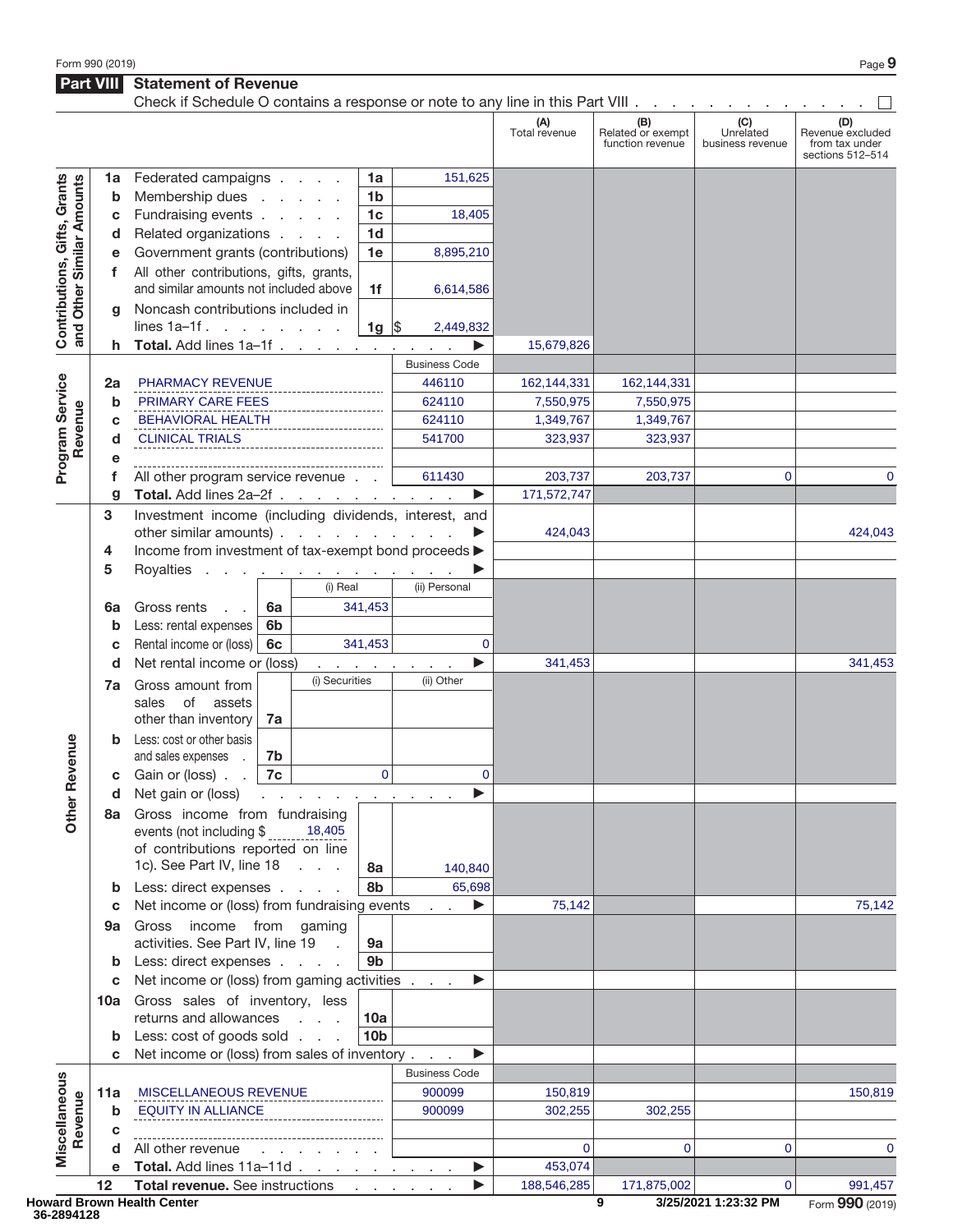### **Part IX Statement of Functional Expenses**

|                 | Section 501(c)(3) and 501(c)(4) organizations must complete all columns. All other organizations must complete column (A).                         |                       |                                    |                                           |                                |
|-----------------|----------------------------------------------------------------------------------------------------------------------------------------------------|-----------------------|------------------------------------|-------------------------------------------|--------------------------------|
|                 | Check if Schedule O contains a response or note to any line in this Part IX                                                                        |                       |                                    |                                           | $\boxed{\check{}}$             |
|                 | Do not include amounts reported on lines 6b, 7b,<br>8b, 9b, and 10b of Part VIII.                                                                  | (A)<br>Total expenses | (B)<br>Program service<br>expenses | (C)<br>Management and<br>general expenses | (D)<br>Fundraising<br>expenses |
| 1.              | Grants and other assistance to domestic organizations                                                                                              |                       |                                    |                                           |                                |
|                 | and domestic governments. See Part IV, line 21 .                                                                                                   | 1,213,807             | 1,213,807                          |                                           |                                |
| $\mathbf{2}$    | Grants and other assistance to domestic<br>individuals. See Part IV, line 22                                                                       |                       |                                    |                                           |                                |
| 3               | Grants and other assistance to foreign<br>organizations, foreign governments, and<br>foreign individuals. See Part IV, lines 15 and 16             |                       |                                    |                                           |                                |
| 4               | Benefits paid to or for members                                                                                                                    |                       |                                    |                                           |                                |
| 5               | Compensation of current officers, directors,<br>trustees, and key employees<br><b>Contractor</b>                                                   | 1,589,158             | 345,818                            | 1,243,340                                 | $\mathbf 0$                    |
| 6               | Compensation not included above to disqualified<br>persons (as defined under section 4958(f)(1)) and<br>persons described in section 4958(c)(3)(B) |                       |                                    |                                           |                                |
| 7               | Other salaries and wages<br><b>Carl and Carl and Carl</b>                                                                                          | 30,762,797            | 23,945,459                         | 5,252,511                                 | 1,564,827                      |
| 8               | Pension plan accruals and contributions (include                                                                                                   |                       |                                    |                                           |                                |
|                 | section 401(k) and 403(b) employer contributions)                                                                                                  | 1,073,784             | 848,381                            | 170,717                                   | 54,686                         |
| 9               | Other employee benefits                                                                                                                            | 4,663,258             | 2,784,169                          | 1,714,248                                 | 164,841                        |
| 10              | Payroll taxes                                                                                                                                      | 2,235,126             | 1,681,389                          | 435.828                                   | 117,909                        |
| 11              | Fees for services (nonemployees):                                                                                                                  |                       |                                    |                                           |                                |
| a               | Management                                                                                                                                         |                       |                                    |                                           |                                |
| b               | Legal                                                                                                                                              | 124,903               |                                    | 124,903                                   |                                |
| C               | Accounting                                                                                                                                         | 127,664               |                                    | 127,664                                   |                                |
| d               | Lobbying                                                                                                                                           |                       |                                    |                                           |                                |
| е               | Professional fundraising services. See Part IV, line 17                                                                                            |                       |                                    |                                           |                                |
| f               | Investment management fees                                                                                                                         |                       |                                    |                                           |                                |
| g               | Other. (If line 11g amount exceeds 10% of line 25, column<br>(A) amount, list line 11g expenses on Schedule O.) .                                  |                       |                                    |                                           |                                |
| 12 <sub>2</sub> | Advertising and promotion                                                                                                                          | 23,992,114<br>228,155 | 22,962,434<br>4,006                | 966,883<br>217,888                        | 62,797<br>6,261                |
| 13              | Office expenses<br>and the contract of the con-                                                                                                    | 1,631,267             | 1,151,112                          | 294,810                                   | 185,345                        |
| 14              | Information technology                                                                                                                             | 2,127,572             | 1,831,617                          | 217,688                                   | 78,267                         |
| 15              | Royalties                                                                                                                                          |                       |                                    |                                           |                                |
| 16              | Occupancy                                                                                                                                          | 4,608,204             | 2,783,809                          | 839,742                                   | 984,653                        |
| 17              | Travel                                                                                                                                             | 225,080               | 151,799                            | 71,463                                    | 1.818                          |
| 18              | Payments of travel or entertainment expenses                                                                                                       |                       |                                    |                                           |                                |
|                 | for any federal, state, or local public officials                                                                                                  |                       |                                    |                                           |                                |
| 19              | Conferences, conventions, and meetings .                                                                                                           | 582,240               | 423,660                            | 153,275                                   | 5,305                          |
| 20              | Interest<br>and the company of the company of                                                                                                      | 315,552               |                                    | 315,552                                   |                                |
| 21              | Payments to affiliates                                                                                                                             |                       |                                    |                                           |                                |
| 22              | Depreciation, depletion, and amortization.                                                                                                         | 769,236               | 582,526                            | 167,510                                   | 19,200                         |
| 23              | Insurance                                                                                                                                          | 293,314               | 108,397                            | 180,651                                   | 4,266                          |
| 24              | Other expenses. Itemize expenses not covered                                                                                                       |                       |                                    |                                           |                                |
|                 | above (List miscellaneous expenses on line 24e. If                                                                                                 |                       |                                    |                                           |                                |
|                 | line 24e amount exceeds 10% of line 25, column                                                                                                     |                       |                                    |                                           |                                |
|                 | (A) amount, list line 24e expenses on Schedule O.)                                                                                                 |                       |                                    |                                           |                                |
| a               | PHARMACEUTICALS AND MEDICAL SUPPLIES                                                                                                               | 78,183,851            | 78,183,089                         | 762                                       |                                |
| b               | <b>BAD DEBT</b>                                                                                                                                    | 2,046,687             | 2,046,687                          |                                           |                                |
| c               | <b>MISCELLANEOUS EXPENSES</b>                                                                                                                      | 262,606               | 72,715                             | 136,452                                   | 53,439                         |
| d               |                                                                                                                                                    |                       |                                    |                                           |                                |
| е               | All other expenses                                                                                                                                 | 0                     | $\Omega$                           | $\Omega$                                  | $\mathbf{0}$                   |
| 25<br>26        | Total functional expenses. Add lines 1 through 24e<br>Joint costs. Complete this line only if the                                                  | 157,056,375           | 141,120,874                        | 12,631,887                                | 3,303,614                      |
|                 | organization reported in column (B) joint costs                                                                                                    |                       |                                    |                                           |                                |
|                 | from a combined educational campaign and                                                                                                           |                       |                                    |                                           |                                |
|                 | fundraising solicitation. Check here $\blacktriangleright \Box$ if<br>following SOP 98-2 (ASC 958-720)                                             |                       |                                    |                                           |                                |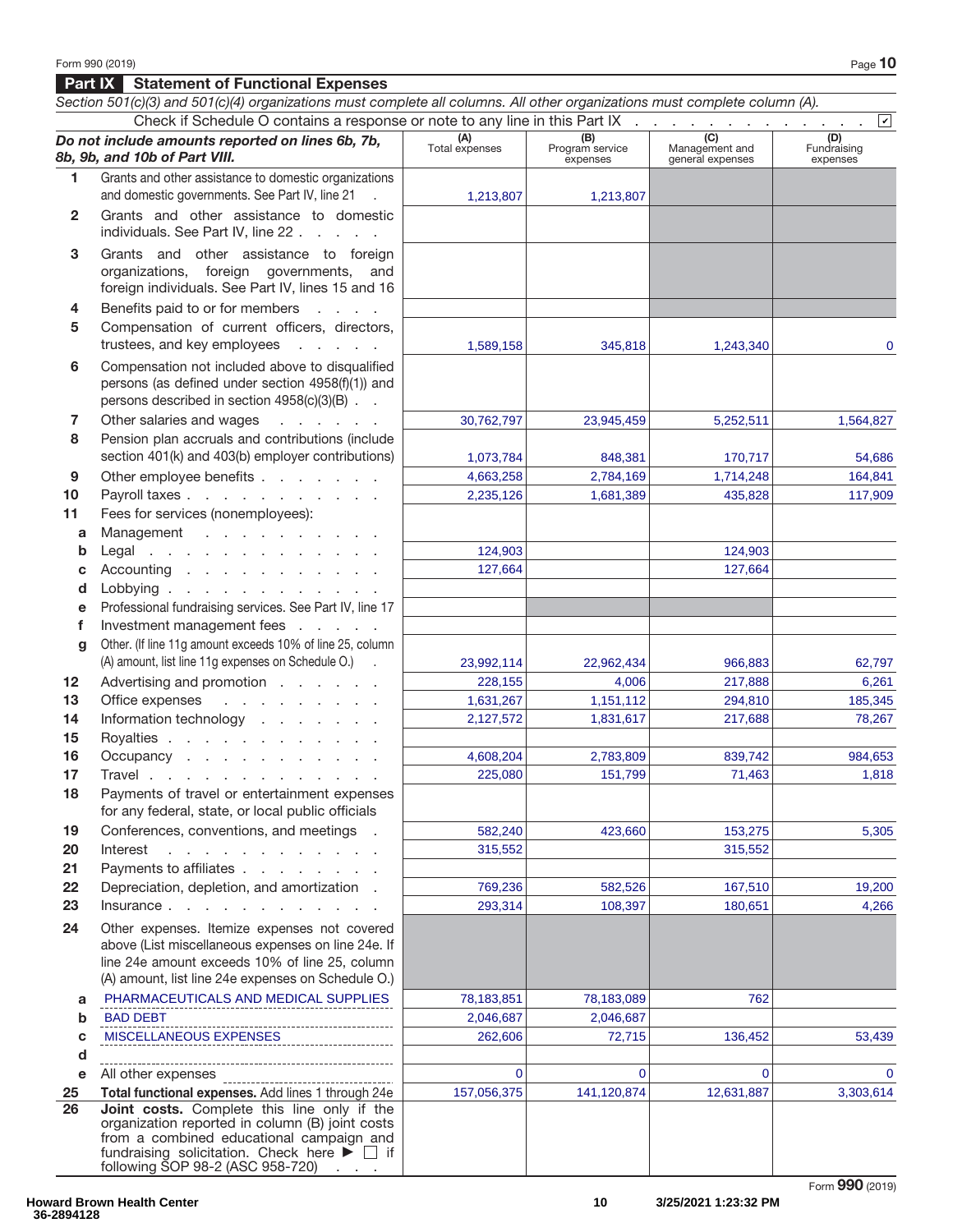Form 990 (2019) Page **11** 

|                             | Part X         | <b>Balance Sheet</b><br>Check if Schedule O contains a response or note to any line in this Part X                                                                                                                             | the contract of the contract of the contract of |                 |                    |
|-----------------------------|----------------|--------------------------------------------------------------------------------------------------------------------------------------------------------------------------------------------------------------------------------|-------------------------------------------------|-----------------|--------------------|
|                             |                |                                                                                                                                                                                                                                | (A)<br>Beginning of year                        |                 | (B)<br>End of year |
|                             | 1.             | Cash-non-interest-bearing<br>design and contract to the contract of the con-                                                                                                                                                   | 11,697,211                                      | 1               | 12,664,740         |
|                             | $\overline{2}$ |                                                                                                                                                                                                                                | 32,477,064                                      | $\mathbf{2}$    | 49,050,650         |
|                             | 3              | Pledges and grants receivable, net                                                                                                                                                                                             | 1,222,644                                       | 3               | 891,751            |
|                             | 4              | Accounts receivable, net<br>a carrier and a carrier and a carrier and a                                                                                                                                                        | 12,997,454                                      | 4               | 16,424,794         |
|                             | 5              | Loans and other receivables from any current or former officer, director,<br>trustee, key employee, creator or founder, substantial contributor, or 35%<br>controlled entity or family member of any of these persons          | $\mathbf 0$                                     | 5               | $\mathbf{0}$       |
|                             | 6              | Loans and other receivables from other disqualified persons (as defined                                                                                                                                                        |                                                 |                 |                    |
|                             |                | under section $4958(f)(1)$ , and persons described in section $4958(c)(3)(B)$ .                                                                                                                                                | $\mathbf 0$                                     | 6               | $\overline{0}$     |
|                             | 7              | Notes and loans receivable, net                                                                                                                                                                                                | $\mathbf{0}$                                    | $\overline{7}$  |                    |
| Assets                      | 8              | Inventories for sale or use reference and reference and reference and reference and reference and reference and reference and reference and reference and reference and reference and reference and reference and reference an | $\mathbf{0}$                                    | 8               |                    |
|                             | 9              | Prepaid expenses and deferred charges                                                                                                                                                                                          | 1,134,331                                       | 9               | 996,620            |
|                             | 10a            | Land, buildings, and equipment: cost or other<br>basis. Complete Part VI of Schedule D $\ldots$ 10a<br>24.469.451                                                                                                              |                                                 |                 |                    |
|                             | b              | Less: accumulated depreciation $\ldots$ $\ldots$ $\vert$ 10b $\vert$ 4,108,388                                                                                                                                                 | 11,242,632                                      | 10 <sub>c</sub> | 20,361,063         |
|                             | 11             | Investments-publicly traded securities                                                                                                                                                                                         |                                                 | 11              | 8,841,106          |
|                             | $12 \,$        | Investments-other securities. See Part IV, line 11                                                                                                                                                                             | $\mathbf{0}$                                    | 12              | $\mathbf{0}$       |
|                             | 13             | Investments-program-related. See Part IV, line 11                                                                                                                                                                              | 1,384,942                                       | 13              | 1,687,198          |
|                             | 14             |                                                                                                                                                                                                                                |                                                 | 14              |                    |
|                             | 15             | Other assets. See Part IV, line 11                                                                                                                                                                                             | 519,615                                         | 15              | 760,838            |
|                             | 16             | Total assets. Add lines 1 through 15 (must equal line 33)                                                                                                                                                                      | 72,675,893                                      | 16              | 111,678,760        |
|                             | 17             | Accounts payable and accrued expenses                                                                                                                                                                                          | 6,547,920                                       | 17              | 8,453,099          |
|                             | 18             |                                                                                                                                                                                                                                |                                                 | 18              |                    |
|                             | 19             |                                                                                                                                                                                                                                | 37,228                                          | 19              | 178,988            |
|                             | 20             | Tax-exempt bond liabilities                                                                                                                                                                                                    |                                                 | 20              |                    |
|                             | 21             | Escrow or custodial account liability. Complete Part IV of Schedule D                                                                                                                                                          |                                                 | 21              |                    |
| Liabilities                 | 22             | Loans and other payables to any current or former officer, director,<br>trustee, key employee, creator or founder, substantial contributor, or 35%                                                                             |                                                 |                 |                    |
|                             |                | controlled entity or family member of any of these persons<br>and a state of                                                                                                                                                   | $\mathbf 0$                                     | 22              | $\mathbf{0}$       |
|                             | 23             | Secured mortgages and notes payable to unrelated third parties                                                                                                                                                                 | 5,590,388                                       | 23              |                    |
|                             | 24             | Unsecured notes and loans payable to unrelated third parties                                                                                                                                                                   | 692,214                                         | 24              | 11,276,740         |
|                             | 25             | Other liabilities (including federal income tax, payables to related third<br>parties, and other liabilities not included on lines 17-24). Complete Part X                                                                     | 0 <sup>1</sup>                                  | 25              | $\mathbf 0$        |
|                             | 26             | Total liabilities. Add lines 17 through 25                                                                                                                                                                                     | 12,867,750                                      | 26              | 19,908,827         |
|                             |                | Organizations that follow FASB ASC 958, check here ▶ ☑<br>and complete lines 27, 28, 32, and 33.                                                                                                                               |                                                 |                 |                    |
|                             | 27             | Net assets without donor restrictions<br>the contract of the contract of the con-                                                                                                                                              | 57,794,729                                      | 27              | 88,923,254         |
|                             | 28             | Net assets with donor restrictions<br>.                                                                                                                                                                                        | 2,013,414                                       | 28              | 2,846,679          |
| Net Assets or Fund Balances |                | Organizations that do not follow FASB ASC 958, check here $\blacktriangleright \Box$<br>and complete lines 29 through 33.                                                                                                      |                                                 |                 |                    |
|                             | 29             | Capital stock or trust principal, or current funds                                                                                                                                                                             |                                                 | 29              |                    |
|                             | 30             | Paid-in or capital surplus, or land, building, or equipment fund                                                                                                                                                               |                                                 | 30              |                    |
|                             | 31             | Retained earnings, endowment, accumulated income, or other funds                                                                                                                                                               |                                                 | 31              |                    |
|                             | 32             | Total net assets or fund balances                                                                                                                                                                                              | 59,808,143                                      | 32              | 91,769,933         |
|                             | 33             | Total liabilities and net assets/fund balances                                                                                                                                                                                 | 72,675,893                                      | 33              | 111,678,760        |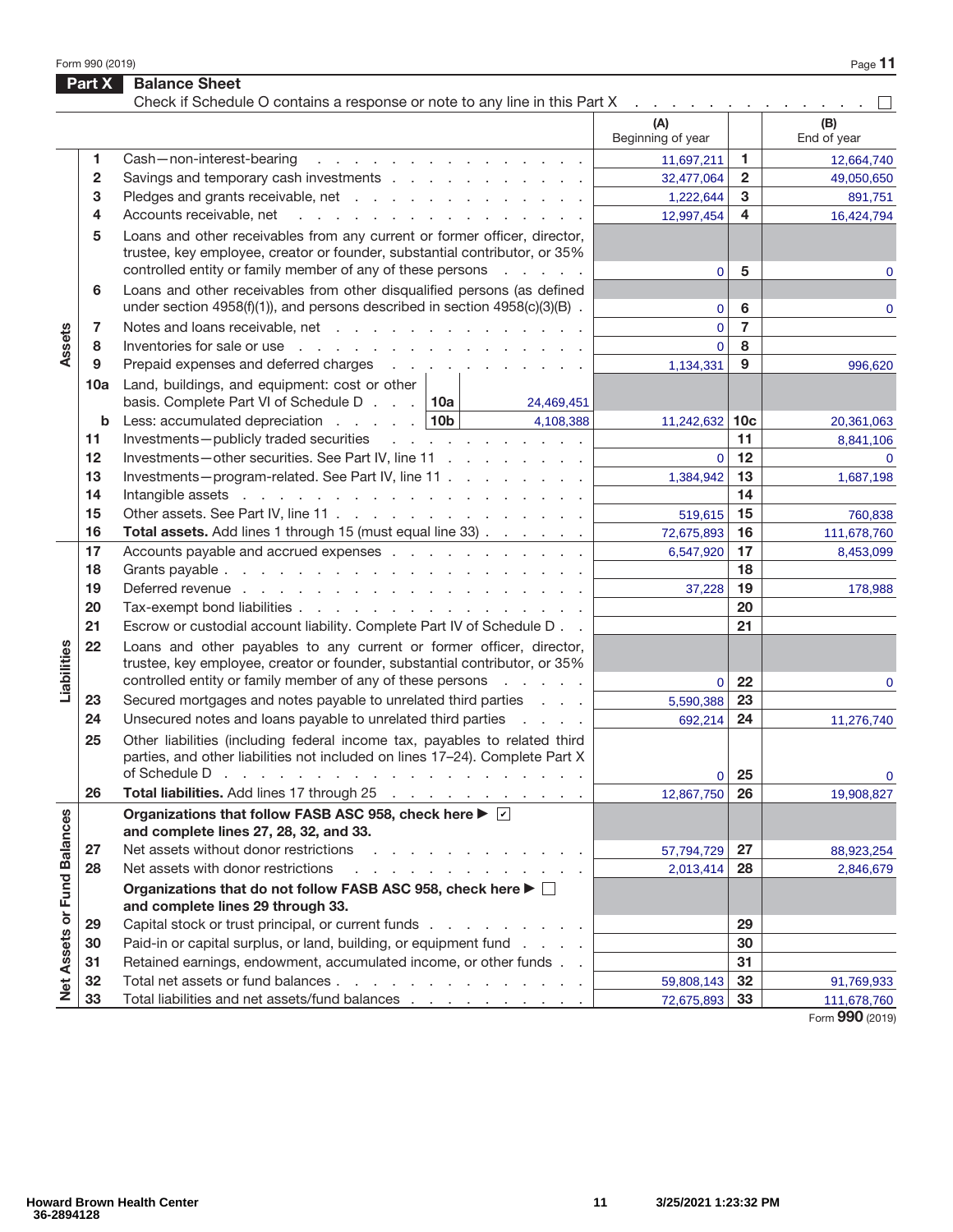|                 | Form 990 (2019)                                                                                                                                                                                                                                                          |                 |                |             | Page 12      |
|-----------------|--------------------------------------------------------------------------------------------------------------------------------------------------------------------------------------------------------------------------------------------------------------------------|-----------------|----------------|-------------|--------------|
| Part XI         | <b>Reconciliation of Net Assets</b>                                                                                                                                                                                                                                      |                 |                |             |              |
|                 | Check if Schedule O contains a response or note to any line in this Part XI                                                                                                                                                                                              |                 |                |             |              |
| 1               | Total revenue (must equal Part VIII, column (A), line 12)                                                                                                                                                                                                                | $\blacksquare$  |                | 188,546,285 |              |
| $\mathbf{2}$    | Total expenses (must equal Part IX, column (A), line 25) (and a contact of a contact of a contact of the system of the system of the system of the system of the system of the system of the system of the system of the syste                                           | $\overline{2}$  |                | 157,056,375 |              |
| 3               |                                                                                                                                                                                                                                                                          | 3               |                | 31,489,910  |              |
| 4               | Net assets or fund balances at beginning of year (must equal Part X, line 32, column (A))                                                                                                                                                                                | 4               |                |             | 59,808,143   |
| 5               |                                                                                                                                                                                                                                                                          | 5               |                |             | 471,880      |
| 6               | Donated services and use of facilities<br>and the company of the company of the company of the company of the company of the company of the company of the company of the company of the company of the company of the company of the company of the company of the comp | 6               |                |             |              |
| $\overline{7}$  |                                                                                                                                                                                                                                                                          | $\overline{7}$  |                |             |              |
| 8               |                                                                                                                                                                                                                                                                          | 8               |                |             |              |
| 9               | Other changes in net assets or fund balances (explain on Schedule O)                                                                                                                                                                                                     | 9               |                |             | $\mathbf{0}$ |
| 10              | Net assets or fund balances at end of year. Combine lines 3 through 9 (must equal Part X, line                                                                                                                                                                           |                 |                |             |              |
|                 |                                                                                                                                                                                                                                                                          | 10 <sup>1</sup> |                | 91,769,933  |              |
| <b>Part XII</b> | <b>Financial Statements and Reporting</b>                                                                                                                                                                                                                                |                 |                |             |              |
|                 | Check if Schedule O contains a response or note to any line in this Part XII                                                                                                                                                                                             |                 |                |             |              |
|                 |                                                                                                                                                                                                                                                                          |                 |                | Yes         | No           |
| 1               | Accounting method used to prepare the Form 990: Cash [7] Accrual<br>$\Box$ Other                                                                                                                                                                                         |                 |                |             |              |
|                 | If the organization changed its method of accounting from a prior year or checked "Other," explain in<br>Schedule O.                                                                                                                                                     |                 |                |             |              |
| 2a              | Were the organization's financial statements compiled or reviewed by an independent accountant?                                                                                                                                                                          |                 | 2a             |             | ✔            |
|                 | If "Yes," check a box below to indicate whether the financial statements for the year were compiled or                                                                                                                                                                   |                 |                |             |              |
|                 | reviewed on a separate basis, consolidated basis, or both:                                                                                                                                                                                                               |                 |                |             |              |
|                 | □ Consolidated basis □ Both consolidated and separate basis<br>$\Box$ Separate basis                                                                                                                                                                                     |                 |                |             |              |
|                 | <b>b</b> Were the organization's financial statements audited by an independent accountant?                                                                                                                                                                              |                 | 2 <sub>b</sub> | V           |              |
|                 | If "Yes," check a box below to indicate whether the financial statements for the year were audited on a                                                                                                                                                                  |                 |                |             |              |
|                 | separate basis, consolidated basis, or both:                                                                                                                                                                                                                             |                 |                |             |              |
|                 | $\triangleright$ Separate basis<br>□ Consolidated basis □ Both consolidated and separate basis                                                                                                                                                                           |                 |                |             |              |
| C.              | If "Yes" to line 2a or 2b, does the organization have a committee that assumes responsibility for oversight of                                                                                                                                                           |                 |                |             |              |
|                 | the audit, review, or compilation of its financial statements and selection of an independent accountant? .                                                                                                                                                              |                 | 2c             | ✓           |              |
|                 | If the organization changed either its oversight process or selection process during the tax year, explain on                                                                                                                                                            |                 |                |             |              |
|                 | Schedule O.                                                                                                                                                                                                                                                              |                 |                |             |              |
|                 | 3a As a result of a federal award, was the organization required to undergo an audit or audits as set forth in the                                                                                                                                                       |                 |                |             |              |
|                 |                                                                                                                                                                                                                                                                          |                 | За             | V           |              |
| b               | If "Yes," did the organization undergo the required audit or audits? If the organization did not undergo the<br>required audit or audits, explain why on Schedule O and describe any steps taken to undergo such audits.                                                 |                 | 3 <sub>b</sub> | V           |              |
|                 |                                                                                                                                                                                                                                                                          |                 |                |             |              |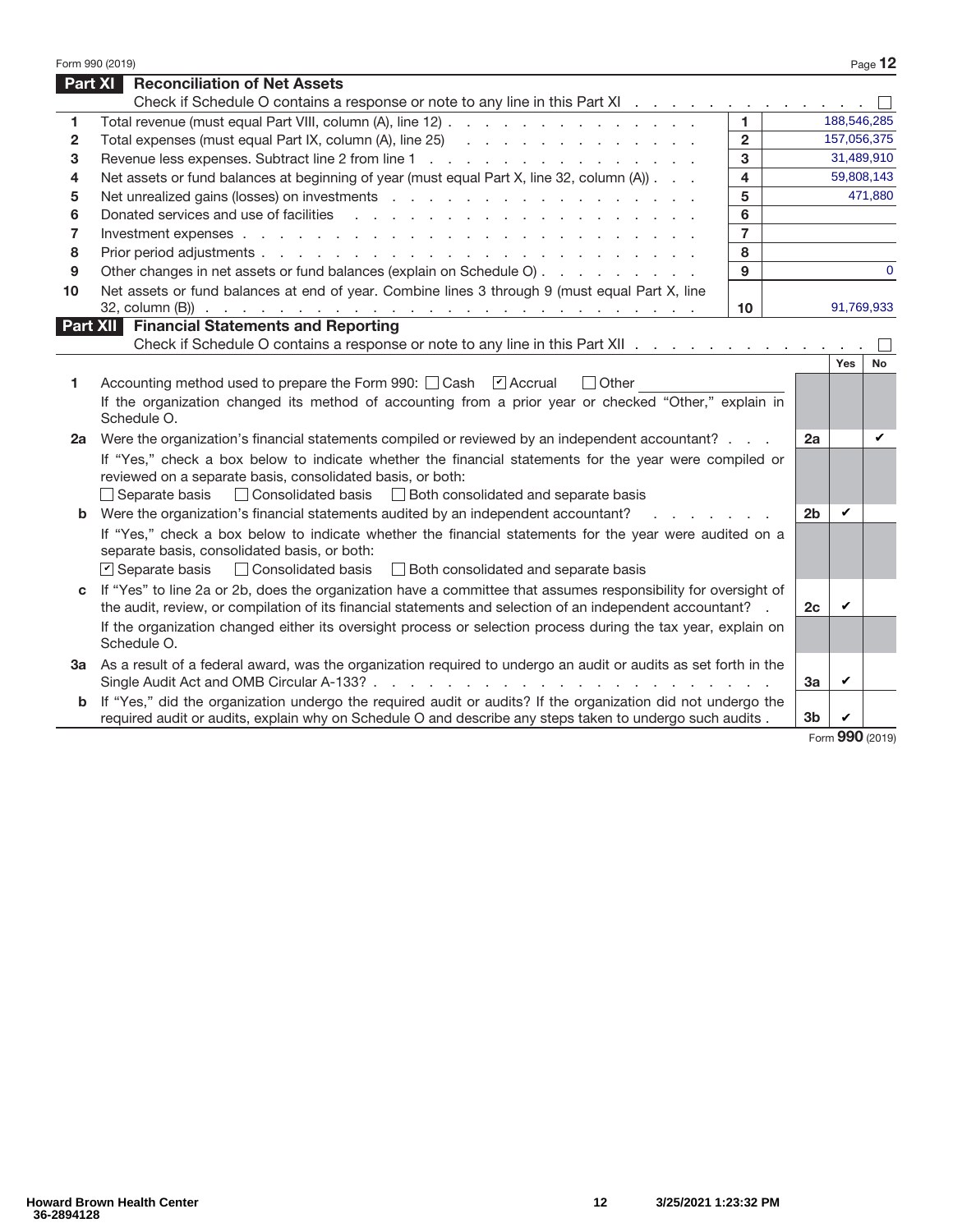## **Part VII Section A. Officers, Directors, Trustees, Key Employees, and Highest Compensated Employees** (continued)

| (A) Name and Title           | (B) Average hours                                                              | (C) Position<br>(Check all that apply)                                                     |  |                                 |        |                                             |                                                  | (D) Reportable<br>compensation                                           | (E) Reportable<br>compensation | (F) Estimated<br>amount of other |  |
|------------------------------|--------------------------------------------------------------------------------|--------------------------------------------------------------------------------------------|--|---------------------------------|--------|---------------------------------------------|--------------------------------------------------|--------------------------------------------------------------------------|--------------------------------|----------------------------------|--|
|                              | per week<br>(list any hours for related<br>organizations below<br>dotted line) | Individual<br>Institutional<br>Office<br>Key<br>employee<br>trustee<br>Itrustee<br>directo |  | Highest compensated<br>employee | Former | from the<br>organization<br>(W-2/1099-MISC) | from related<br>organizations<br>(W-2/1099-MISC) | compensation<br>from the<br>organization and<br>related<br>organizations |                                |                                  |  |
| (25) MIKE MAZZEO             | 1.0                                                                            |                                                                                            |  |                                 |        |                                             |                                                  | $\mathbf 0$                                                              | 0                              | 0                                |  |
| <b>IMEMBER AT LARGE</b>      |                                                                                |                                                                                            |  |                                 |        |                                             |                                                  |                                                                          |                                |                                  |  |
| (26) NIC BELGRAVE            | 1.0                                                                            |                                                                                            |  |                                 |        |                                             |                                                  | $\mathbf 0$                                                              | 0                              | 0                                |  |
| <b>MEMBER AT LARGE</b>       |                                                                                |                                                                                            |  |                                 |        |                                             |                                                  |                                                                          |                                |                                  |  |
| (27) W. ROBERT SCHULTZ,, III | 1.0                                                                            |                                                                                            |  |                                 |        |                                             |                                                  | $\mathbf 0$                                                              | 0                              | 0                                |  |
| <b>MEMBER AT LARGE</b>       |                                                                                |                                                                                            |  |                                 |        |                                             |                                                  |                                                                          |                                |                                  |  |
| (28) WENDY BOSTWICK          | 1.0                                                                            |                                                                                            |  |                                 |        |                                             |                                                  | $\mathbf 0$                                                              | 0                              | O                                |  |
| <b>MEMBER AT LARGE</b>       |                                                                                |                                                                                            |  |                                 |        |                                             |                                                  |                                                                          |                                |                                  |  |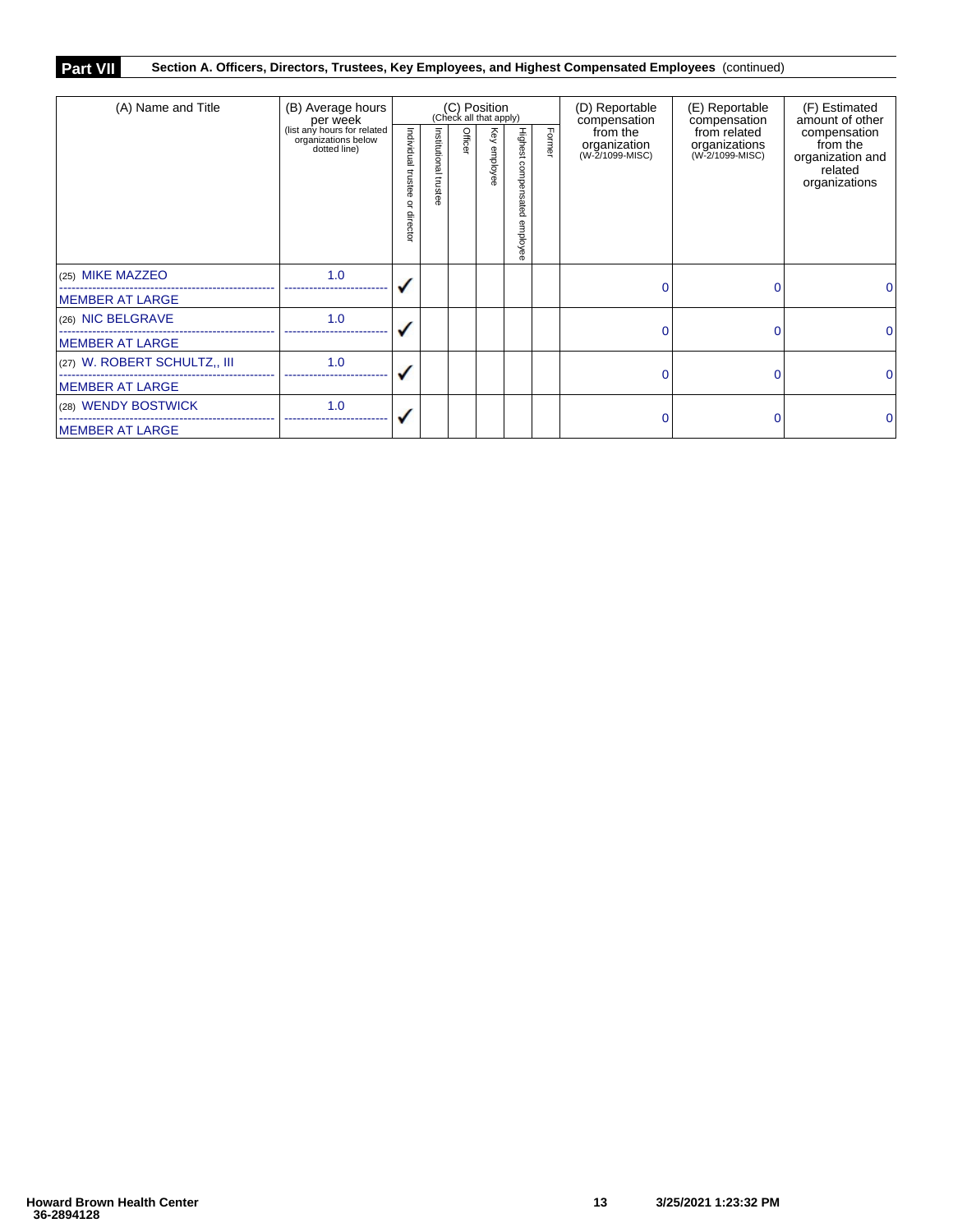## SCHEDULE A

### (Form 990 or 990-EZ)

# Public Charity Status and Public Support

Complete if the organization is a section 501(c)(3) organization or a section 4947(a)(1) nonexempt charitable trust. ▶ Attach to Form 990 or Form 990-EZ.

▶ Go to *www.irs.gov/Form990* for instructions and the latest information.

Open to Public Inspection

OMB No. 1545-0047 2019

| Department of the Treasury |
|----------------------------|
| Internal Revenue Service   |

| Name<br><b>organization</b><br>of the | <br>Emplover identification number |  |
|---------------------------------------|------------------------------------|--|

|        | <b>HOWARD BROWN HEALTH CENTER</b>                                                                      | 36-2894128 |
|--------|--------------------------------------------------------------------------------------------------------|------------|
| Part I | <b>Reason for Public Charity Status (All organizations must complete this part.) See instructions.</b> |            |

The organization is not a private foundation because it is: (For lines 1 through 12, check only one box.)

- 1  $\Box$  A church, convention of churches, or association of churches described in **section 170(b)(1)(A)(i).**
- 2  $\Box$  A school described in section 170(b)(1)(A)(ii). (Attach Schedule E (Form 990 or 990-EZ).)
- 3  $\Box$  A hospital or a cooperative hospital service organization described in section 170(b)(1)(A)(iii).
- 4  $\Box$  A medical research organization operated in conjunction with a hospital described in section 170(b)(1)(A)(iii). Enter the hospital's name, city, and state:
- 5 An organization operated for the benefit of a college or university owned or operated by a governmental unit described in section 170(b)(1)(A)(iv). (Complete Part II.)
- 6  $\Box$  A federal, state, or local government or governmental unit described in section 170(b)(1)(A)(v).
- $7 \cap$  An organization that normally receives a substantial part of its support from a governmental unit or from the general public described in section 170(b)(1)(A)(vi). (Complete Part II.)
- 8 A community trust described in section 170(b)(1)(A)(vi). (Complete Part II.)
- **9**  $\Box$  An agricultural research organization described in **section 170(b)(1)(A)(ix)** operated in conjunction with a land-grant college or university or a non-land-grant college of agriculture (see instructions). Enter the name, city, and state of the college or university:
- 10  $\Box$  An organization that normally receives: (1) more than 331/3% of its support from contributions, membership fees, and gross receipts from activities related to its exempt functions—subject to certain exceptions, and (2) no more than 331/3% of its support from gross investment income and unrelated business taxable income (less section 511 tax) from businesses acquired by the organization after June 30, 1975. See section 509(a)(2). (Complete Part III.)
- 11 An organization organized and operated exclusively to test for public safety. See section 509(a)(4).
- 12 An organization organized and operated exclusively for the benefit of, to perform the functions of, or to carry out the purposes of one or more publicly supported organizations described in section 509(a)(1) or section 509(a)(2). See section 509(a)(3). Check the box in lines 12a through 12d that describes the type of supporting organization and complete lines 12e, 12f, and 12g.
	- **a**  $\Box$  **Type I.** A supporting organization operated, supervised, or controlled by its supported organization(s), typically by giving the supported organization(s) the power to regularly appoint or elect a majority of the directors or trustees of the supporting organization. You must complete Part IV, Sections A and B.
	- **b**  $\Box$  Type II. A supporting organization supervised or controlled in connection with its supported organization(s), by having control or management of the supporting organization vested in the same persons that control or manage the supported organization(s). You must complete Part IV, Sections A and C.
	- $c \Box$  Type III functionally integrated. A supporting organization operated in connection with, and functionally integrated with, its supported organization(s) (see instructions). You must complete Part IV, Sections A, D, and E.
	- $\Box$  Type III non-functionally integrated. A supporting organization operated in connection with its supported organization(s) that is not functionally integrated. The organization generally must satisfy a distribution requirement and an attentiveness requirement (see instructions). You must complete Part IV, Sections A and D, and Part V.
	- **e**  $\Box$  Check this box if the organization received a written determination from the IRS that it is a Type I, Type II, Type III functionally integrated, or Type III non-functionally integrated supporting organization.
	- f Enter the number of supported organizations . . . . . .
	- Provide the following information about the supported organization(s).

| э<br>Trovide the following implifiation about the supported organization(s). |          |                                                                                     |                                                                   |    |  |  |                                                         |                                                       |  |  |
|------------------------------------------------------------------------------|----------|-------------------------------------------------------------------------------------|-------------------------------------------------------------------|----|--|--|---------------------------------------------------------|-------------------------------------------------------|--|--|
| (i) Name of supported organization                                           | (ii) EIN | (iii) Type of organization<br>(described on lines 1-10<br>above (see instructions)) | (iv) Is the organization<br>listed in your governing<br>document? |    |  |  | (v) Amount of monetary<br>support (see<br>instructions) | (vi) Amount of<br>other support (see<br>instructions) |  |  |
|                                                                              |          |                                                                                     | <b>Yes</b>                                                        | No |  |  |                                                         |                                                       |  |  |
| (A)                                                                          |          |                                                                                     |                                                                   |    |  |  |                                                         |                                                       |  |  |
| (B)                                                                          |          |                                                                                     |                                                                   |    |  |  |                                                         |                                                       |  |  |
| (C)                                                                          |          |                                                                                     |                                                                   |    |  |  |                                                         |                                                       |  |  |
| (D)                                                                          |          |                                                                                     |                                                                   |    |  |  |                                                         |                                                       |  |  |
| (E)                                                                          |          |                                                                                     |                                                                   |    |  |  |                                                         |                                                       |  |  |
| <b>Total</b>                                                                 |          |                                                                                     |                                                                   |    |  |  |                                                         |                                                       |  |  |

**14 3/25/2021 1:23:32 PM**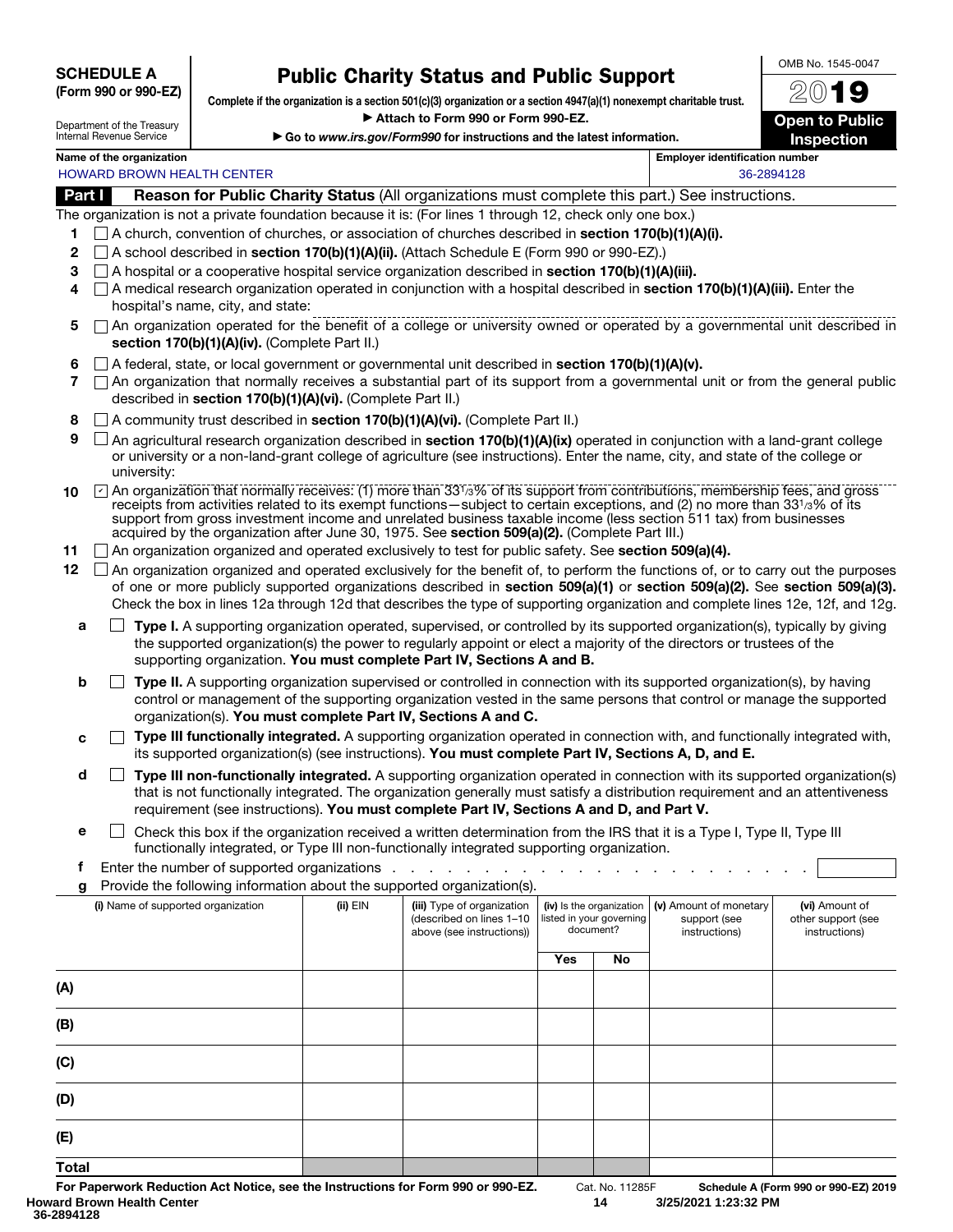Part II Support Schedule for Organizations Described in Sections 170(b)(1)(A)(iv) and 170(b)(1)(A)(vi) (Complete only if you checked the box on line 5, 7, or 8 of Part I or if the organization failed to qualify under Part III. If the organization fails to qualify under the tests listed below, please complete Part III.)

|                | <b>Section A. Public Support</b>                                                                                                                                                                                                                                                                                                                                                                                                                     |                   |                                          |                                     |            |          |                                      |  |
|----------------|------------------------------------------------------------------------------------------------------------------------------------------------------------------------------------------------------------------------------------------------------------------------------------------------------------------------------------------------------------------------------------------------------------------------------------------------------|-------------------|------------------------------------------|-------------------------------------|------------|----------|--------------------------------------|--|
|                | Calendar year (or fiscal year beginning in) ▶                                                                                                                                                                                                                                                                                                                                                                                                        | (a) 2015          | (b) 2016                                 | (c) 2017                            | $(d)$ 2018 | (e) 2019 | (f) Total                            |  |
| 1.             | Gifts, grants, contributions, and<br>membership fees received. (Do not<br>include any "unusual grants.")                                                                                                                                                                                                                                                                                                                                             |                   |                                          |                                     |            |          |                                      |  |
| $\mathbf{2}$   | Tax revenues levied for the<br>organization's benefit and either paid<br>to or expended on its behalf<br><b>Contract Contract</b>                                                                                                                                                                                                                                                                                                                    |                   |                                          |                                     |            |          |                                      |  |
| 3              | The value of services or facilities<br>furnished by a governmental unit to the<br>organization without charge                                                                                                                                                                                                                                                                                                                                        |                   |                                          |                                     |            |          |                                      |  |
| 4              | Total. Add lines 1 through 3.                                                                                                                                                                                                                                                                                                                                                                                                                        |                   |                                          |                                     |            |          |                                      |  |
| 5              | The portion of total contributions by<br>each person (other than a<br>governmental unit or publicly<br>supported organization) included on<br>line 1 that exceeds 2% of the amount<br>shown on line 11, column $(f)$ .                                                                                                                                                                                                                               |                   |                                          |                                     |            |          |                                      |  |
| 6              | Public support. Subtract line 5 from line 4                                                                                                                                                                                                                                                                                                                                                                                                          |                   |                                          |                                     |            |          |                                      |  |
|                | <b>Section B. Total Support</b>                                                                                                                                                                                                                                                                                                                                                                                                                      |                   |                                          |                                     |            |          |                                      |  |
|                | Calendar year (or fiscal year beginning in) ▶                                                                                                                                                                                                                                                                                                                                                                                                        | (a) 2015          | (b) 2016                                 | (c) 2017                            | $(d)$ 2018 | (e) 2019 | (f) Total                            |  |
| $\overline{7}$ | Amounts from line 4<br>and the contract of the con-                                                                                                                                                                                                                                                                                                                                                                                                  |                   |                                          |                                     |            |          |                                      |  |
| 8              | Gross income from interest, dividends,<br>payments received on securities loans,<br>rents, royalties, and income from<br>similar sources                                                                                                                                                                                                                                                                                                             |                   |                                          |                                     |            |          |                                      |  |
| 9              | Net income from unrelated business<br>activities, whether or not the business<br>is regularly carried on<br>and a state of                                                                                                                                                                                                                                                                                                                           |                   |                                          |                                     |            |          |                                      |  |
| 10             | Other income. Do not include gain or<br>loss from the sale of capital assets<br>(Explain in Part VI.)                                                                                                                                                                                                                                                                                                                                                |                   |                                          |                                     |            |          |                                      |  |
| 11             | Total support. Add lines 7 through 10                                                                                                                                                                                                                                                                                                                                                                                                                |                   |                                          |                                     |            |          |                                      |  |
| 12             | Gross receipts from related activities, etc. (see instructions)                                                                                                                                                                                                                                                                                                                                                                                      |                   |                                          |                                     |            | 12       |                                      |  |
| 13             | First five years. If the Form 990 is for the organization's first, second, third, fourth, or fifth tax year as a section 501(c)(3)<br>organization, check this box and stop here<br><b>Section C. Computation of Public Support Percentage</b>                                                                                                                                                                                                       |                   |                                          |                                     |            |          |                                      |  |
| 14             | Public support percentage for 2019 (line 6, column (f) divided by line 11, column (f)                                                                                                                                                                                                                                                                                                                                                                |                   |                                          |                                     |            | 14       | $\%$                                 |  |
| 15             | Public support percentage from 2018 Schedule A, Part II, line 14                                                                                                                                                                                                                                                                                                                                                                                     |                   |                                          | the contract of the contract of the |            | 15       | $\%$                                 |  |
| 16a            | 331/3% support test-2019. If the organization did not check the box on line 13, and line 14 is 331/3% or more, check this                                                                                                                                                                                                                                                                                                                            |                   |                                          |                                     |            |          |                                      |  |
|                | box and stop here. The organization qualifies as a publicly supported organization                                                                                                                                                                                                                                                                                                                                                                   |                   |                                          |                                     |            |          |                                      |  |
| b              | 331/3% support test-2018. If the organization did not check a box on line 13 or 16a, and line 15 is 331/3% or more, check<br>this box and <b>stop here.</b> The organization qualifies as a publicly supported organization $\ldots$ , $\ldots$                                                                                                                                                                                                      |                   |                                          |                                     |            |          |                                      |  |
| 17а            | 10%-facts-and-circumstances test-2019. If the organization did not check a box on line 13, 16a, or 16b, and line 14 is<br>10% or more, and if the organization meets the "facts-and-circumstances" test, check this box and stop here. Explain in<br>Part VI how the organization meets the "facts-and-circumstances" test. The organization qualifies as a publicly supported<br>organization.<br>the contract of the contract of<br><b>Service</b> |                   |                                          |                                     |            |          |                                      |  |
| b              | 10%-facts-and-circumstances test-2018. If the organization did not check a box on line 13, 16a, 16b, or 17a, and line<br>15 is 10% or more, and if the organization meets the "facts-and-circumstances" test, check this box and stop here.<br>Explain in Part VI how the organization meets the "facts-and-circumstances" test. The organization qualifies as a publicly<br>supported organization                                                  | <b>Carl Corp.</b> | the contract of the contract of the con- |                                     |            |          |                                      |  |
| 18             | Private foundation. If the organization did not check a box on line 13, 16a, 16b, 17a, or 17b, check this box and see                                                                                                                                                                                                                                                                                                                                |                   |                                          |                                     |            |          |                                      |  |
|                |                                                                                                                                                                                                                                                                                                                                                                                                                                                      |                   |                                          |                                     |            |          | Schedule A (Form 990 or 990-EZ) 2019 |  |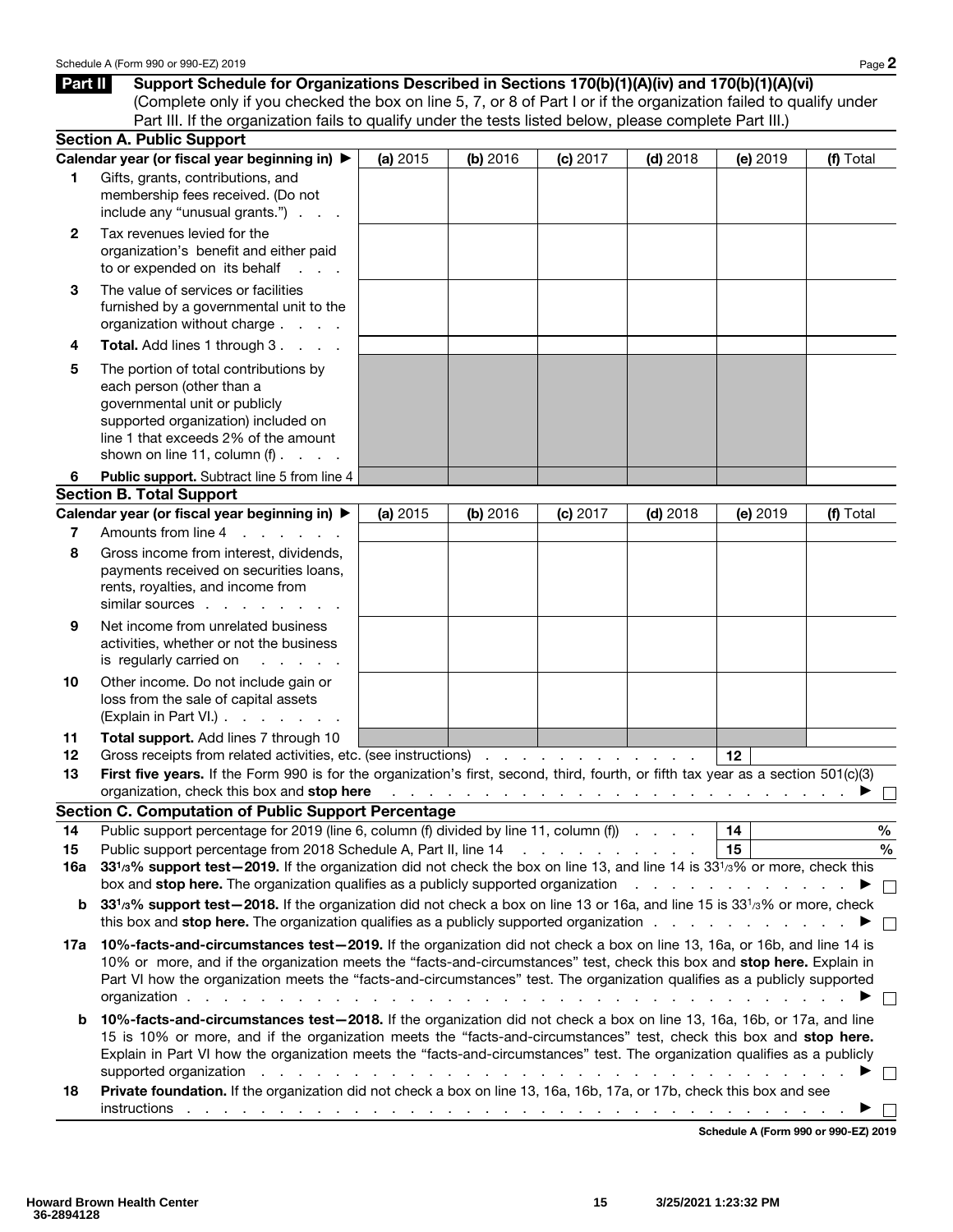### Part III Support Schedule for Organizations Described in Section 509(a)(2)

(Complete only if you checked the box on line 10 of Part I or if the organization failed to qualify under Part II. If the organization fails to qualify under the tests listed below, please complete Part II.)

|              | <b>Section A. Public Support</b>                                                                                                                                                                                                                                                                   |                |                |                                                                                     |            |                                      |                   |
|--------------|----------------------------------------------------------------------------------------------------------------------------------------------------------------------------------------------------------------------------------------------------------------------------------------------------|----------------|----------------|-------------------------------------------------------------------------------------|------------|--------------------------------------|-------------------|
|              | Calendar year (or fiscal year beginning in) ▶                                                                                                                                                                                                                                                      | (a) 2015       | (b) 2016       | (c) 2017                                                                            | $(d)$ 2018 | (e) 2019                             | (f) Total         |
| 1            | Gifts, grants, contributions, and membership fees                                                                                                                                                                                                                                                  |                |                |                                                                                     |            |                                      |                   |
|              | received. (Do not include any "unusual grants.")                                                                                                                                                                                                                                                   | 11,519,251     | 12,979,769     | 13,602,571                                                                          | 14,018,633 | 16,061,307                           | 68,181,531        |
| $\mathbf{2}$ | Gross receipts from admissions, merchandise<br>sold or services performed, or facilities                                                                                                                                                                                                           |                |                |                                                                                     |            |                                      |                   |
|              | furnished in any activity that is related to the                                                                                                                                                                                                                                                   |                |                |                                                                                     |            |                                      |                   |
|              | organization's tax-exempt purpose                                                                                                                                                                                                                                                                  |                |                |                                                                                     |            |                                      | $\mathbf 0$       |
| 3            | Gross receipts from activities that are not an                                                                                                                                                                                                                                                     |                |                |                                                                                     |            |                                      |                   |
|              | unrelated trade or business under section 513                                                                                                                                                                                                                                                      |                |                |                                                                                     |            |                                      | $\mathbf 0$       |
| 4            | Tax revenues levied for the                                                                                                                                                                                                                                                                        |                |                |                                                                                     |            |                                      |                   |
|              | organization's benefit and either paid to                                                                                                                                                                                                                                                          |                |                |                                                                                     |            |                                      |                   |
|              | or expended on its behalf                                                                                                                                                                                                                                                                          |                |                |                                                                                     |            |                                      | $\mathbf 0$       |
| 5            | The value of services or facilities                                                                                                                                                                                                                                                                |                |                |                                                                                     |            |                                      |                   |
|              | furnished by a governmental unit to the                                                                                                                                                                                                                                                            |                |                |                                                                                     |            |                                      |                   |
|              | organization without charge.<br>$\mathcal{L}=\mathcal{L}=\mathcal{L}$                                                                                                                                                                                                                              |                |                |                                                                                     |            |                                      | $\mathbf 0$       |
| 6            | Total. Add lines 1 through 5.                                                                                                                                                                                                                                                                      | 11,519,251     | 12,979,769     | 13,602,571                                                                          | 14,018,633 | 16,061,307                           | 68,181,531        |
| 7a           | Amounts included on lines 1, 2, and 3                                                                                                                                                                                                                                                              |                |                |                                                                                     |            |                                      |                   |
|              | received from disqualified persons                                                                                                                                                                                                                                                                 | $\Omega$       | $\mathbf 0$    | 7,596                                                                               | 16,205     | 19,532                               | 43,333            |
| b            | Amounts included on lines 2 and 3                                                                                                                                                                                                                                                                  |                |                |                                                                                     |            |                                      |                   |
|              | received from other than disqualified<br>persons that exceed the greater of \$5,000                                                                                                                                                                                                                |                |                |                                                                                     |            |                                      |                   |
|              | or 1% of the amount on line 13 for the year                                                                                                                                                                                                                                                        |                |                |                                                                                     |            |                                      |                   |
|              |                                                                                                                                                                                                                                                                                                    | $\Omega$       | $\mathbf 0$    | $\Omega$                                                                            | $\Omega$   | 0                                    | 0                 |
| c<br>8       | Add lines 7a and 7b<br>$\mathbf{r}$ . The set of the set of the set of the set of the set of the set of the set of the set of the set of the set of the set of the set of the set of the set of the set of the set of the set of the set of the set of t<br>Public support. (Subtract line 7c from | $\overline{0}$ | $\overline{0}$ | 7,596                                                                               | 16,205     | 19,532                               | 43,333            |
|              | $line 6.)$ $\ldots$ $\ldots$ $\ldots$ $\ldots$                                                                                                                                                                                                                                                     |                |                |                                                                                     |            |                                      |                   |
|              | <b>Section B. Total Support</b>                                                                                                                                                                                                                                                                    |                |                |                                                                                     |            |                                      | 68,138,198        |
|              | Calendar year (or fiscal year beginning in) ▶                                                                                                                                                                                                                                                      | (a) 2015       | (b) 2016       | (c) 2017                                                                            | $(d)$ 2018 | (e) 2019                             | (f) Total         |
| 9            | Amounts from line 6<br>$\mathcal{L}^{\mathcal{A}}$ , and $\mathcal{L}^{\mathcal{A}}$ , and $\mathcal{L}^{\mathcal{A}}$                                                                                                                                                                             | 11,519,251     | 12,979,769     | 13,602,571                                                                          | 14,018,633 | 16,061,307                           | 68,181,531        |
| 10a          | Gross income from interest, dividends,                                                                                                                                                                                                                                                             |                |                |                                                                                     |            |                                      |                   |
|              | payments received on securities loans, rents,                                                                                                                                                                                                                                                      |                |                |                                                                                     |            |                                      |                   |
|              | royalties, and income from similar sources.                                                                                                                                                                                                                                                        | 110,718        | 153,386        | 177,311                                                                             | 612,691    | 765,496                              | 1,819,602         |
| b            | Unrelated business taxable income (less                                                                                                                                                                                                                                                            |                |                |                                                                                     |            |                                      |                   |
|              | section 511 taxes) from businesses                                                                                                                                                                                                                                                                 |                |                |                                                                                     |            |                                      |                   |
|              | acquired after June 30, 1975                                                                                                                                                                                                                                                                       |                |                |                                                                                     |            |                                      | 0                 |
| c            | Add lines 10a and 10b<br>and a state of                                                                                                                                                                                                                                                            | 110,718        | 153,386        | 177,311                                                                             | 612,691    | 765,496                              | 1,819,602         |
| 11           | Net income from unrelated business                                                                                                                                                                                                                                                                 |                |                |                                                                                     |            |                                      |                   |
|              | activities not included in line 10b, whether                                                                                                                                                                                                                                                       |                |                |                                                                                     |            |                                      |                   |
|              | or not the business is regularly carried on                                                                                                                                                                                                                                                        |                | $\Omega$       |                                                                                     |            |                                      | 0                 |
| 12           | Other income. Do not include gain or                                                                                                                                                                                                                                                               |                |                |                                                                                     |            |                                      |                   |
|              | loss from the sale of capital assets                                                                                                                                                                                                                                                               |                |                |                                                                                     |            |                                      |                   |
|              | (Explain in Part VI.).<br>and a state of the state                                                                                                                                                                                                                                                 | 282,071        | 366,829        | 488,208                                                                             | 523,267    | 289,239                              | 1,949,614         |
| 13           | Total support. (Add lines 9, 10c, 11,                                                                                                                                                                                                                                                              |                |                |                                                                                     |            |                                      |                   |
|              | and $12.$ )<br>the contract of the contract of                                                                                                                                                                                                                                                     | 11,912,040     | 13,499,984     | 14,268,090                                                                          | 15,154,591 | 17,116,042                           | 71,950,747        |
| 14           | First five years. If the Form 990 is for the organization's first, second, third, fourth, or fifth tax year as a section 501(c)(3)<br>organization, check this box and stop here                                                                                                                   |                |                |                                                                                     |            |                                      |                   |
|              | <b>Section C. Computation of Public Support Percentage</b>                                                                                                                                                                                                                                         |                |                | and the contract of the contract of the contract of the contract of the contract of |            |                                      |                   |
| 15           | Public support percentage for 2019 (line 8, column (f), divided by line 13, column (f))                                                                                                                                                                                                            |                |                |                                                                                     |            | 15                                   | 94.70 %           |
| 16           | Public support percentage from 2018 Schedule A, Part III, line 15                                                                                                                                                                                                                                  |                |                | and a series of the company of the                                                  |            | 16                                   | 95.22 %           |
|              | Section D. Computation of Investment Income Percentage                                                                                                                                                                                                                                             |                |                |                                                                                     |            |                                      |                   |
| 17           | Investment income percentage for 2019 (line 10c, column (f), divided by line 13, column (f))                                                                                                                                                                                                       |                |                |                                                                                     |            | 17                                   | 2.53 %            |
| 18           | Investment income percentage from 2018 Schedule A, Part III, line 17                                                                                                                                                                                                                               |                |                |                                                                                     |            | 18                                   | 1.74%             |
| 19a          | 331/3% support tests - 2019. If the organization did not check the box on line 14, and line 15 is more than 331/3%, and line                                                                                                                                                                       |                |                |                                                                                     |            |                                      |                   |
|              | 17 is not more than 33 <sup>1</sup> /3%, check this box and stop here. The organization qualifies as a publicly supported organization                                                                                                                                                             |                |                |                                                                                     |            |                                      | $\mathbf{v}$<br>▸ |
| b            | 331/3% support tests - 2018. If the organization did not check a box on line 14 or line 19a, and line 16 is more than 331/3%, and                                                                                                                                                                  |                |                |                                                                                     |            |                                      |                   |
|              | line 18 is not more than $3313%$ , check this box and stop here. The organization qualifies as a publicly supported organization                                                                                                                                                                   |                |                |                                                                                     |            |                                      |                   |
| 20           | Private foundation. If the organization did not check a box on line 14, 19a, or 19b, check this box and see instructions                                                                                                                                                                           |                |                |                                                                                     |            |                                      |                   |
|              |                                                                                                                                                                                                                                                                                                    |                |                |                                                                                     |            | Schedule A (Form 990 or 990-EZ) 2019 |                   |

**16 3/25/2021 1:23:32 PM**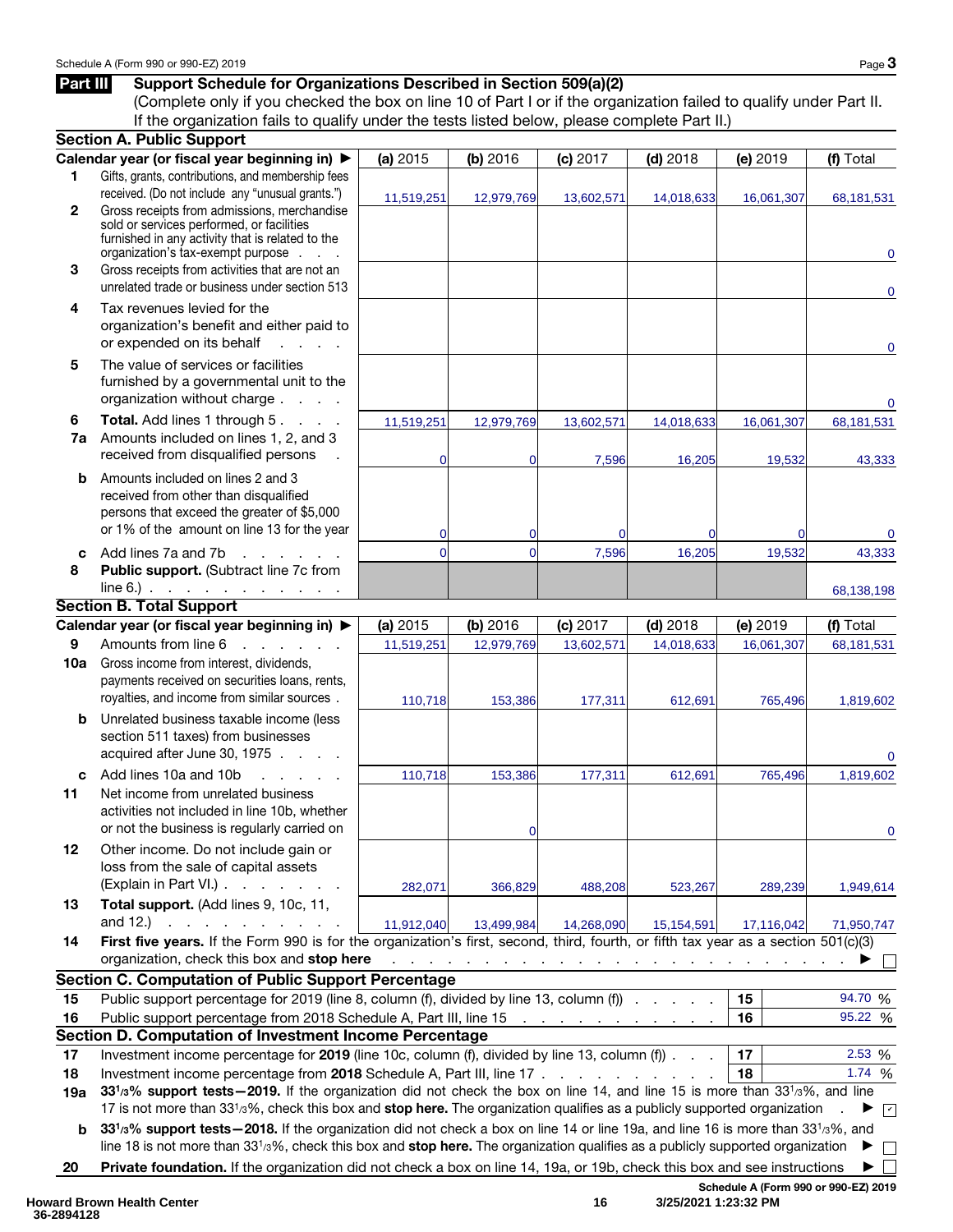### Part **IV** Supporting Organizations

(Complete only if you checked a box in line 12 on Part I. If you checked 12a of Part I, complete Sections A and B. If you checked 12b of Part I, complete Sections A and C. If you checked 12c of Part I, complete Sections A, D, and E. If you checked 12d of Part I, complete Sections A and D, and complete Part V.)

### Section A. All Supporting Organizations

- 1 Are all of the organization's supported organizations listed by name in the organization's governing documents? *If "No," describe in Part VI how the supported organizations are designated. If designated by class or purpose, describe the designation. If historic and continuing relationship, explain.* 1
- 2 Did the organization have any supported organization that does not have an IRS determination of status under section 509(a)(1) or (2)? *If "Yes," explain in Part VI how the organization determined that the supported organization was described in section 509(a)(1) or (2).* 2
- 3a Did the organization have a supported organization described in section 501(c)(4), (5), or (6)? *If "Yes," answer (b) and (c) below.* 3a
- b Did the organization confirm that each supported organization qualified under section 501(c)(4), (5), or (6) and satisfied the public support tests under section 509(a)(2)? *If "Yes," describe in Part VI when and how the organization made the determination.* 3b
- c Did the organization ensure that all support to such organizations was used exclusively for section  $170(c)(2)(B)$ purposes? *If "Yes," explain in Part VI what controls the organization put in place to ensure such use.*  $3c$
- 4a Was any supported organization not organized in the United States ("foreign supported organization")? *If "Yes," and if you checked 12a or 12b in Part I, answer (b) and (c) below.* 4a
- b Did the organization have ultimate control and discretion in deciding whether to make grants to the foreign supported organization? *If "Yes," describe in Part VI how the organization had such control and discretion despite being controlled or supervised by or in connection with its supported organizations.* 4b
- c Did the organization support any foreign supported organization that does not have an IRS determination under sections 501(c)(3) and 509(a)(1) or (2)? *If "Yes," explain in Part VI what controls the organization used to ensure that all support to the foreign supported organization was used exclusively for section 170(c)(2)(B) purposes.* 4c
- 5a Did the organization add, substitute, or remove any supported organizations during the tax year? *If "Yes," answer (b) and (c) below (if applicable). Also, provide detail in Part VI, including (i) the names and EIN numbers of the supported organizations added, substituted, or removed; (ii) the reasons for each such action; (iii) the authority under the organization's organizing document authorizing such action; and (iv) how the action* was accomplished (such as by amendment to the organizing document).
- **b Type I or Type II only.** Was any added or substituted supported organization part of a class already designated in the organization's organizing document? **5b** solution is the state of the state of the state of the state of the state of the state of the state of the state of the state of the state of the state of the stat
- c Substitutions only. Was the substitution the result of an event beyond the organization's control? 5c
- 6 Did the organization provide support (whether in the form of grants or the provision of services or facilities) to anyone other than (i) its supported organizations, (ii) individuals that are part of the charitable class benefited by one or more of its supported organizations, or (iii) other supporting organizations that also support or benefit one or more of the filing organization's supported organizations? *If "Yes," provide detail in Part VI.* 6
- 7 Did the organization provide a grant, loan, compensation, or other similar payment to a substantial contributor (as defined in section 4958(c)(3)(C)), a family member of a substantial contributor, or a 35% controlled entity with regard to a substantial contributor? *If "Yes," complete Part I of Schedule L (Form 990 or 990-EZ).* 7
- 8 Did the organization make a loan to a disqualified person (as defined in section 4958) not described in line 7? *If "Yes," complete Part I of Schedule L (Form 990 or 990-EZ).* 8
- 9a Was the organization controlled directly or indirectly at any time during the tax year by one or more disqualified persons as defined in section 4946 (other than foundation managers and organizations described in section 509(a)(1) or (2))? *If "Yes," provide detail in Part VI.*  $\sqrt{2}$  9a
- b Did one or more disqualified persons (as defined in line 9a) hold a controlling interest in any entity in which the supporting organization had an interest? *If "Yes," provide detail in Part VI.* 9b
- c Did a disqualified person (as defined in line 9a) have an ownership interest in, or derive any personal benefit from, assets in which the supporting organization also had an interest? *If "Yes," provide detail in Part VI.* 9c
- 10a Was the organization subject to the excess business holdings rules of section 4943 because of section 4943(f) (regarding certain Type II supporting organizations, and all Type III non-functionally integrated supporting organizations)? *If "Yes," answer 10b below.* 10a http://www.facebook.com/inductions/inductions/inductions/inductions/inductions/inductions/inductions/inductions/inductions/inductions/inductions/inductions/induc
	- b Did the organization have any excess business holdings in the tax year? *(Use Schedule C, Form 4720, to*  determine whether the organization had excess business holdings.) 10b

Yes | No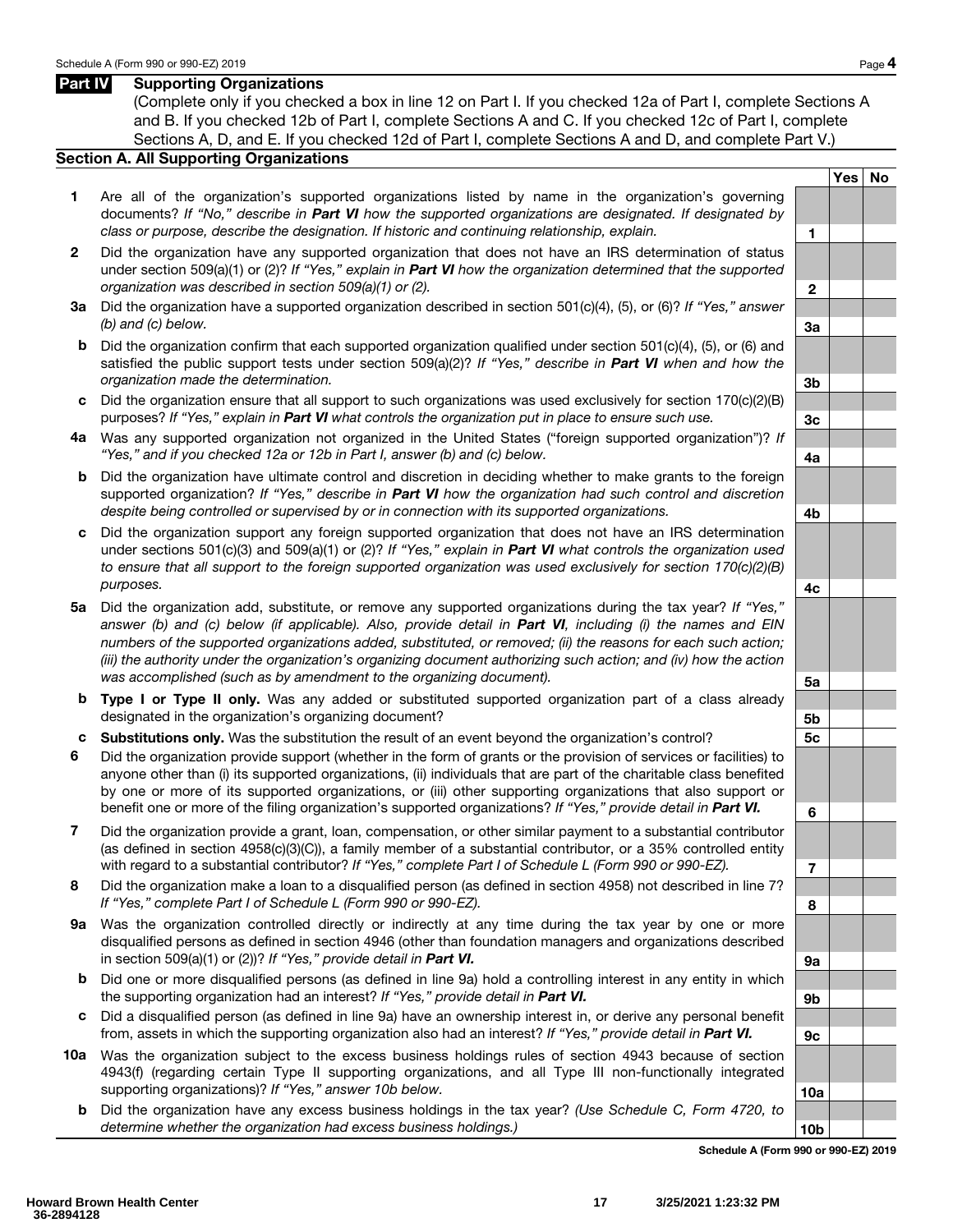| Part IV      | <b>Supporting Organizations (continued)</b>                                                                                                                                                                                                                                                                                                                                                                                                                                                                                                                                                                                                                                  |                 |       |           |
|--------------|------------------------------------------------------------------------------------------------------------------------------------------------------------------------------------------------------------------------------------------------------------------------------------------------------------------------------------------------------------------------------------------------------------------------------------------------------------------------------------------------------------------------------------------------------------------------------------------------------------------------------------------------------------------------------|-----------------|-------|-----------|
|              |                                                                                                                                                                                                                                                                                                                                                                                                                                                                                                                                                                                                                                                                              |                 | Yes   | No        |
| 11           | Has the organization accepted a gift or contribution from any of the following persons?                                                                                                                                                                                                                                                                                                                                                                                                                                                                                                                                                                                      |                 |       |           |
| a            | A person who directly or indirectly controls, either alone or together with persons described in (b) and (c)<br>below, the governing body of a supported organization?                                                                                                                                                                                                                                                                                                                                                                                                                                                                                                       | 11a             |       |           |
| b            | A family member of a person described in (a) above?                                                                                                                                                                                                                                                                                                                                                                                                                                                                                                                                                                                                                          | 11 <sub>b</sub> |       |           |
|              | c A 35% controlled entity of a person described in (a) or (b) above? If "Yes" to a, b, or c, provide detail in Part VI.                                                                                                                                                                                                                                                                                                                                                                                                                                                                                                                                                      | 11c             |       |           |
|              | <b>Section B. Type I Supporting Organizations</b>                                                                                                                                                                                                                                                                                                                                                                                                                                                                                                                                                                                                                            |                 |       |           |
|              |                                                                                                                                                                                                                                                                                                                                                                                                                                                                                                                                                                                                                                                                              |                 | Yes l | <b>No</b> |
| 1            | Did the directors, trustees, or membership of one or more supported organizations have the power to<br>regularly appoint or elect at least a majority of the organization's directors or trustees at all times during the<br>tax year? If "No," describe in Part VI how the supported organization(s) effectively operated, supervised, or<br>controlled the organization's activities. If the organization had more than one supported organization,<br>describe how the powers to appoint and/or remove directors or trustees were allocated among the supported<br>organizations and what conditions or restrictions, if any, applied to such powers during the tax year. |                 |       |           |
| $\mathbf{2}$ | Did the organization operate for the benefit of any supported organization other than the supported<br>organization(s) that operated, supervised, or controlled the supporting organization? If "Yes," explain in Part<br>VI how providing such benefit carried out the purposes of the supported organization(s) that operated,<br>supervised, or controlled the supporting organization.                                                                                                                                                                                                                                                                                   | $\mathbf{2}$    |       |           |
|              | <b>Section C. Type II Supporting Organizations</b>                                                                                                                                                                                                                                                                                                                                                                                                                                                                                                                                                                                                                           |                 |       |           |
|              |                                                                                                                                                                                                                                                                                                                                                                                                                                                                                                                                                                                                                                                                              |                 | Yes   | <b>No</b> |
| 1            | Were a majority of the organization's directors or trustees during the tax year also a majority of the directors<br>or trustees of each of the organization's supported organization(s)? If "No," describe in Part VI how control<br>or management of the supporting organization was vested in the same persons that controlled or managed<br>the supported organization(s).                                                                                                                                                                                                                                                                                                |                 |       |           |

### Section D. All Type III Supporting Organizations

|              |                                                                                                                                                                                                                                                                                                                                                                                                                                                                                       |   | Yes. |  |
|--------------|---------------------------------------------------------------------------------------------------------------------------------------------------------------------------------------------------------------------------------------------------------------------------------------------------------------------------------------------------------------------------------------------------------------------------------------------------------------------------------------|---|------|--|
|              | Did the organization provide to each of its supported organizations, by the last day of the fifth month of the<br>organization's tax year, (i) a written notice describing the type and amount of support provided during the prior tax<br>year, (ii) a copy of the Form 990 that was most recently filed as of the date of notification, and (iii) copies of the<br>organization's governing documents in effect on the date of notification, to the extent not previously provided? |   |      |  |
| $\mathbf{2}$ | Were any of the organization's officers, directors, or trustees either (i) appointed or elected by the supported<br>organization(s) or (ii) serving on the governing body of a supported organization? If "No," explain in Part VI how<br>the organization maintained a close and continuous working relationship with the supported organization(s).                                                                                                                                 | 2 |      |  |
| 3            | By reason of the relationship described in (2), did the organization's supported organizations have a<br>significant voice in the organization's investment policies and in directing the use of the organization's<br>income or assets at all times during the tax year? If "Yes," describe in Part VI the role the organization's<br>supported organizations played in this regard.                                                                                                 | з |      |  |

### Section E. Type III Functionally Integrated Supporting Organizations

- 1 *Check the box next to the method that the organization used to satisfy the Integral Part Test during the year (see instructions).*
- a The organization satisfied the Activities Test. *Complete line 2 below.*
- b The organization is the parent of each of its supported organizations. *Complete line 3 below.*
- c The organization supported a governmental entity. *Describe in Part VI how you supported a government entity (see instructions).*
- 2 Activities Test. Answer (a) and (b) below. And the state of the state of the state of the state of the state of the state of the state of the state of the state of the state of the state of the state of the state of the
- a Did substantially all of the organization's activities during the tax year directly further the exempt purposes of the supported organization(s) to which the organization was responsive? *If "Yes," then in Part VI identify those supported organizations and explain how these activities directly furthered their exempt purposes, how the organization was responsive to those supported organizations, and how the organization determined that these activities constituted substantially all of its activities.* 2a
- b Did the activities described in (a) constitute activities that, but for the organization's involvement, one or more of the organization's supported organization(s) would have been engaged in? *If "Yes," explain in Part VI the reasons for the organization's position that its supported organization(s) would have engaged in these activities but for the organization's involvement.* 2b
- 3 Parent of Supported Organizations. *Answer (a) and (b) below.*
- a Did the organization have the power to regularly appoint or elect a majority of the officers, directors, or trustees of each of the supported organizations? *Provide details in Part VI.*  $\vert$  3a
- b Did the organization exercise a substantial degree of direction over the policies, programs, and activities of each of its supported organizations? *If "Yes," describe in Part VI the role played by the organization in this regard.* 3b

Schedule A (Form 990 or 990-EZ) 2019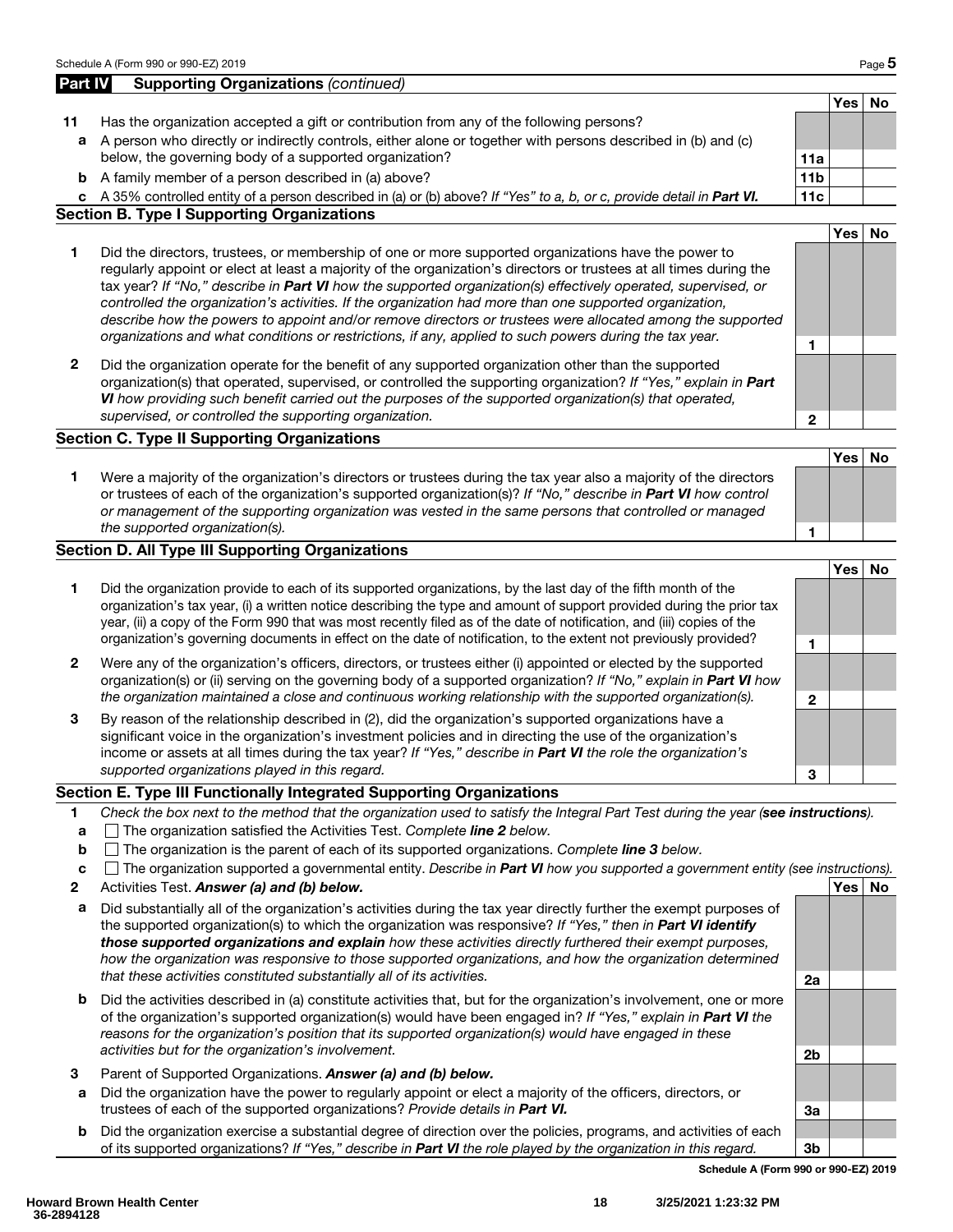$\overline{a}$ 

### Part V Type III Non-Functionally Integrated 509(a)(3) Supporting Organizations

| 1 <b>L</b> Check here if the organization satisfied the Integral Part Test as a qualifying trust on Nov. 20, 1970 (explain in Part VI). See |
|---------------------------------------------------------------------------------------------------------------------------------------------|
| instructions. All other Type III non-functionally integrated supporting organizations must complete Sections A through E.                   |

| Section A-Adjusted Net Income                                                                                                                                                                                    |                         | (A) Prior Year | (B) Current Year<br>(optional) |
|------------------------------------------------------------------------------------------------------------------------------------------------------------------------------------------------------------------|-------------------------|----------------|--------------------------------|
| 1 Net short-term capital gain                                                                                                                                                                                    | 1.                      |                |                                |
| 2 Recoveries of prior-year distributions                                                                                                                                                                         | $\overline{\mathbf{c}}$ |                |                                |
| 3 Other gross income (see instructions)                                                                                                                                                                          | 3                       |                |                                |
| 4 Add lines 1 through 3.                                                                                                                                                                                         | 4                       |                |                                |
| 5 Depreciation and depletion                                                                                                                                                                                     | 5                       |                |                                |
| 6 Portion of operating expenses paid or incurred for production or<br>collection of gross income or for management, conservation, or<br>maintenance of property held for production of income (see instructions) | 6                       |                |                                |
| 7 Other expenses (see instructions)                                                                                                                                                                              | $\overline{7}$          |                |                                |
| 8 Adjusted Net Income (subtract lines 5, 6, and 7 from line 4)                                                                                                                                                   | 8                       |                |                                |
| <b>Section B-Minimum Asset Amount</b>                                                                                                                                                                            |                         | (A) Prior Year | (B) Current Year<br>(optional) |
| 1 Aggregate fair market value of all non-exempt-use assets (see<br>instructions for short tax year or assets held for part of year):                                                                             |                         |                |                                |
| a Average monthly value of securities                                                                                                                                                                            | 1a                      |                |                                |
| <b>b</b> Average monthly cash balances                                                                                                                                                                           | 1 <sub>b</sub>          |                |                                |
| c Fair market value of other non-exempt-use assets                                                                                                                                                               | 1 <sub>c</sub>          |                |                                |
| d Total (add lines 1a, 1b, and 1c)                                                                                                                                                                               | 1 <sub>d</sub>          |                |                                |
| e Discount claimed for blockage or other<br>factors (explain in detail in Part VI):                                                                                                                              |                         |                |                                |
| 2 Acquisition indebtedness applicable to non-exempt-use assets                                                                                                                                                   | $\mathbf 2$             |                |                                |
| 3 Subtract line 2 from line 1d.                                                                                                                                                                                  | 3                       |                |                                |
| 4 Cash deemed held for exempt use. Enter 1-1/2% of line 3 (for greater amount,<br>see instructions).                                                                                                             | 4                       |                |                                |
| 5 Net value of non-exempt-use assets (subtract line 4 from line 3)                                                                                                                                               | 5                       |                |                                |
| 6 Multiply line 5 by .035.                                                                                                                                                                                       | 6                       |                |                                |
| 7 Recoveries of prior-year distributions                                                                                                                                                                         | $\overline{7}$          |                |                                |
| 8 Minimum Asset Amount (add line 7 to line 6)                                                                                                                                                                    | 8                       |                |                                |
| <b>Section C-Distributable Amount</b>                                                                                                                                                                            |                         |                | <b>Current Year</b>            |
| 1 Adjusted net income for prior year (from Section A, line 8, Column A)                                                                                                                                          | 1                       |                |                                |
| 2 Enter 85% of line 1.                                                                                                                                                                                           | $\mathbf 2$             |                |                                |
| 3 Minimum asset amount for prior year (from Section B, line 8, Column A)                                                                                                                                         | 3                       |                |                                |
| 4 Enter greater of line 2 or line 3.                                                                                                                                                                             | $\overline{\mathbf{4}}$ |                |                                |
| 5 Income tax imposed in prior year                                                                                                                                                                               | 5                       |                |                                |
| 6 Distributable Amount. Subtract line 5 from line 4, unless subject to<br>emergency temporary reduction (see instructions).                                                                                      | 6                       |                |                                |

7  $\Box$  Check here if the current year is the organization's first as a non-functionally integrated Type III supporting organization (see instructions).

Schedule A (Form 990 or 990-EZ) 2019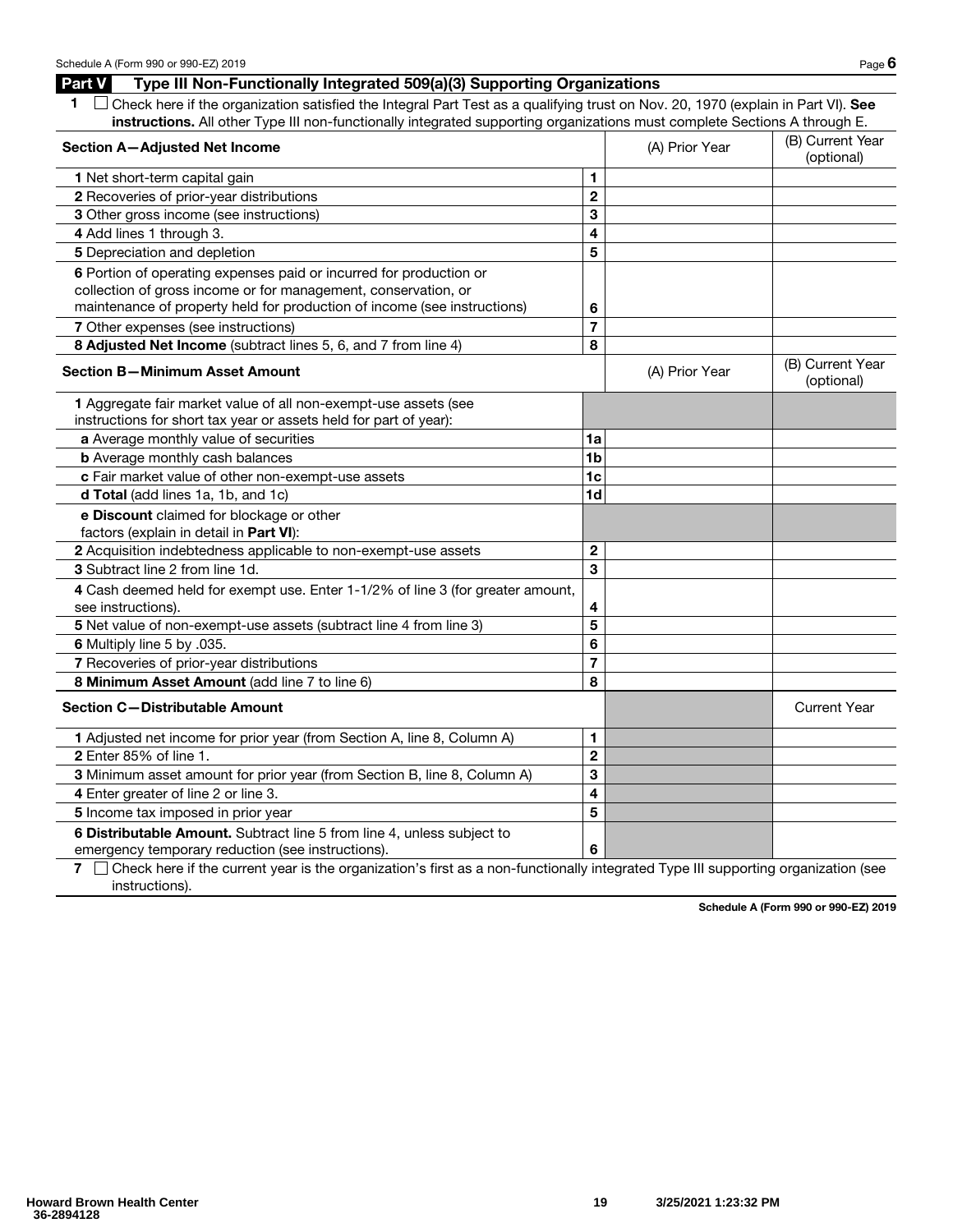| <b>Part V</b>  | Type III Non-Functionally Integrated 509(a)(3) Supporting Organizations (continued)                                                                                           |                                    |                                               |                                                         |
|----------------|-------------------------------------------------------------------------------------------------------------------------------------------------------------------------------|------------------------------------|-----------------------------------------------|---------------------------------------------------------|
|                | <b>Section D-Distributions</b>                                                                                                                                                |                                    |                                               | <b>Current Year</b>                                     |
| 1.             | Amounts paid to supported organizations to accomplish exempt purposes                                                                                                         |                                    |                                               |                                                         |
| $\mathbf{2}$   | Amounts paid to perform activity that directly furthers exempt purposes of supported<br>organizations, in excess of income from activity                                      |                                    |                                               |                                                         |
| 3              | Administrative expenses paid to accomplish exempt purposes of supported organizations                                                                                         |                                    |                                               |                                                         |
| 4              | Amounts paid to acquire exempt-use assets                                                                                                                                     |                                    |                                               |                                                         |
| 5              | Qualified set-aside amounts (prior IRS approval required)                                                                                                                     |                                    |                                               |                                                         |
| 6              | Other distributions (describe in Part VI). See instructions.                                                                                                                  |                                    |                                               |                                                         |
| 7              | Total annual distributions. Add lines 1 through 6.                                                                                                                            |                                    |                                               |                                                         |
| 8              | Distributions to attentive supported organizations to which the organization is responsive<br>(provide details in Part VI). See instructions.                                 |                                    |                                               |                                                         |
| 9              | Distributable amount for 2019 from Section C, line 6                                                                                                                          |                                    |                                               |                                                         |
| 10             | Line 8 amount divided by line 9 amount                                                                                                                                        |                                    |                                               |                                                         |
|                | Section E-Distribution Allocations (see instructions)                                                                                                                         | (i)<br><b>Excess Distributions</b> | (ii)<br><b>Underdistributions</b><br>Pre-2019 | (iii)<br><b>Distributable</b><br><b>Amount for 2019</b> |
| 1.             | Distributable amount for 2019 from Section C, line 6                                                                                                                          |                                    |                                               |                                                         |
| $\overline{2}$ | Underdistributions, if any, for years prior to 2019<br>(reasonable cause required-explain in Part VI). See<br>instructions.                                                   |                                    |                                               |                                                         |
| 3              | Excess distributions carryover, if any, to 2019                                                                                                                               |                                    |                                               |                                                         |
| a              | From 2014<br>and a state of the                                                                                                                                               |                                    |                                               |                                                         |
| b              | From 2015<br>and a state of the                                                                                                                                               |                                    |                                               |                                                         |
| c              | From 2016<br>$\mathbf{r} = \mathbf{r} + \mathbf{r} + \mathbf{r} + \mathbf{r}$                                                                                                 |                                    |                                               |                                                         |
| d              | From 2017<br>and a state of the                                                                                                                                               |                                    |                                               |                                                         |
| е              | From 2018<br>and a state of the                                                                                                                                               |                                    |                                               |                                                         |
| f              | Total of lines 3a through e                                                                                                                                                   |                                    |                                               |                                                         |
| g              | Applied to underdistributions of prior years                                                                                                                                  |                                    |                                               |                                                         |
|                | h Applied to 2019 distributable amount                                                                                                                                        |                                    |                                               |                                                         |
| j.             | Carryover from 2014 not applied (see instructions)                                                                                                                            |                                    |                                               |                                                         |
|                | Remainder. Subtract lines 3g, 3h, and 3i from 3f.                                                                                                                             |                                    |                                               |                                                         |
| 4              | Distributions for 2019 from<br>Section D, line 7:<br>\$                                                                                                                       |                                    |                                               |                                                         |
| a              | Applied to underdistributions of prior years                                                                                                                                  |                                    |                                               |                                                         |
| b              | Applied to 2019 distributable amount                                                                                                                                          |                                    |                                               |                                                         |
| c              | Remainder. Subtract lines 4a and 4b from 4.                                                                                                                                   |                                    |                                               |                                                         |
| 5              | Remaining underdistributions for years prior to 2019, if<br>any. Subtract lines 3g and 4a from line 2. For result<br>greater than zero, explain in Part VI. See instructions. |                                    |                                               |                                                         |
| 6              | Remaining underdistributions for 2019. Subtract lines 3h<br>and 4b from line 1. For result greater than zero, explain in<br>Part VI. See instructions.                        |                                    |                                               |                                                         |
| 7              | Excess distributions carryover to 2020. Add lines 3j<br>and 4c.                                                                                                               |                                    |                                               |                                                         |
| 8              | Breakdown of line 7:                                                                                                                                                          |                                    |                                               |                                                         |
| a              | Excess from 2015                                                                                                                                                              |                                    |                                               |                                                         |
| b              | Excess from 2016                                                                                                                                                              |                                    |                                               |                                                         |
| C              | Excess from 2017                                                                                                                                                              |                                    |                                               |                                                         |
| d              | Excess from 2018 $\ldots$                                                                                                                                                     |                                    |                                               |                                                         |
| е              | Excess from 2019                                                                                                                                                              |                                    |                                               |                                                         |

Schedule A (Form 990 or 990-EZ) 2019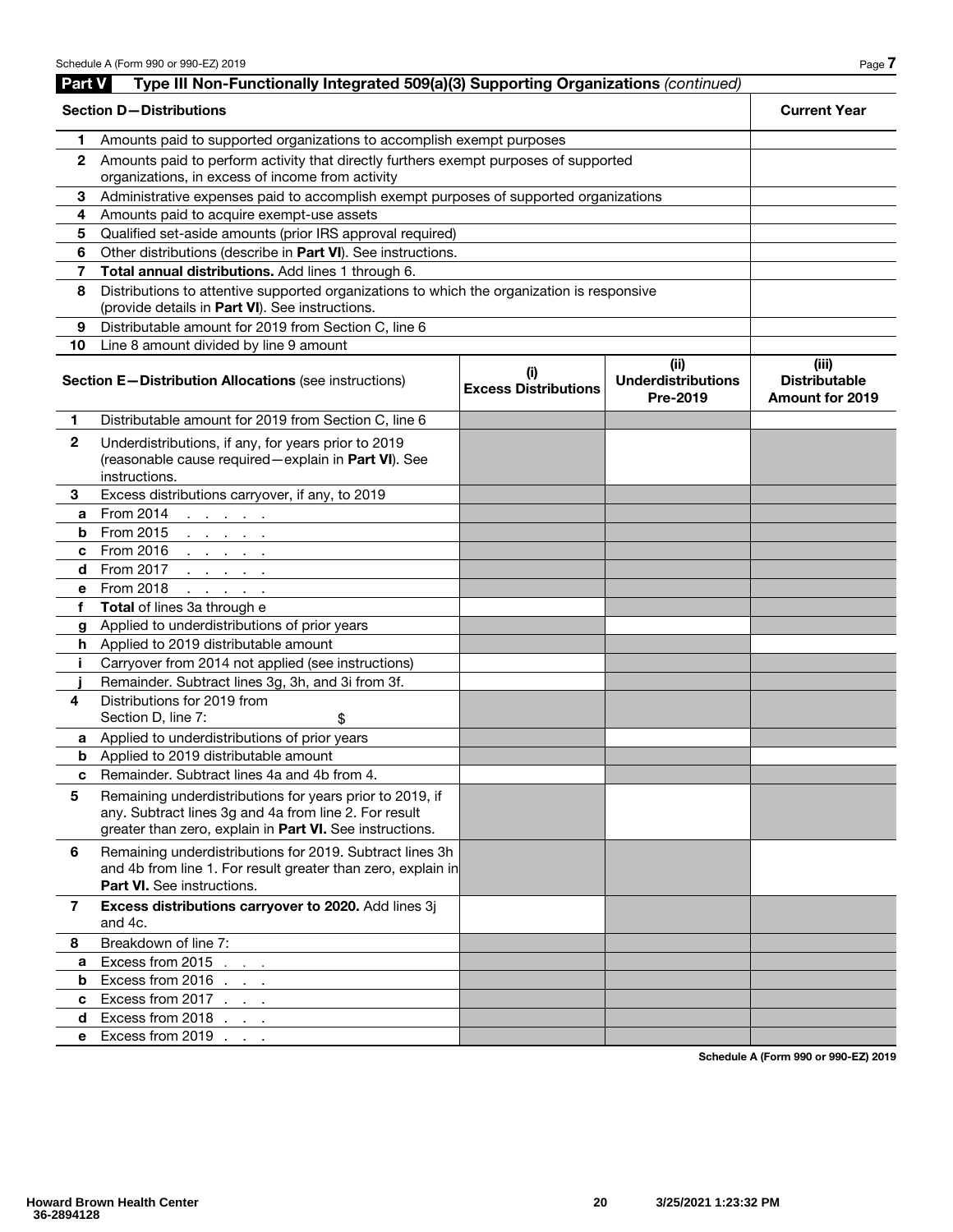Part VI Provide the explanations required by Part II, line 10; Part II, line 17a or 17b; Part III, line 12; Part IV, Section B, lines 1<br>Section A, lines 1, 2, 3b, 3c, 4b, 4c, 5a, 6, 9a, 9b, 9c, 11a, 11b, and 11c; Part IV, and 2; Part IV, Section C, line 1; Part IV, Section D, lines 2 and 3; Part IV, Section E, lines 1c, 2a, 2b, 3a and 3b; Part V, line 1; Part V, Section B, line 1e; Part V, Section D, lines 5, 6, and 8; and Part V, Section E, lines 2, 5, and 6.Also complete this part for any additional information. (See instructions.)

| Return Reference - Identifier    |                                  |            |            | Explanation |            |            |             |
|----------------------------------|----------------------------------|------------|------------|-------------|------------|------------|-------------|
| SCHEDULE A, PART III,            | Other Income Type                | $(a)$ 2015 | $(b)$ 2016 | $(c)$ 2017  | $(d)$ 2018 | $(e)$ 2019 | $(f)$ Total |
| LINE 12 - OTHER<br><b>INCOME</b> | (1) FUNDRAISING<br><b>INCOME</b> | 237,592    | 245.733    | 267.909     | 214.308    | 138.416    | 1,103,958   |
|                                  | $(2)$ MISC. REVENUE              | 44.479     | 121.096    | 220.299     | 308.959    | 150.823    | 845,656     |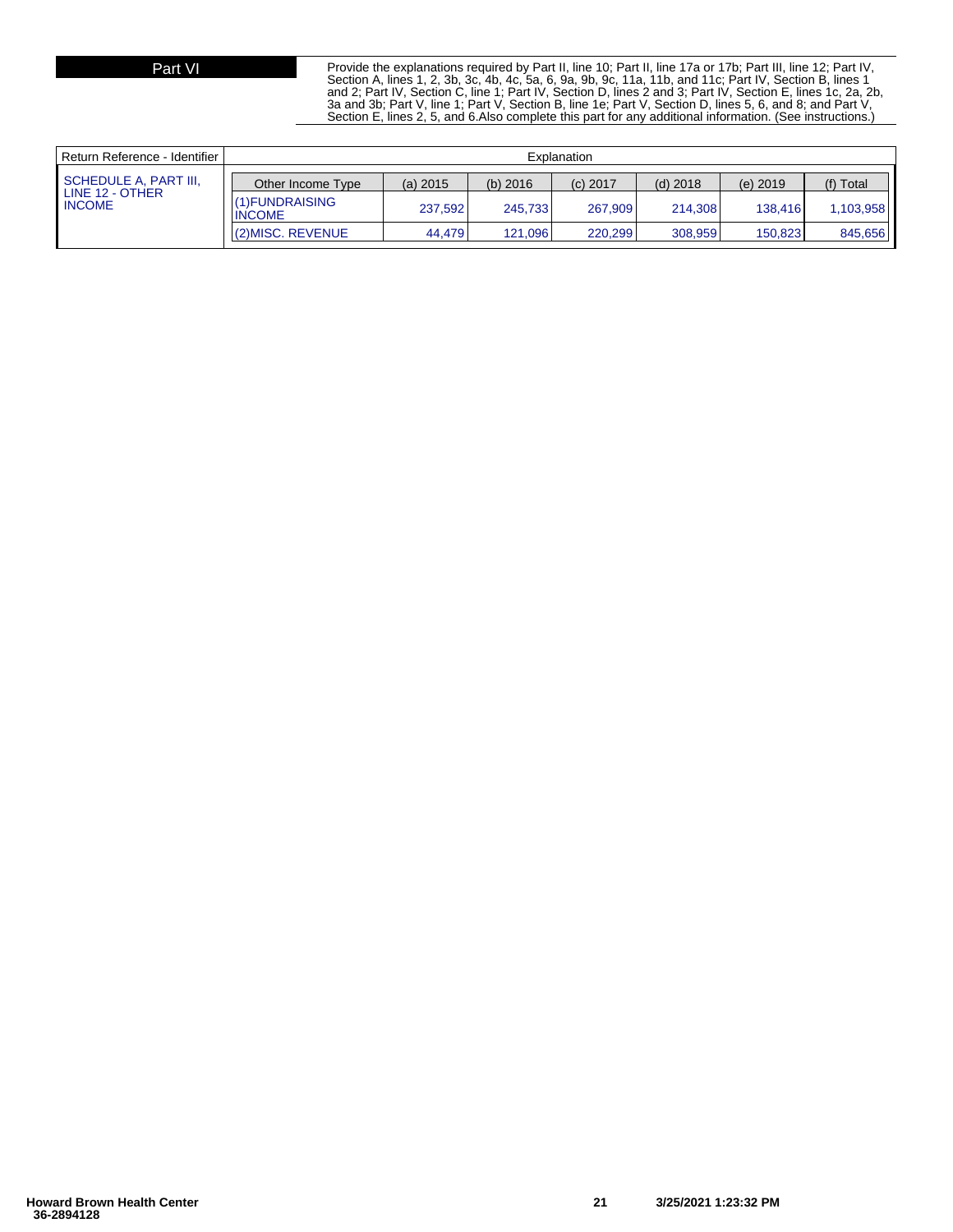| <b>Schedule B</b> |  |
|-------------------|--|
|-------------------|--|

| (Form 990, 990-EZ,         |
|----------------------------|
| or 990-PF)                 |
| Denartment of the Treasury |

# Department of the Treasury Internal Revenue Service

# Schedule of Contributors

▶ Attach to Form 990, Form 990-EZ, or Form 990-PF. ▶ Go to *www.irs.gov/Form990* for the latest information.



# 2019

Name of the organization **Employer identification number**  $\blacksquare$ HOWARD BROWN HEALTH CENTER **AND REALTH CENTER** 36-2894128

| <b>Organization type (check one):</b> |  |  |  |
|---------------------------------------|--|--|--|
|---------------------------------------|--|--|--|

| Filers of:         | Section:                                                                                |  |  |  |  |
|--------------------|-----------------------------------------------------------------------------------------|--|--|--|--|
| Form 990 or 990-EZ | $\boxed{9}$ 501(c)( 3) (enter number) organization                                      |  |  |  |  |
|                    | $4947(a)(1)$ nonexempt charitable trust <b>not</b> treated as a private foundation      |  |  |  |  |
|                    | 527 political organization<br>$\overline{\phantom{a}}$                                  |  |  |  |  |
| Form 990-PF        | 501(c)(3) exempt private foundation<br>$\overline{\phantom{0}}$                         |  |  |  |  |
|                    | 4947(a)(1) nonexempt charitable trust treated as a private foundation<br>$\blacksquare$ |  |  |  |  |
|                    | 501(c)(3) taxable private foundation                                                    |  |  |  |  |
|                    |                                                                                         |  |  |  |  |

Check if your organization is covered by the General Rule or a Special Rule.

Note: Only a section 501(c)(7), (8), or (10) organization can check boxes for both the General Rule and a Special Rule. See instructions.

### General Rule

For an organization filing Form 990, 990-EZ, or 990-PF that received, during the year, contributions totaling \$5,000 ✔ or more (in money or property) from any one contributor. Complete Parts I and II. See instructions for determining a contributor's total contributions.

### Special Rules

- $\Box$  For an organization described in section 501(c)(3) filing Form 990 or 990-EZ that met the 331/3% support test of the regulations under sections 509(a)(1) and 170(b)(1)(A)(vi), that checked Schedule A (Form 990 or 990-EZ), Part II, line 13, 16a, or 16b, and that received from any one contributor, during the year, total contributions of the greater of (1) \$5,000; or (2) 2% of the amount on (i) Form 990, Part VIII, line 1h; or (ii) Form 990-EZ, line 1. Complete Parts I and II.
- For an organization described in section 501(c)(7), (8), or (10) filing Form 990 or 990-EZ that received from any one contributor, during the year, total contributions of more than \$1,000 *exclusively* for religious, charitable, scientific, literary, or educational purposes, or for the prevention of cruelty to children or animals. Complete Parts I, II, and III.
- $\Box$  For an organization described in section 501(c)(7), (8), or (10) filing Form 990 or 990-EZ that received from any one contributor, during the year, contributions *exclusively* for religious, charitable, etc., purposes, but no such contributions totaled more than \$1,000. If this box is checked, enter here the total contributions that were received during the year for an *exclusively* religious, charitable, etc., purpose. Don't complete any of the parts unless the General Rule applies to this organization because it received *nonexclusively* religious, charitable, etc., contributions totaling \$5,000 or more during the year  $\cdots$  . . . . . . . . . . . . . . . . .  $\blacktriangleright$  \$

Caution: An organization that isn't covered by the General Rule and/or the Special Rules doesn't file Schedule B (Form 990, 990-EZ, or 990-PF), but it must answer "No" on Part IV, line 2, of its Form 990; or check the box on line H of its Form 990-EZ or on its Form 990-PF, Part I, line 2, to certify that it doesn't meet the filing requirements of Schedule B (Form 990, 990-EZ, or 990-PF).

For Paperwork Reduction Act Notice, see the instructions for Form 990, 990-EZ, or 990-PF. Cat. No. 30613X Schedule B (Form 990, 990-EZ, or 990-PF) (2019)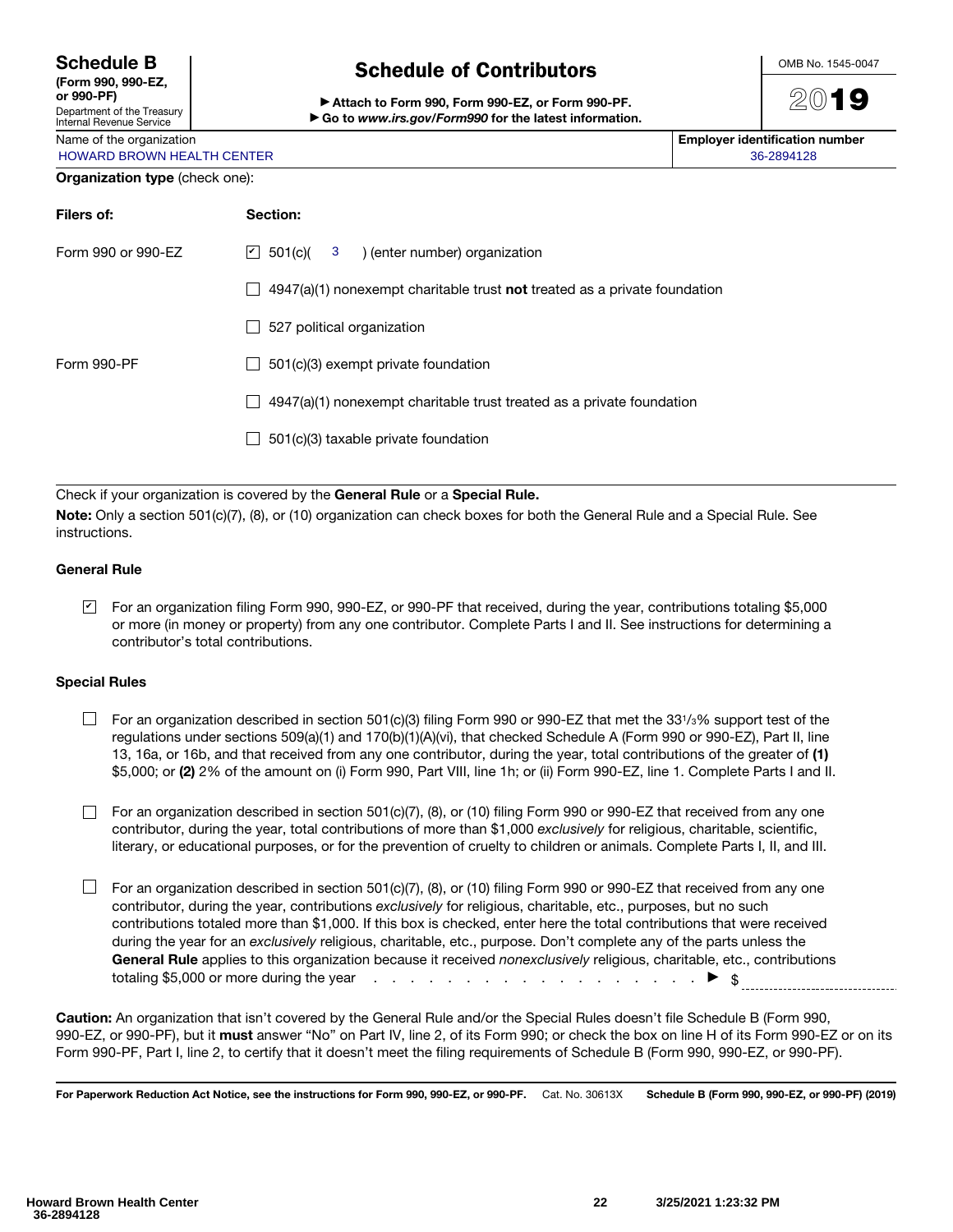| Schedule B (Form 990, 990-EZ, or 990-PF) (2019) | Page |
|-------------------------------------------------|------|
|-------------------------------------------------|------|

HOWARD BROWN HEALTH CENTER **SECURE 2008** 128 and 2008 2894128

| <b>Part I</b>  | <b>Contributors</b> (see instructions). Use duplicate copies of Part I if additional space is needed. |                                   |                                                                                                                |
|----------------|-------------------------------------------------------------------------------------------------------|-----------------------------------|----------------------------------------------------------------------------------------------------------------|
| (a)<br>No.     | (b)<br>Name, address, and ZIP + 4                                                                     | (c)<br><b>Total contributions</b> | (d)<br>Type of contribution                                                                                    |
| 1              |                                                                                                       | \$<br>5,000                       | $\blacktriangledown$<br>Person<br>Payroll<br><b>Noncash</b>                                                    |
|                |                                                                                                       |                                   | (Complete Part II for<br>noncash contributions.)                                                               |
| (a)<br>No.     | (b)<br>Name, address, and ZIP + 4                                                                     | (c)<br><b>Total contributions</b> | (d)<br>Type of contribution                                                                                    |
| 2              |                                                                                                       | \$<br>14,079                      | Person<br>$\mathbf{v}$<br>Payroll<br><b>Noncash</b>                                                            |
|                |                                                                                                       |                                   | (Complete Part II for<br>noncash contributions.)                                                               |
| (a)<br>No.     | (b)<br>Name, address, and ZIP + 4                                                                     | (c)<br><b>Total contributions</b> | (d)<br>Type of contribution                                                                                    |
| 3              |                                                                                                       | 5,000<br>\$                       | $\mathbf{v}$<br>Person<br><b>Payroll</b><br><b>Noncash</b>                                                     |
|                |                                                                                                       |                                   | (Complete Part II for<br>noncash contributions.)                                                               |
| (a)<br>No.     | (b)<br>Name, address, and ZIP + 4                                                                     | (c)<br><b>Total contributions</b> | (d)<br>Type of contribution                                                                                    |
| 4              |                                                                                                       | 75,000<br>\$                      | Person<br>$\mathbf{v}$<br><b>Payroll</b><br><b>Noncash</b><br>(Complete Part II for<br>noncash contributions.) |
| (a)<br>No.     | (b)<br>Name, address, and ZIP + 4                                                                     | (c)<br><b>Total contributions</b> | (d)<br>Type of contribution                                                                                    |
| $\overline{5}$ |                                                                                                       | 7,500<br>\$                       | Person<br>$\vert\,$<br><b>Payroll</b><br><b>Noncash</b><br>(Complete Part II for<br>noncash contributions.)    |
| (a)<br>No.     | (b)<br>Name, address, and ZIP + 4                                                                     | (c)<br><b>Total contributions</b> | (d)<br><b>Type of contribution</b>                                                                             |
| 6              |                                                                                                       | 45,000<br>\$                      | Person<br>$\checkmark$<br>Payroll<br><b>Noncash</b><br>(Complete Part II for                                   |
|                |                                                                                                       |                                   | noncash contributions.)                                                                                        |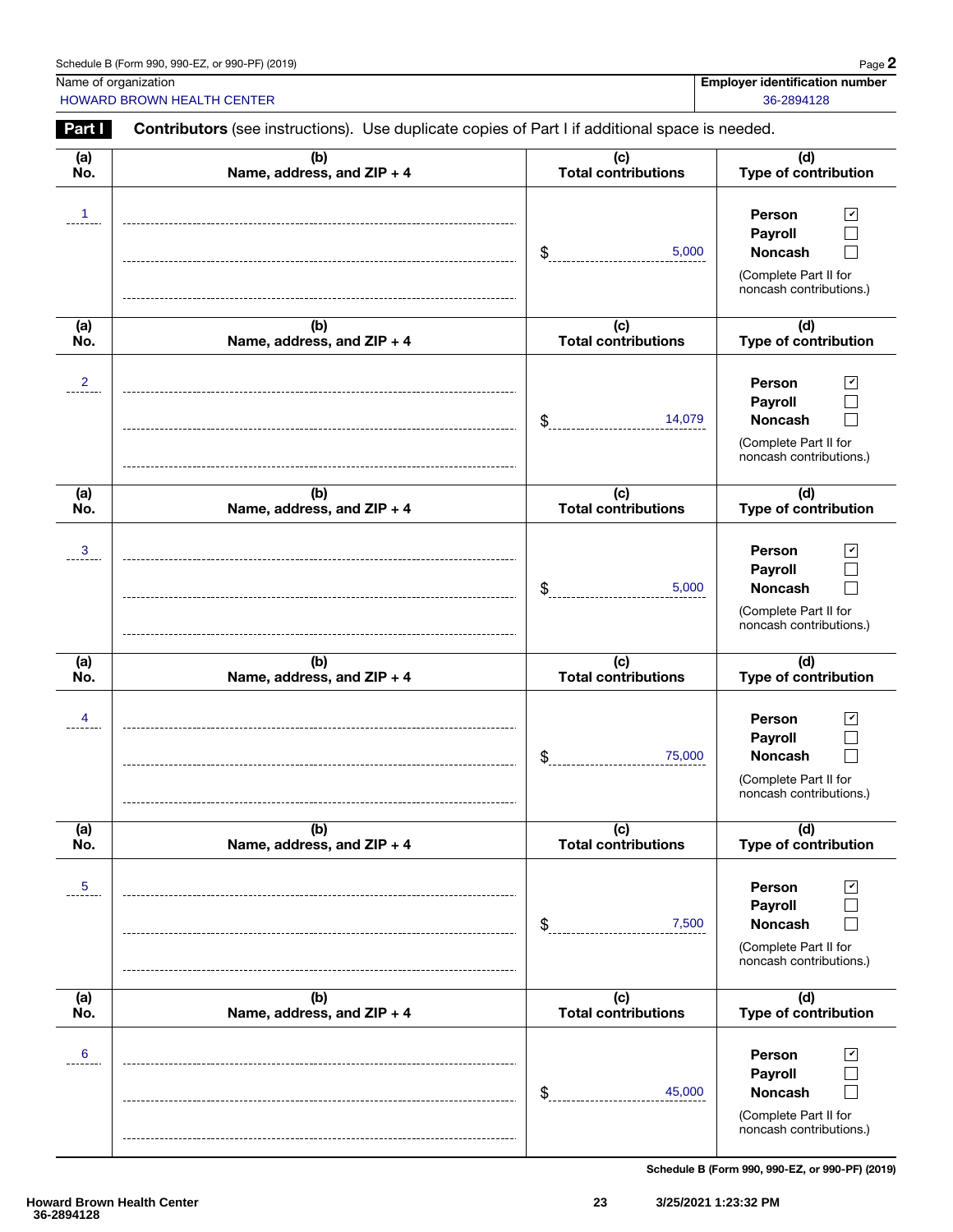| Schedule B (Form 990, 990-EZ, or 990-PF) (2019) | Page |
|-------------------------------------------------|------|
|-------------------------------------------------|------|

HOWARD BROWN HEALTH CENTER **SECURE 2008** 128 and 2008 2894128

| <b>Part I</b>   | <b>Contributors</b> (see instructions). Use duplicate copies of Part I if additional space is needed. |                                   |                                                                                                                    |
|-----------------|-------------------------------------------------------------------------------------------------------|-----------------------------------|--------------------------------------------------------------------------------------------------------------------|
| (a)<br>No.      | (b)<br>Name, address, and ZIP + 4                                                                     | (c)<br>Total contributions        | (d)<br>Type of contribution                                                                                        |
| 7               |                                                                                                       | \$<br>5,102                       | $\sqrt{ }$<br>Person<br>Payroll<br>Г<br><b>Noncash</b><br>$\mathbf{v}$                                             |
|                 |                                                                                                       |                                   | (Complete Part II for<br>noncash contributions.)                                                                   |
| (a)<br>No.      | (b)<br>Name, address, and ZIP + 4                                                                     | (c)<br><b>Total contributions</b> | (d)<br>Type of contribution                                                                                        |
| 8               |                                                                                                       | \$<br>30,163                      | $\blacktriangleright$<br>Person<br>Payroll<br>L.<br><b>Noncash</b>                                                 |
|                 |                                                                                                       |                                   | (Complete Part II for<br>noncash contributions.)                                                                   |
| (a)<br>No.      | (b)<br>Name, address, and ZIP + 4                                                                     | (c)<br>Total contributions        | (d)<br>Type of contribution                                                                                        |
| 9               |                                                                                                       | 10,000<br>\$                      | $\sqrt{ }$<br>Person<br>Payroll<br><b>Noncash</b><br>$\Box$                                                        |
|                 |                                                                                                       |                                   | (Complete Part II for<br>noncash contributions.)                                                                   |
| (a)<br>No.      | (b)<br>Name, address, and ZIP + 4                                                                     | (c)<br><b>Total contributions</b> | (d)<br>Type of contribution                                                                                        |
| 10              |                                                                                                       | 8,379<br>\$                       | $\sqrt{2}$<br>Person<br>Payroll<br><b>Noncash</b><br>$\Box$<br>(Complete Part II for<br>noncash contributions.)    |
| (a)<br>No.      | (b)<br>Name, address, and ZIP + 4                                                                     | (c)<br><b>Total contributions</b> | (d)<br>Type of contribution                                                                                        |
| 11              |                                                                                                       | 7,852<br>\$                       | $\mathbf{v}$<br>Person<br>Payroll<br><b>Noncash</b><br>(Complete Part II for<br>noncash contributions.)            |
| (a)<br>No.      | (b)<br>Name, address, and ZIP + 4                                                                     | (c)<br><b>Total contributions</b> | (d)<br><b>Type of contribution</b>                                                                                 |
| 12 <sup>°</sup> |                                                                                                       | 52,015<br>\$                      | $\overline{\mathbf{v}}$<br>Person<br>Payroll<br><b>Noncash</b><br>(Complete Part II for<br>noncash contributions.) |
|                 |                                                                                                       |                                   |                                                                                                                    |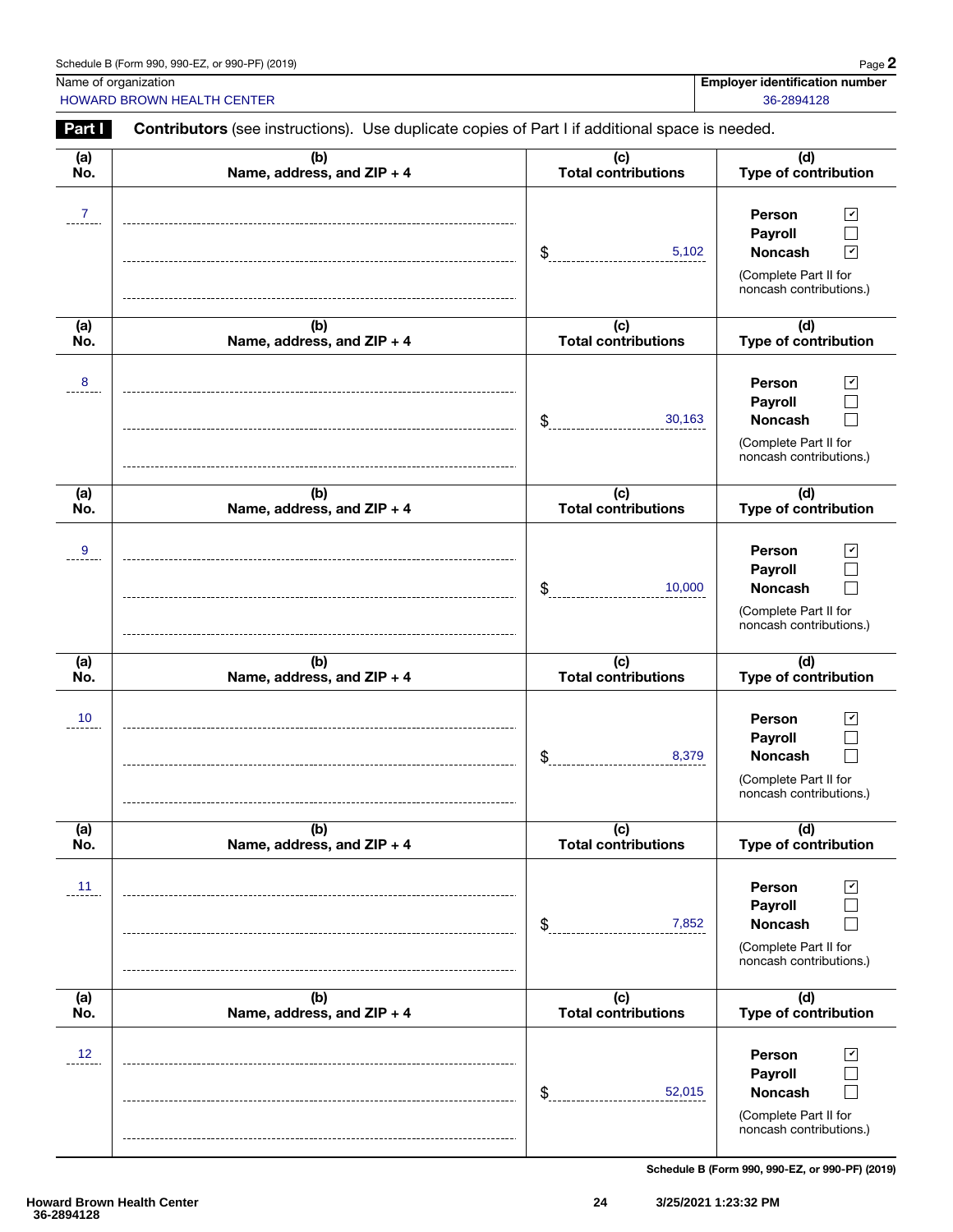| Schedule B (Form 990, 990-EZ, or 990-PF) (2019) | Page |
|-------------------------------------------------|------|
|-------------------------------------------------|------|

HOWARD BROWN HEALTH CENTER **SECURE 2008** 128 and 2008 2894128

| Part I     | <b>Contributors</b> (see instructions). Use duplicate copies of Part I if additional space is needed. |                                   |                                                                                                        |
|------------|-------------------------------------------------------------------------------------------------------|-----------------------------------|--------------------------------------------------------------------------------------------------------|
| (a)<br>No. | (b)<br>Name, address, and ZIP + 4                                                                     | (c)<br>Total contributions        | (d)<br>Type of contribution                                                                            |
| 13         |                                                                                                       | \$<br>5,000                       | Person<br>$\mathbf{v}$<br>Payroll<br><b>Noncash</b>                                                    |
|            |                                                                                                       |                                   | (Complete Part II for<br>noncash contributions.)                                                       |
| (a)<br>No. | (b)<br>Name, address, and ZIP + 4                                                                     | (c)<br><b>Total contributions</b> | (d)<br>Type of contribution                                                                            |
| 14         |                                                                                                       | \$<br>5,000                       | Person<br>$\mathbf{v}$<br>Payroll<br><b>Noncash</b>                                                    |
|            |                                                                                                       |                                   | (Complete Part II for<br>noncash contributions.)                                                       |
| (a)<br>No. | (b)<br>Name, address, and ZIP + 4                                                                     | (c)<br><b>Total contributions</b> | (d)<br>Type of contribution                                                                            |
| 15         |                                                                                                       | 12,956<br>\$                      | ☑<br>Person<br>Payroll<br><b>Noncash</b><br>(Complete Part II for<br>noncash contributions.)           |
| (a)<br>No. | (b)<br>Name, address, and ZIP + 4                                                                     | (c)<br><b>Total contributions</b> | (d)<br>Type of contribution                                                                            |
| 16         |                                                                                                       | 14,000<br>\$                      | Person<br>$\mathbf v$<br>Payroll<br><b>Noncash</b><br>(Complete Part II for<br>noncash contributions.) |
| (a)<br>No. | (b)<br>Name, address, and ZIP + 4                                                                     | (c)<br><b>Total contributions</b> | (d)<br>Type of contribution                                                                            |
| 17         |                                                                                                       | 25,000<br>\$                      | Person<br>Payroll<br><b>Noncash</b><br>(Complete Part II for<br>noncash contributions.)                |
| (a)<br>No. | (b)<br>Name, address, and ZIP + 4                                                                     | (c)<br><b>Total contributions</b> | (d)<br><b>Type of contribution</b>                                                                     |
| 18         |                                                                                                       | 5,000<br>\$                       | Person<br>Payroll<br><b>Noncash</b><br>(Complete Part II for<br>noncash contributions.)                |
|            |                                                                                                       |                                   |                                                                                                        |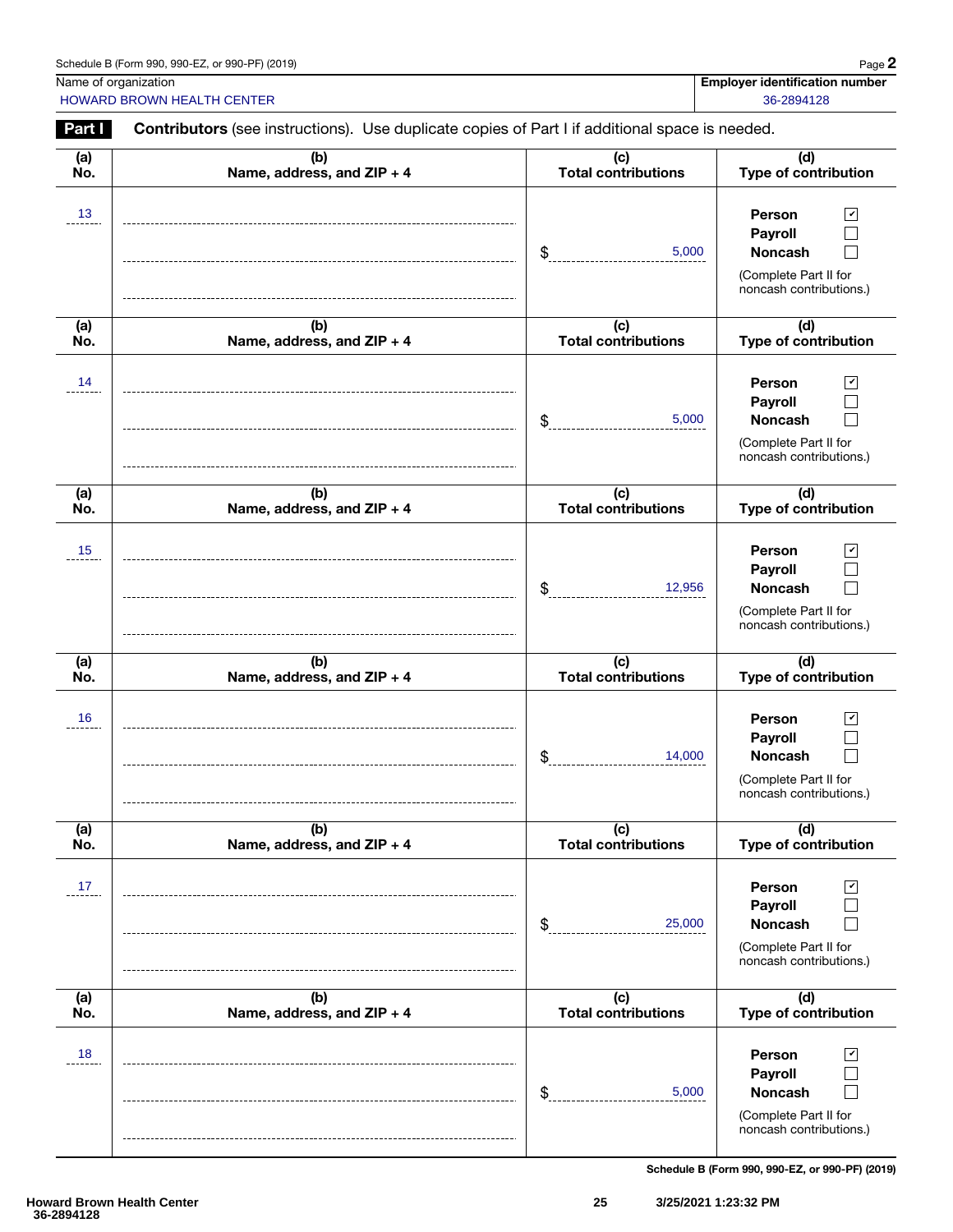| Schedule B (Form 990, 990-EZ, or 990-PF) (2019) | Page |
|-------------------------------------------------|------|
|-------------------------------------------------|------|

HOWARD BROWN HEALTH CENTER **SECURE 2008** 128 and 2008 2894128

| Part I         | <b>Contributors</b> (see instructions). Use duplicate copies of Part I if additional space is needed. |                                   |                                                                                                                           |
|----------------|-------------------------------------------------------------------------------------------------------|-----------------------------------|---------------------------------------------------------------------------------------------------------------------------|
| (a)<br>No.     | (b)<br>Name, address, and ZIP + 4                                                                     | (c)<br><b>Total contributions</b> | (d)<br>Type of contribution                                                                                               |
| $\frac{19}{1}$ |                                                                                                       | \$<br>7,800                       | $\blacktriangledown$<br>Person<br>Payroll<br><b>Noncash</b>                                                               |
|                |                                                                                                       |                                   | (Complete Part II for<br>noncash contributions.)                                                                          |
| (a)<br>No.     | (b)<br>Name, address, and ZIP + 4                                                                     | (c)<br><b>Total contributions</b> | (d)<br>Type of contribution                                                                                               |
| 20             |                                                                                                       | \$<br>5,000                       | $\checkmark$<br>Person<br>Payroll<br><b>Noncash</b>                                                                       |
|                |                                                                                                       |                                   | (Complete Part II for<br>noncash contributions.)                                                                          |
| (a)<br>No.     | (b)<br>Name, address, and ZIP + 4                                                                     | (c)<br><b>Total contributions</b> | (d)<br>Type of contribution                                                                                               |
| 21             |                                                                                                       | 53,119<br>\$                      | $\blacktriangledown$<br>Person<br>Payroll<br><b>Noncash</b><br>(Complete Part II for<br>noncash contributions.)           |
| (a)<br>No.     | (b)<br>Name, address, and ZIP + 4                                                                     | (c)<br><b>Total contributions</b> | (d)<br>Type of contribution                                                                                               |
| 22             |                                                                                                       | 50,000<br>\$                      | $\blacktriangledown$<br>Person<br>Payroll<br>$\Box$<br><b>Noncash</b><br>(Complete Part II for<br>noncash contributions.) |
| (a)<br>No.     | (b)<br>Name, address, and ZIP + 4                                                                     | (c)<br><b>Total contributions</b> | (d)<br>Type of contribution                                                                                               |
| 23             |                                                                                                       | 111,300<br>\$                     | Person<br>$\vert\,$<br>Payroll<br><b>Noncash</b><br>(Complete Part II for<br>noncash contributions.)                      |
| (a)<br>No.     | (b)<br>Name, address, and ZIP + 4                                                                     | (c)<br><b>Total contributions</b> | (d)<br><b>Type of contribution</b>                                                                                        |
| 24             |                                                                                                       | 10,000<br>\$                      | Person<br>∣v<br>Payroll<br><b>Noncash</b><br>(Complete Part II for<br>noncash contributions.)                             |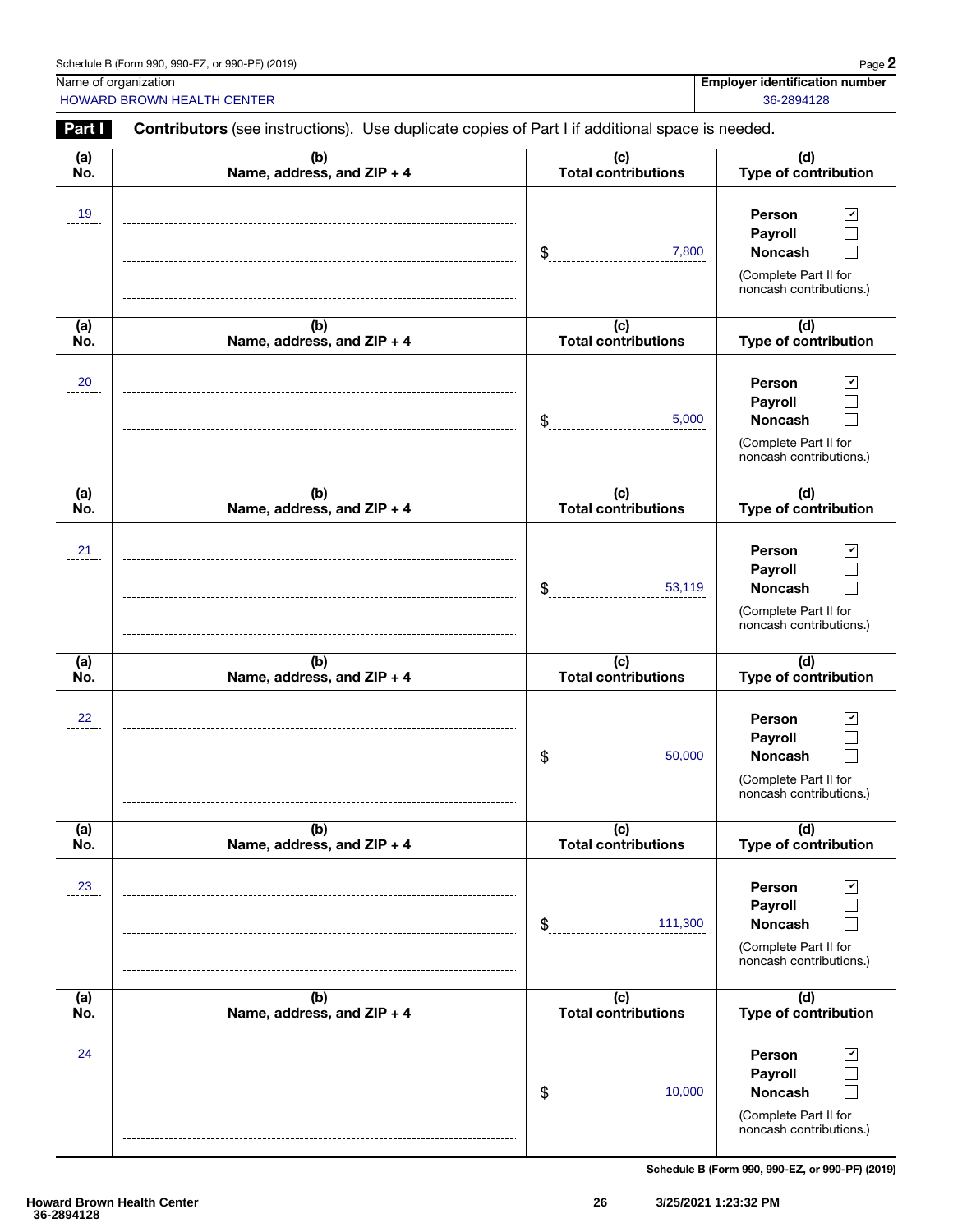| Schedule B (Form 990, 990-EZ, or 990-PF) (2019) | Page |
|-------------------------------------------------|------|
|-------------------------------------------------|------|

HOWARD BROWN HEALTH CENTER **SECURE 2008** 128 and 2008 2894128

| <b>Part I</b> | <b>Contributors</b> (see instructions). Use duplicate copies of Part I if additional space is needed. |                                   |                                                                                                                           |
|---------------|-------------------------------------------------------------------------------------------------------|-----------------------------------|---------------------------------------------------------------------------------------------------------------------------|
| (a)<br>No.    | (b)<br>Name, address, and ZIP + 4                                                                     | (c)<br>Total contributions        | (d)<br>Type of contribution                                                                                               |
| 25            |                                                                                                       | 7,000<br>\$                       | $\blacktriangledown$<br>Person<br>Payroll<br><b>Noncash</b><br>(Complete Part II for<br>noncash contributions.)           |
| (a)<br>No.    | (b)<br>Name, address, and ZIP + 4                                                                     | (c)<br>Total contributions        | (d)<br>Type of contribution                                                                                               |
| 26            |                                                                                                       | \$<br>5,240                       | $\checkmark$<br>Person<br>Payroll<br><b>Noncash</b><br>(Complete Part II for<br>noncash contributions.)                   |
| (a)<br>No.    | (b)<br>Name, address, and ZIP + 4                                                                     | (c)<br><b>Total contributions</b> | (d)<br>Type of contribution                                                                                               |
| 27            |                                                                                                       | 10,000<br>\$                      | $\checkmark$<br>Person<br>Payroll<br><b>Noncash</b><br>(Complete Part II for<br>noncash contributions.)                   |
| (a)<br>No.    | (b)<br>Name, address, and ZIP + 4                                                                     | (c)<br><b>Total contributions</b> | (d)<br>Type of contribution                                                                                               |
| 28            |                                                                                                       | \$<br>20,000                      | $\checkmark$<br>Person<br>Payroll<br><b>Noncash</b><br>(Complete Part II for<br>noncash contributions.)                   |
| (a)<br>No.    | (b)<br>Name, address, and ZIP + 4                                                                     | (c)<br><b>Total contributions</b> | (d)<br><b>Type of contribution</b>                                                                                        |
| 29            |                                                                                                       | 8,000<br>\$                       | $\blacktriangledown$<br>Person<br>Payroll<br><b>Noncash</b><br>(Complete Part II for<br>noncash contributions.)           |
| (a)<br>No.    | (b)<br>Name, address, and ZIP + 4                                                                     | (c)<br><b>Total contributions</b> | (d)<br><b>Type of contribution</b>                                                                                        |
| 30            |                                                                                                       | 50,000<br>\$                      | $\overline{\mathbf{v}}$<br><b>Person</b><br>Payroll<br><b>Noncash</b><br>(Complete Part II for<br>noncash contributions.) |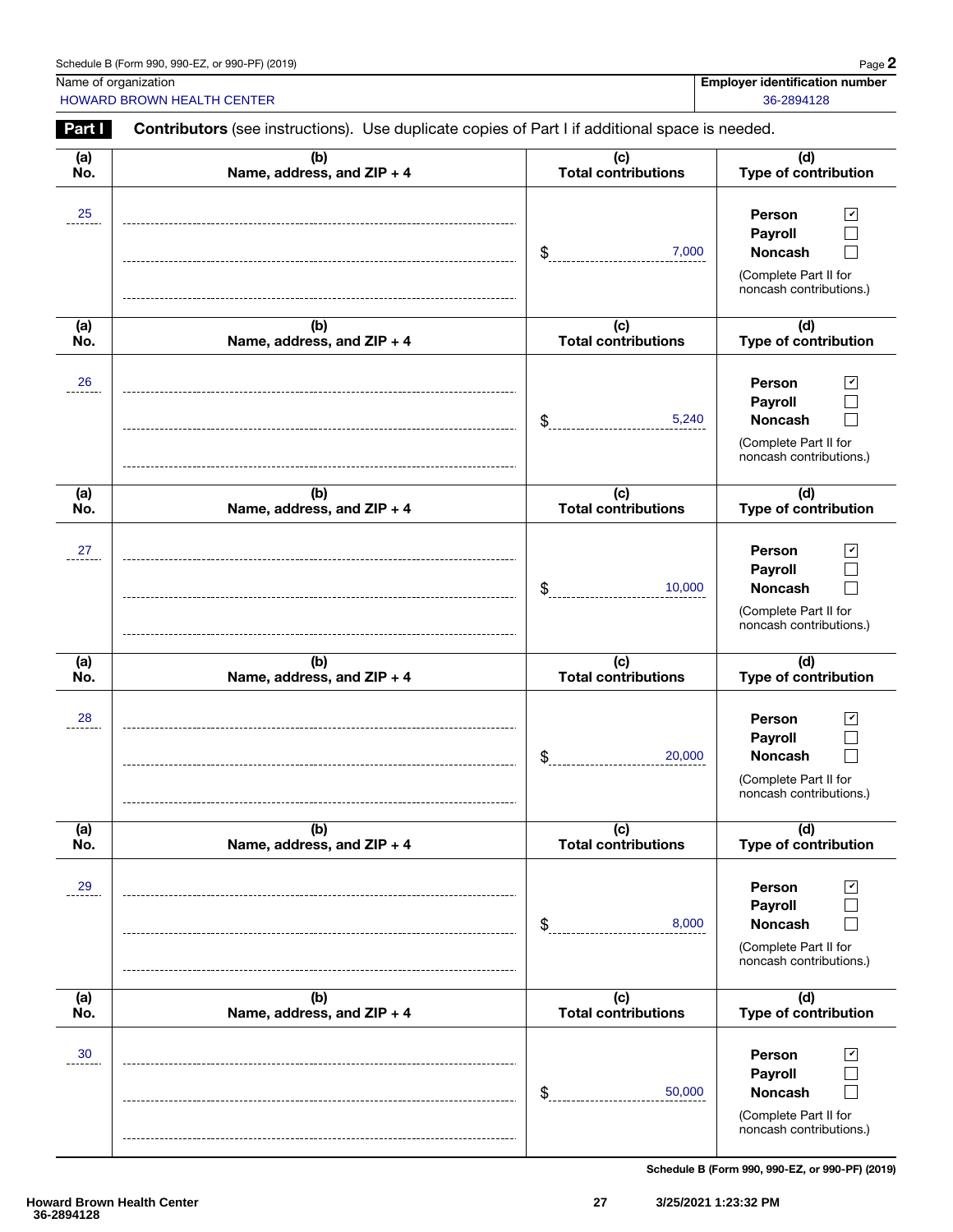| Schedule B (Form 990, 990-EZ, or 990-PF) (2019) | Page |
|-------------------------------------------------|------|
|-------------------------------------------------|------|

HOWARD BROWN HEALTH CENTER **ALL ASSESSED AS A CONSTRUCTED AND ACCOUNT ACCOUNT ACCOUNT ACCOUNT ACCOUNT ACCOUNT ACCOUNT ACCOUNT ACCOUNT ACCOUNT ACCOUNT ACCOUNT ACCOUNT ACCOUNT ACCOUNT ACCOUNT ACCOUNT ACCOUNT ACCOUNT ACCOUNT** 

| <b>Part I</b> | Contributors (see instructions). Use duplicate copies of Part I if additional space is needed. |                                   |                                                                                                                                                    |  |
|---------------|------------------------------------------------------------------------------------------------|-----------------------------------|----------------------------------------------------------------------------------------------------------------------------------------------------|--|
| (a)<br>No.    | (b)<br>Name, address, and ZIP + 4                                                              | (c)<br><b>Total contributions</b> | (d)<br>Type of contribution                                                                                                                        |  |
| 31            |                                                                                                | \$<br>5,000                       | $\blacktriangledown$<br><b>Person</b><br>Payroll<br>$\sim$<br><b>Noncash</b><br><b>College</b><br>(Complete Part II for<br>noncash contributions.) |  |
| (a)<br>No.    | (b)<br>Name, address, and ZIP + 4                                                              | (c)<br><b>Total contributions</b> | (d)<br>Type of contribution                                                                                                                        |  |
| 32            |                                                                                                | \$<br>50,000                      | $\mathbf{v}$<br><b>Person</b><br>Payroll<br><b>Noncash</b><br><b>College</b><br>(Complete Part II for<br>noncash contributions.)                   |  |
| (a)<br>No.    | (b)<br>Name, address, and ZIP + 4                                                              | (c)<br><b>Total contributions</b> | (d)<br>Type of contribution                                                                                                                        |  |
| 33            |                                                                                                | \$<br>5,000                       | $\mathbf{v}$<br>Person<br>Payroll<br><b>Noncash</b><br>$\Box$<br>(Complete Part II for<br>noncash contributions.)                                  |  |
| (a)<br>No.    | (b)<br>Name, address, and ZIP + 4                                                              | (c)<br><b>Total contributions</b> | (d)<br>Type of contribution                                                                                                                        |  |
| 34            |                                                                                                | \$<br>16,500                      | $\blacktriangledown$<br>Person<br>Payroll<br><b>Noncash</b><br>$\Box$<br>(Complete Part II for<br>noncash contributions.)                          |  |
| (a)<br>No.    | (b)<br>Name, address, and ZIP + 4                                                              | (c)<br><b>Total contributions</b> | (d)<br>Type of contribution                                                                                                                        |  |
| 35            |                                                                                                | 50,000<br>\$                      | Person<br>$\mathbf{\mathsf{v}}$<br>Payroll<br><b>Noncash</b><br>(Complete Part II for<br>noncash contributions.)                                   |  |
| (a)<br>No.    | (b)<br>Name, address, and ZIP + 4                                                              | (c)<br><b>Total contributions</b> | (d)<br>Type of contribution                                                                                                                        |  |
| 36            |                                                                                                | 75,000<br>\$                      | Person<br>$\mathbf v$<br>Payroll<br><b>Noncash</b><br>(Complete Part II for<br>noncash contributions.)                                             |  |

Schedule B (Form 990, 990-EZ, or 990-PF) (2019)

l,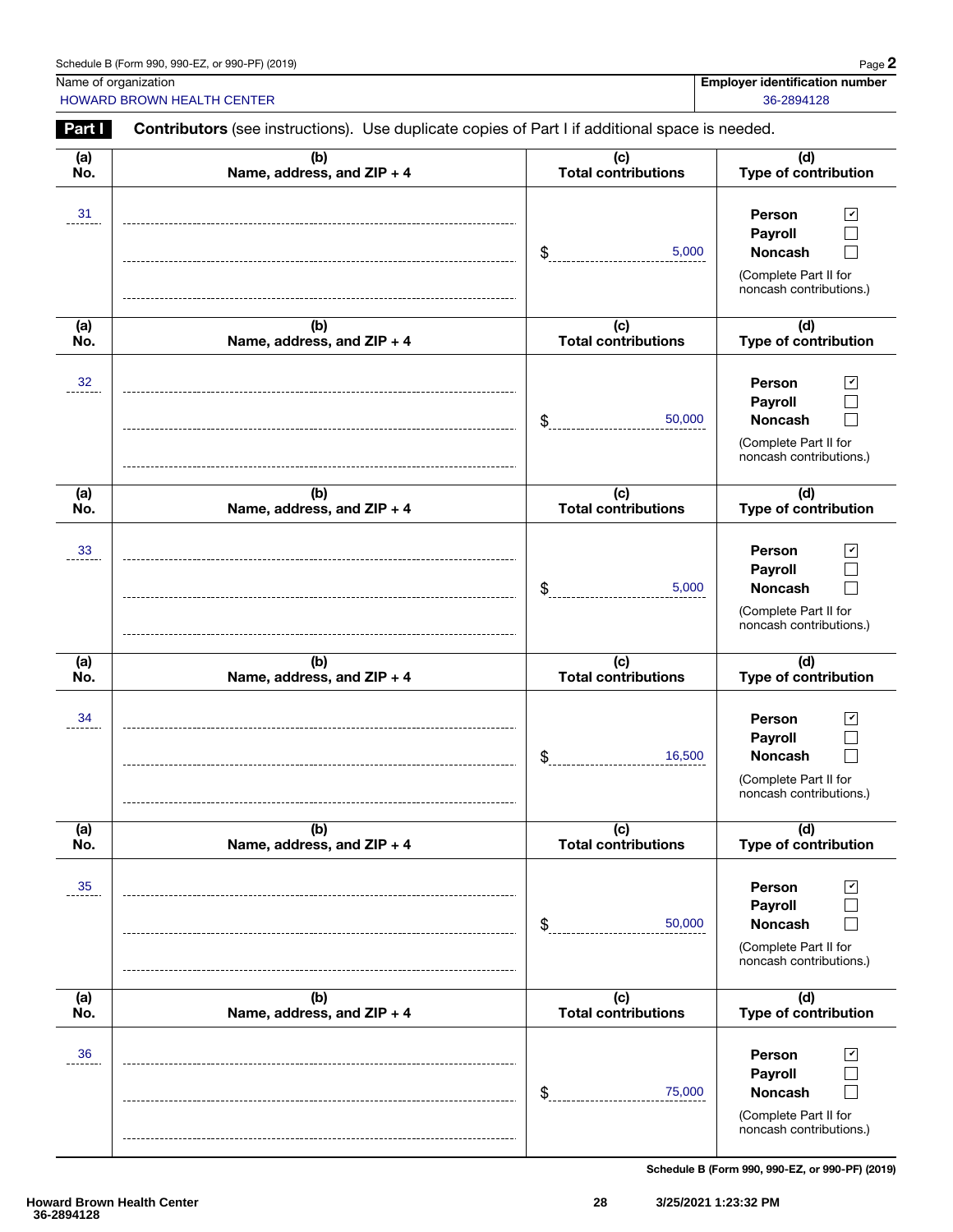| Schedule B (Form 990, 990-EZ, or 990-PF) (2019) | Page |
|-------------------------------------------------|------|
|-------------------------------------------------|------|

HOWARD BROWN HEALTH CENTER **SECURE 2008** 128 and 2008 2894128

| <b>Part I</b> | <b>Contributors</b> (see instructions). Use duplicate copies of Part I if additional space is needed. |                                   |                                                                                                                        |
|---------------|-------------------------------------------------------------------------------------------------------|-----------------------------------|------------------------------------------------------------------------------------------------------------------------|
| (a)<br>No.    | (b)<br>Name, address, and ZIP + 4                                                                     | (c)<br>Total contributions        | (d)<br>Type of contribution                                                                                            |
| 37            |                                                                                                       | 5,000<br>\$                       | $\blacktriangledown$<br>Person<br><b>Payroll</b><br><b>Noncash</b>                                                     |
|               |                                                                                                       |                                   | (Complete Part II for<br>noncash contributions.)                                                                       |
| (a)<br>No.    | (b)<br>Name, address, and ZIP + 4                                                                     | (c)<br>Total contributions        | (d)<br>Type of contribution                                                                                            |
| 38            |                                                                                                       | 42,939<br>\$                      | $\checkmark$<br>Person<br><b>Payroll</b><br><b>Noncash</b>                                                             |
|               |                                                                                                       |                                   | (Complete Part II for<br>noncash contributions.)                                                                       |
| (a)<br>No.    | (b)<br>Name, address, and ZIP + 4                                                                     | (c)<br><b>Total contributions</b> | (d)<br>Type of contribution                                                                                            |
| 39            |                                                                                                       | 6,539<br>\$                       | $\checkmark$<br>Person<br>Payroll<br><b>Noncash</b><br>(Complete Part II for<br>noncash contributions.)                |
| (a)<br>No.    | (b)<br>Name, address, and ZIP + 4                                                                     | (c)<br><b>Total contributions</b> | (d)<br>Type of contribution                                                                                            |
| 40            |                                                                                                       | 19,500<br>\$                      | $\blacktriangledown$<br>Person<br><b>Payroll</b><br><b>Noncash</b><br>(Complete Part II for<br>noncash contributions.) |
| (a)<br>No.    | (b)<br>Name, address, and ZIP + 4                                                                     | (c)<br><b>Total contributions</b> | (d)<br><b>Type of contribution</b>                                                                                     |
| 41            |                                                                                                       | 48,000<br>\$                      | Person<br>$\checkmark$<br>Payroll<br><b>Noncash</b><br>(Complete Part II for<br>noncash contributions.)                |
| (a)<br>No.    | (b)<br>Name, address, and ZIP + 4                                                                     | (c)<br><b>Total contributions</b> | (d)<br><b>Type of contribution</b>                                                                                     |
| 42            |                                                                                                       | 80,000<br>\$                      | Person<br>$\mathsf{v}$<br>Payroll<br><b>Noncash</b><br>(Complete Part II for<br>noncash contributions.)                |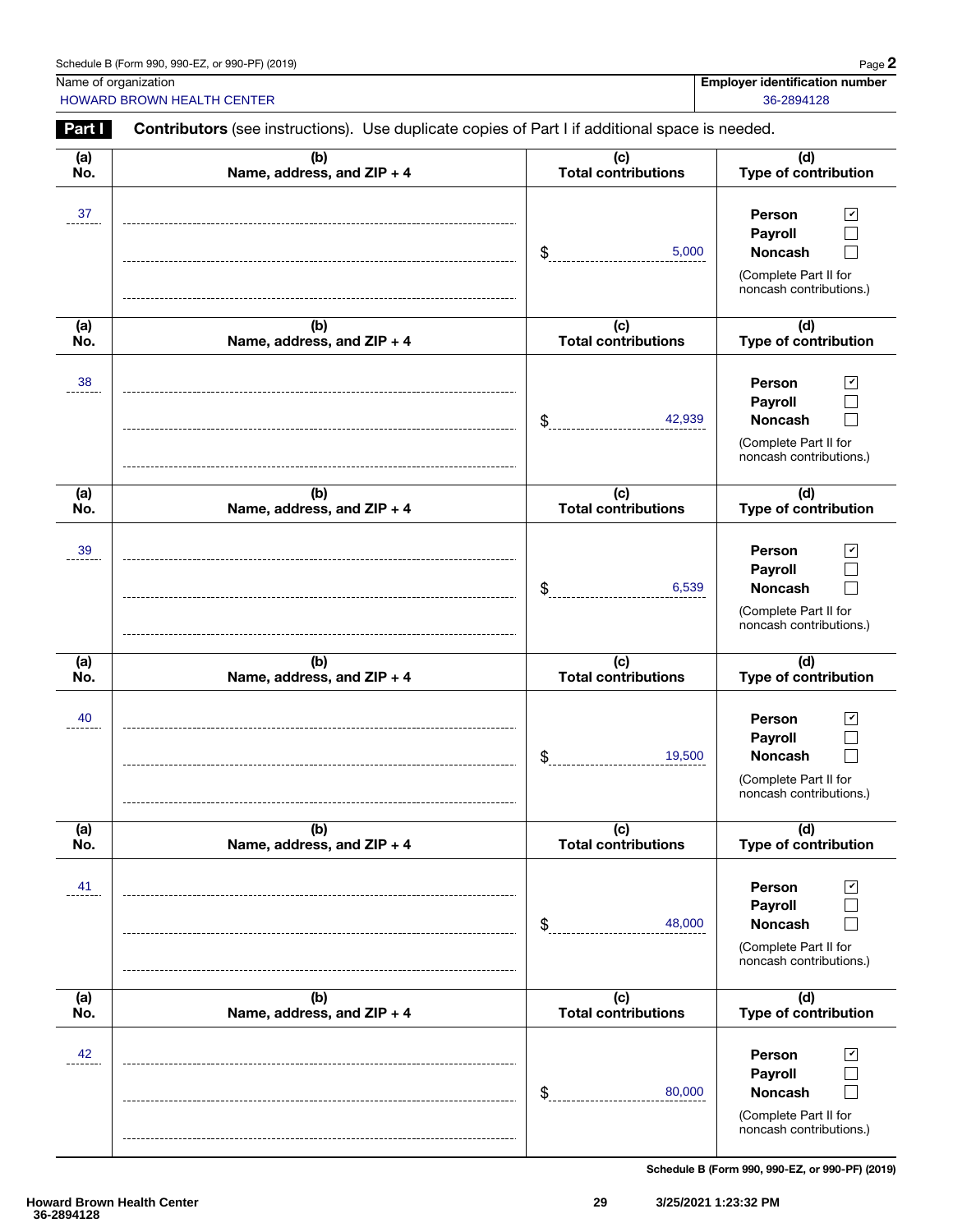| Schedule B (Form 990, 990-EZ, or 990-PF) (2019) | Page |
|-------------------------------------------------|------|
|-------------------------------------------------|------|

HOWARD BROWN HEALTH CENTER **ALL ASSESSED AS A CONSTRUCTED AND ACCOUNT ACCOUNT ACCOUNT ACCOUNT ACCOUNT ACCOUNT ACCOUNT ACCOUNT ACCOUNT ACCOUNT ACCOUNT ACCOUNT ACCOUNT ACCOUNT ACCOUNT ACCOUNT ACCOUNT ACCOUNT ACCOUNT ACCOUNT** 

| Part I     | <b>Contributors</b> (see instructions). Use duplicate copies of Part I if additional space is needed. |                                   |                                                                                                                   |
|------------|-------------------------------------------------------------------------------------------------------|-----------------------------------|-------------------------------------------------------------------------------------------------------------------|
| (a)<br>No. | (b)<br>Name, address, and ZIP + 4                                                                     | (c)<br><b>Total contributions</b> | (d)<br>Type of contribution                                                                                       |
| 43         |                                                                                                       | \$<br>6,755                       | $\mathbf{v}$<br>Person<br>Payroll<br><b>Noncash</b><br>(Complete Part II for<br>noncash contributions.)           |
| (a)<br>No. | (b)<br>Name, address, and ZIP + 4                                                                     | (c)<br><b>Total contributions</b> | (d)<br>Type of contribution                                                                                       |
| 44         |                                                                                                       | \$<br>208,500                     | $\blacktriangleright$<br>Person<br>Payroll<br><b>Noncash</b><br>(Complete Part II for<br>noncash contributions.)  |
| (a)<br>No. | (b)<br>Name, address, and ZIP + 4                                                                     | (c)<br><b>Total contributions</b> | (d)<br>Type of contribution                                                                                       |
| 45         |                                                                                                       | 25,000<br>\$                      | Person<br>$\sqrt{ }$<br>Payroll<br><b>Noncash</b><br>(Complete Part II for<br>noncash contributions.)             |
| (a)<br>No. | (b)<br>Name, address, and ZIP + 4                                                                     | (c)<br><b>Total contributions</b> | (d)<br>Type of contribution                                                                                       |
| 46         |                                                                                                       | 10,000<br>\$                      | Person<br>⊻<br>Payroll<br><b>Noncash</b><br>(Complete Part II for<br>noncash contributions.)                      |
| (a)<br>No. | (b)<br>Name, address, and ZIP + 4                                                                     | (c)<br><b>Total contributions</b> | (d)<br>Type of contribution                                                                                       |
| 47         |                                                                                                       | 5,000<br>\$                       | Person<br>$\vert\mathbf{v}\vert$<br>Payroll<br><b>Noncash</b><br>(Complete Part II for<br>noncash contributions.) |
| (a)<br>No. | (b)<br>Name, address, and ZIP + 4                                                                     | (c)<br><b>Total contributions</b> | (d)<br>Type of contribution                                                                                       |
| 48         |                                                                                                       | 5,000<br>\$                       | Person<br>$ \mathbf{v} $<br>Payroll<br><b>Noncash</b><br>(Complete Part II for<br>noncash contributions.)         |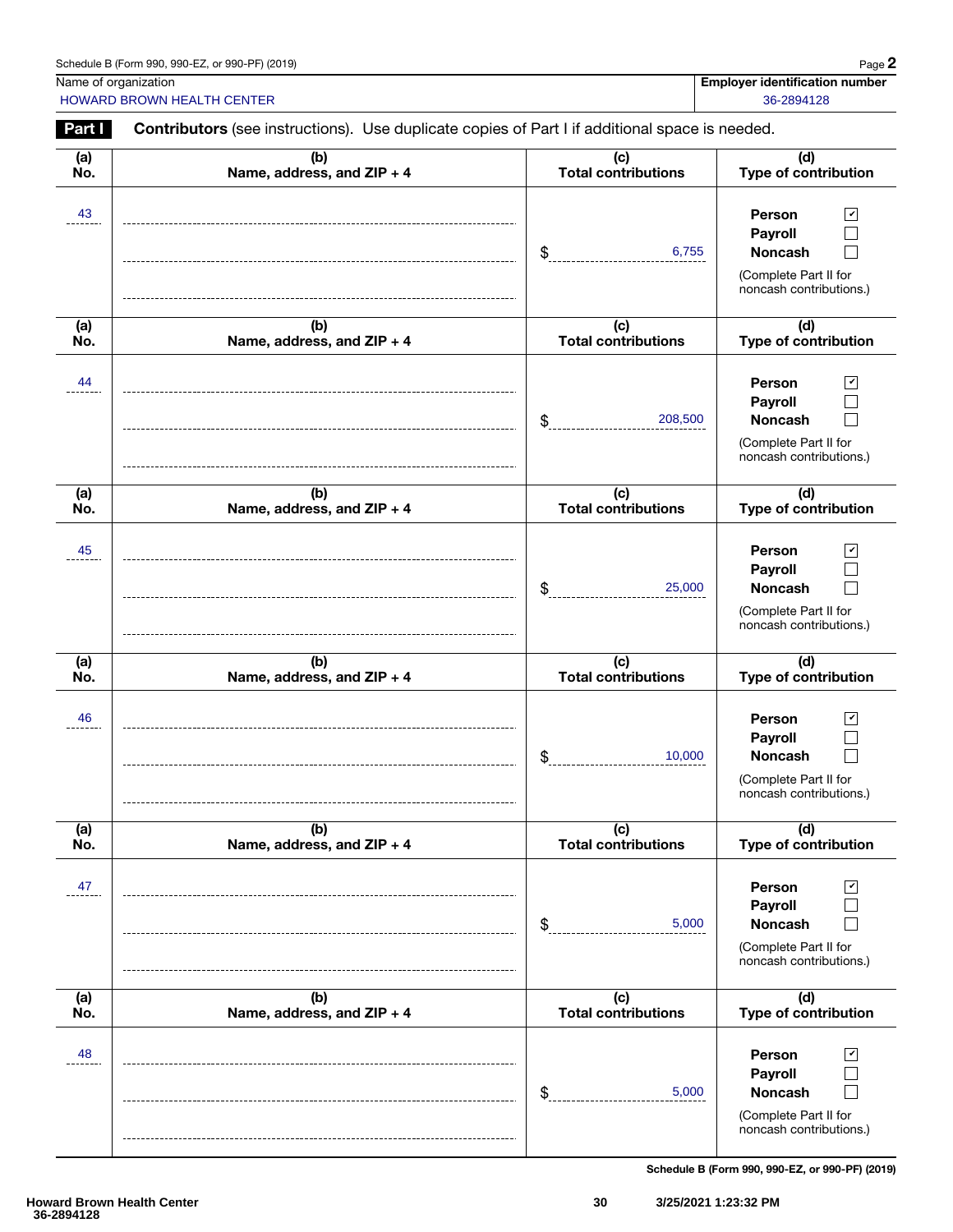| Schedule B (Form 990, 990-EZ, or 990-PF) (2019) | $P$ age $\lambda$ |
|-------------------------------------------------|-------------------|
|-------------------------------------------------|-------------------|

HOWARD BROWN HEALTH CENTER **ALL ASSESSED AS A CONSTRUCTED AND ACCOUNT ACCOUNT ACCOUNT ACCOUNT ACCOUNT ACCOUNT ACCOUNT ACCOUNT ACCOUNT ACCOUNT ACCOUNT ACCOUNT ACCOUNT ACCOUNT ACCOUNT ACCOUNT ACCOUNT ACCOUNT ACCOUNT ACCOUNT** 

| Part I     | <b>Contributors</b> (see instructions). Use duplicate copies of Part I if additional space is needed. |                                   |                                                                                                                        |
|------------|-------------------------------------------------------------------------------------------------------|-----------------------------------|------------------------------------------------------------------------------------------------------------------------|
| (a)<br>No. | (b)<br>Name, address, and ZIP + 4                                                                     | (c)<br><b>Total contributions</b> | (d)<br>Type of contribution                                                                                            |
| 49         |                                                                                                       | 253,631<br>\$                     | $\sqrt{ }$<br>Person<br>Payroll<br><b>Noncash</b><br>(Complete Part II for<br>noncash contributions.)                  |
| (a)<br>No. | (b)<br>Name, address, and ZIP + 4                                                                     | (c)<br><b>Total contributions</b> | (d)<br>Type of contribution                                                                                            |
| 50         |                                                                                                       | 25,000<br>\$                      | Person<br>$\vert\bm{\mathsf{v}}\vert$<br>Payroll<br><b>Noncash</b><br>(Complete Part II for<br>noncash contributions.) |
| (a)<br>No. | (b)<br>Name, address, and ZIP + 4                                                                     | (c)<br><b>Total contributions</b> | (d)<br>Type of contribution                                                                                            |
| 51         |                                                                                                       | 31,000<br>\$                      | Person<br>⊻<br>Payroll<br>Noncash<br>(Complete Part II for<br>noncash contributions.)                                  |
| (a)<br>No. | (b)<br>Name, address, and ZIP + 4                                                                     | (c)<br><b>Total contributions</b> | (d)<br>Type of contribution                                                                                            |
| 52         |                                                                                                       | 5,402<br>\$                       | Person<br>$\vert\bm{\mathsf{v}}\vert$<br>Payroll<br><b>Noncash</b><br>(Complete Part II for<br>noncash contributions.) |
| (a)<br>No. | (b)<br>Name, address, and ZIP + 4                                                                     | (c)<br><b>Total contributions</b> | (d)<br>Type of contribution                                                                                            |
| 53         |                                                                                                       | 1,000,000<br>\$                   | Person<br>v<br>Payroll<br>Noncash<br>(Complete Part II for<br>noncash contributions.)                                  |
| (a)<br>No. | (b)<br>Name, address, and ZIP + 4                                                                     | (c)<br><b>Total contributions</b> | (d)<br>Type of contribution                                                                                            |
| 54         |                                                                                                       | 5,000<br>\$                       | Person<br>v<br>Payroll<br><b>Noncash</b><br>(Complete Part II for<br>noncash contributions.)                           |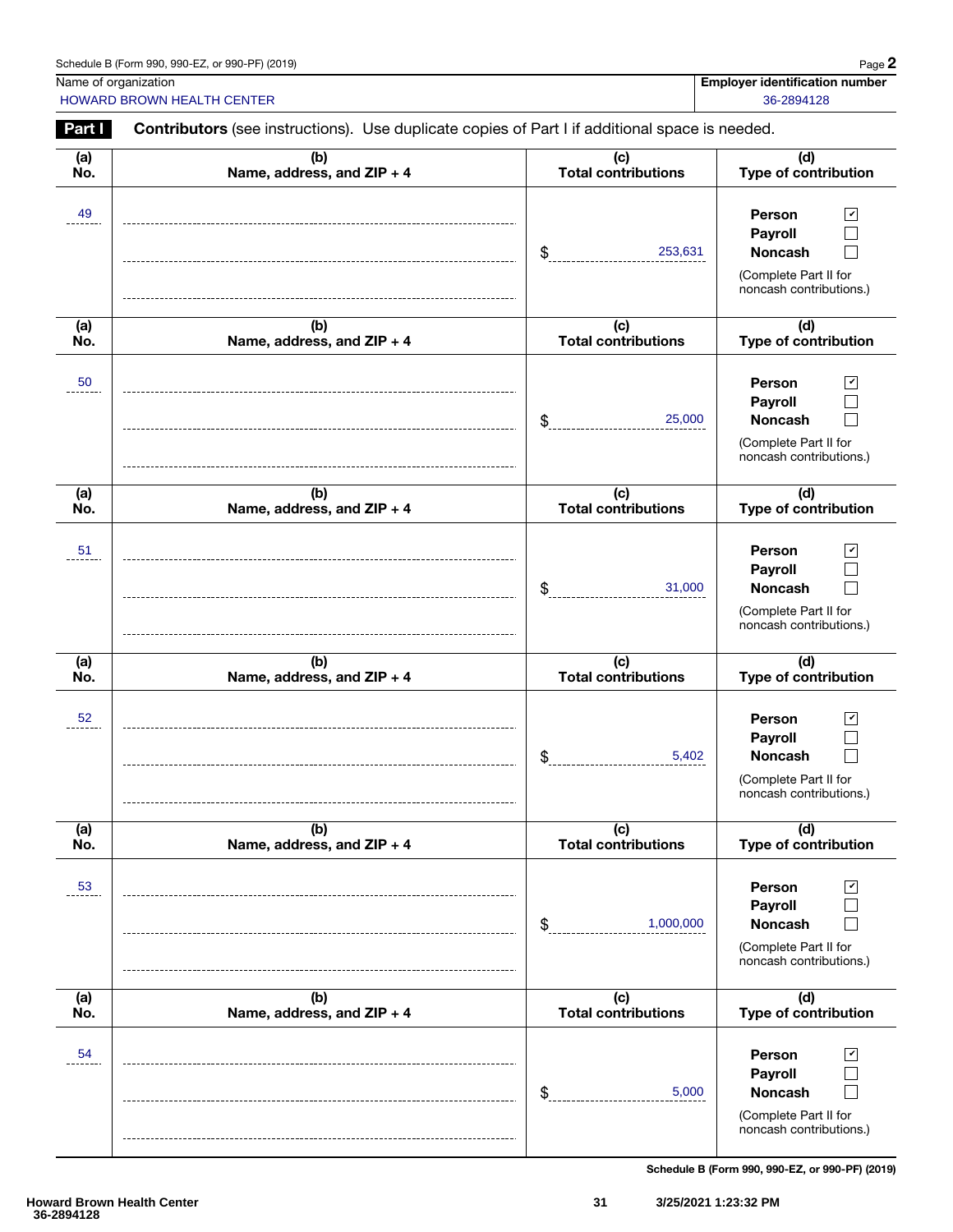| Schedule B (Form 990, 990-EZ, or 990-PF) (2019) | Page |
|-------------------------------------------------|------|
|-------------------------------------------------|------|

HOWARD BROWN HEALTH CENTER **ALL ASSESSED AS A CONSTRUCTED AND ACCOUNT ACCOUNT ACCOUNT ACCOUNT ACCOUNT ACCOUNT ACCOUNT ACCOUNT ACCOUNT ACCOUNT ACCOUNT ACCOUNT ACCOUNT ACCOUNT ACCOUNT ACCOUNT ACCOUNT ACCOUNT ACCOUNT ACCOUNT** 

| Part I     | <b>Contributors</b> (see instructions). Use duplicate copies of Part I if additional space is needed. |                                   |                                                                                                                   |
|------------|-------------------------------------------------------------------------------------------------------|-----------------------------------|-------------------------------------------------------------------------------------------------------------------|
| (a)<br>No. | (b)<br>Name, address, and ZIP + 4                                                                     | (c)<br><b>Total contributions</b> | (d)<br>Type of contribution                                                                                       |
| 55         |                                                                                                       | \$<br>8,070                       | $\mathbf{v}$<br>Person<br>Payroll<br><b>Noncash</b><br>(Complete Part II for<br>noncash contributions.)           |
| (a)<br>No. | (b)<br>Name, address, and ZIP + 4                                                                     | (c)<br><b>Total contributions</b> | (d)<br>Type of contribution                                                                                       |
| 56         |                                                                                                       | 25,000<br>\$                      | $\blacktriangleright$<br>Person<br>Payroll<br><b>Noncash</b><br>(Complete Part II for<br>noncash contributions.)  |
| (a)<br>No. | (b)<br>Name, address, and ZIP + 4                                                                     | (c)<br><b>Total contributions</b> | (d)<br>Type of contribution                                                                                       |
| 57         |                                                                                                       | \$<br>125,000                     | Person<br>$\sqrt{ }$<br>Payroll<br><b>Noncash</b><br>(Complete Part II for<br>noncash contributions.)             |
| (a)<br>No. | (b)<br>Name, address, and ZIP + 4                                                                     | (c)<br><b>Total contributions</b> | (d)<br>Type of contribution                                                                                       |
| 58         |                                                                                                       | 8,000<br>\$                       | Person<br>⊻<br>Payroll<br><b>Noncash</b><br>(Complete Part II for<br>noncash contributions.)                      |
| (a)<br>No. | (b)<br>Name, address, and ZIP + 4                                                                     | (c)<br><b>Total contributions</b> | (d)<br>Type of contribution                                                                                       |
| 59         |                                                                                                       | 5,000<br>\$                       | Person<br>$\vert\mathbf{v}\vert$<br>Payroll<br><b>Noncash</b><br>(Complete Part II for<br>noncash contributions.) |
| (a)<br>No. | (b)<br>Name, address, and ZIP + 4                                                                     | (c)<br><b>Total contributions</b> | (d)<br>Type of contribution                                                                                       |
| 60         |                                                                                                       | 7,500<br>\$                       | Person<br>$ \mathbf{v} $<br>Payroll<br><b>Noncash</b><br>(Complete Part II for<br>noncash contributions.)         |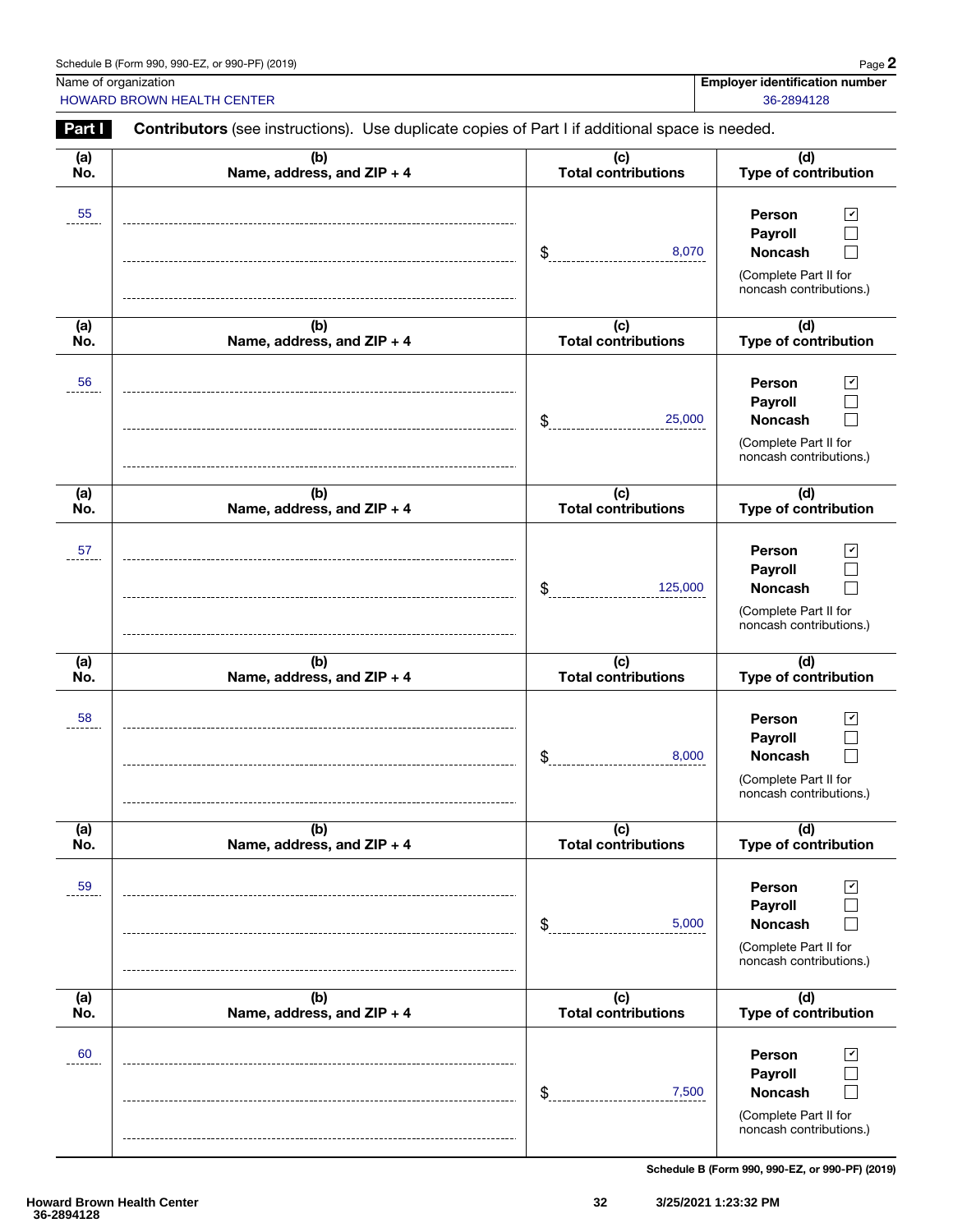| Schedule B (Form 990, 990-EZ, or 990-PF) (2019) | Page |
|-------------------------------------------------|------|
|-------------------------------------------------|------|

HOWARD BROWN HEALTH CENTER **SECURE 2008** 128 and 2008 2894128

| Part I            | <b>Contributors</b> (see instructions). Use duplicate copies of Part I if additional space is needed. |                                   |                                                                                                         |
|-------------------|-------------------------------------------------------------------------------------------------------|-----------------------------------|---------------------------------------------------------------------------------------------------------|
| (a)<br>No.        | (b)<br>Name, address, and ZIP + 4                                                                     | (c)<br><b>Total contributions</b> | (d)<br>Type of contribution                                                                             |
| 61                |                                                                                                       | 6,000<br>\$                       | $\blacktriangledown$<br>Person<br>Payroll<br><b>Noncash</b>                                             |
|                   |                                                                                                       |                                   | (Complete Part II for<br>noncash contributions.)                                                        |
| (a)<br>No.        | (b)<br>Name, address, and ZIP + 4                                                                     | (c)<br><b>Total contributions</b> | (d)<br>Type of contribution                                                                             |
| 62                |                                                                                                       | \$<br>10,275                      | Person<br>$\mathbf{v}$<br>Payroll<br><b>Noncash</b>                                                     |
|                   |                                                                                                       |                                   | (Complete Part II for<br>noncash contributions.)                                                        |
| (a)<br>No.        | (b)<br>Name, address, and ZIP + 4                                                                     | (c)<br><b>Total contributions</b> | (d)<br>Type of contribution                                                                             |
| 63                |                                                                                                       | 7,533<br>\$                       | $\mathbf{v}$<br>Person<br>Payroll<br><b>Noncash</b><br>(Complete Part II for                            |
| (a)               | (b)                                                                                                   | (c)                               | noncash contributions.)<br>(d)                                                                          |
| No.               | Name, address, and ZIP + 4                                                                            | <b>Total contributions</b>        | Type of contribution                                                                                    |
| 64                |                                                                                                       | 5,000<br>\$                       | Person<br>$\mathbf{v}$<br>Payroll<br><b>Noncash</b><br>(Complete Part II for<br>noncash contributions.) |
| (a)<br>No.        | (b)<br>Name, address, and ZIP + 4                                                                     | (c)<br><b>Total contributions</b> | (d)<br>Type of contribution                                                                             |
| 65                |                                                                                                       | 5,000<br>\$                       | Person<br>$\vert\,$<br>Payroll<br><b>Noncash</b><br>(Complete Part II for<br>noncash contributions.)    |
| (a)<br>No.        | (b)<br>Name, address, and ZIP + 4                                                                     | (c)<br><b>Total contributions</b> | (d)<br><b>Type of contribution</b>                                                                      |
| $\underbrace{66}$ |                                                                                                       | 10,000<br>\$                      | Person<br>$\checkmark$<br>Payroll<br><b>Noncash</b><br>(Complete Part II for                            |
|                   |                                                                                                       |                                   | noncash contributions.)                                                                                 |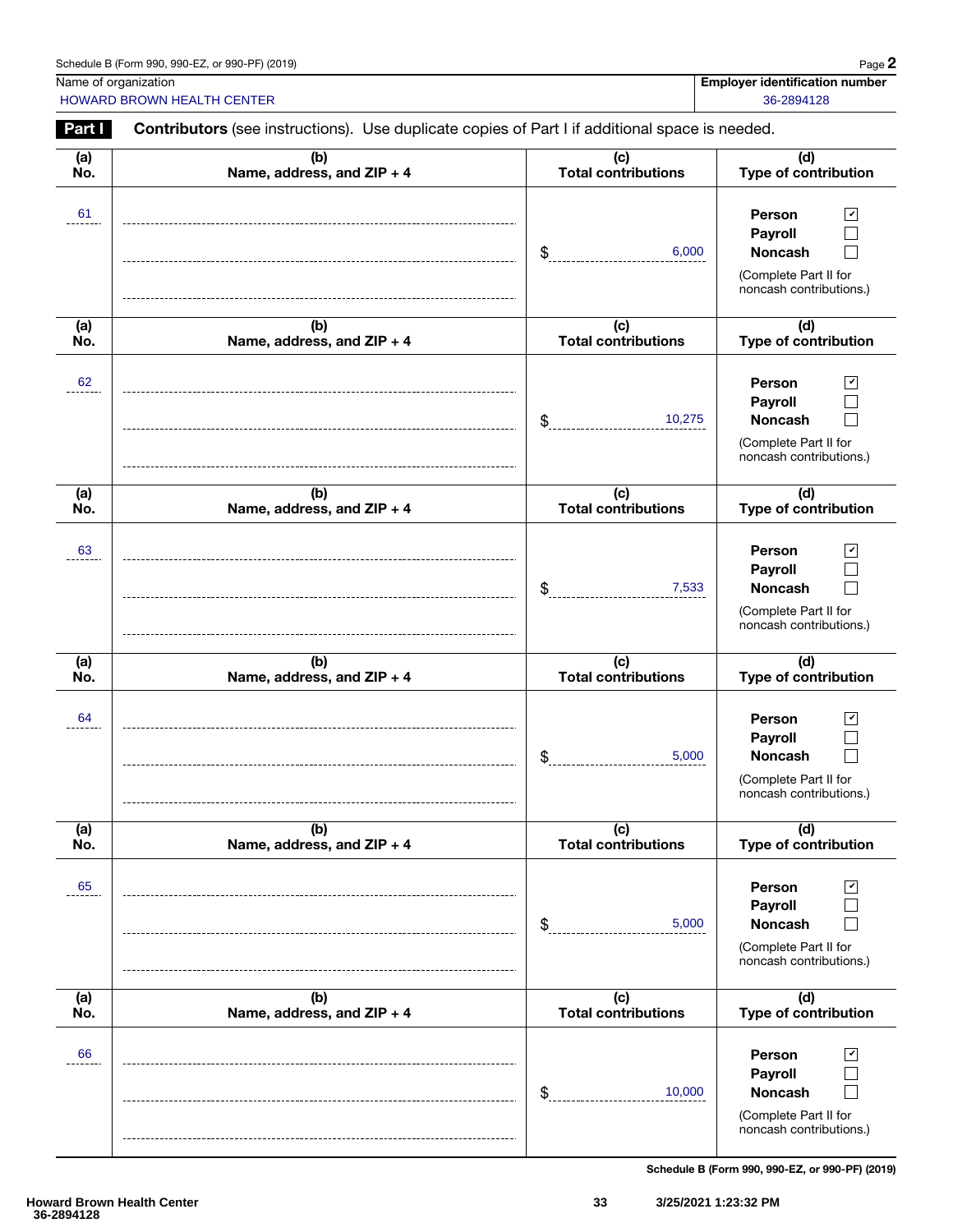| Schedule B (Form 990, 990-EZ, or 990-PF) (2019) | Page |
|-------------------------------------------------|------|
|-------------------------------------------------|------|

Part I Contributors (see instructions). Use duplicate copies of Part I if additional space is needed. HOWARD BROWN HEALTH CENTER **ALL ASSESSED AS A CONSTRUCTED AND ACCOUNT ACCOUNT ACCOUNT ACCOUNT ACCOUNT ACCOUNT ACCOUNT ACCOUNT ACCOUNT ACCOUNT ACCOUNT ACCOUNT ACCOUNT ACCOUNT ACCOUNT ACCOUNT ACCOUNT ACCOUNT ACCOUNT ACCOUNT** 

| rann       | <b>Continuators</b> (See instructions). Ose duplicate copies or Part in additional space is needed. |                                              |                                                                                                                    |
|------------|-----------------------------------------------------------------------------------------------------|----------------------------------------------|--------------------------------------------------------------------------------------------------------------------|
| (a)<br>No. | (b)<br>Name, address, and ZIP + 4                                                                   | (c)<br><b>Total contributions</b>            | (d)<br>Type of contribution                                                                                        |
| 67         |                                                                                                     | \$<br>5,134                                  | Person<br>$\blacktriangledown$<br>Payroll<br>Noncash<br>(Complete Part II for<br>noncash contributions.)           |
| (a)<br>No. | (b)<br>Name, address, and ZIP + 4                                                                   | (c)<br><b>Total contributions</b>            | (d)<br>Type of contribution                                                                                        |
| 68         |                                                                                                     | \$<br>7,200                                  | Person<br>$\blacktriangleright$<br>Payroll<br>Noncash<br>(Complete Part II for<br>noncash contributions.)          |
| (a)<br>No. | (b)<br>Name, address, and ZIP + 4                                                                   | (c)<br><b>Total contributions</b>            | (d)<br>Type of contribution                                                                                        |
| 69         |                                                                                                     | \$<br>20,000                                 | Person<br>ビ<br>Payroll<br>Noncash<br>(Complete Part II for<br>noncash contributions.)                              |
| (a)<br>No. | (b)<br>Name, address, and ZIP + 4                                                                   | (c)<br><b>Total contributions</b>            | (d)<br>Type of contribution                                                                                        |
| 70         |                                                                                                     | \$<br>20,916                                 | Person<br>$\overline{\mathbf{r}}$<br>Payroll<br><b>Noncash</b><br>(Complete Part II for<br>noncash contributions.) |
| (a)<br>No. | (b)<br>Name, address, and ZIP + 4                                                                   | $\overline{c}$<br><b>Total contributions</b> | (d)<br>Type of contribution                                                                                        |
| 71         |                                                                                                     | $\frac{1}{2}$<br>96,538                      | Person<br>$\boxed{\mathbf{v}}$<br>Payroll<br><b>Noncash</b><br>(Complete Part II for<br>noncash contributions.)    |
| (a)<br>No. | (b)<br>Name, address, and ZIP + 4                                                                   | (c)<br><b>Total contributions</b>            | (d)<br>Type of contribution                                                                                        |
| $72 \n---$ |                                                                                                     | \$<br>4,980                                  | Person<br>☑<br>Payroll<br><b>Noncash</b><br>(Complete Part II for<br>noncash contributions.)                       |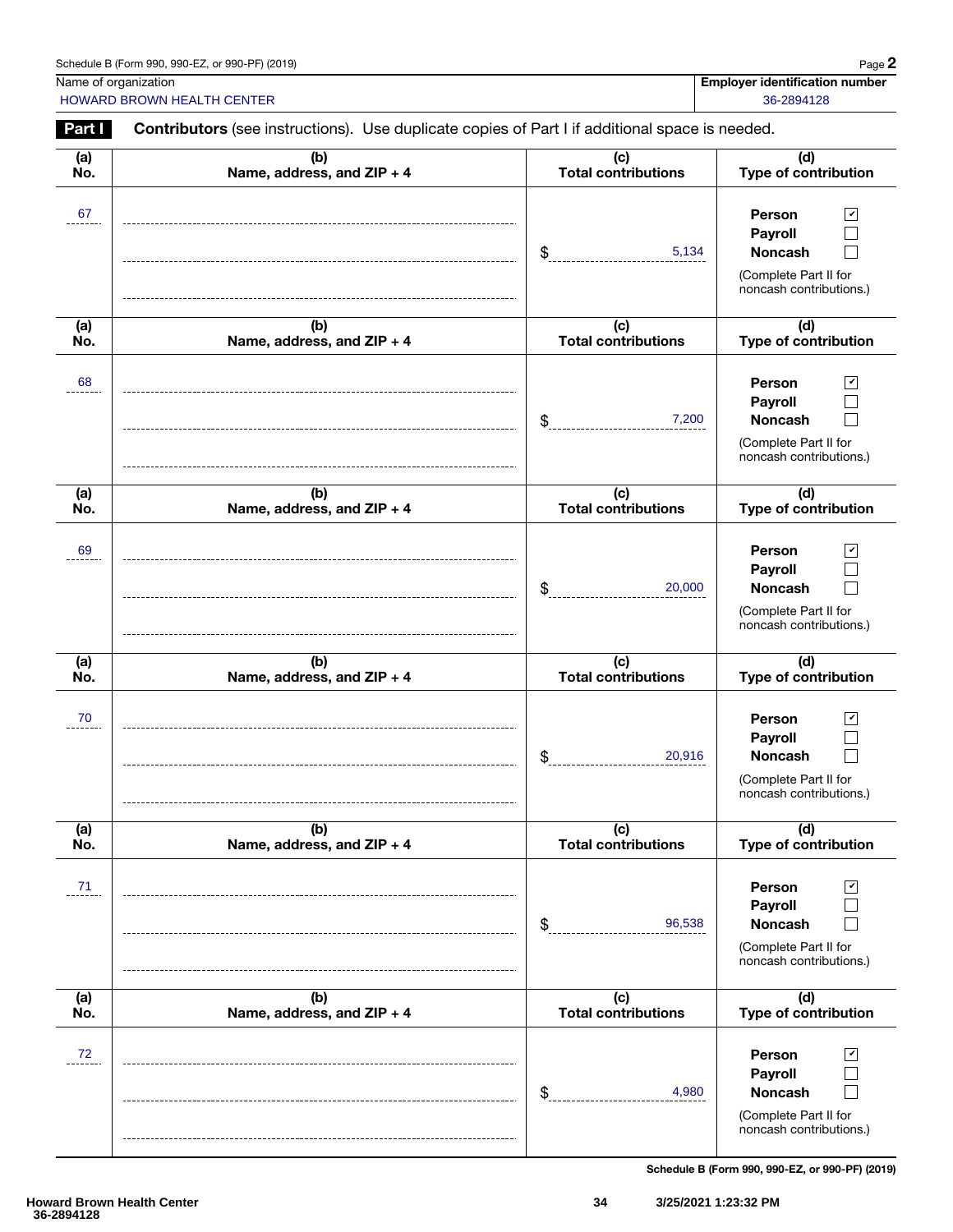| Schedule B (Form 990, 990-EZ, or 990-PF) (2019) | Page |
|-------------------------------------------------|------|
|-------------------------------------------------|------|

HOWARD BROWN HEALTH CENTER **SECURE 2008** 128 and 2008 2894128

| Part I     | <b>Contributors</b> (see instructions). Use duplicate copies of Part I if additional space is needed. |                                   |                                                                                                                   |
|------------|-------------------------------------------------------------------------------------------------------|-----------------------------------|-------------------------------------------------------------------------------------------------------------------|
| (a)<br>No. | (b)<br>Name, address, and ZIP + 4                                                                     | (c)<br><b>Total contributions</b> | (d)<br>Type of contribution                                                                                       |
| 73         |                                                                                                       | 25,000<br>\$                      | <b>Person</b><br>$\vert\mathbf{v}\vert$<br>Payroll<br>Noncash<br>(Complete Part II for<br>noncash contributions.) |
| (a)<br>No. | (b)<br>Name, address, and ZIP + 4                                                                     | (c)<br><b>Total contributions</b> | (d)<br><b>Type of contribution</b>                                                                                |
| 74         |                                                                                                       | 65,000<br>\$                      | <b>Person</b><br>$\blacktriangledown$<br>Payroll<br>Noncash<br>(Complete Part II for<br>noncash contributions.)   |
| (a)<br>No. | (b)<br>Name, address, and ZIP + 4                                                                     | (c)<br><b>Total contributions</b> | (d)<br>Type of contribution                                                                                       |
| 75         |                                                                                                       | 20,000<br>\$                      | Person<br>$\overline{\mathbf{v}}$<br>Payroll<br>Noncash<br>(Complete Part II for<br>noncash contributions.)       |
| (a)<br>No. | (b)<br>Name, address, and ZIP + 4                                                                     | (c)<br><b>Total contributions</b> | (d)<br>Type of contribution                                                                                       |
| 76         |                                                                                                       | 40,000<br>\$                      | Person<br>$\mathbf{v}$<br>Payroll<br>Noncash<br>(Complete Part II for<br>noncash contributions.)                  |
| (a)<br>No. | (b)<br>Name, address, and ZIP + 4                                                                     | (c)<br><b>Total contributions</b> | (d)<br>Type of contribution                                                                                       |
| 77         |                                                                                                       | 20,000<br>\$                      | Person<br>V<br>Payroll<br><b>Noncash</b><br>(Complete Part II for<br>noncash contributions.)                      |
| (a)<br>No. | (b)<br>Name, address, and ZIP + 4                                                                     | (c)<br><b>Total contributions</b> | (d)<br>Type of contribution                                                                                       |
| 78         |                                                                                                       | 5,050<br>\$                       | Person<br>$\checkmark$<br>Payroll<br>Noncash<br>(Complete Part II for<br>noncash contributions.)                  |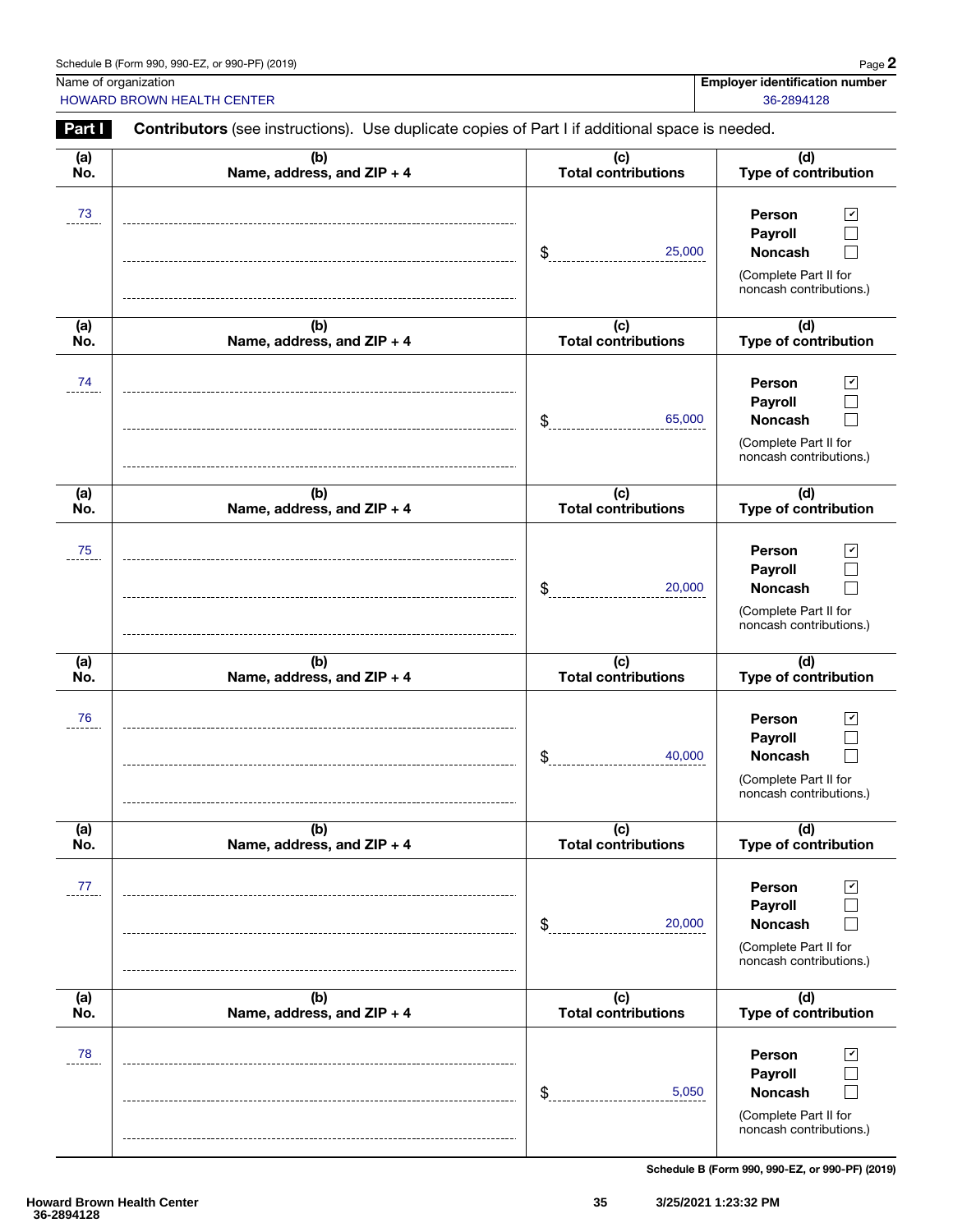| Schedule B (Form 990, 990-EZ, or 990-PF) (2019) | Page |
|-------------------------------------------------|------|
|-------------------------------------------------|------|

HOWARD BROWN HEALTH CENTER **SECURE 2008** 128 and 2008 2894128

| Part I     | <b>Contributors</b> (see instructions). Use duplicate copies of Part I if additional space is needed. |                                   |                                                                                                                  |  |  |
|------------|-------------------------------------------------------------------------------------------------------|-----------------------------------|------------------------------------------------------------------------------------------------------------------|--|--|
| (a)<br>No. | (b)<br>Name, address, and ZIP + 4                                                                     | (c)<br><b>Total contributions</b> | (d)<br>Type of contribution                                                                                      |  |  |
| 79         |                                                                                                       | \$<br>13,300                      | $\mathbf{v}$<br>Person<br>Payroll<br><b>Noncash</b><br>(Complete Part II for<br>noncash contributions.)          |  |  |
| (a)<br>No. | (b)<br>Name, address, and ZIP + 4                                                                     | (c)<br><b>Total contributions</b> | (d)<br>Type of contribution                                                                                      |  |  |
| 80         |                                                                                                       | \$<br>5,000                       | $\blacktriangleright$<br>Person<br>Payroll<br><b>Noncash</b><br>(Complete Part II for<br>noncash contributions.) |  |  |
| (a)<br>No. | (b)<br>Name, address, and ZIP + 4                                                                     | (c)<br><b>Total contributions</b> | (d)<br>Type of contribution                                                                                      |  |  |
| 81         |                                                                                                       | 5,000<br>\$                       | Person<br>$\sqrt{ }$<br>Payroll<br><b>Noncash</b><br>(Complete Part II for<br>noncash contributions.)            |  |  |
| (a)<br>No. | (b)<br>Name, address, and ZIP + 4                                                                     | (c)<br><b>Total contributions</b> | (d)<br>Type of contribution                                                                                      |  |  |
| 82         |                                                                                                       | 30,000<br>\$                      | Person<br>⊻<br>Payroll<br><b>Noncash</b><br>(Complete Part II for<br>noncash contributions.)                     |  |  |
| (a)<br>No. | (b)<br>Name, address, and ZIP + 4                                                                     | (c)<br><b>Total contributions</b> | (d)<br>Type of contribution                                                                                      |  |  |
| 83         |                                                                                                       | 15,000<br>\$                      | Person<br>$\vert\mathbf{v}\vert$<br>Payroll<br>Noncash<br>(Complete Part II for<br>noncash contributions.)       |  |  |
| (a)<br>No. | (b)<br>Name, address, and ZIP + 4                                                                     | (c)<br><b>Total contributions</b> | (d)<br>Type of contribution                                                                                      |  |  |
| 84         |                                                                                                       | \$<br>10,000                      | Person<br>$ \mathbf{v} $<br>Payroll<br><b>Noncash</b><br>(Complete Part II for<br>noncash contributions.)        |  |  |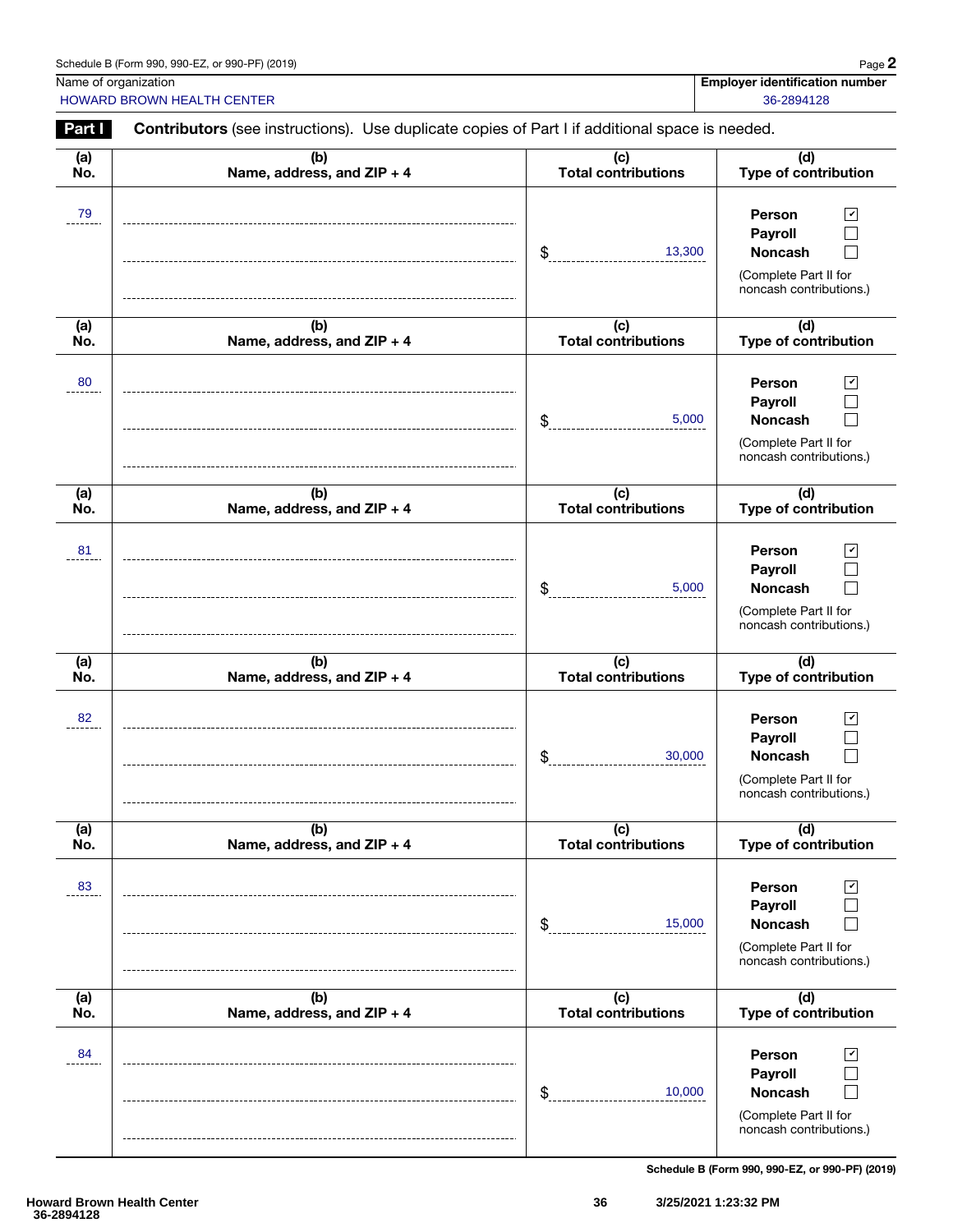| Schedule B (Form 990, 990-EZ, or 990-PF) (2019) | Page |
|-------------------------------------------------|------|
|-------------------------------------------------|------|

HOWARD BROWN HEALTH CENTER **SECURE 2008** 128 and 2008 2894128

| <b>Part I</b> | <b>Contributors</b> (see instructions). Use duplicate copies of Part I if additional space is needed. |                                   |                                                                                                         |  |
|---------------|-------------------------------------------------------------------------------------------------------|-----------------------------------|---------------------------------------------------------------------------------------------------------|--|
| (a)<br>No.    | (b)<br>(c)<br>Total contributions<br>Name, address, and ZIP + 4                                       |                                   | (d)<br>Type of contribution                                                                             |  |
| 85            |                                                                                                       | 5,000<br>\$                       | Person<br>$\mathbf{v}$<br>Payroll<br>Noncash                                                            |  |
|               |                                                                                                       |                                   | (Complete Part II for<br>noncash contributions.)                                                        |  |
| (a)<br>No.    | (b)<br>Name, address, and ZIP + 4                                                                     | (c)<br>Total contributions        | (d)<br>Type of contribution                                                                             |  |
| 86            |                                                                                                       | 50,000<br>\$                      | Person<br>$\mathbf{v}$<br><b>Payroll</b><br><b>Noncash</b>                                              |  |
|               |                                                                                                       |                                   | (Complete Part II for<br>noncash contributions.)                                                        |  |
| (a)<br>No.    | (b)<br>Name, address, and ZIP + 4                                                                     | (c)<br><b>Total contributions</b> | (d)<br>Type of contribution                                                                             |  |
| 87            |                                                                                                       | 5,000<br>\$                       | $\mathbf{v}$<br>Person<br><b>Payroll</b><br><b>Noncash</b>                                              |  |
|               |                                                                                                       |                                   | (Complete Part II for<br>noncash contributions.)                                                        |  |
| (a)<br>No.    | (b)<br>Name, address, and ZIP + 4                                                                     | (c)<br><b>Total contributions</b> | (d)<br>Type of contribution                                                                             |  |
| 88            |                                                                                                       | 25,000<br>\$                      | Person<br>$\mathbf{v}$<br>Payroll<br>Noncash<br>Г<br>(Complete Part II for<br>noncash contributions.)   |  |
| (a)<br>No.    | (b)<br>Name, address, and ZIP + 4                                                                     | (c)<br><b>Total contributions</b> | (d)<br><b>Type of contribution</b>                                                                      |  |
| 89            |                                                                                                       | 9,600<br>\$                       | Person<br>$\vert\,$<br>Payroll<br>Noncash<br>(Complete Part II for<br>noncash contributions.)           |  |
| (a)<br>No.    | (b)<br>Name, address, and ZIP + 4                                                                     | (c)<br><b>Total contributions</b> | (d)<br><b>Type of contribution</b>                                                                      |  |
| 90            |                                                                                                       | 20,000<br>\$                      | Person<br>$\checkmark$<br>Payroll<br><b>Noncash</b><br>(Complete Part II for<br>noncash contributions.) |  |
|               |                                                                                                       |                                   |                                                                                                         |  |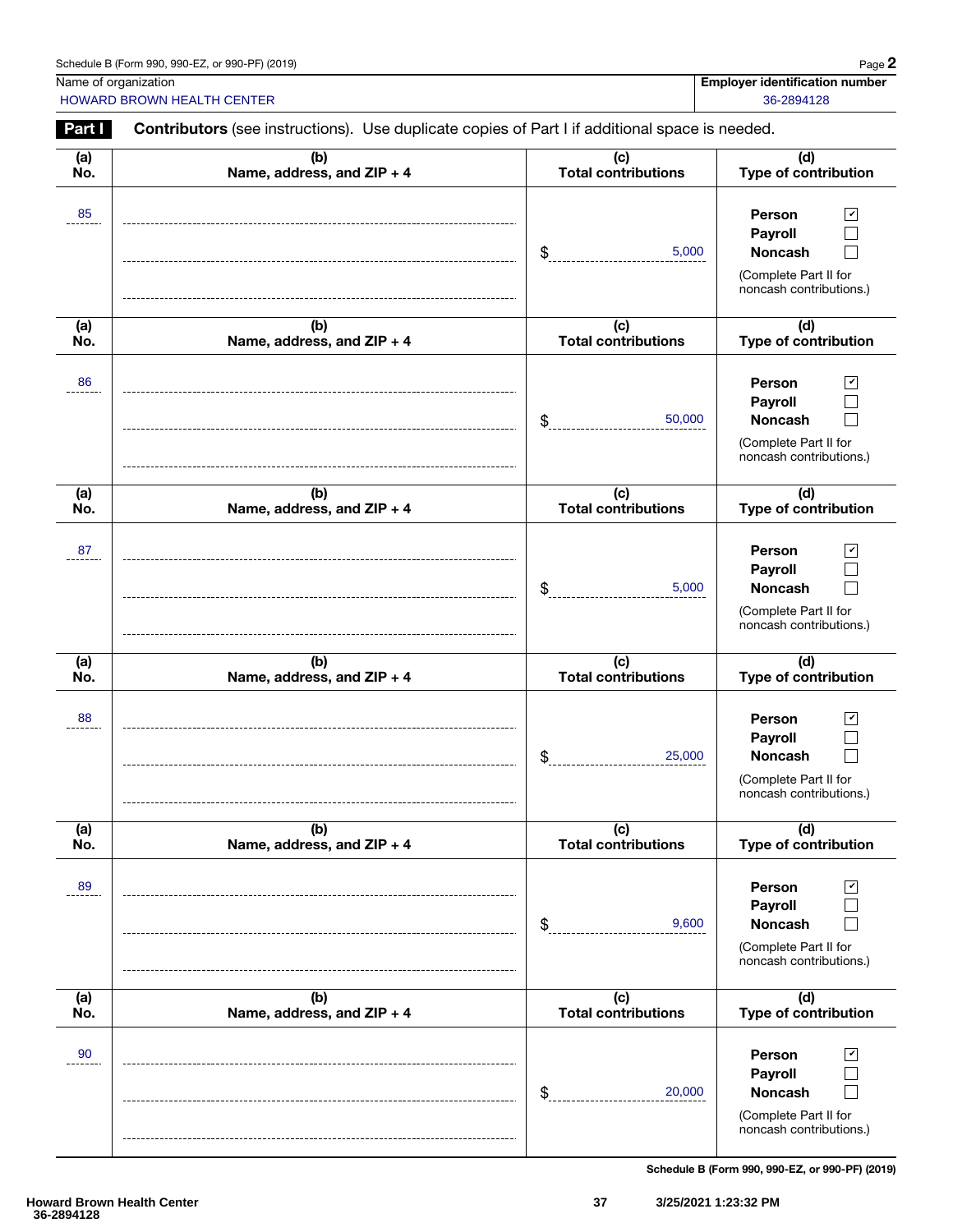| Schedule B (Form 990, 990-EZ, or 990-PF) (2019) | Page |
|-------------------------------------------------|------|
|-------------------------------------------------|------|

HOWARD BROWN HEALTH CENTER **SECURE 2008** 128 and 2008 2894128

| <b>Part I</b>  | <b>Contributors</b> (see instructions). Use duplicate copies of Part I if additional space is needed. |                                   |                                                                                                                 |  |  |
|----------------|-------------------------------------------------------------------------------------------------------|-----------------------------------|-----------------------------------------------------------------------------------------------------------------|--|--|
| (a)<br>No.     | (b)<br>Name, address, and ZIP + 4                                                                     | (c)<br>Total contributions        | (d)<br>Type of contribution                                                                                     |  |  |
| 91             |                                                                                                       | 5,000<br>\$                       | $\sqrt{ }$<br>Person<br>Payroll<br>L.<br><b>Noncash</b>                                                         |  |  |
|                |                                                                                                       |                                   | (Complete Part II for<br>noncash contributions.)                                                                |  |  |
| (a)<br>No.     | (b)<br>Name, address, and ZIP + 4                                                                     | (c)<br><b>Total contributions</b> | (d)<br>Type of contribution                                                                                     |  |  |
| 92             |                                                                                                       | \$<br>8,000                       | $\blacktriangleright$<br>Person<br>Payroll<br>L.<br><b>Noncash</b>                                              |  |  |
|                |                                                                                                       |                                   | (Complete Part II for<br>noncash contributions.)                                                                |  |  |
| (a)<br>No.     | (b)<br>Name, address, and ZIP + 4                                                                     | (c)<br><b>Total contributions</b> | (d)<br>Type of contribution                                                                                     |  |  |
| 93             |                                                                                                       | 147,566<br>\$                     | $\sqrt{ }$<br>Person<br>Payroll<br><b>Noncash</b><br>$\Box$                                                     |  |  |
|                |                                                                                                       |                                   | (Complete Part II for<br>noncash contributions.)                                                                |  |  |
| (a)<br>No.     | (b)<br>Name, address, and ZIP + 4                                                                     | (c)<br><b>Total contributions</b> | (d)<br>Type of contribution                                                                                     |  |  |
| 94             |                                                                                                       | \$<br>34,424                      | $\sqrt{2}$<br>Person<br>Payroll<br>Noncash<br>$\Box$<br>(Complete Part II for<br>noncash contributions.)        |  |  |
| (a)<br>No.     | (b)<br>Name, address, and ZIP + 4                                                                     | (c)<br><b>Total contributions</b> | (d)<br>Type of contribution                                                                                     |  |  |
| $\frac{95}{1}$ |                                                                                                       | 50,000<br>\$                      | $\blacktriangledown$<br>Person<br>Payroll<br><b>Noncash</b><br>(Complete Part II for<br>noncash contributions.) |  |  |
| (a)<br>No.     | (b)<br>Name, address, and ZIP + 4                                                                     | (c)<br><b>Total contributions</b> | (d)<br>Type of contribution                                                                                     |  |  |
| 96             |                                                                                                       | 11,352<br>\$                      | $\overline{\mathbf{v}}$<br>Person<br>Payroll<br><b>Noncash</b><br>(Complete Part II for                         |  |  |
|                |                                                                                                       |                                   | noncash contributions.)                                                                                         |  |  |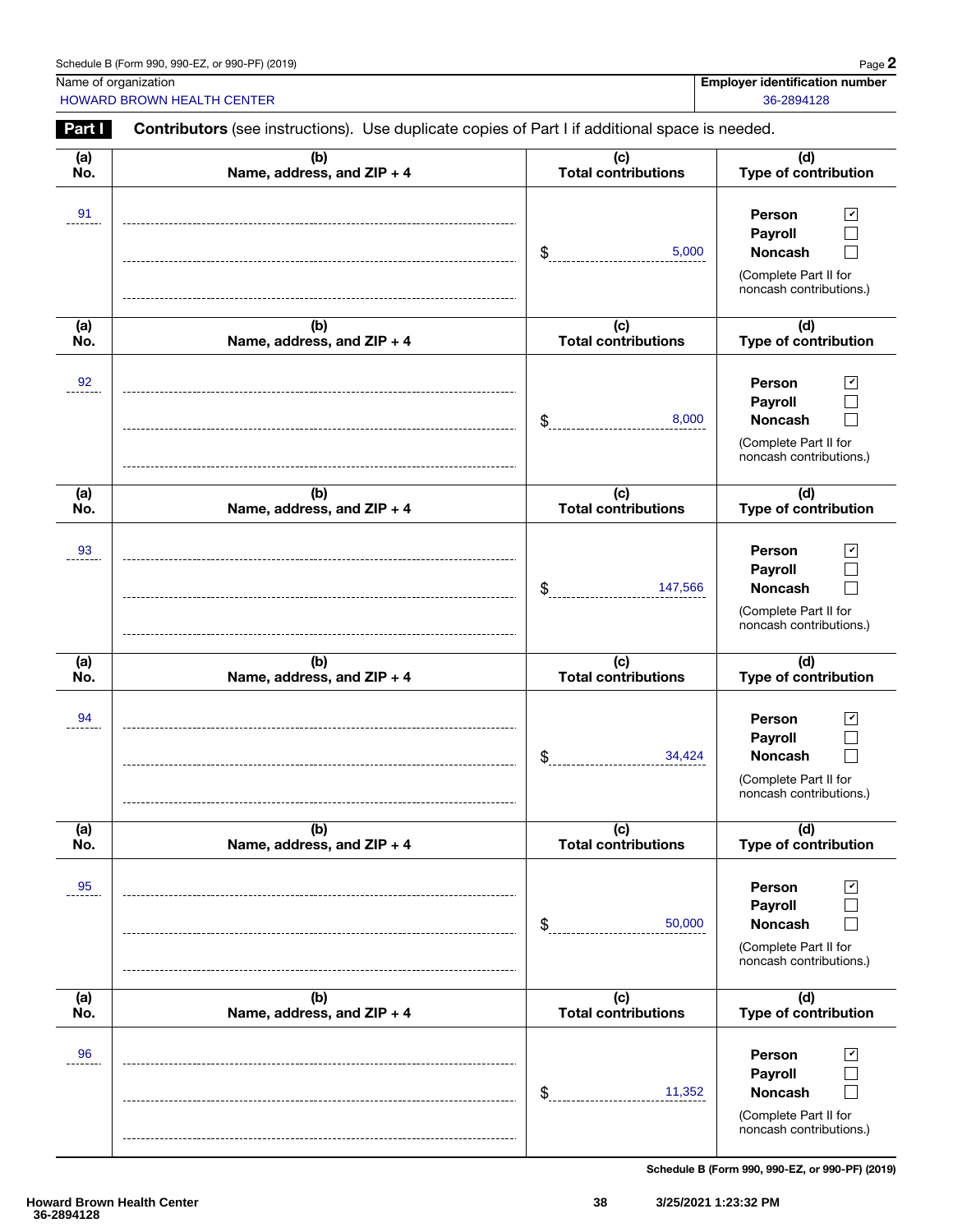| Schedule B (Form 990, 990-EZ, or 990-PF) (2019) | Page |
|-------------------------------------------------|------|
|-------------------------------------------------|------|

HOWARD BROWN HEALTH CENTER **SECURE 2008** 128 and 2008 2894128

| Part I     | <b>Contributors</b> (see instructions). Use duplicate copies of Part I if additional space is needed. |                                   |                                                                                                         |  |  |
|------------|-------------------------------------------------------------------------------------------------------|-----------------------------------|---------------------------------------------------------------------------------------------------------|--|--|
| (a)<br>No. | (b)<br>Name, address, and ZIP + 4                                                                     | (c)<br><b>Total contributions</b> | (d)<br>Type of contribution                                                                             |  |  |
| 97         |                                                                                                       | \$<br>56,000                      | $\blacktriangledown$<br>Person<br>Payroll<br><b>Noncash</b>                                             |  |  |
|            |                                                                                                       |                                   | (Complete Part II for<br>noncash contributions.)                                                        |  |  |
| (a)<br>No. | (b)<br>Name, address, and ZIP + 4                                                                     | (c)<br><b>Total contributions</b> | (d)<br>Type of contribution                                                                             |  |  |
| 98         |                                                                                                       | \$<br>20,999                      | Person<br>$\mathbf{v}$<br>Payroll<br><b>Noncash</b>                                                     |  |  |
|            |                                                                                                       |                                   | (Complete Part II for<br>noncash contributions.)                                                        |  |  |
| (a)<br>No. | (b)<br>Name, address, and ZIP + 4                                                                     | (c)<br><b>Total contributions</b> | (d)<br>Type of contribution                                                                             |  |  |
| 99         |                                                                                                       | 5,000<br>\$                       | $\mathbf{v}$<br>Person<br>Payroll<br><b>Noncash</b><br>(Complete Part II for<br>noncash contributions.) |  |  |
| (a)<br>No. | (b)<br>Name, address, and ZIP + 4                                                                     | (c)<br><b>Total contributions</b> | (d)<br>Type of contribution                                                                             |  |  |
| 100        |                                                                                                       | 10,000<br>\$                      | Person<br>$\mathbf{v}$<br>Payroll<br><b>Noncash</b><br>(Complete Part II for<br>noncash contributions.) |  |  |
| (a)<br>No. | (b)<br>Name, address, and ZIP + 4                                                                     | (c)<br><b>Total contributions</b> | (d)<br><b>Type of contribution</b>                                                                      |  |  |
| 101        |                                                                                                       | 1,440,435<br>\$                   | Person<br>$\vert\,$<br>Payroll<br><b>Noncash</b><br>(Complete Part II for<br>noncash contributions.)    |  |  |
| (a)<br>No. | (b)<br>Name, address, and ZIP + 4                                                                     | (c)<br><b>Total contributions</b> | (d)<br><b>Type of contribution</b>                                                                      |  |  |
| 102        |                                                                                                       | 3,634,620<br>\$                   | Person<br>$\checkmark$<br>Payroll<br><b>Noncash</b><br>(Complete Part II for<br>noncash contributions.) |  |  |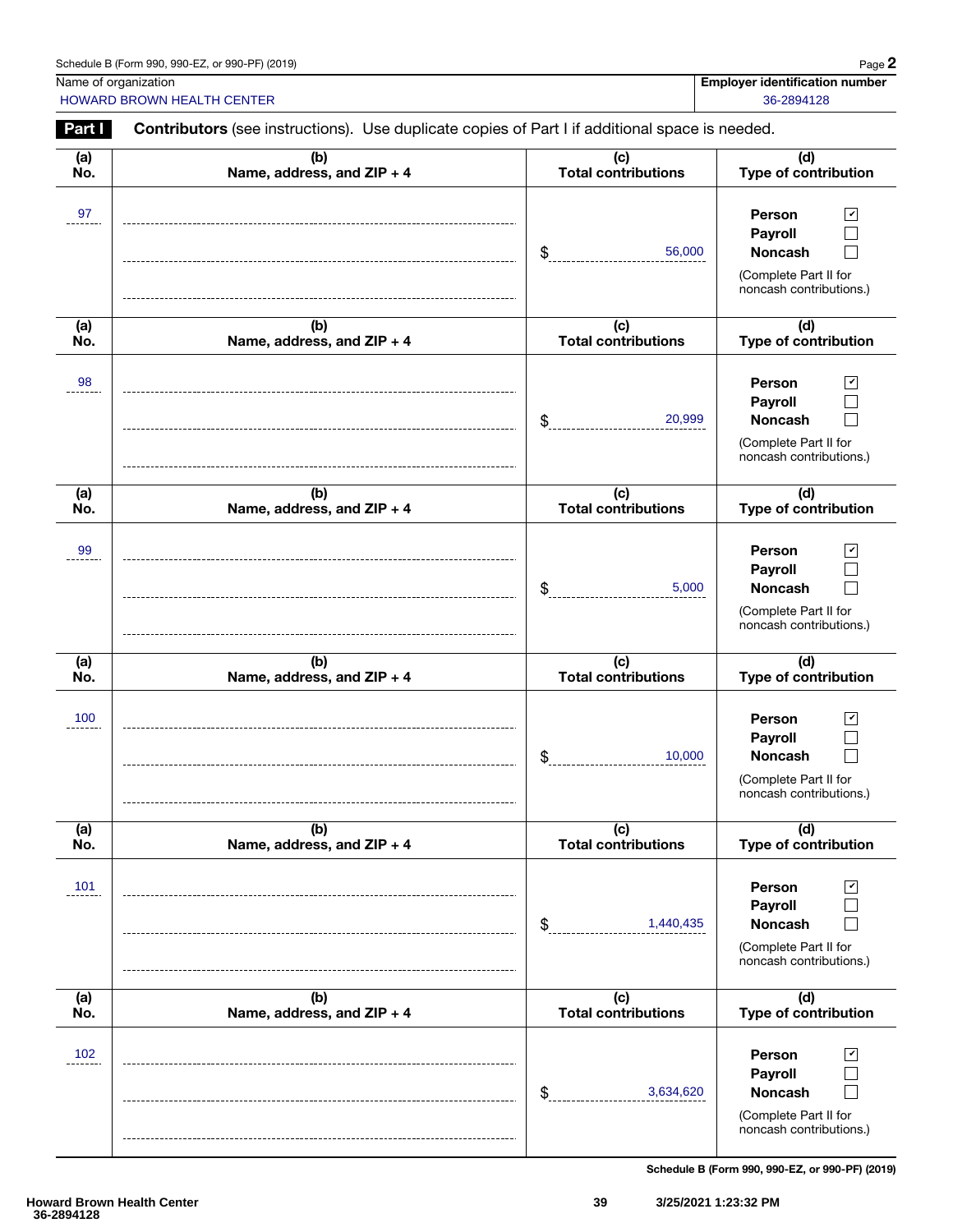| Schedule B (Form 990, 990-EZ, or 990-PF) (2019) | $P$ age $\geq$ |
|-------------------------------------------------|----------------|
|-------------------------------------------------|----------------|

HOWARD BROWN HEALTH CENTER **SECURE 2008** 128 and 2008 2894128

| Part I     | <b>Contributors</b> (see instructions). Use duplicate copies of Part I if additional space is needed. |                                   |                                                                                                                   |
|------------|-------------------------------------------------------------------------------------------------------|-----------------------------------|-------------------------------------------------------------------------------------------------------------------|
| (a)<br>No. | (b)<br>Name, address, and ZIP + 4                                                                     | (c)<br><b>Total contributions</b> | (d)<br>Type of contribution                                                                                       |
| 103        |                                                                                                       | \$<br>2,927,288                   | $\mathbf{v}$<br>Person<br>Payroll<br><b>Noncash</b><br>(Complete Part II for<br>noncash contributions.)           |
| (a)<br>No. | (b)<br>Name, address, and ZIP + 4                                                                     | (c)<br><b>Total contributions</b> | (d)<br>Type of contribution                                                                                       |
| 104        |                                                                                                       | \$<br>362,114                     | $\blacktriangleright$<br>Person<br>Payroll<br><b>Noncash</b><br>(Complete Part II for<br>noncash contributions.)  |
| (a)<br>No. | (b)<br>Name, address, and ZIP + 4                                                                     | (c)<br><b>Total contributions</b> | (d)<br>Type of contribution                                                                                       |
| 105        |                                                                                                       | 6,275<br>\$                       | Person<br>$\sqrt{ }$<br>Payroll<br><b>Noncash</b><br>(Complete Part II for<br>noncash contributions.)             |
| (a)<br>No. | (b)<br>Name, address, and ZIP + 4                                                                     | (c)<br><b>Total contributions</b> | (d)<br>Type of contribution                                                                                       |
| 106        |                                                                                                       | 29,287<br>\$                      | Person<br>⊻<br>Payroll<br>Noncash<br>(Complete Part II for<br>noncash contributions.)                             |
| (a)<br>No. | (b)<br>Name, address, and ZIP + 4                                                                     | (c)<br><b>Total contributions</b> | (d)<br>Type of contribution                                                                                       |
| 107        |                                                                                                       | \$<br>302,073                     | Person<br>$\vert\mathbf{v}\vert$<br>Payroll<br><b>Noncash</b><br>(Complete Part II for<br>noncash contributions.) |
| (a)<br>No. | (b)<br>Name, address, and ZIP + 4                                                                     | (c)<br><b>Total contributions</b> | (d)<br>Type of contribution                                                                                       |
|            |                                                                                                       | \$                                | Person<br>Payroll<br><b>Noncash</b><br>(Complete Part II for<br>noncash contributions.)                           |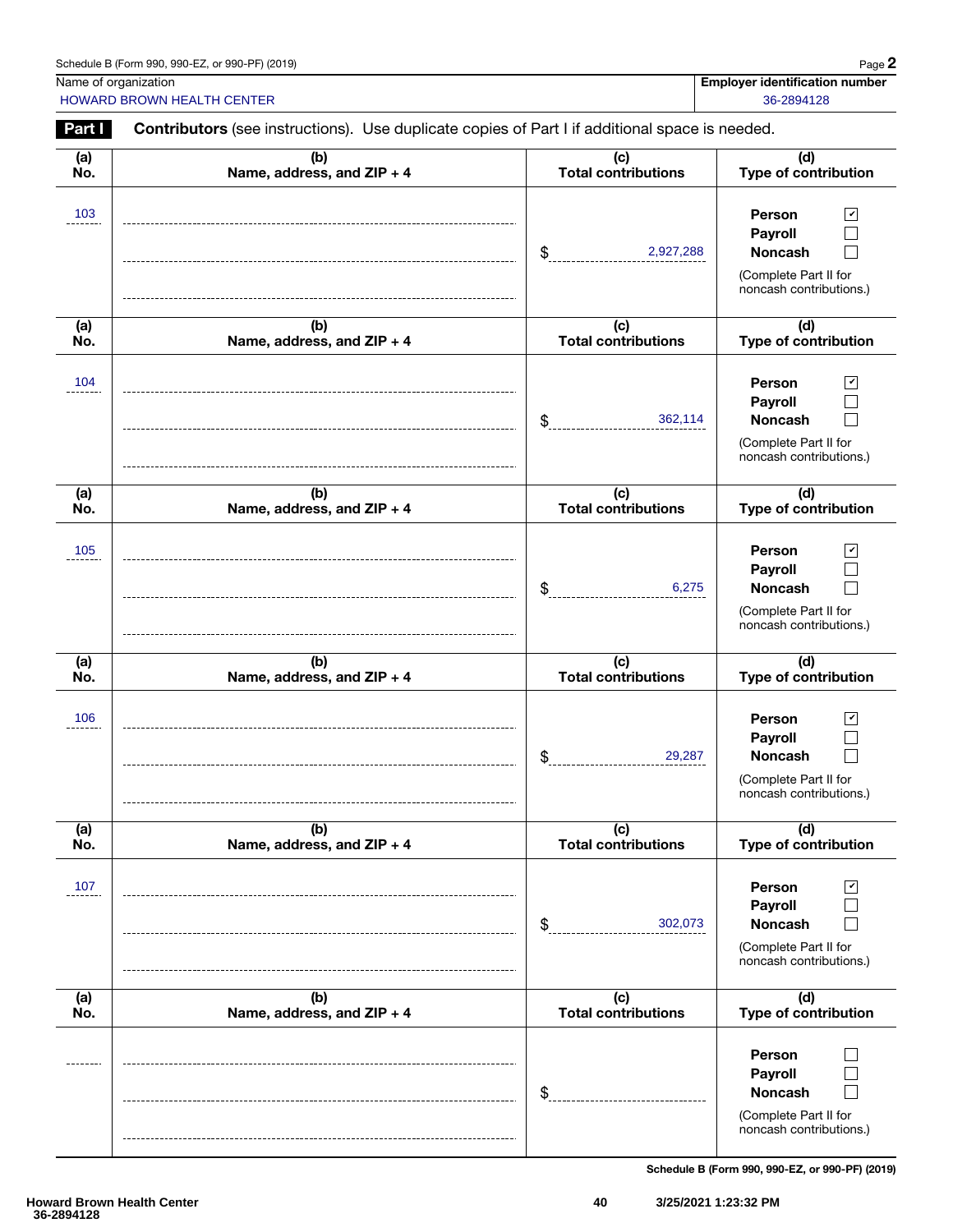Name of organization **Employer identification number**<br>
HOWARD BROWN HEALTH CENTER<br>  $36-2894128$ 

HOWARD BROWN HEALTH CENTER

Part II Noncash Property (see instructions). Use duplicate copies of Part II if additional space is needed.

| (a) No.<br>from<br>Part I | (b)<br>Description of noncash property given | (c)<br>FMV (or estimate)<br>(See instructions.) | (d)<br>Date received |
|---------------------------|----------------------------------------------|-------------------------------------------------|----------------------|
| $\mathbf{7}$              | <b>STOCK</b>                                 |                                                 |                      |
|                           |                                              | \$<br>5,102                                     | 12/20/2019           |
| (a) No.<br>from<br>Part I | (b)<br>Description of noncash property given | (c)<br>FMV (or estimate)<br>(See instructions.) | (d)<br>Date received |
|                           |                                              | \$                                              |                      |
|                           |                                              |                                                 |                      |
| (a) No.<br>from<br>Part I | (b)<br>Description of noncash property given | (c)<br>FMV (or estimate)<br>(See instructions.) | (d)<br>Date received |
|                           |                                              |                                                 |                      |
|                           |                                              | \$                                              |                      |
| (a) No.<br>from<br>Part I | (b)<br>Description of noncash property given | (c)<br>FMV (or estimate)<br>(See instructions.) | (d)<br>Date received |
|                           |                                              |                                                 |                      |
|                           |                                              | \$                                              |                      |
|                           |                                              |                                                 |                      |
| (a) No.<br>from<br>Part I | (b)<br>Description of noncash property given | (c)<br>FMV (or estimate)<br>(See instructions.) | (d)<br>Date received |
|                           |                                              |                                                 |                      |
|                           |                                              | $\frac{1}{2}$                                   |                      |
| (a) No.<br>from<br>Part I | (b)<br>Description of noncash property given | (c)<br>FMV (or estimate)<br>(See instructions.) | (d)<br>Date received |
|                           |                                              |                                                 |                      |
|                           |                                              | $\frac{1}{2}$                                   |                      |

**Howard Brown Health Center 36-2894128**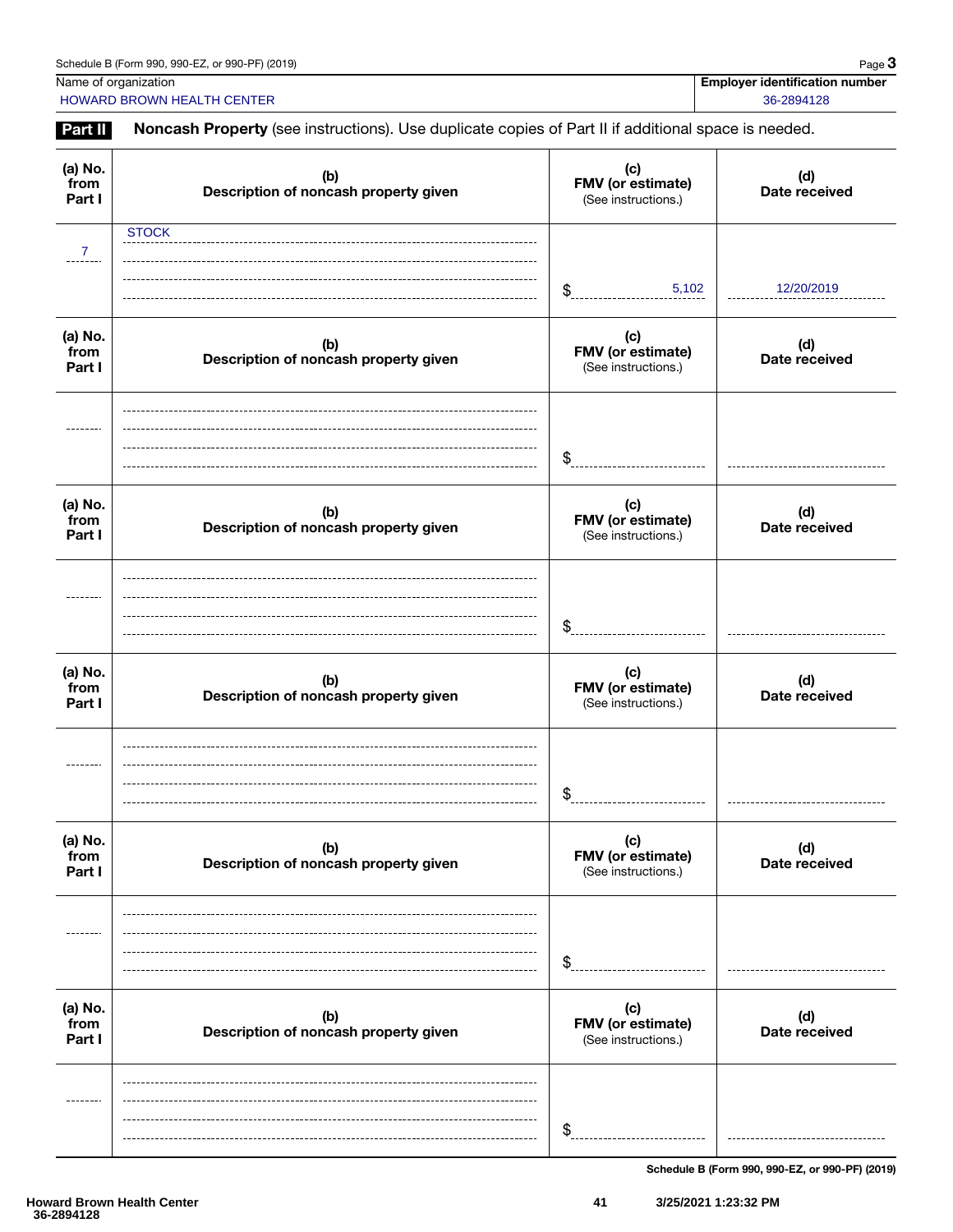|                             | Schedule B (Form 990, 990-EZ, or 990-PF) (2019)                                                                       |                      |  | Page 4                                                                                                                                                                                                                                                                                                                                                                   |
|-----------------------------|-----------------------------------------------------------------------------------------------------------------------|----------------------|--|--------------------------------------------------------------------------------------------------------------------------------------------------------------------------------------------------------------------------------------------------------------------------------------------------------------------------------------------------------------------------|
| Name of organization        | <b>HOWARD BROWN HEALTH CENTER</b>                                                                                     |                      |  | <b>Employer identification number</b><br>36-2894128                                                                                                                                                                                                                                                                                                                      |
| Part III                    | contributions of \$1,000 or less for the year. (Enter this information once. See instructions.) $\blacktriangleright$ |                      |  | Exclusively religious, charitable, etc., contributions to organizations described in section 501(c)(7), (8), or<br>(10) that total more than \$1,000 for the year from any one contributor. Complete columns (a) through (e) and<br>the following line entry. For organizations completing Part III, enter the total of exclusively religious, charitable, etc.,<br>- \$ |
|                             | Use duplicate copies of Part III if additional space is needed.                                                       |                      |  |                                                                                                                                                                                                                                                                                                                                                                          |
| $(a)$ No.<br>from<br>Part I | (b) Purpose of gift                                                                                                   | (c) Use of gift      |  | (d) Description of how gift is held                                                                                                                                                                                                                                                                                                                                      |
|                             | Transferee's name, address, and ZIP + 4                                                                               | (e) Transfer of gift |  | Relationship of transferor to transferee                                                                                                                                                                                                                                                                                                                                 |
|                             |                                                                                                                       |                      |  |                                                                                                                                                                                                                                                                                                                                                                          |
| (a) No.<br>from<br>Part I   | (b) Purpose of gift                                                                                                   | (c) Use of gift      |  | (d) Description of how gift is held                                                                                                                                                                                                                                                                                                                                      |
|                             | Transferee's name, address, and ZIP + 4                                                                               | (e) Transfer of gift |  | Relationship of transferor to transferee                                                                                                                                                                                                                                                                                                                                 |
| (a) No.<br>from<br>Part I   | (b) Purpose of gift                                                                                                   | (c) Use of gift      |  | (d) Description of how gift is held                                                                                                                                                                                                                                                                                                                                      |
|                             | Transferee's name, address, and ZIP + 4                                                                               | (e) Transfer of gift |  | Relationship of transferor to transferee                                                                                                                                                                                                                                                                                                                                 |
|                             |                                                                                                                       |                      |  |                                                                                                                                                                                                                                                                                                                                                                          |
| (a) No.<br>from<br>Part I   | (b) Purpose of gift                                                                                                   | (c) Use of gift      |  | (d) Description of how gift is held                                                                                                                                                                                                                                                                                                                                      |
|                             | (e) Transfer of gift                                                                                                  |                      |  |                                                                                                                                                                                                                                                                                                                                                                          |
|                             | Transferee's name, address, and ZIP + 4                                                                               |                      |  | Relationship of transferor to transferee                                                                                                                                                                                                                                                                                                                                 |
|                             |                                                                                                                       |                      |  | Schedule B (Form 990, 990-EZ, or 990-PF) (2019)                                                                                                                                                                                                                                                                                                                          |

**42 3/25/2021 1:23:32 PM**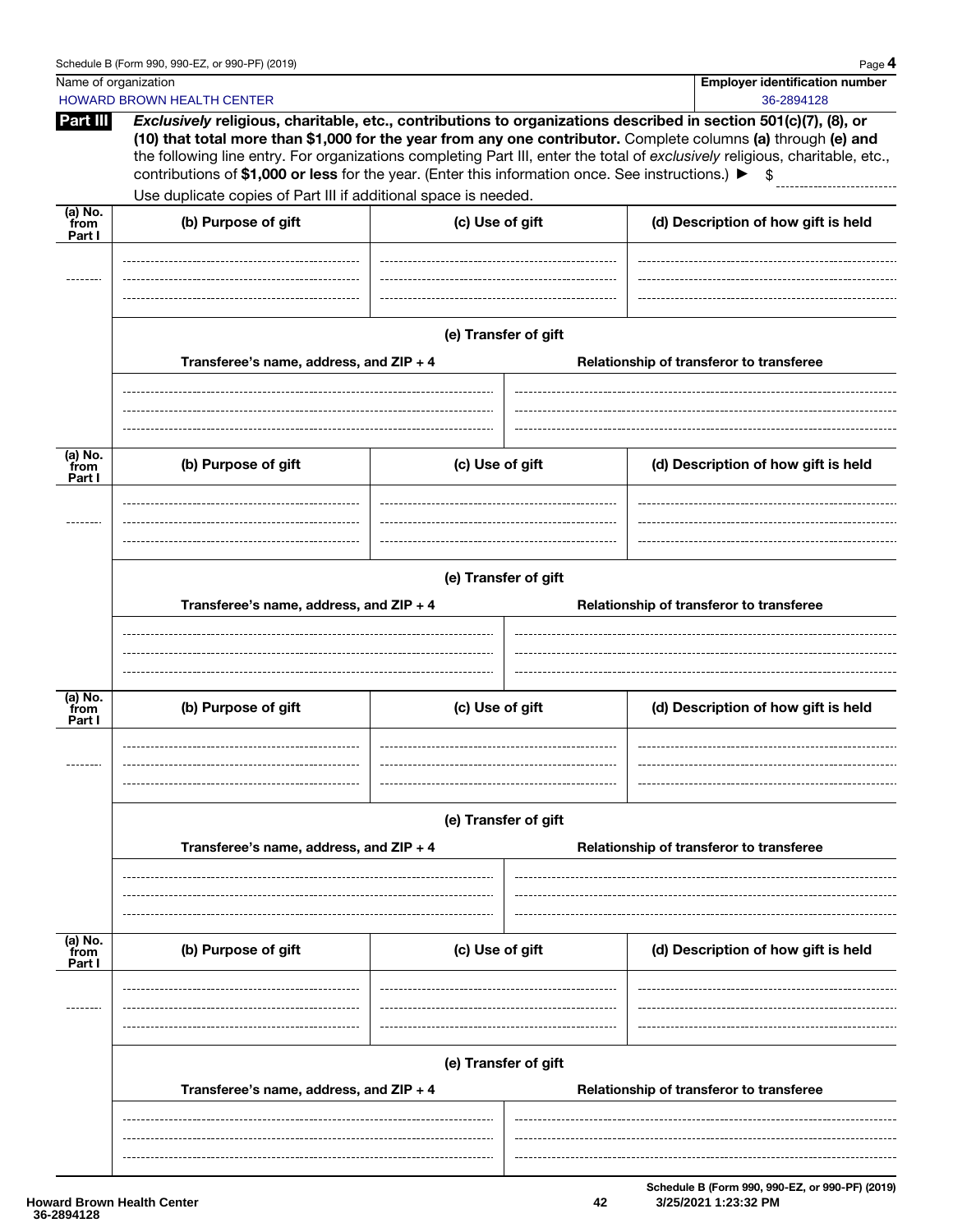| <b>SCHEDULE D</b> |
|-------------------|
| (Form 990)        |

# Supplemental Financial Statements

▶ Complete if the organization answered "Yes" on Form 990, Part IV, line 6, 7, 8, 9, 10, 11a, 11b, 11c, 11d, 11e, 11f, 12a, or 12b. ▶ Attach to Form 990.

Open to Public

OMB No. 1545-0047 2019

|          | Department of the Treasury<br>Internal Revenue Service | Go to www.irs.gov/Form990 for instructions and the latest information.                                                                                                                                                                                                                                                                                                                                                                                      | r Allauli lu Fuilli 990. |                                                                                                                                                                                                                                | орен кот<br>uvilv<br><b>Inspection</b>                    |
|----------|--------------------------------------------------------|-------------------------------------------------------------------------------------------------------------------------------------------------------------------------------------------------------------------------------------------------------------------------------------------------------------------------------------------------------------------------------------------------------------------------------------------------------------|--------------------------|--------------------------------------------------------------------------------------------------------------------------------------------------------------------------------------------------------------------------------|-----------------------------------------------------------|
|          | Name of the organization                               |                                                                                                                                                                                                                                                                                                                                                                                                                                                             |                          |                                                                                                                                                                                                                                | <b>Employer identification number</b>                     |
|          | HOWARD BROWN HEALTH CENTER                             |                                                                                                                                                                                                                                                                                                                                                                                                                                                             |                          |                                                                                                                                                                                                                                | 36-2894128                                                |
| Part I   |                                                        | Organizations Maintaining Donor Advised Funds or Other Similar Funds or Accounts.                                                                                                                                                                                                                                                                                                                                                                           |                          |                                                                                                                                                                                                                                |                                                           |
|          |                                                        | Complete if the organization answered "Yes" on Form 990, Part IV, line 6.                                                                                                                                                                                                                                                                                                                                                                                   |                          |                                                                                                                                                                                                                                |                                                           |
|          |                                                        |                                                                                                                                                                                                                                                                                                                                                                                                                                                             |                          | (a) Donor advised funds                                                                                                                                                                                                        | (b) Funds and other accounts                              |
| 1        |                                                        | Total number at end of year                                                                                                                                                                                                                                                                                                                                                                                                                                 |                          |                                                                                                                                                                                                                                |                                                           |
| 2        |                                                        | Aggregate value of contributions to (during year).                                                                                                                                                                                                                                                                                                                                                                                                          |                          |                                                                                                                                                                                                                                |                                                           |
| 3        |                                                        | Aggregate value of grants from (during year)                                                                                                                                                                                                                                                                                                                                                                                                                |                          |                                                                                                                                                                                                                                |                                                           |
| 4        |                                                        | Aggregate value at end of year                                                                                                                                                                                                                                                                                                                                                                                                                              |                          |                                                                                                                                                                                                                                |                                                           |
| 5        |                                                        | Did the organization inform all donors and donor advisors in writing that the assets held in donor advised<br>funds are the organization's property, subject to the organization's exclusive legal control?                                                                                                                                                                                                                                                 |                          |                                                                                                                                                                                                                                | Yes<br><b>No</b>                                          |
| 6        |                                                        | Did the organization inform all grantees, donors, and donor advisors in writing that grant funds can be used<br>only for charitable purposes and not for the benefit of the donor or donor advisor, or for any other purpose<br>conferring impermissible private benefit?                                                                                                                                                                                   |                          | and the contract of the contract of the contract of the contract of                                                                                                                                                            | Yes<br><b>No</b>                                          |
| Part II  |                                                        | <b>Conservation Easements.</b>                                                                                                                                                                                                                                                                                                                                                                                                                              |                          |                                                                                                                                                                                                                                |                                                           |
|          |                                                        | Complete if the organization answered "Yes" on Form 990, Part IV, line 7.                                                                                                                                                                                                                                                                                                                                                                                   |                          |                                                                                                                                                                                                                                |                                                           |
| 1        |                                                        | Purpose(s) of conservation easements held by the organization (check all that apply).                                                                                                                                                                                                                                                                                                                                                                       |                          |                                                                                                                                                                                                                                |                                                           |
|          |                                                        | Preservation of land for public use (for example, recreation or education)                                                                                                                                                                                                                                                                                                                                                                                  |                          |                                                                                                                                                                                                                                | $\Box$ Preservation of a historically important land area |
|          |                                                        | Protection of natural habitat                                                                                                                                                                                                                                                                                                                                                                                                                               |                          |                                                                                                                                                                                                                                | Preservation of a certified historic structure            |
|          |                                                        | $\Box$ Preservation of open space                                                                                                                                                                                                                                                                                                                                                                                                                           |                          |                                                                                                                                                                                                                                |                                                           |
| 2        |                                                        | Complete lines 2a through 2d if the organization held a qualified conservation contribution in the form of a conservation<br>easement on the last day of the tax year.                                                                                                                                                                                                                                                                                      |                          |                                                                                                                                                                                                                                | Held at the End of the Tax Year                           |
| а        |                                                        | Total number of conservation easements                                                                                                                                                                                                                                                                                                                                                                                                                      |                          | .                                                                                                                                                                                                                              | 2a                                                        |
| b        |                                                        |                                                                                                                                                                                                                                                                                                                                                                                                                                                             |                          |                                                                                                                                                                                                                                | 2b                                                        |
| c        |                                                        | Number of conservation easements on a certified historic structure included in (a)                                                                                                                                                                                                                                                                                                                                                                          |                          |                                                                                                                                                                                                                                | 2c                                                        |
| d        |                                                        | Number of conservation easements included in (c) acquired after 7/25/06, and not on a<br>historic structure listed in the National Register                                                                                                                                                                                                                                                                                                                 |                          | a construction of the construction of the construction of the construction of the construction of the construction of the construction of the construction of the construction of the construction of the construction of the  | 2d                                                        |
| 3        | tax year $\blacktriangleright$                         | Number of conservation easements modified, transferred, released, extinguished, or terminated by the organization during the                                                                                                                                                                                                                                                                                                                                |                          |                                                                                                                                                                                                                                |                                                           |
| 4        |                                                        | Number of states where property subject to conservation easement is located ▶                                                                                                                                                                                                                                                                                                                                                                               |                          |                                                                                                                                                                                                                                |                                                           |
| 5        |                                                        | Does the organization have a written policy regarding the periodic monitoring, inspection, handling of<br>violations, and enforcement of the conservation easements it holds?                                                                                                                                                                                                                                                                               |                          | the second contract of the second contract of the second contract of the second contract of the second contract of the second contract of the second contract of the second contract of the second contract of the second cont | Yes<br>No.                                                |
| 6        |                                                        | Staff and volunteer hours devoted to monitoring, inspecting, handling of violations, and enforcing conservation easements during the year                                                                                                                                                                                                                                                                                                                   |                          |                                                                                                                                                                                                                                |                                                           |
| 7        | $\blacktriangleright$ \$                               | Amount of expenses incurred in monitoring, inspecting, handling of violations, and enforcing conservation easements during the year                                                                                                                                                                                                                                                                                                                         |                          |                                                                                                                                                                                                                                |                                                           |
| 8        |                                                        | Does each conservation easement reported on line 2(d) above satisfy the requirements of section 170(h)(4)(B)(i)                                                                                                                                                                                                                                                                                                                                             |                          |                                                                                                                                                                                                                                | $Yes \Box No$                                             |
| 9        |                                                        | In Part XIII, describe how the organization reports conservation easements in its revenue and expense statement and<br>balance sheet, and include, if applicable, the text of the footnote to the organization's financial statements that describes the<br>organization's accounting for conservation easements.                                                                                                                                           |                          |                                                                                                                                                                                                                                |                                                           |
| Part III |                                                        | Organizations Maintaining Collections of Art, Historical Treasures, or Other Similar Assets.                                                                                                                                                                                                                                                                                                                                                                |                          |                                                                                                                                                                                                                                |                                                           |
|          |                                                        | Complete if the organization answered "Yes" on Form 990, Part IV, line 8.                                                                                                                                                                                                                                                                                                                                                                                   |                          |                                                                                                                                                                                                                                |                                                           |
|          |                                                        | 1a If the organization elected, as permitted under FASB ASC 958, not to report in its revenue statement and balance sheet works<br>of art, historical treasures, or other similar assets held for public exhibition, education, or research in furtherance of public<br>service, provide in Part XIII the text of the footnote to its financial statements that describes these items.                                                                      |                          |                                                                                                                                                                                                                                |                                                           |
| b        |                                                        | If the organization elected, as permitted under FASB ASC 958, to report in its revenue statement and balance sheet works of<br>art, historical treasures, or other similar assets held for public exhibition, education, or research in furtherance of public service,<br>provide the following amounts relating to these items:                                                                                                                            |                          |                                                                                                                                                                                                                                |                                                           |
|          |                                                        |                                                                                                                                                                                                                                                                                                                                                                                                                                                             |                          |                                                                                                                                                                                                                                | 300,000                                                   |
| 2<br>а   |                                                        | If the organization received or held works of art, historical treasures, or other similar assets for financial gain, provide the<br>following amounts required to be reported under FASB ASC 958 relating to these items:<br>Revenue included on Form 990, Part VIII, line 1 (a) and a set of the set of the set of the set of the set of the set of the set of the set of the set of the set of the set of the set of the set of the set of the set of the |                          |                                                                                                                                                                                                                                | \$                                                        |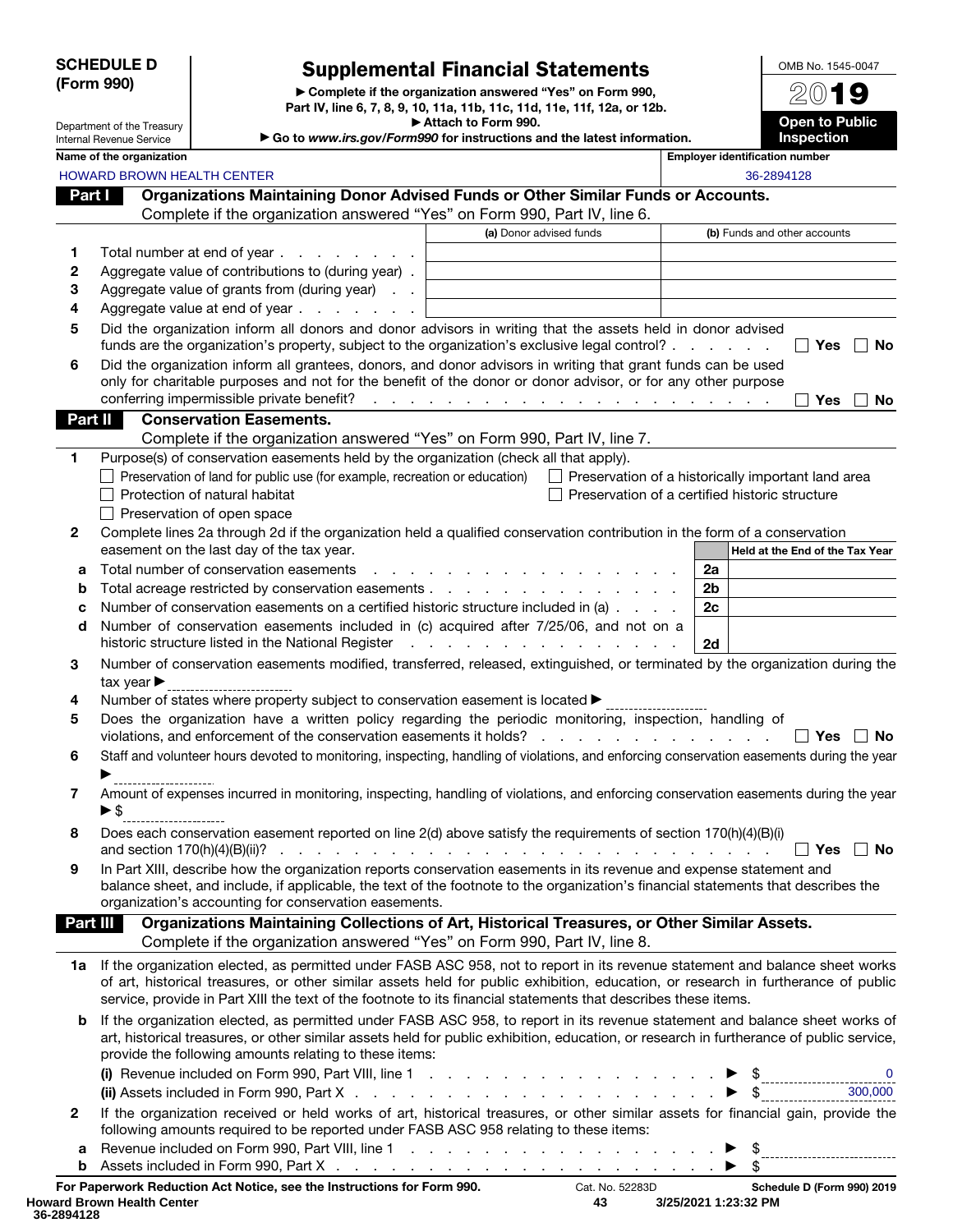|                | Schedule D (Form 990) 2019                                                                                                                                                                                                   |                                                                                                                 |                |                                    |                                 | Page 2              |  |  |
|----------------|------------------------------------------------------------------------------------------------------------------------------------------------------------------------------------------------------------------------------|-----------------------------------------------------------------------------------------------------------------|----------------|------------------------------------|---------------------------------|---------------------|--|--|
| Part III       | Organizations Maintaining Collections of Art, Historical Treasures, or Other Similar Assets (continued)                                                                                                                      |                                                                                                                 |                |                                    |                                 |                     |  |  |
| 3              | Using the organization's acquisition, accession, and other records, check any of the following that make significant use of its<br>collection items (check all that apply):                                                  |                                                                                                                 |                |                                    |                                 |                     |  |  |
| a              | $\boxed{\triangleright}$ Public exhibition                                                                                                                                                                                   |                                                                                                                 |                | Loan or exchange program           |                                 |                     |  |  |
| b              | Scholarly research                                                                                                                                                                                                           |                                                                                                                 | e              |                                    |                                 |                     |  |  |
| с              | $\Box$ Preservation for future generations                                                                                                                                                                                   |                                                                                                                 |                |                                    |                                 |                     |  |  |
| 4              | Provide a description of the organization's collections and explain how they further the organization's exempt purpose in Part<br>XIII.                                                                                      |                                                                                                                 |                |                                    |                                 |                     |  |  |
| 5              | During the year, did the organization solicit or receive donations of art, historical treasures, or other similar<br>assets to be sold to raise funds rather than to be maintained as part of the organization's collection? |                                                                                                                 |                |                                    | $\mathbf{r}=\mathbf{r}$         | $\vee$ No<br>Yes    |  |  |
| <b>Part IV</b> | <b>Escrow and Custodial Arrangements.</b>                                                                                                                                                                                    |                                                                                                                 |                |                                    |                                 |                     |  |  |
|                | Complete if the organization answered "Yes" on Form 990, Part IV, line 9, or reported an amount on Form<br>990, Part X, line 21.                                                                                             |                                                                                                                 |                |                                    |                                 |                     |  |  |
| 1a             | Is the organization an agent, trustee, custodian or other intermediary for contributions or other assets not                                                                                                                 |                                                                                                                 |                |                                    |                                 | <b>Yes</b><br>No    |  |  |
| b              | If "Yes," explain the arrangement in Part XIII and complete the following table:                                                                                                                                             |                                                                                                                 |                |                                    |                                 |                     |  |  |
|                |                                                                                                                                                                                                                              |                                                                                                                 |                |                                    |                                 | Amount              |  |  |
| с              | Beginning balance.                                                                                                                                                                                                           | the contract of the contract of the contract of the contract of the contract of the contract of the contract of |                |                                    | 1c                              |                     |  |  |
| d              | Additions during the year                                                                                                                                                                                                    | the contract of the contract of the contract of the contract of the contract of the contract of the contract of |                |                                    | 1d                              |                     |  |  |
| е              | Distributions during the year response to the contract of the year for the contract of the contract of the vector                                                                                                            |                                                                                                                 |                |                                    | 1e                              |                     |  |  |
| f              |                                                                                                                                                                                                                              |                                                                                                                 |                |                                    | 1f                              |                     |  |  |
| 2a             | Did the organization include an amount on Form 990, Part X, line 21, for escrow or custodial account liability? $\Box$ Yes $\Box$                                                                                            |                                                                                                                 |                |                                    |                                 | No.                 |  |  |
| b              | If "Yes," explain the arrangement in Part XIII. Check here if the explanation has been provided on Part XIII                                                                                                                 |                                                                                                                 |                |                                    |                                 |                     |  |  |
| <b>Part V</b>  | <b>Endowment Funds.</b>                                                                                                                                                                                                      |                                                                                                                 |                |                                    |                                 |                     |  |  |
|                | Complete if the organization answered "Yes" on Form 990, Part IV, line 10.                                                                                                                                                   |                                                                                                                 |                |                                    |                                 |                     |  |  |
|                |                                                                                                                                                                                                                              | (a) Current year                                                                                                | (b) Prior year | (c) Two years back                 | (d) Three years back            | (e) Four years back |  |  |
| 1a             | Beginning of year balance                                                                                                                                                                                                    | $\Omega$                                                                                                        | 136,796        |                                    | 136,702<br>136,599              | 136,507             |  |  |
| b              | Contributions<br>and a state of the state of the                                                                                                                                                                             | 1,000,000                                                                                                       |                |                                    |                                 | $\Omega$            |  |  |
|                | Net investment earnings, gains, and                                                                                                                                                                                          |                                                                                                                 |                |                                    |                                 |                     |  |  |
| с              | $losses$                                                                                                                                                                                                                     |                                                                                                                 | 289            |                                    | 94<br>103                       | 92                  |  |  |
|                |                                                                                                                                                                                                                              |                                                                                                                 |                |                                    |                                 | $\Omega$            |  |  |
| d              | Grants or scholarships<br><b>Contractor</b>                                                                                                                                                                                  |                                                                                                                 |                |                                    |                                 |                     |  |  |
| е              | Other expenditures for facilities and<br>programs $\cdots$ $\cdots$ $\cdots$                                                                                                                                                 |                                                                                                                 |                |                                    |                                 | 0                   |  |  |
|                |                                                                                                                                                                                                                              |                                                                                                                 | 137,085        |                                    |                                 | $\Omega$            |  |  |
| f              | Administrative expenses<br>and the state of the                                                                                                                                                                              | 1,000,000                                                                                                       | $\Omega$       |                                    | 136,702<br>136.796              | 136,599             |  |  |
| g              | End of year balance                                                                                                                                                                                                          |                                                                                                                 |                |                                    |                                 |                     |  |  |
| 2              | Provide the estimated percentage of the current year end balance (line 1g, column (a)) held as:                                                                                                                              |                                                                                                                 |                |                                    |                                 |                     |  |  |
| а              | Board designated or quasi-endowment $\blacktriangleright$                                                                                                                                                                    | 0.00%<br>100.00 %                                                                                               |                |                                    |                                 |                     |  |  |
| b              | Permanent endowment ▶                                                                                                                                                                                                        |                                                                                                                 |                |                                    |                                 |                     |  |  |
| c              | 0.00%<br>Term endowment ▶                                                                                                                                                                                                    |                                                                                                                 |                |                                    |                                 |                     |  |  |
|                | The percentages on lines 2a, 2b, and 2c should equal 100%.                                                                                                                                                                   |                                                                                                                 |                |                                    |                                 |                     |  |  |
| За             | Are there endowment funds not in the possession of the organization that are held and administered for the                                                                                                                   |                                                                                                                 |                |                                    |                                 |                     |  |  |
|                | organization by:                                                                                                                                                                                                             |                                                                                                                 |                |                                    |                                 | Yes<br>No           |  |  |
|                |                                                                                                                                                                                                                              |                                                                                                                 |                |                                    |                                 | 3a(i)<br>V          |  |  |
|                | (ii) Related organizations                                                                                                                                                                                                   |                                                                                                                 |                |                                    |                                 | V<br> 3a(i)         |  |  |
| b              | If "Yes" on line 3a(ii), are the related organizations listed as required on Schedule R?                                                                                                                                     |                                                                                                                 |                |                                    |                                 | 3b                  |  |  |
| 4              | Describe in Part XIII the intended uses of the organization's endowment funds.                                                                                                                                               |                                                                                                                 |                |                                    |                                 |                     |  |  |
| <b>Part VI</b> | Land, Buildings, and Equipment.                                                                                                                                                                                              |                                                                                                                 |                |                                    |                                 |                     |  |  |
|                | Complete if the organization answered "Yes" on Form 990, Part IV, line 11a. See Form 990, Part X, line 10.                                                                                                                   |                                                                                                                 |                |                                    |                                 |                     |  |  |
|                | Description of property                                                                                                                                                                                                      | (a) Cost or other basis<br>(investment)                                                                         |                | (b) Cost or other basis<br>(other) | (c) Accumulated<br>depreciation | (d) Book value      |  |  |
| 1a             | Land<br>the contract of the contract of the contract of the contract of the contract of the contract of the contract of                                                                                                      |                                                                                                                 |                | 5,794,709                          |                                 | 5,794,709           |  |  |
| b              | Buildings                                                                                                                                                                                                                    |                                                                                                                 |                | 13,149,750                         | 2,324,886                       | 10,824,864          |  |  |
| с              | Leasehold improvements                                                                                                                                                                                                       |                                                                                                                 |                | 3,498,706                          | 1,123,814                       | 2,374,892           |  |  |
| d              | Equipment                                                                                                                                                                                                                    |                                                                                                                 |                | 579,080                            | 263,820                         | 315,260             |  |  |
| е              | Other                                                                                                                                                                                                                        |                                                                                                                 |                | 1,447,206                          | 395,868                         | 1,051,338           |  |  |
|                | Total. Add lines 1a through 1e. (Column (d) must equal Form 990, Part X, column (B), line 10c.).                                                                                                                             |                                                                                                                 |                |                                    | $\ldots$                        | 20,361,063          |  |  |
|                |                                                                                                                                                                                                                              |                                                                                                                 |                |                                    |                                 |                     |  |  |

Schedule D (Form 990) 2019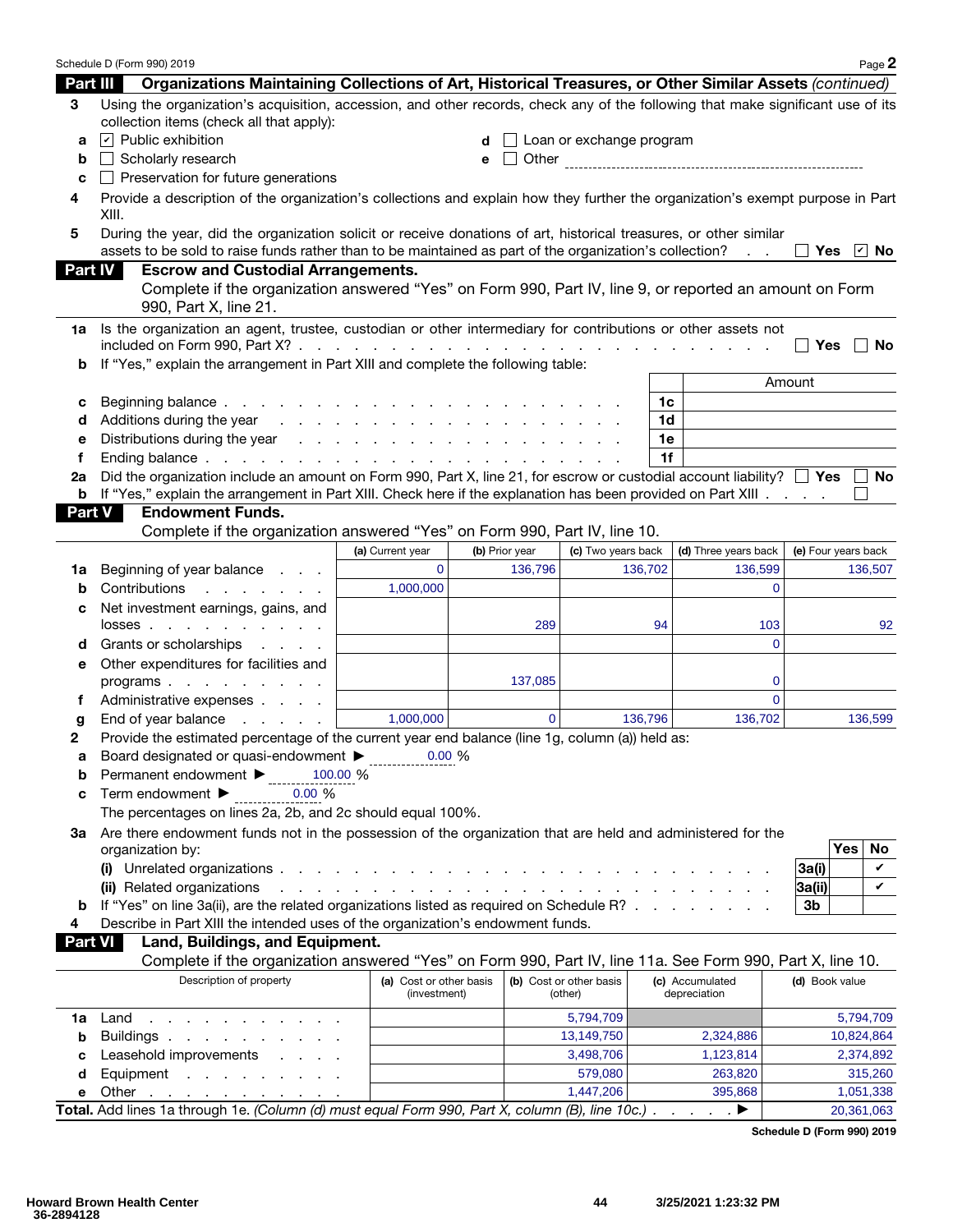| <b>Part VII</b>           | <b>Investments-Other Securities.</b>                                                                                                                         |                |                                                              |
|---------------------------|--------------------------------------------------------------------------------------------------------------------------------------------------------------|----------------|--------------------------------------------------------------|
|                           | Complete if the organization answered "Yes" on Form 990, Part IV, line 11b. See Form 990, Part X, line 12.                                                   |                |                                                              |
|                           | (a) Description of security or category<br>(including name of security)                                                                                      | (b) Book value | (c) Method of valuation:<br>Cost or end-of-year market value |
| (1) Financial derivatives | $\sim$ $\sim$                                                                                                                                                |                |                                                              |
|                           | (2) Closely held equity interests<br>$\sim$ $\sim$ $\sim$                                                                                                    |                |                                                              |
|                           |                                                                                                                                                              |                |                                                              |
| (A)                       |                                                                                                                                                              |                |                                                              |
| (B)                       |                                                                                                                                                              |                |                                                              |
| (C)                       |                                                                                                                                                              |                |                                                              |
| (D)                       |                                                                                                                                                              |                |                                                              |
| (E)                       |                                                                                                                                                              |                |                                                              |
| (F)                       |                                                                                                                                                              |                |                                                              |
| (G)                       |                                                                                                                                                              |                |                                                              |
| (H)                       |                                                                                                                                                              |                |                                                              |
|                           | Total. (Column (b) must equal Form 990, Part X, col. (B) line 12.).<br>▸                                                                                     |                |                                                              |
| <b>Part VIII</b>          | <b>Investments-Program Related.</b>                                                                                                                          |                |                                                              |
|                           | Complete if the organization answered "Yes" on Form 990, Part IV, line 11c. See Form 990, Part X, line 13.                                                   |                |                                                              |
|                           | (a) Description of investment                                                                                                                                | (b) Book value | (c) Method of valuation:<br>Cost or end-of-year market value |
| (1)                       |                                                                                                                                                              |                |                                                              |
| (2)                       |                                                                                                                                                              |                |                                                              |
| (3)                       |                                                                                                                                                              |                |                                                              |
| (4)                       |                                                                                                                                                              |                |                                                              |
| (5)                       |                                                                                                                                                              |                |                                                              |
| (6)                       |                                                                                                                                                              |                |                                                              |
| (7)                       |                                                                                                                                                              |                |                                                              |
| (8)                       |                                                                                                                                                              |                |                                                              |
| (9)                       |                                                                                                                                                              |                |                                                              |
|                           | Total. (Column (b) must equal Form 990, Part X, col. (B) line 13.)<br>▶                                                                                      |                |                                                              |
| Part IX                   | <b>Other Assets.</b>                                                                                                                                         |                |                                                              |
|                           | Complete if the organization answered "Yes" on Form 990, Part IV, line 11d. See Form 990, Part X, line 15.                                                   |                |                                                              |
|                           | (a) Description                                                                                                                                              |                | (b) Book value                                               |
| (1)                       |                                                                                                                                                              |                |                                                              |
| (2)                       |                                                                                                                                                              |                |                                                              |
| (3)                       |                                                                                                                                                              |                |                                                              |
| (4)                       |                                                                                                                                                              |                |                                                              |
| (5)                       |                                                                                                                                                              |                |                                                              |
| (6)                       |                                                                                                                                                              |                |                                                              |
| (7)                       |                                                                                                                                                              |                |                                                              |
| (8)                       |                                                                                                                                                              |                |                                                              |
| (9)                       | Total. (Column (b) must equal Form 990, Part X, col. (B) line 15.)                                                                                           |                |                                                              |
| Part X                    | $\cdot$<br><b>Other Liabilities.</b><br>Complete if the organization answered "Yes" on Form 990, Part IV, line 11e or 11f. See Form 990, Part X,<br>line 25. |                |                                                              |
| 1.                        | (a) Description of liability                                                                                                                                 |                | (b) Book value                                               |
| (1) Federal income taxes  |                                                                                                                                                              |                |                                                              |
| (2)                       |                                                                                                                                                              |                |                                                              |
| (3)                       |                                                                                                                                                              |                |                                                              |
| (4)                       |                                                                                                                                                              |                |                                                              |
| (5)                       |                                                                                                                                                              |                |                                                              |
| (6)                       |                                                                                                                                                              |                |                                                              |
| (7)                       |                                                                                                                                                              |                |                                                              |
| (8)                       |                                                                                                                                                              |                |                                                              |
| (9)                       |                                                                                                                                                              |                |                                                              |
|                           | Total. (Column (b) must equal Form 990, Part X, col. (B) line 25.)                                                                                           |                | $\mathbf 0$                                                  |
|                           |                                                                                                                                                              |                |                                                              |

2. Liability for uncertain tax positions. In Part XIII, provide the text of the footnote to the organization's financial statements that reports the organization's liability for uncertain tax positions under FASB ASC 740. Check here if the text of the footnote has been provided in Part XIII .

Schedule D (Form 990) 2019

✔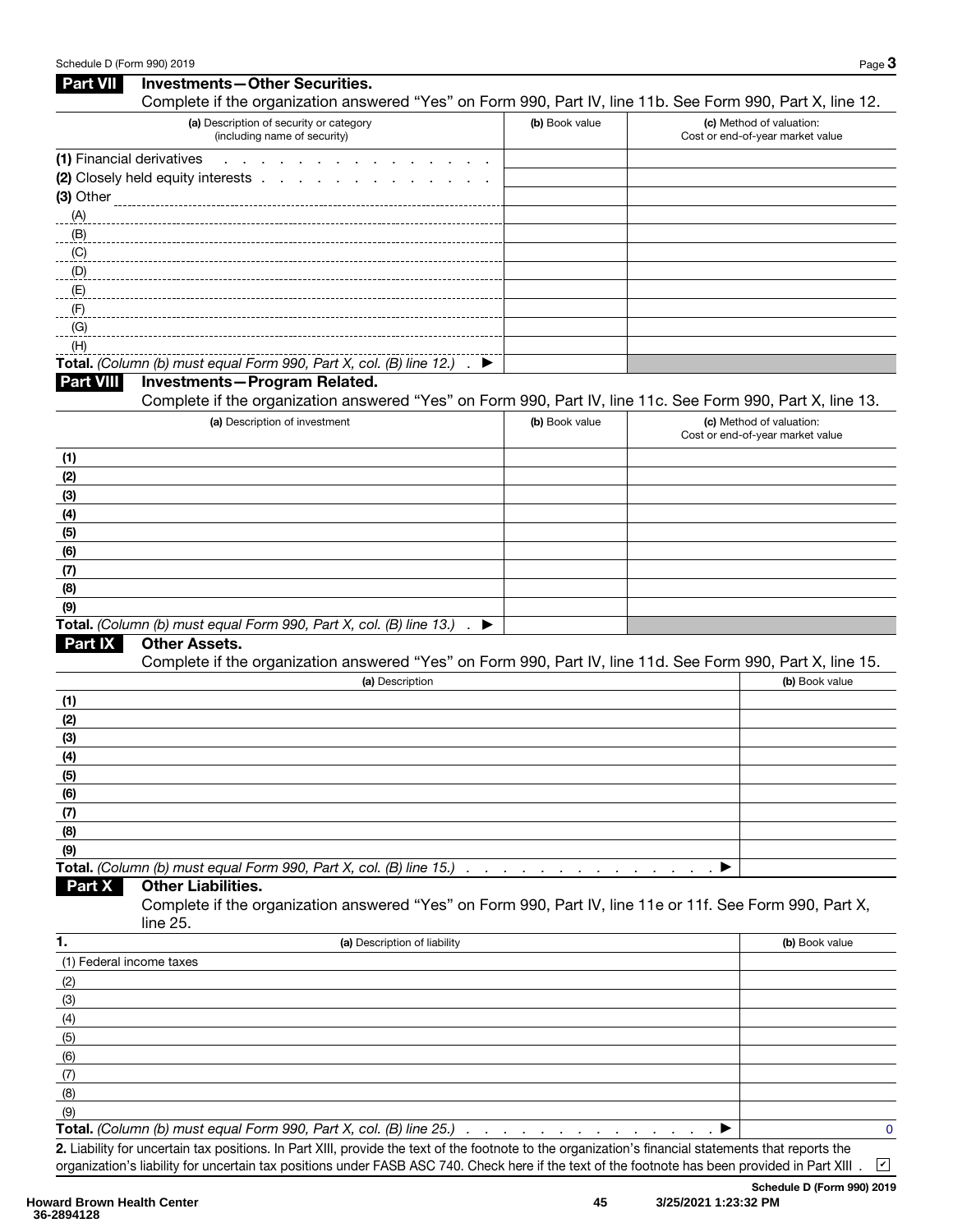|                  | Schedule D (Form 990) 2019                                                                                                                                                                                                                            |                |                          |    | Page 4      |
|------------------|-------------------------------------------------------------------------------------------------------------------------------------------------------------------------------------------------------------------------------------------------------|----------------|--------------------------|----|-------------|
| <b>Part XI</b>   | Reconciliation of Revenue per Audited Financial Statements With Revenue per Return.                                                                                                                                                                   |                |                          |    |             |
|                  | Complete if the organization answered "Yes" on Form 990, Part IV, line 12a.                                                                                                                                                                           |                |                          |    |             |
| 1                | Total revenue, gains, and other support per audited financial statements                                                                                                                                                                              |                |                          | 1. | 189,477,509 |
| $\mathbf{2}$     | Amounts included on line 1 but not on Form 990, Part VIII, line 12:                                                                                                                                                                                   |                |                          |    |             |
| a                | Net unrealized gains (losses) on investments                                                                                                                                                                                                          | 2a             | 471,880                  |    |             |
| b                | Donated services and use of facilities                                                                                                                                                                                                                | 2 <sub>b</sub> | 393,646                  |    |             |
| с                | Recoveries of prior year grants                                                                                                                                                                                                                       | 2c             |                          |    |             |
| d                | Other (Describe in Part XIII.)                                                                                                                                                                                                                        | 2d             | 65,698                   |    |             |
| е                |                                                                                                                                                                                                                                                       |                |                          | 2e | 931,224     |
| 3                |                                                                                                                                                                                                                                                       |                |                          | 3  | 188,546,285 |
| 4                | Amounts included on Form 990, Part VIII, line 12, but not on line 1:                                                                                                                                                                                  |                |                          |    |             |
| а                | Investment expenses not included on Form 990, Part VIII, line 7b<br>$\sim 100$ km s $^{-1}$                                                                                                                                                           | 4a             |                          |    |             |
| b                |                                                                                                                                                                                                                                                       | 4b.            | $\Omega$                 |    |             |
| c                | Add lines 4a and 4b<br>the contract of the contract of the contract of the contract of the contract of the contract of the contract of the contract of the contract of the contract of the contract of the contract of the contract of the contract o |                | $\sim$ $\sim$            | 4c | 0           |
| 5                | Total revenue. Add lines 3 and 4c. (This must equal Form 990, Part I, line 12.)                                                                                                                                                                       |                |                          | 5  | 188,546,285 |
| <b>Part XII</b>  | Reconciliation of Expenses per Audited Financial Statements With Expenses per Return.                                                                                                                                                                 |                |                          |    |             |
|                  | Complete if the organization answered "Yes" on Form 990, Part IV, line 12a.                                                                                                                                                                           |                |                          |    |             |
| 1                | Total expenses and losses per audited financial statements<br>and a state of the                                                                                                                                                                      |                | and a state of the state | 1. | 157,515,719 |
| 2                | Amounts included on line 1 but not on Form 990, Part IX, line 25:                                                                                                                                                                                     |                |                          |    |             |
| a                | Donated services and use of facilities results and results and results are a series of facilities and results and results are a series of the series of the series of the series of the series of the series of the series of                         | 2a             | 393,646                  |    |             |
| b                | Prior year adjustments                                                                                                                                                                                                                                | 2 <sub>b</sub> |                          |    |             |
| c                |                                                                                                                                                                                                                                                       | 2c             |                          |    |             |
| d                | Other (Describe in Part XIII.)                                                                                                                                                                                                                        | 2d             | 65,698                   |    |             |
| е                |                                                                                                                                                                                                                                                       |                |                          | 2e | 459,344     |
| 3                | Subtract line 2e from line 1                                                                                                                                                                                                                          | $\sim$ $\sim$  |                          | 3  | 157,056,375 |
| 4                | Amounts included on Form 990, Part IX, line 25, but not on line 1:                                                                                                                                                                                    |                |                          |    |             |
| а                | Investment expenses not included on Form 990, Part VIII, line 7b<br>$\mathcal{L} \subset \mathcal{L}$ .                                                                                                                                               | 4a             |                          |    |             |
| b                | Other (Describe in Part XIII.)                                                                                                                                                                                                                        | 4b             | $\Omega$                 |    |             |
| C                | Add lines 4a and 4b<br>and the contract of the contract of the contract of the contract of the contract of                                                                                                                                            |                |                          | 4c | 0           |
| 5.               | Total expenses. Add lines 3 and 4c. (This must equal Form 990, Part I, line 18.)                                                                                                                                                                      |                |                          | 5  | 157,056,375 |
| <b>Part XIII</b> | <b>Supplemental Information.</b>                                                                                                                                                                                                                      |                |                          |    |             |
|                  | Provide the descriptions required for Part II, lines 3, 5, and 9; Part III, lines 1a and 4; Part IV, lines 1b and 2b; Part V, line 4; Part X, line                                                                                                    |                |                          |    |             |
|                  | 2; Part XI, lines 2d and 4b; and Part XII, lines 2d and 4b. Also complete this part to provide any additional information.                                                                                                                            |                |                          |    |             |
|                  | <b>SEE STATEMENT</b>                                                                                                                                                                                                                                  |                |                          |    |             |
|                  |                                                                                                                                                                                                                                                       |                |                          |    |             |
|                  |                                                                                                                                                                                                                                                       |                |                          |    |             |
|                  |                                                                                                                                                                                                                                                       |                |                          |    |             |
|                  |                                                                                                                                                                                                                                                       |                |                          |    |             |
|                  |                                                                                                                                                                                                                                                       |                |                          |    |             |
|                  |                                                                                                                                                                                                                                                       |                |                          |    |             |
|                  |                                                                                                                                                                                                                                                       |                |                          |    |             |
|                  |                                                                                                                                                                                                                                                       |                |                          |    |             |
|                  |                                                                                                                                                                                                                                                       |                |                          |    |             |
|                  |                                                                                                                                                                                                                                                       |                |                          |    |             |
|                  |                                                                                                                                                                                                                                                       |                |                          |    |             |
|                  |                                                                                                                                                                                                                                                       |                |                          |    |             |
|                  |                                                                                                                                                                                                                                                       |                |                          |    |             |
|                  |                                                                                                                                                                                                                                                       |                |                          |    |             |
|                  |                                                                                                                                                                                                                                                       |                |                          |    |             |
|                  |                                                                                                                                                                                                                                                       |                |                          |    |             |
|                  |                                                                                                                                                                                                                                                       |                |                          |    |             |
|                  |                                                                                                                                                                                                                                                       |                |                          |    |             |
|                  |                                                                                                                                                                                                                                                       |                |                          |    |             |
|                  |                                                                                                                                                                                                                                                       |                |                          |    |             |
|                  |                                                                                                                                                                                                                                                       |                |                          |    |             |
|                  |                                                                                                                                                                                                                                                       |                |                          |    |             |
|                  |                                                                                                                                                                                                                                                       |                |                          |    |             |
|                  |                                                                                                                                                                                                                                                       |                |                          |    |             |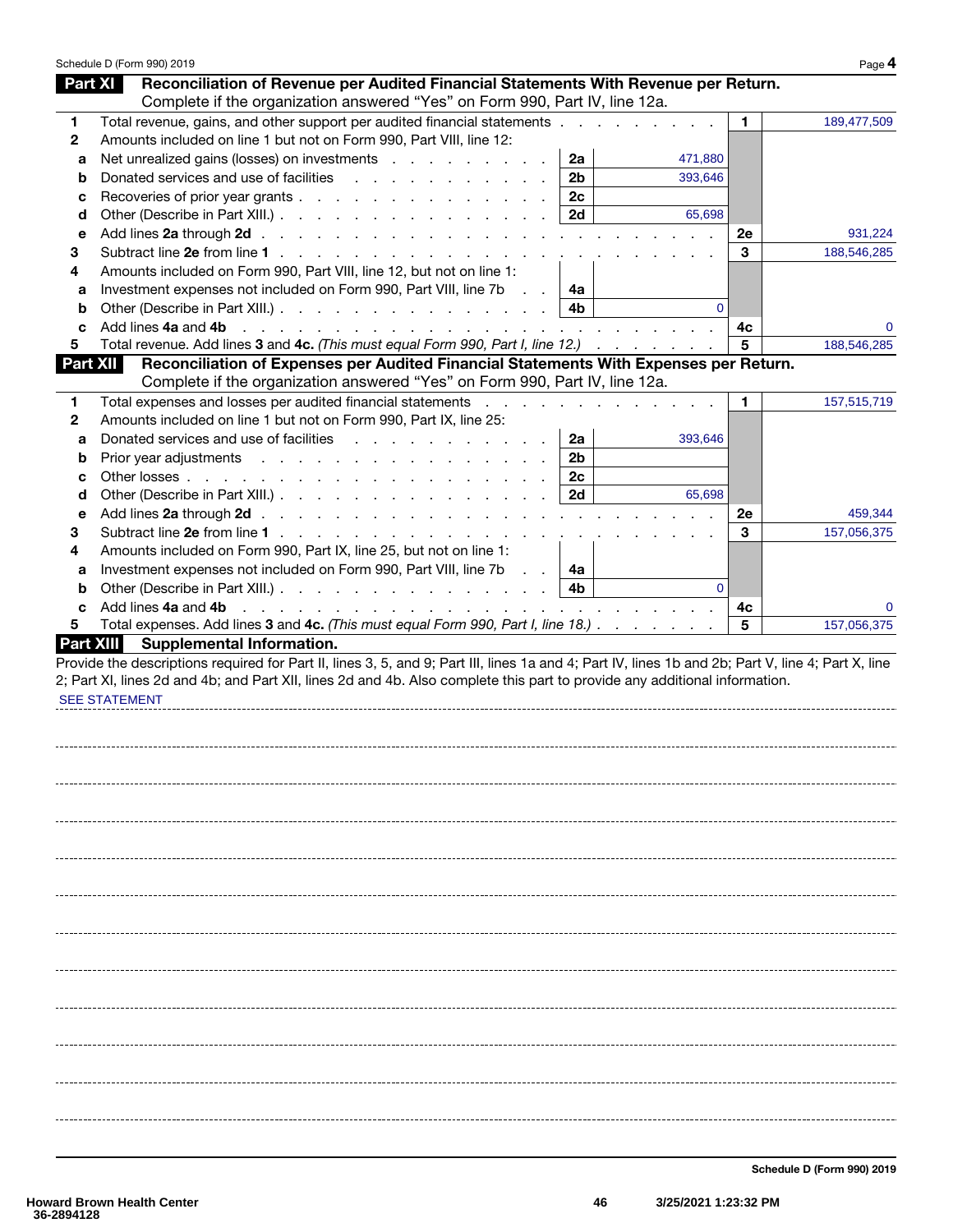Part XIII Provide the descriptions required for Part II, lines 3, 5, and 9; Part III, lines 1a and 4; Part IV, lines 1b<br>and 2b; Part V, line 4; Part X, line 2; Part XI, lines 2d and 4b; and Part XII, lines 2d and 4b. Also complete this part to provide any additional information.

| Return Reference - Identifier                                                                                             | Explanation                                    |                      |
|---------------------------------------------------------------------------------------------------------------------------|------------------------------------------------|----------------------|
| SCHEDULE D, PART XI, LINE<br>2(D) - OTHER REVENUES IN<br><b>AUDITED FINANCIAL</b><br><b>STATEMENTS NOT IN FORM</b><br>990 | (a) Description<br><b>FUNDRAISING EXPENSES</b> | (b) Amount<br>65,698 |
| SCHEDULE D, PART XII, LINE<br>2(D) - OTHER EXPENSES IN<br><b>AUDITED FINANCIAL</b><br>STATEMENTS NOT IN FORM<br>990       | (a) Description<br>FUNDRAISING EXPENSE         | (b) Amount<br>65,698 |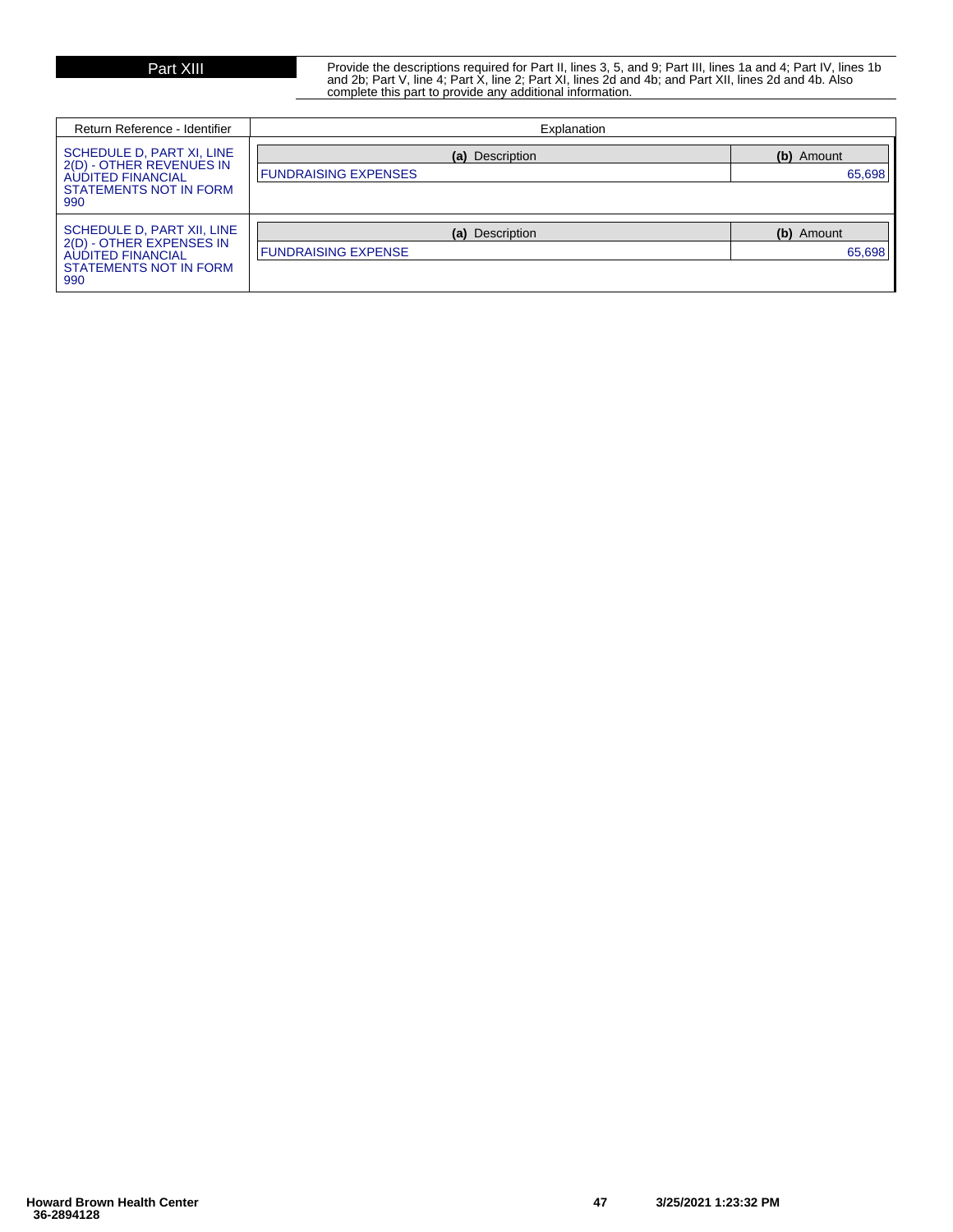**Part XIII** Supplemental Information. Provide the descriptions required for Part II, lines 3, 5, and 9; Part III,<br>lines 1a and 4; Part IV, lines 1b and 2b; Part V, line 4; Part X, line 2; Part XI, lines 2d and 4b; and Part XII, lines 2d and 4b. Also complete this part to provide any additional information.

| Return Reference - Identifier                                                                         | Explanation                                                                                                                                                                                                                                                                                                                                                                                                                                                                                                                                                                                                                                                                                                                                                                                                                                                                                                                                                                                                                                                                                                                                                                                                                                                                                                                                                                                                                                                                                                                                                                                                                                                                                                                                                                                                                                                                                   |
|-------------------------------------------------------------------------------------------------------|-----------------------------------------------------------------------------------------------------------------------------------------------------------------------------------------------------------------------------------------------------------------------------------------------------------------------------------------------------------------------------------------------------------------------------------------------------------------------------------------------------------------------------------------------------------------------------------------------------------------------------------------------------------------------------------------------------------------------------------------------------------------------------------------------------------------------------------------------------------------------------------------------------------------------------------------------------------------------------------------------------------------------------------------------------------------------------------------------------------------------------------------------------------------------------------------------------------------------------------------------------------------------------------------------------------------------------------------------------------------------------------------------------------------------------------------------------------------------------------------------------------------------------------------------------------------------------------------------------------------------------------------------------------------------------------------------------------------------------------------------------------------------------------------------------------------------------------------------------------------------------------------------|
| SCHEDULE D. PART III.<br>LINE 4 - COLLECTIONS OF<br><b>ART - DESCRIPTION OF</b><br><b>COLLECTIONS</b> | THE ORGANIZATION HAS A MURAL IN ONE OF ITS CLINICS EDUCATING THE PUBLIC AND DEPICTING THE<br>ORGANIZATION'S MISSION.                                                                                                                                                                                                                                                                                                                                                                                                                                                                                                                                                                                                                                                                                                                                                                                                                                                                                                                                                                                                                                                                                                                                                                                                                                                                                                                                                                                                                                                                                                                                                                                                                                                                                                                                                                          |
| SCHEDULE D. PART V.<br>LINE 4 - INTENDED USES<br>OF ENDOWMENT FUNDS                                   | THE ENDOWMENT FUND INCLUDES FUNDS RESTRICTED TO SUPPORT A SUMMER FELLOWSHIP PROGRAM.<br>IN PERPETUITY. FOR INDIVIDUALS FROM UNDERSERVED COMMUNITIES.                                                                                                                                                                                                                                                                                                                                                                                                                                                                                                                                                                                                                                                                                                                                                                                                                                                                                                                                                                                                                                                                                                                                                                                                                                                                                                                                                                                                                                                                                                                                                                                                                                                                                                                                          |
| SCHEDULE D, PART X,<br>LINE 2 - FIN 48 (ASC 740)<br><b>FOOTNOTE</b>                                   | THE ORGANIZATION IS INCORPORATED UNDER THE LAWS OF THE STATE OF ILLINOIS AS A NOT-FOR<br>PROFIT ORGANIZATION. THE ORGANIZATION HAS RECEIVED A DETERMINATION LETTER FROM THE<br>INTERNAL REVENUE SERVICE INDICATING THAT IT IS A TAX-EXEMPT ORGANIZATION AS PROVIDED IN<br>SECTION 501 (C)(3) OF THE INTERNAL REVENUE CODE OF 1986 AND, EXCEPT FOR TAXES PERTAINING TO<br>UNRELATED BUSINESS INCOME, IS EXEMPT FROM FEDERAL AND STATE INCOME TAXES. NO PROVISION<br>HAS BEEN MADE FOR INCOME TAXES IN THE ACCOMPANYING FINANCIAL STATEMENTS AS THE<br>ORGANIZATION HAD NO MATERIAL UNRELATED BUSINESS INCOME IN FISCAL YEARS 2020 AND 2019.<br>THE ORGANIZATION FOLLOWS GUIDANCE ISSUED BY THE FASB WITH RESPECT TO ACCOUNTING FOR<br>UNCERTAINTY IN INCOME TAXES. A TAX POSITION IS RECOGNIZED AS A BENEFIT ONLY IF IT IS "MORE<br>LIKELY THAN NOT" THAT THE TAX POSITION WOULD BE SUSTAINED IN A TAX EXAMINATION, WITH A TAX<br>EXAMINATION BEING PRESUMED TO OCCUR. THE AMOUNT RECOGNIZED IS THE LARGEST AMOUNT OF TAX<br>BENEFIT THAT IS GREATER THAN 50% LIKELY OF BEING REALIZED ON EXAMINATION. FOR TAX POSITIONS<br>NOT MEETING THE "MORE LIKELY THAN NOT" TEST, NO TAX BENEFIT IS RECORDED. THE ORGANIZATION<br>RECOGNIZES INTEREST AND PENALTIES RELATED TO UNRECOGNIZED TAX BENEFITS IN INTEREST AND<br>INCOME TAX EXPENSE, RESPECTIVELY. THE ORGANIZATION HAS NO AMOUNTS ACCRUED FOR INTEREST<br>OR PENALTIES AS OF JUNE 30, 2020. THE ORGANIZATION DOES NOT EXPECT THE TOTAL AMOUNT OF<br>UNRECOGNIZED TAX BENEFITS TO SIGNIFICANTLY CHANGE IN THE NEXT 12 MONTHS.<br>THE ORGANIZATION HAS APPLIED THIS CRITERION TO ALL TAX POSITIONS FOR WHICH THE STATUTE OF<br>LIMITATIONS REMAINS OPEN. THE ORGANIZATION HAS DETERMINED THAT ITS TAX PROVISIONS SATISFY<br>THE MORE LIKELY THAN NOT CRITERION AND THAT NO PROVISION FOR INCOME TAXES IS REQUIRED AT<br><b>JUNE 30, 2020.</b> |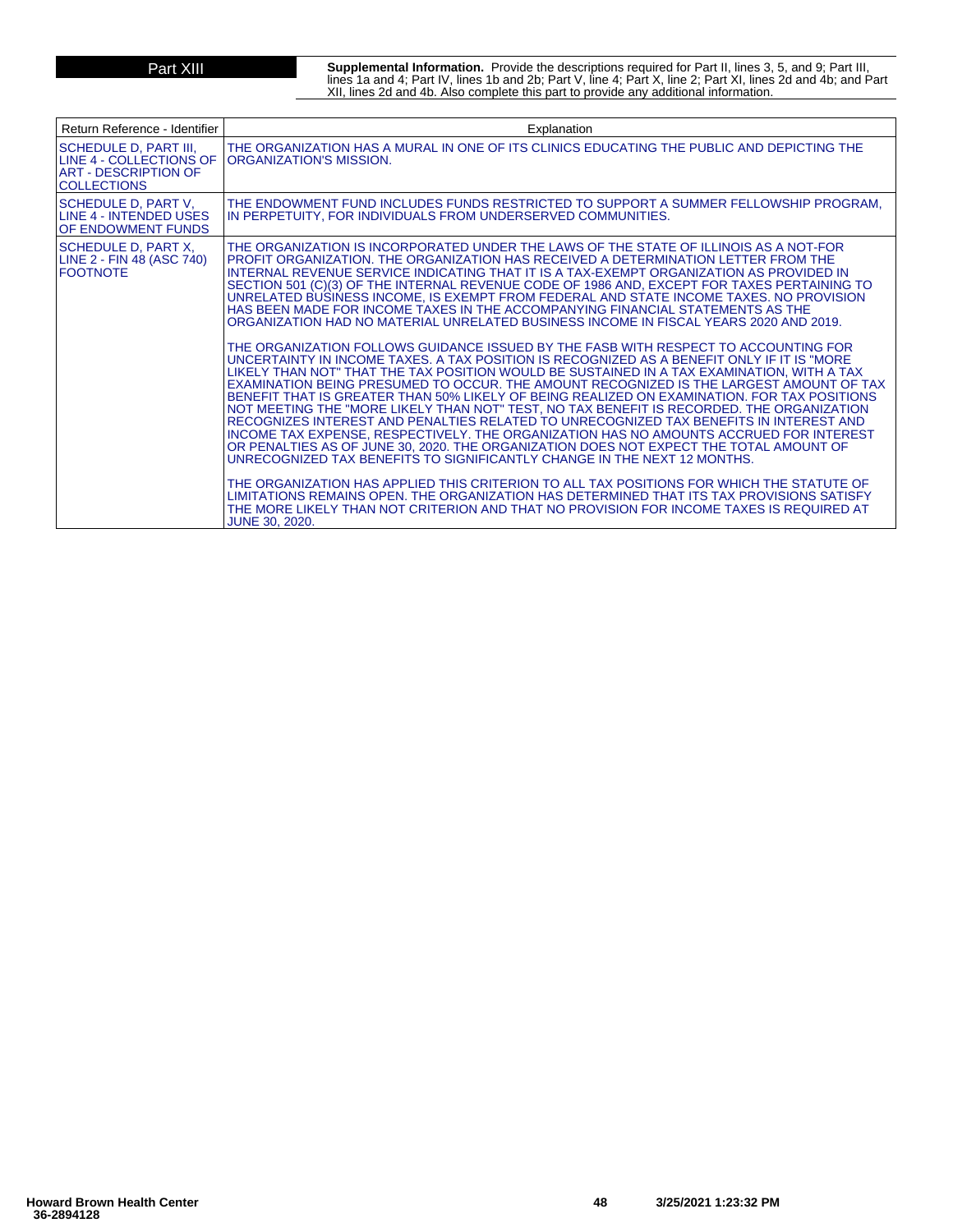| Name of the organization<br><b>Employer identification number</b><br><b>HOWARD BROWN HEALTH CENTER</b><br>36-2894128<br>Fundraising Activities. Complete if the organization answered "Yes" on Form 990, Part IV, line 17.<br>Part I<br>Form 990-EZ filers are not required to complete this part.<br>Indicate whether the organization raised funds through any of the following activities. Check all that apply.<br>1<br>Mail solicitations<br>Solicitation of non-government grants<br>е<br>a<br>Solicitation of government grants<br>Internet and email solicitations<br>f<br>b<br>Phone solicitations<br>Special fundraising events<br>q<br>с<br>In-person solicitations<br>d<br>Did the organization have a written or oral agreement with any individual (including officers, directors, trustees,<br>2a<br>or key employees listed in Form 990, Part VII) or entity in connection with professional fundraising services?<br>∣ ∣ Yes<br>If "Yes," list the 10 highest paid individuals or entities (fundraisers) pursuant to agreements under which the fundraiser is to be<br>b<br>compensated at least \$5,000 by the organization.<br>(v) Amount paid to<br>(iii) Did fundraiser have<br>(i) Name and address of individual<br>(iv) Gross receipts<br>(or retained by)<br>(ii) Activity<br>custody or control of<br>from activity<br>fundraiser listed in<br>or entity (fundraiser)<br>contributions?<br>organization<br>col. (i)<br>Yes<br>No<br>1<br>$\mathbf{2}$<br>3<br>4<br>5<br>6<br>7<br>8<br>9<br>10<br><b>Total</b><br>the contract of the contract of the contract of the contract of the contract of<br>List all states in which the organization is registered or licensed to solicit contributions or has been notified it is exempt from<br>3<br>registration or licensing. | Department of the Treasury<br>Internal Revenue Service | Attach to Form 990 or Form 990-EZ. | Go to www.irs.gov/Form990 for instructions and the latest information. | Open to Public<br><b>Inspection</b>     |
|-------------------------------------------------------------------------------------------------------------------------------------------------------------------------------------------------------------------------------------------------------------------------------------------------------------------------------------------------------------------------------------------------------------------------------------------------------------------------------------------------------------------------------------------------------------------------------------------------------------------------------------------------------------------------------------------------------------------------------------------------------------------------------------------------------------------------------------------------------------------------------------------------------------------------------------------------------------------------------------------------------------------------------------------------------------------------------------------------------------------------------------------------------------------------------------------------------------------------------------------------------------------------------------------------------------------------------------------------------------------------------------------------------------------------------------------------------------------------------------------------------------------------------------------------------------------------------------------------------------------------------------------------------------------------------------------------------------------------------------------------------------------------------------------------------|--------------------------------------------------------|------------------------------------|------------------------------------------------------------------------|-----------------------------------------|
|                                                                                                                                                                                                                                                                                                                                                                                                                                                                                                                                                                                                                                                                                                                                                                                                                                                                                                                                                                                                                                                                                                                                                                                                                                                                                                                                                                                                                                                                                                                                                                                                                                                                                                                                                                                                       |                                                        |                                    |                                                                        |                                         |
|                                                                                                                                                                                                                                                                                                                                                                                                                                                                                                                                                                                                                                                                                                                                                                                                                                                                                                                                                                                                                                                                                                                                                                                                                                                                                                                                                                                                                                                                                                                                                                                                                                                                                                                                                                                                       |                                                        |                                    |                                                                        |                                         |
|                                                                                                                                                                                                                                                                                                                                                                                                                                                                                                                                                                                                                                                                                                                                                                                                                                                                                                                                                                                                                                                                                                                                                                                                                                                                                                                                                                                                                                                                                                                                                                                                                                                                                                                                                                                                       |                                                        |                                    |                                                                        |                                         |
|                                                                                                                                                                                                                                                                                                                                                                                                                                                                                                                                                                                                                                                                                                                                                                                                                                                                                                                                                                                                                                                                                                                                                                                                                                                                                                                                                                                                                                                                                                                                                                                                                                                                                                                                                                                                       |                                                        |                                    |                                                                        |                                         |
|                                                                                                                                                                                                                                                                                                                                                                                                                                                                                                                                                                                                                                                                                                                                                                                                                                                                                                                                                                                                                                                                                                                                                                                                                                                                                                                                                                                                                                                                                                                                                                                                                                                                                                                                                                                                       |                                                        |                                    |                                                                        |                                         |
|                                                                                                                                                                                                                                                                                                                                                                                                                                                                                                                                                                                                                                                                                                                                                                                                                                                                                                                                                                                                                                                                                                                                                                                                                                                                                                                                                                                                                                                                                                                                                                                                                                                                                                                                                                                                       |                                                        |                                    |                                                                        |                                         |
|                                                                                                                                                                                                                                                                                                                                                                                                                                                                                                                                                                                                                                                                                                                                                                                                                                                                                                                                                                                                                                                                                                                                                                                                                                                                                                                                                                                                                                                                                                                                                                                                                                                                                                                                                                                                       |                                                        |                                    |                                                                        |                                         |
|                                                                                                                                                                                                                                                                                                                                                                                                                                                                                                                                                                                                                                                                                                                                                                                                                                                                                                                                                                                                                                                                                                                                                                                                                                                                                                                                                                                                                                                                                                                                                                                                                                                                                                                                                                                                       |                                                        |                                    |                                                                        |                                         |
|                                                                                                                                                                                                                                                                                                                                                                                                                                                                                                                                                                                                                                                                                                                                                                                                                                                                                                                                                                                                                                                                                                                                                                                                                                                                                                                                                                                                                                                                                                                                                                                                                                                                                                                                                                                                       |                                                        |                                    |                                                                        | ∣No                                     |
|                                                                                                                                                                                                                                                                                                                                                                                                                                                                                                                                                                                                                                                                                                                                                                                                                                                                                                                                                                                                                                                                                                                                                                                                                                                                                                                                                                                                                                                                                                                                                                                                                                                                                                                                                                                                       |                                                        |                                    |                                                                        |                                         |
|                                                                                                                                                                                                                                                                                                                                                                                                                                                                                                                                                                                                                                                                                                                                                                                                                                                                                                                                                                                                                                                                                                                                                                                                                                                                                                                                                                                                                                                                                                                                                                                                                                                                                                                                                                                                       |                                                        |                                    |                                                                        | (vi) Amount paid to<br>(or retained by) |
|                                                                                                                                                                                                                                                                                                                                                                                                                                                                                                                                                                                                                                                                                                                                                                                                                                                                                                                                                                                                                                                                                                                                                                                                                                                                                                                                                                                                                                                                                                                                                                                                                                                                                                                                                                                                       |                                                        |                                    |                                                                        |                                         |
|                                                                                                                                                                                                                                                                                                                                                                                                                                                                                                                                                                                                                                                                                                                                                                                                                                                                                                                                                                                                                                                                                                                                                                                                                                                                                                                                                                                                                                                                                                                                                                                                                                                                                                                                                                                                       |                                                        |                                    |                                                                        |                                         |
|                                                                                                                                                                                                                                                                                                                                                                                                                                                                                                                                                                                                                                                                                                                                                                                                                                                                                                                                                                                                                                                                                                                                                                                                                                                                                                                                                                                                                                                                                                                                                                                                                                                                                                                                                                                                       |                                                        |                                    |                                                                        |                                         |
|                                                                                                                                                                                                                                                                                                                                                                                                                                                                                                                                                                                                                                                                                                                                                                                                                                                                                                                                                                                                                                                                                                                                                                                                                                                                                                                                                                                                                                                                                                                                                                                                                                                                                                                                                                                                       |                                                        |                                    |                                                                        |                                         |
|                                                                                                                                                                                                                                                                                                                                                                                                                                                                                                                                                                                                                                                                                                                                                                                                                                                                                                                                                                                                                                                                                                                                                                                                                                                                                                                                                                                                                                                                                                                                                                                                                                                                                                                                                                                                       |                                                        |                                    |                                                                        |                                         |
|                                                                                                                                                                                                                                                                                                                                                                                                                                                                                                                                                                                                                                                                                                                                                                                                                                                                                                                                                                                                                                                                                                                                                                                                                                                                                                                                                                                                                                                                                                                                                                                                                                                                                                                                                                                                       |                                                        |                                    |                                                                        |                                         |
|                                                                                                                                                                                                                                                                                                                                                                                                                                                                                                                                                                                                                                                                                                                                                                                                                                                                                                                                                                                                                                                                                                                                                                                                                                                                                                                                                                                                                                                                                                                                                                                                                                                                                                                                                                                                       |                                                        |                                    |                                                                        |                                         |
|                                                                                                                                                                                                                                                                                                                                                                                                                                                                                                                                                                                                                                                                                                                                                                                                                                                                                                                                                                                                                                                                                                                                                                                                                                                                                                                                                                                                                                                                                                                                                                                                                                                                                                                                                                                                       |                                                        |                                    |                                                                        |                                         |
|                                                                                                                                                                                                                                                                                                                                                                                                                                                                                                                                                                                                                                                                                                                                                                                                                                                                                                                                                                                                                                                                                                                                                                                                                                                                                                                                                                                                                                                                                                                                                                                                                                                                                                                                                                                                       |                                                        |                                    |                                                                        |                                         |
|                                                                                                                                                                                                                                                                                                                                                                                                                                                                                                                                                                                                                                                                                                                                                                                                                                                                                                                                                                                                                                                                                                                                                                                                                                                                                                                                                                                                                                                                                                                                                                                                                                                                                                                                                                                                       |                                                        |                                    |                                                                        |                                         |
|                                                                                                                                                                                                                                                                                                                                                                                                                                                                                                                                                                                                                                                                                                                                                                                                                                                                                                                                                                                                                                                                                                                                                                                                                                                                                                                                                                                                                                                                                                                                                                                                                                                                                                                                                                                                       |                                                        |                                    |                                                                        |                                         |
|                                                                                                                                                                                                                                                                                                                                                                                                                                                                                                                                                                                                                                                                                                                                                                                                                                                                                                                                                                                                                                                                                                                                                                                                                                                                                                                                                                                                                                                                                                                                                                                                                                                                                                                                                                                                       |                                                        |                                    |                                                                        |                                         |
|                                                                                                                                                                                                                                                                                                                                                                                                                                                                                                                                                                                                                                                                                                                                                                                                                                                                                                                                                                                                                                                                                                                                                                                                                                                                                                                                                                                                                                                                                                                                                                                                                                                                                                                                                                                                       |                                                        |                                    |                                                                        |                                         |
|                                                                                                                                                                                                                                                                                                                                                                                                                                                                                                                                                                                                                                                                                                                                                                                                                                                                                                                                                                                                                                                                                                                                                                                                                                                                                                                                                                                                                                                                                                                                                                                                                                                                                                                                                                                                       |                                                        |                                    |                                                                        |                                         |
|                                                                                                                                                                                                                                                                                                                                                                                                                                                                                                                                                                                                                                                                                                                                                                                                                                                                                                                                                                                                                                                                                                                                                                                                                                                                                                                                                                                                                                                                                                                                                                                                                                                                                                                                                                                                       |                                                        |                                    |                                                                        |                                         |
|                                                                                                                                                                                                                                                                                                                                                                                                                                                                                                                                                                                                                                                                                                                                                                                                                                                                                                                                                                                                                                                                                                                                                                                                                                                                                                                                                                                                                                                                                                                                                                                                                                                                                                                                                                                                       |                                                        |                                    |                                                                        |                                         |
|                                                                                                                                                                                                                                                                                                                                                                                                                                                                                                                                                                                                                                                                                                                                                                                                                                                                                                                                                                                                                                                                                                                                                                                                                                                                                                                                                                                                                                                                                                                                                                                                                                                                                                                                                                                                       |                                                        |                                    |                                                                        |                                         |
|                                                                                                                                                                                                                                                                                                                                                                                                                                                                                                                                                                                                                                                                                                                                                                                                                                                                                                                                                                                                                                                                                                                                                                                                                                                                                                                                                                                                                                                                                                                                                                                                                                                                                                                                                                                                       |                                                        |                                    |                                                                        |                                         |
|                                                                                                                                                                                                                                                                                                                                                                                                                                                                                                                                                                                                                                                                                                                                                                                                                                                                                                                                                                                                                                                                                                                                                                                                                                                                                                                                                                                                                                                                                                                                                                                                                                                                                                                                                                                                       |                                                        |                                    |                                                                        |                                         |
|                                                                                                                                                                                                                                                                                                                                                                                                                                                                                                                                                                                                                                                                                                                                                                                                                                                                                                                                                                                                                                                                                                                                                                                                                                                                                                                                                                                                                                                                                                                                                                                                                                                                                                                                                                                                       |                                                        |                                    |                                                                        |                                         |
|                                                                                                                                                                                                                                                                                                                                                                                                                                                                                                                                                                                                                                                                                                                                                                                                                                                                                                                                                                                                                                                                                                                                                                                                                                                                                                                                                                                                                                                                                                                                                                                                                                                                                                                                                                                                       |                                                        |                                    |                                                                        |                                         |
|                                                                                                                                                                                                                                                                                                                                                                                                                                                                                                                                                                                                                                                                                                                                                                                                                                                                                                                                                                                                                                                                                                                                                                                                                                                                                                                                                                                                                                                                                                                                                                                                                                                                                                                                                                                                       |                                                        |                                    |                                                                        |                                         |
|                                                                                                                                                                                                                                                                                                                                                                                                                                                                                                                                                                                                                                                                                                                                                                                                                                                                                                                                                                                                                                                                                                                                                                                                                                                                                                                                                                                                                                                                                                                                                                                                                                                                                                                                                                                                       |                                                        |                                    |                                                                        |                                         |

Supplemental Information Regarding Fundraising or Gaming Activities Complete if the organization answered "Yes" on Form 990, Part IV, line 17, 18, or 19, or if the organization entered more than \$15,000 on Form 990-EZ, line 6a.

For Paperwork Reduction Act Notice, see the Instructions for Form 990 or 990-EZ. Cat. No. 50083H Schedule G (Form 990 or 990-EZ) 2019

OMB No. 1545-0047 2019

SCHEDULE G (Form 990 or 990-EZ)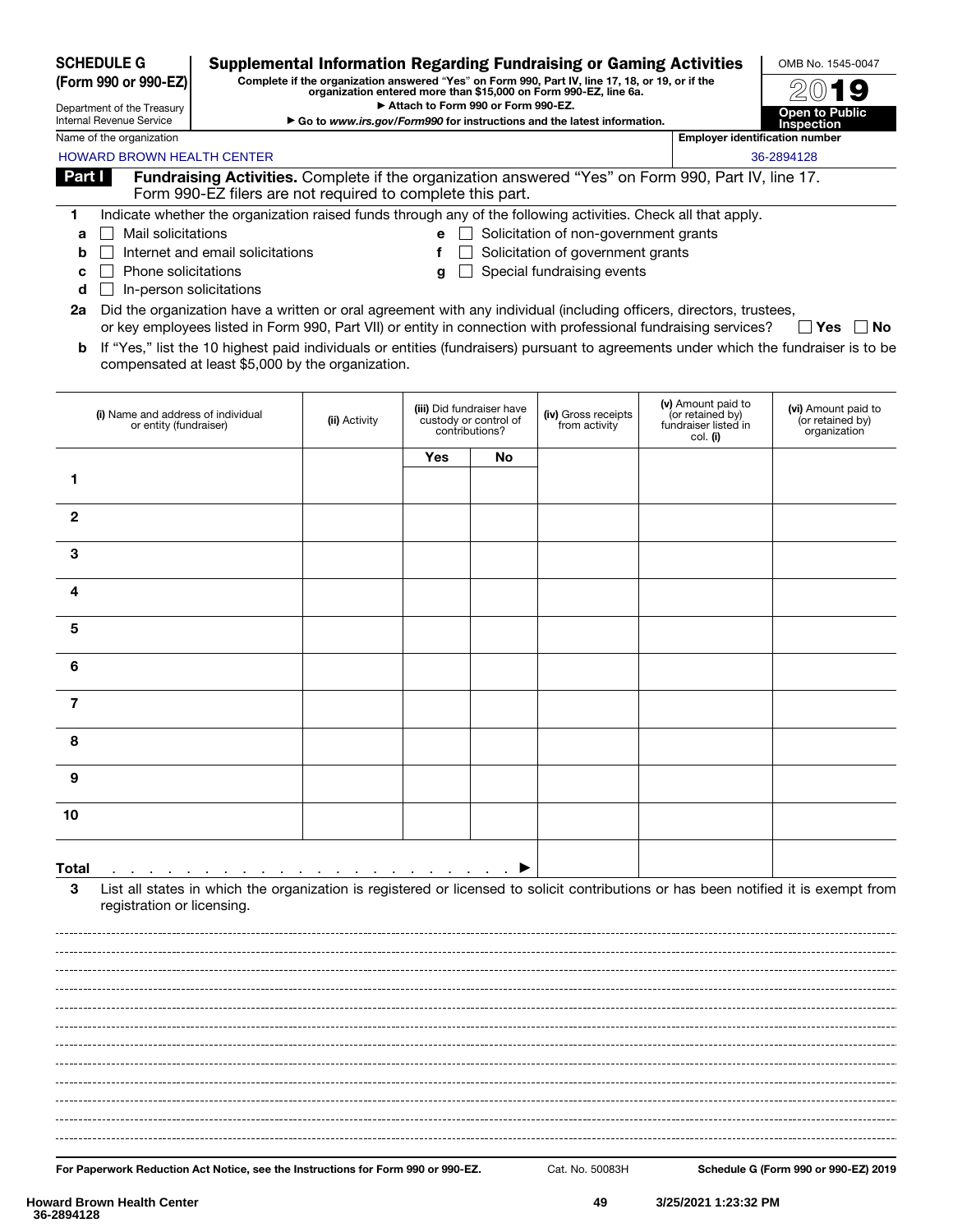Part II Fundraising Events. Complete if the organization answered "Yes" on Form 990, Part IV, line 18, or reported more than \$15,000 of fundraising event contributions and gross income on Form 990-EZ, lines 1 and 6b. List events with gross receipts greater than \$5,000.

|                 |                         |                                                                                                                                                                | (a) Event #1<br><b>BIG ORANGE BALL</b><br>(event type) | $(b)$ Event #2<br>(event type)                   | (c) Other events<br>(total number)                                         | (d) Total events<br>(add col. (a) through<br>col. (c) |
|-----------------|-------------------------|----------------------------------------------------------------------------------------------------------------------------------------------------------------|--------------------------------------------------------|--------------------------------------------------|----------------------------------------------------------------------------|-------------------------------------------------------|
| Revenue         | ı                       | Gross receipts                                                                                                                                                 | 159,245                                                |                                                  |                                                                            | 159,245                                               |
|                 | 2                       | Less: Contributions                                                                                                                                            | 18,405                                                 |                                                  |                                                                            | 18,405                                                |
|                 | 3                       | Gross income (line 1 minus<br>line 2)                                                                                                                          | 140,840                                                | $\mathbf{0}$                                     | 0                                                                          | 140,840                                               |
|                 | 4                       | Cash prizes                                                                                                                                                    |                                                        |                                                  |                                                                            | 0                                                     |
|                 | 5                       | Noncash prizes                                                                                                                                                 |                                                        |                                                  |                                                                            | 0                                                     |
|                 | 6                       | Rent/facility costs                                                                                                                                            | 31,203                                                 |                                                  |                                                                            | 31,203                                                |
| Direct Expenses | 7                       | Food and beverages                                                                                                                                             | 15,414                                                 |                                                  |                                                                            | 15,414                                                |
|                 | 8                       | Entertainment                                                                                                                                                  | 19,081                                                 |                                                  |                                                                            | 19,081                                                |
|                 | 9                       | Other direct expenses                                                                                                                                          |                                                        |                                                  |                                                                            | 0                                                     |
|                 | 10<br>11                | Direct expense summary. Add lines 4 through 9 in column (d)<br>Net income summary. Subtract line 10 from line 3, column (d)                                    |                                                        |                                                  | and the contract of the contract of<br>▶<br>and the company of the company | 65,698<br>75,142                                      |
| Part III        |                         | Gaming. Complete if the organization answered "Yes" on Form 990, Part IV, line 19, or reported more than<br>\$15,000 on Form 990-EZ, line 6a.                  |                                                        |                                                  |                                                                            |                                                       |
| Revenue         |                         |                                                                                                                                                                | (a) Bingo                                              | (b) Pull tabs/instant<br>bingo/progressive bingo | (c) Other gaming                                                           | (d) Total gaming (add<br>col. (a) through col. (c))   |
|                 | 1                       | Gross revenue                                                                                                                                                  |                                                        |                                                  |                                                                            |                                                       |
|                 | 2                       | Cash prizes                                                                                                                                                    |                                                        |                                                  |                                                                            |                                                       |
| Direct Expenses | 3                       | Noncash prizes                                                                                                                                                 |                                                        |                                                  |                                                                            |                                                       |
|                 | 4                       | Rent/facility costs                                                                                                                                            |                                                        |                                                  |                                                                            |                                                       |
|                 | 5                       | Other direct expenses                                                                                                                                          |                                                        |                                                  |                                                                            |                                                       |
|                 | 6                       | Volunteer labor.                                                                                                                                               | %<br>Yes<br>No                                         | %<br><b>Yes</b><br>No                            | %<br>Yes<br>No                                                             |                                                       |
|                 | 7                       | Direct expense summary. Add lines 2 through 5 in column (d)                                                                                                    |                                                        | and the company                                  |                                                                            |                                                       |
|                 | 8                       | Net gaming income summary. Subtract line 7 from line 1, column (d)                                                                                             |                                                        |                                                  |                                                                            |                                                       |
| 9               | а<br>b                  | Enter the state(s) in which the organization conducts gaming activities:<br>Is the organization licensed to conduct gaming activities in each of these states? |                                                        |                                                  |                                                                            |                                                       |
| 10a             | If "Yes," explain:<br>b | Were any of the organization's gaming licenses revoked, suspended, or terminated during the tax year?<br>  Yes   ∣No                                           |                                                        |                                                  |                                                                            |                                                       |

Schedule G (Form 990 or 990-EZ) 2019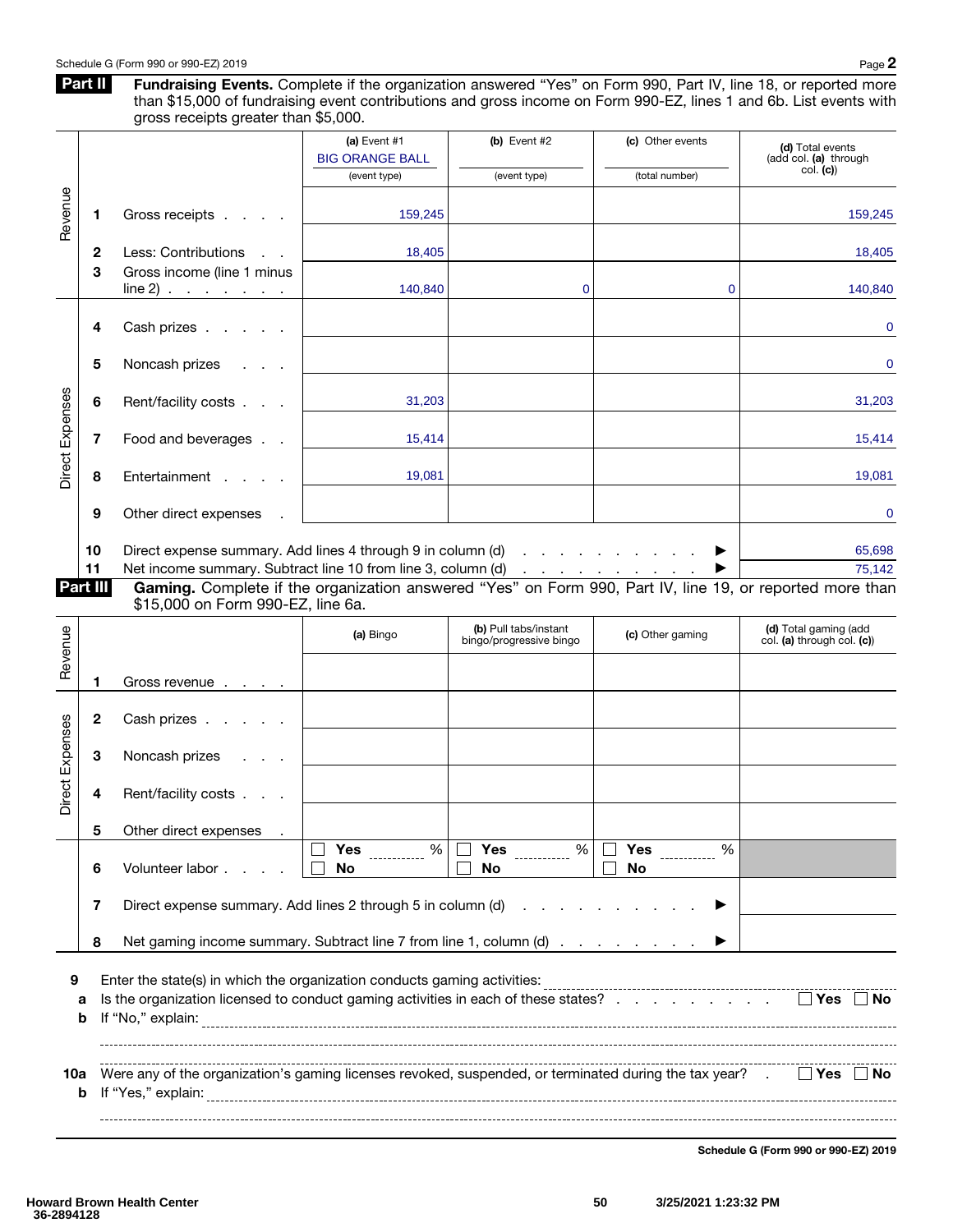|                | Schedule G (Form 990 or 990-EZ) 2019<br>Page 3                                                                                                                                                                                                                  |
|----------------|-----------------------------------------------------------------------------------------------------------------------------------------------------------------------------------------------------------------------------------------------------------------|
| 11             | $\Box$ Yes<br>Does the organization conduct gaming activities with nonmembers?<br>$\Box$ No                                                                                                                                                                     |
| 12             | Is the organization a grantor, beneficiary or trustee of a trust, or a member of a partnership or other entity<br>formed to administer charitable gaming?<br>the contract of the contract of the contract of the contract of the contract of<br>∣ ∣Yes<br>∣ ∣No |
| 13             | Indicate the percentage of gaming activity conducted in:                                                                                                                                                                                                        |
| a              | <b>∣13a</b><br>%                                                                                                                                                                                                                                                |
| b              | $\%$<br>An outside facility research and a result of the contract of the contract of the contract of the contract of the contract of the contract of the contract of the contract of the contract of the contract of the contract of t<br>  13b                 |
| 14             | Enter the name and address of the person who prepares the organization's gaming/special events books and<br>records:                                                                                                                                            |
|                | Name $\blacktriangleright$                                                                                                                                                                                                                                      |
|                |                                                                                                                                                                                                                                                                 |
|                | 15a Does the organization have a contract with a third party from whom the organization receives gaming                                                                                                                                                         |
| b              | Yes     No<br>If "Yes," enter the amount of gaming revenue received by the organization $\blacktriangleright$ \$ ________________ and the                                                                                                                       |
|                |                                                                                                                                                                                                                                                                 |
| c              | If "Yes," enter name and address of the third party:                                                                                                                                                                                                            |
|                |                                                                                                                                                                                                                                                                 |
|                | Name $\blacktriangleright$                                                                                                                                                                                                                                      |
|                |                                                                                                                                                                                                                                                                 |
| 16             | Gaming manager information:                                                                                                                                                                                                                                     |
|                | Name $\blacktriangleright$                                                                                                                                                                                                                                      |
|                | Gaming manager compensation ▶<br>$\frac{1}{2}$                                                                                                                                                                                                                  |
|                |                                                                                                                                                                                                                                                                 |
|                | $\Box$ Employee<br>□ Director/officer<br>Independent contractor                                                                                                                                                                                                 |
| 17             | Mandatory distributions:                                                                                                                                                                                                                                        |
| a              | Is the organization required under state law to make charitable distributions from the gaming proceeds to<br>∣ Yes<br>∣ ∣No                                                                                                                                     |
| b              | Enter the amount of distributions required under state law to be distributed to other exempt organizations or<br>spent in the organization's own exempt activities during the tax year ▶<br>\$                                                                  |
| <b>Part IV</b> | Supplemental Information. Provide the explanations required by Part I, line 2b, columns (iii) and (v); and<br>Part III, lines 9, 9b, 10b, 15b, 15c, 16, and 17b, as applicable. Also provide any additional information.<br>See instructions.                   |
|                |                                                                                                                                                                                                                                                                 |
|                |                                                                                                                                                                                                                                                                 |
|                |                                                                                                                                                                                                                                                                 |
|                |                                                                                                                                                                                                                                                                 |
|                |                                                                                                                                                                                                                                                                 |
|                |                                                                                                                                                                                                                                                                 |
|                |                                                                                                                                                                                                                                                                 |
|                |                                                                                                                                                                                                                                                                 |
|                |                                                                                                                                                                                                                                                                 |
|                |                                                                                                                                                                                                                                                                 |
|                |                                                                                                                                                                                                                                                                 |
|                |                                                                                                                                                                                                                                                                 |

Schedule G (Form 990 or 990-EZ) 2019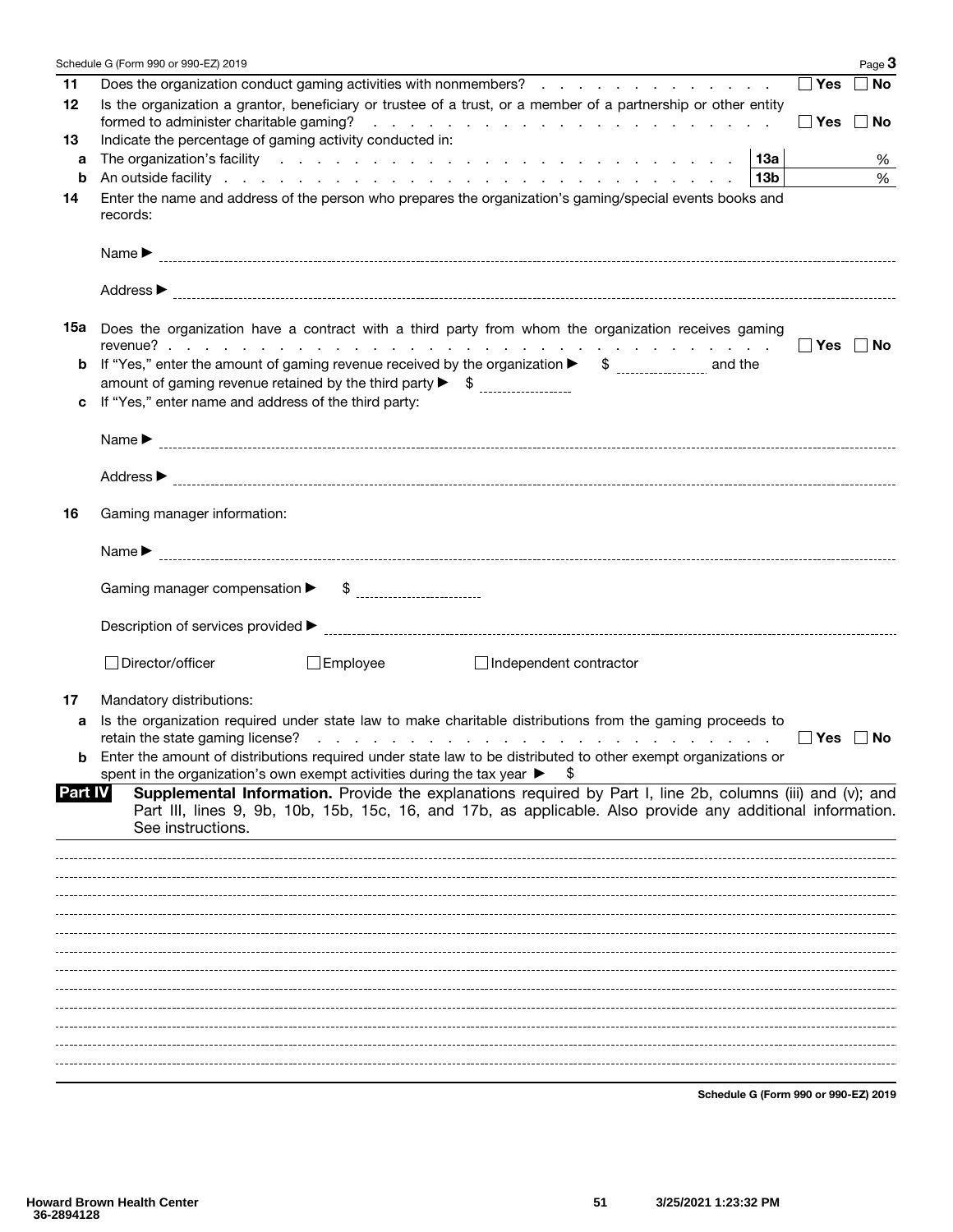### SCHEDULE I (Form 990)

### Grants and Other Assistance to Organizations, Governments, and Individuals in the United States

Complete if the organization answered "Yes" on Form 990, Part IV, line 21 or 22.

▶ Attach to Form 990.

▶ Go to *www.irs.gov/Form990* for the latest information*.*



OMB No. 1545-0047

Name of the organization **Employer identification number**  $\blacksquare$ 

HOWARD BROWN HEALTH CENTER 36-2894128

### Part I General Information on Grants and Assistance

Department of the Treasury Internal Revenue Service

| Does the organization maintain records to substantiate the amount of the grants or assistance, the grantees' eligibility for the grants or assistance, and |  |
|------------------------------------------------------------------------------------------------------------------------------------------------------------|--|
| the selection criteria used to award the grants or assistance? The contract of the selection criteria used to award the grants or assistance?              |  |

2 Describe in Part IV the organization's procedures for monitoring the use of grant funds in the United States.

Part II Grants and Other Assistance to Domestic Organizations and Domestic Governments. Complete if the organization answered "Yes" on Form 990, Part IV, line 21, for any recipient that received more than \$5,000. Part II can be duplicated if additional space is needed.

| 1 (a) Name and address of organization<br>or government                                                                                                   | $(b)$ EIN  | (c) IRC section<br>(if applicable) | (d) Amount of cash<br>grant | (e) Amount of non-<br>cash assistance | (f) Method of valuation<br>(book, FMV, appraisal,<br>other) | (g) Description of<br>noncash assistance | (h) Purpose of grant<br>or assistance |
|-----------------------------------------------------------------------------------------------------------------------------------------------------------|------------|------------------------------------|-----------------------------|---------------------------------------|-------------------------------------------------------------|------------------------------------------|---------------------------------------|
| (1) (SEE STATEMENT)                                                                                                                                       |            |                                    |                             |                                       |                                                             |                                          |                                       |
|                                                                                                                                                           | 36-2170833 | 501(C)(3)                          | 67,342                      |                                       |                                                             |                                          | <b>PROGRAM SUPPORT</b>                |
| (2) LOYOLA UNIVERSITY CHICAGO                                                                                                                             |            |                                    |                             |                                       |                                                             |                                          |                                       |
| 820 N. MICHIGAN AVE., CHICAGO, IL 60611                                                                                                                   | 36-1408475 | 501(C)(3)                          | 50,795                      |                                       |                                                             |                                          | <b>PROGRAM SUPPORT</b>                |
| (3) STREET YOUTH RISE UP                                                                                                                                  |            |                                    |                             |                                       |                                                             |                                          |                                       |
| 1514 W. PRATT, CHICAGO, IL 60626                                                                                                                          | 83-2709584 | 501(C)(3)                          | 10.000                      |                                       |                                                             |                                          | <b>PROGRAM SUPPORT</b>                |
| (4) CENTER ON HALSTED                                                                                                                                     |            |                                    |                             |                                       |                                                             |                                          |                                       |
| 3656 N. HALSTED, CHICAGO, IL 60613                                                                                                                        | 51-0178807 | 501(C)(3)                          | 171,178                     |                                       |                                                             |                                          | <b>PROGRAM SUPPORT</b>                |
| (5) LA CASA NORTE                                                                                                                                         |            |                                    |                             |                                       |                                                             |                                          |                                       |
| 3533 W NORTH AVE, CHICAGO, IL 60647                                                                                                                       | 36-4041525 | 501(C)(3)                          | 58,667                      |                                       |                                                             |                                          | <b>PROGRAM SUPPORT</b>                |
| (6) PROJECT VIDA                                                                                                                                          |            |                                    |                             |                                       |                                                             |                                          |                                       |
| 2659 S. KEDVALE AVE., CHICAGO, IL 60623                                                                                                                   | 36-3817566 | 501(C)(3)                          | 162,920                     |                                       |                                                             |                                          | <b>PROGRAM SUPPORT</b>                |
| UNIVERSITY OF CHICAGO MEDICINE<br>(7)                                                                                                                     |            |                                    |                             |                                       |                                                             |                                          |                                       |
| 5841 S. MARYLAND AVE., CHICAGO, IL 60637                                                                                                                  | 36-2177139 | 501(C)(3)                          | 186,980                     |                                       |                                                             |                                          | <b>PROGRAM SUPPORT</b>                |
| <b>(8)</b> CHICAGO HOUSE SOCIAL SERVICE AGENCY                                                                                                            |            |                                    |                             |                                       |                                                             |                                          |                                       |
| 1925 N CLYBOURN, SUITE 401, CHICAGO, IL 60614                                                                                                             | 36-3376432 | 501(C)(3)                          | 51,701                      |                                       |                                                             |                                          | <b>PROGRAM SUPPORT</b>                |
| (9) CHILDREN'S PLACE ASSOCIATION                                                                                                                          |            |                                    |                             |                                       |                                                             |                                          |                                       |
| 700 N SACRAMENTO BLVD, CHICAGO, IL 60612                                                                                                                  | 36-3641017 | 501(C)(3)                          | 65,828                      |                                       |                                                             |                                          | <b>PROGRAM SUPPORT</b>                |
| (10) AMITA HEALTH HEALTH & HOUSING ALLIANCE                                                                                                               |            |                                    |                             |                                       |                                                             |                                          |                                       |
| 825 W. WELLINGTON, CHICAGO, IL 60657                                                                                                                      | 36-3527899 | 501(C)(3)                          | 45.000                      |                                       |                                                             |                                          | <b>PROGRAM SUPPORT</b>                |
| (11) HAYMARKET CENTER                                                                                                                                     |            |                                    |                             |                                       |                                                             |                                          |                                       |
| 932 W. WASHINGTON BLVD, CHICAGO, IL 60607                                                                                                                 | 23-7249912 | 501(C)(3)                          | 224,397                     |                                       |                                                             |                                          | <b>PROGRAM SUPPORT</b>                |
| (12) (SEE STATEMENT)                                                                                                                                      |            |                                    |                             |                                       |                                                             |                                          |                                       |
| Enter total number of section 501(c)(3) and government organizations listed in the line 1 table $\ldots$ , $\ldots$ , $\ldots$ , $\ldots$ , $\ldots$<br>2 |            |                                    |                             |                                       |                                                             |                                          | 13                                    |
| 3                                                                                                                                                         |            |                                    |                             |                                       |                                                             |                                          |                                       |
|                                                                                                                                                           |            |                                    |                             |                                       |                                                             |                                          |                                       |

For Paperwork Reduction Act Notice, see the Instructions for Form 990. Cat. No. 50055P Schedule I (Form 990) (2019) (2019)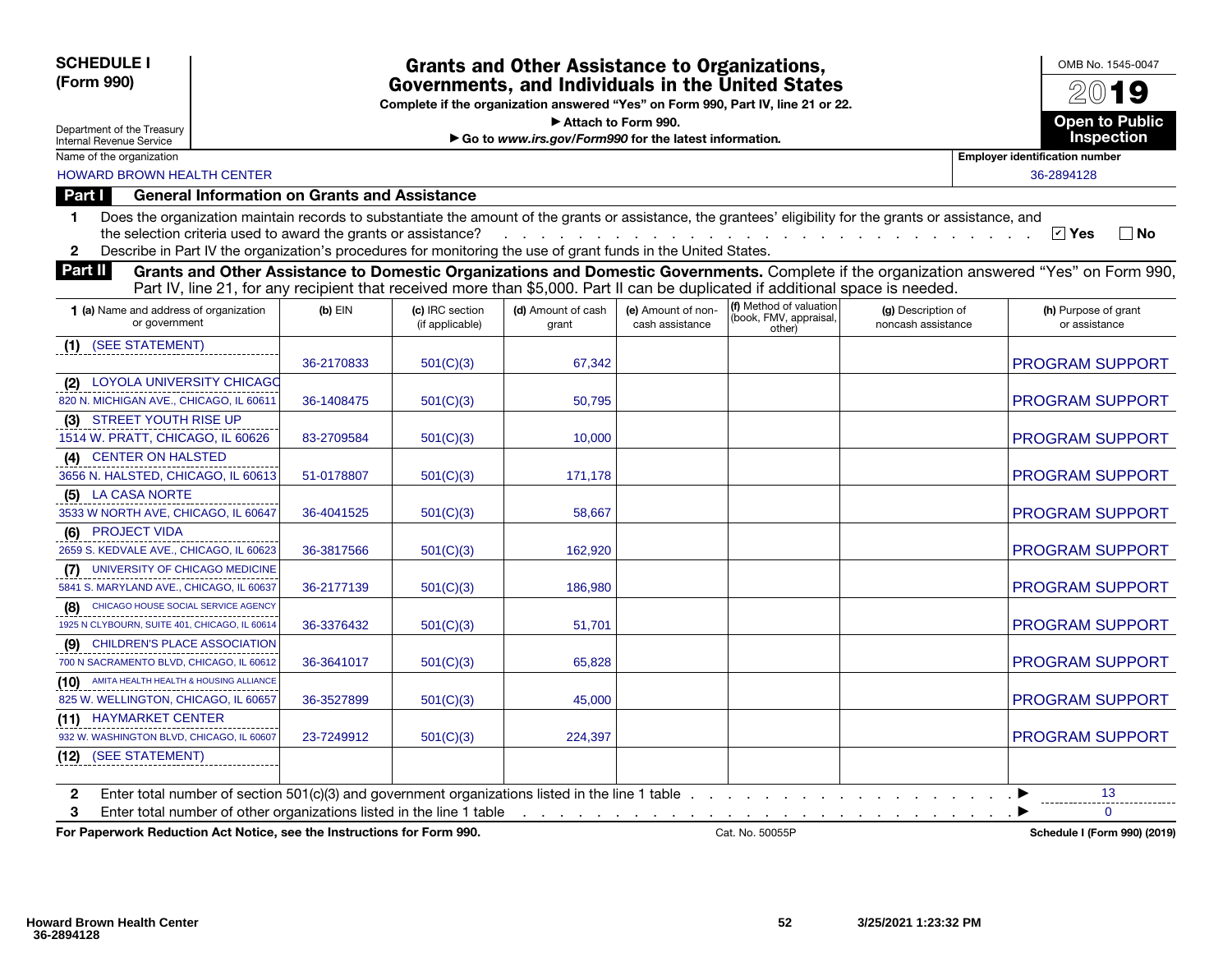| Part III                         | Grants and Other Assistance to Domestic Individuals. Complete if the organization answered "Yes" on Form 990, Part IV, line 22.<br>Part III can be duplicated if additional space is needed. |                             |                             |                                     |                                                          |                                       |
|----------------------------------|----------------------------------------------------------------------------------------------------------------------------------------------------------------------------------------------|-----------------------------|-----------------------------|-------------------------------------|----------------------------------------------------------|---------------------------------------|
|                                  | (a) Type of grant or assistance                                                                                                                                                              | (b) Number of<br>recipients | (c) Amount of<br>cash grant | (d) Amount of<br>noncash assistance | (e) Method of valuation (book,<br>FMV, appraisal, other) | (f) Description of noncash assistance |
| $\mathbf{1}$                     |                                                                                                                                                                                              |                             |                             |                                     |                                                          |                                       |
| $\mathbf{2}$                     |                                                                                                                                                                                              |                             |                             |                                     |                                                          |                                       |
| 3                                |                                                                                                                                                                                              |                             |                             |                                     |                                                          |                                       |
| 4                                |                                                                                                                                                                                              |                             |                             |                                     |                                                          |                                       |
| 5                                |                                                                                                                                                                                              |                             |                             |                                     |                                                          |                                       |
| 6                                |                                                                                                                                                                                              |                             |                             |                                     |                                                          |                                       |
| $\overline{7}$<br><b>Part IV</b> | Supplemental Information. Provide the information required in Part I, line 2; Part III, column (b); and any other additional information.                                                    |                             |                             |                                     |                                                          |                                       |
| (SEE STATEMENT)                  |                                                                                                                                                                                              |                             |                             |                                     |                                                          |                                       |
|                                  |                                                                                                                                                                                              |                             |                             |                                     |                                                          |                                       |
|                                  |                                                                                                                                                                                              |                             |                             |                                     |                                                          |                                       |
|                                  |                                                                                                                                                                                              |                             |                             |                                     |                                                          |                                       |
|                                  |                                                                                                                                                                                              |                             |                             |                                     |                                                          |                                       |
|                                  |                                                                                                                                                                                              |                             |                             |                                     |                                                          |                                       |
|                                  |                                                                                                                                                                                              |                             |                             |                                     |                                                          |                                       |
|                                  |                                                                                                                                                                                              |                             |                             |                                     |                                                          |                                       |
|                                  |                                                                                                                                                                                              |                             |                             |                                     |                                                          |                                       |
|                                  |                                                                                                                                                                                              |                             |                             |                                     |                                                          |                                       |
|                                  |                                                                                                                                                                                              |                             |                             |                                     |                                                          |                                       |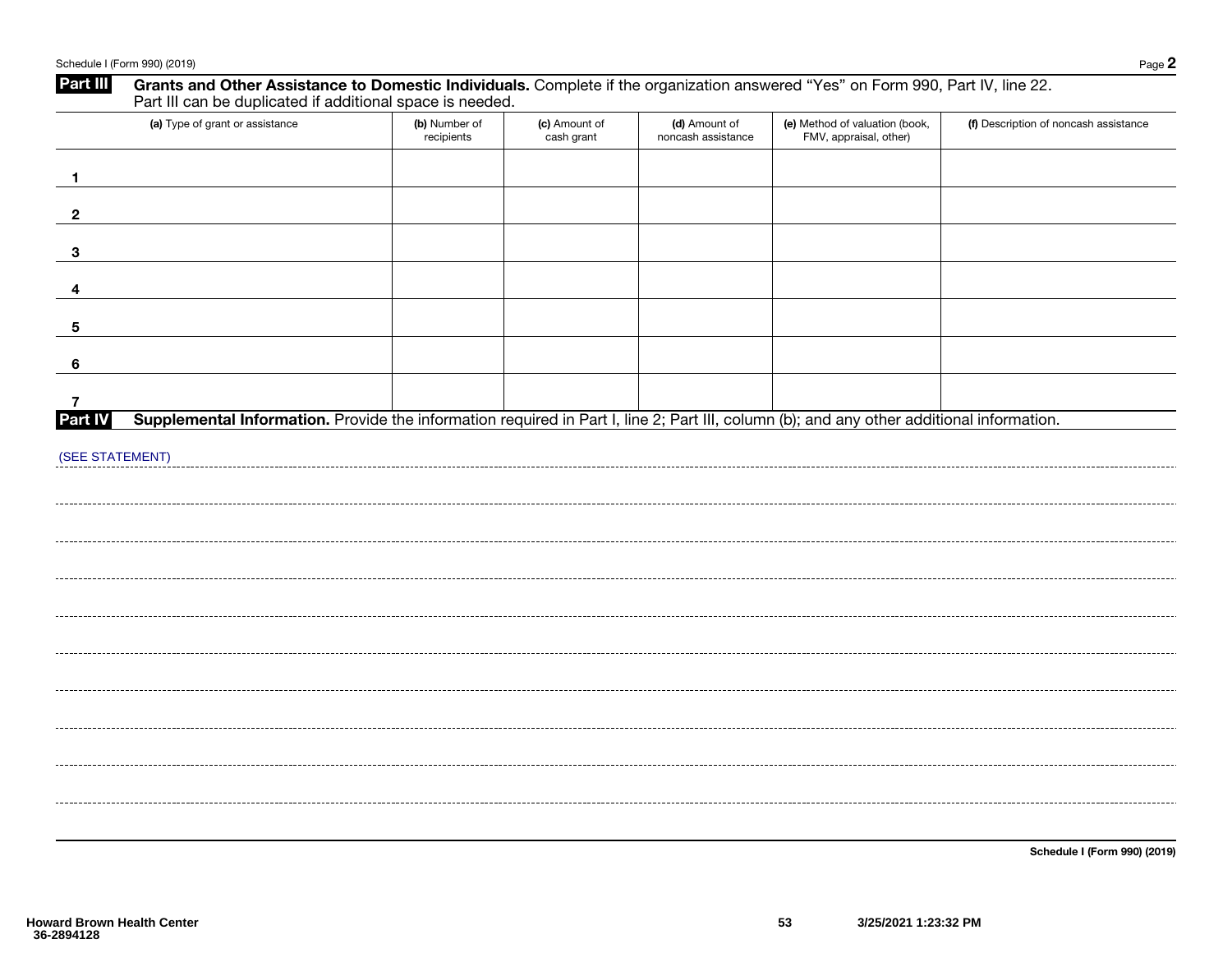## **Part II Grants and Other Assistance to Governments and Organizations in the United States** (continued)

| (a)                                                       | (b)        | (c)                          | (d)                     | (e)                                 | (f)                                                        | (g)                                   | (h)                            |
|-----------------------------------------------------------|------------|------------------------------|-------------------------|-------------------------------------|------------------------------------------------------------|---------------------------------------|--------------------------------|
| Name and address of organization or<br>government         | EIN        | IRC section if<br>applicable | Amount of<br>cash grant | Amount of<br>non-cash<br>assistance | Method of<br>valuation<br>(book, FMV,<br>appraisal, other) | Description of non-cash<br>assistance | Purpose of grant or assistance |
| $(12)$ TRANSUNITED<br>2747 W. 79TH, CHICAGO, IL 60652     | 26-3728794 | 501(C)(3)                    | 10.667                  |                                     |                                                            |                                       | <b>IPROGRAM SUPPORT</b>        |
| $(13)$ TPA NETWORK<br>5537 N. BROADWAY, CHICAGO, IL 60640 | 36-3591116 | 501(C)(3)                    | 108,332                 |                                     |                                                            |                                       | <b>IPROGRAM SUPPORT</b>        |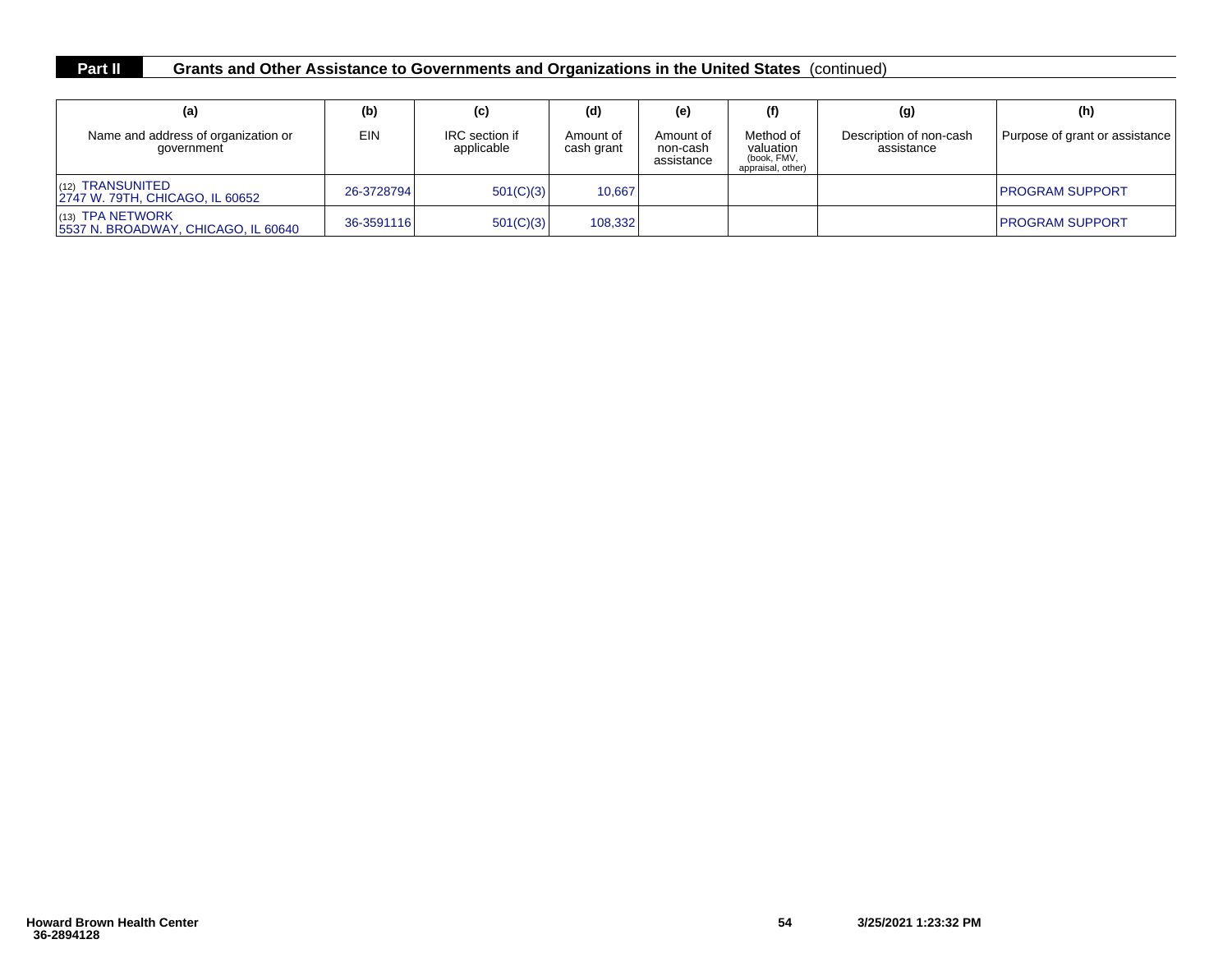**Part IV Supplemental Information.** Provide the information required in Part I, line 2, Part III, column (b), and<br>any other additional information.

| Return Reference - Identifier                                                                         | Explanation                                                                                                                                                             |
|-------------------------------------------------------------------------------------------------------|-------------------------------------------------------------------------------------------------------------------------------------------------------------------------|
| ISCHEDULE I. PART I. LINE<br>12 - PROCEDURES FOR<br>IMONITORING USE OF<br>IGRANT FUNDS.               | THE ORGANIZATION MEETS WITH THE GRANTEES AND REVIEWS PROGRAM METRICS AND OUTCOMES<br>IACHIEVED. SUPPORT FOR EXPENDITURES IS REQUIRED MONTHLY AND REVIEWED FOR APPROVAL. |
| ISCHEDULE I. PART II.<br>ICOLUMN A - NAME AND<br>IADDRESS OF<br>IORGANIZATION OR<br><b>GOVERNMENT</b> | IANN & ROBERT H. LURIE CHILDREN'S HOSPITAL OF CHICAGO<br>225 E CHICAGO AVE CHICAGO. IL 60611                                                                            |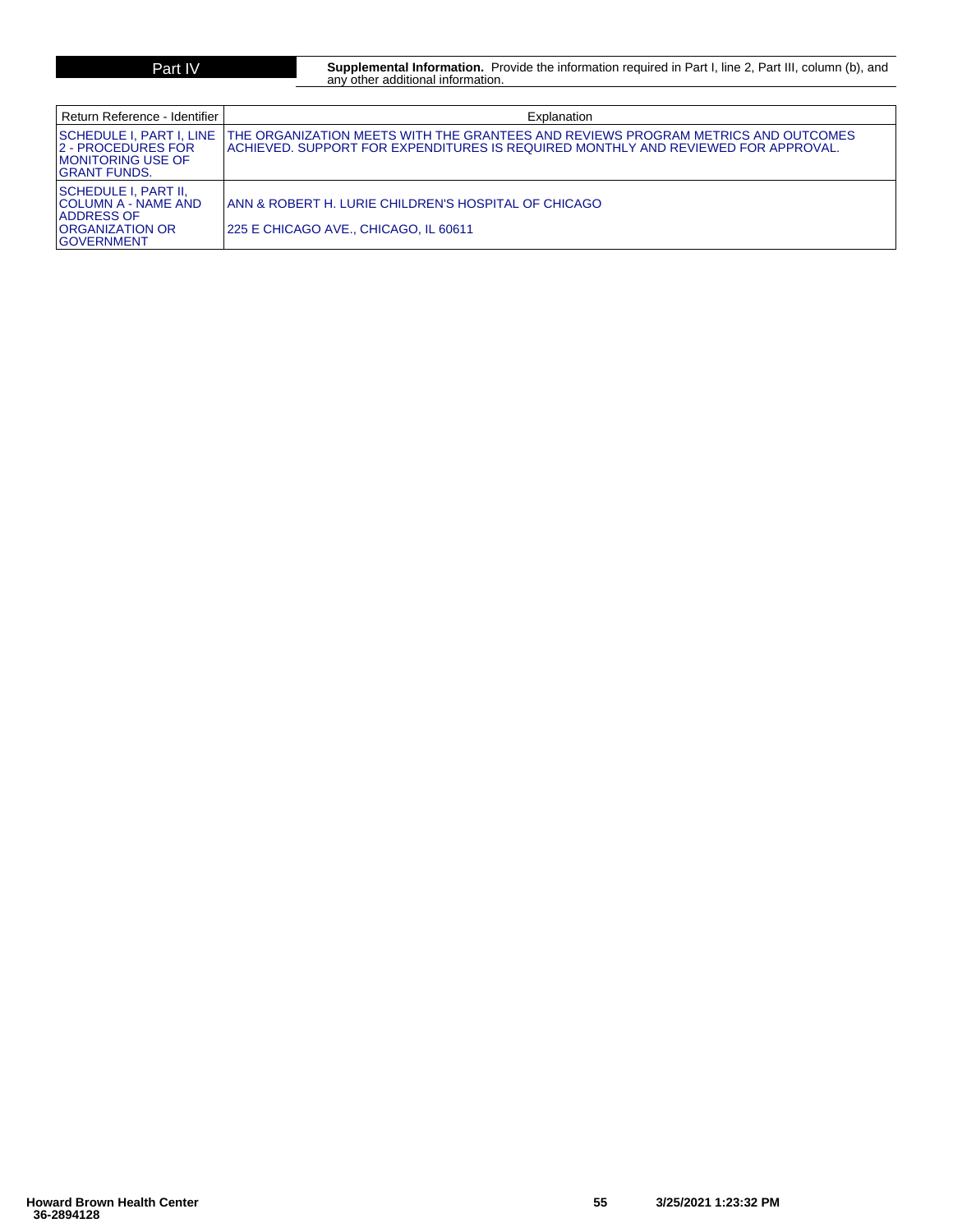| <b>SCHEDULE J</b> |                                                                                                                                                                                                                                                                                                                 | <b>Compensation Information</b>                                                                                                                                                                                                                                                                                                                                                                                                                                                                                                                                                                                                                                                                                                                                                            | OMB No. 1545-0047                     |                |            |        |
|-------------------|-----------------------------------------------------------------------------------------------------------------------------------------------------------------------------------------------------------------------------------------------------------------------------------------------------------------|--------------------------------------------------------------------------------------------------------------------------------------------------------------------------------------------------------------------------------------------------------------------------------------------------------------------------------------------------------------------------------------------------------------------------------------------------------------------------------------------------------------------------------------------------------------------------------------------------------------------------------------------------------------------------------------------------------------------------------------------------------------------------------------------|---------------------------------------|----------------|------------|--------|
| (Form 990)        |                                                                                                                                                                                                                                                                                                                 | For certain Officers, Directors, Trustees, Key Employees, and Highest<br><b>Compensated Employees</b>                                                                                                                                                                                                                                                                                                                                                                                                                                                                                                                                                                                                                                                                                      | 2019                                  |                |            |        |
|                   |                                                                                                                                                                                                                                                                                                                 | Complete if the organization answered "Yes" on Form 990, Part IV, line 23.                                                                                                                                                                                                                                                                                                                                                                                                                                                                                                                                                                                                                                                                                                                 | <b>Open to Public</b>                 |                |            |        |
|                   | Department of the Treasury<br>Internal Revenue Service                                                                                                                                                                                                                                                          | Attach to Form 990.<br>Go to www.irs.gov/Form990 for instructions and the latest information.                                                                                                                                                                                                                                                                                                                                                                                                                                                                                                                                                                                                                                                                                              |                                       | Inspection     |            |        |
|                   | Name of the organization                                                                                                                                                                                                                                                                                        |                                                                                                                                                                                                                                                                                                                                                                                                                                                                                                                                                                                                                                                                                                                                                                                            | <b>Employer identification number</b> |                |            |        |
| Part I            | <b>HOWARD BROWN HEALTH CENTER</b>                                                                                                                                                                                                                                                                               | <b>Questions Regarding Compensation</b>                                                                                                                                                                                                                                                                                                                                                                                                                                                                                                                                                                                                                                                                                                                                                    |                                       | 36-2894128     |            |        |
|                   |                                                                                                                                                                                                                                                                                                                 |                                                                                                                                                                                                                                                                                                                                                                                                                                                                                                                                                                                                                                                                                                                                                                                            |                                       |                | <b>Yes</b> | No     |
| 1a                | $\Box$ Travel for companions                                                                                                                                                                                                                                                                                    | Check the appropriate box(es) if the organization provided any of the following to or for a person listed on Form<br>990, Part VII, Section A, line 1a. Complete Part III to provide any relevant information regarding these items.<br>First-class or charter travel<br>Housing allowance or residence for personal use<br>Payments for business use of personal residence<br>Health or social club dues or initiation fees<br>$\Box$ Tax indemnification and gross-up payments                                                                                                                                                                                                                                                                                                           |                                       |                |            |        |
| b                 | $\Box$ Discretionary spending account<br>Personal services (such as maid, chauffeur, chef)<br>If any of the boxes on line 1a are checked, did the organization follow a written policy regarding payment<br>or reimbursement or provision of all of the expenses described above? If "No," complete Part III to |                                                                                                                                                                                                                                                                                                                                                                                                                                                                                                                                                                                                                                                                                                                                                                                            |                                       |                |            |        |
| $\mathbf{2}$      |                                                                                                                                                                                                                                                                                                                 | Did the organization require substantiation prior to reimbursing or allowing expenses incurred by all<br>directors, trustees, and officers, including the CEO/Executive Director, regarding the items checked on line                                                                                                                                                                                                                                                                                                                                                                                                                                                                                                                                                                      |                                       | $\mathbf{2}$   |            |        |
| 3                 |                                                                                                                                                                                                                                                                                                                 | Indicate which, if any, of the following the organization used to establish the compensation of the<br>organization's CEO/Executive Director. Check all that apply. Do not check any boxes for methods used by a<br>related organization to establish compensation of the CEO/Executive Director, but explain in Part III.<br>□ Compensation committee<br>$\Box$ Written employment contract<br>$\Box$ Independent compensation consultant<br>$\triangleright$ Compensation survey or study<br>$\Box$ Form 990 of other organizations<br>$\triangleright$ Approval by the board or compensation committee                                                                                                                                                                                  |                                       |                |            |        |
| 4                 |                                                                                                                                                                                                                                                                                                                 | During the year, did any person listed on Form 990, Part VII, Section A, line 1a, with respect to the filing<br>organization or a related organization:                                                                                                                                                                                                                                                                                                                                                                                                                                                                                                                                                                                                                                    |                                       |                |            |        |
| а                 |                                                                                                                                                                                                                                                                                                                 |                                                                                                                                                                                                                                                                                                                                                                                                                                                                                                                                                                                                                                                                                                                                                                                            |                                       | 4a             |            | V      |
| b                 |                                                                                                                                                                                                                                                                                                                 | Participate in, or receive payment from, a supplemental nonqualified retirement plan?                                                                                                                                                                                                                                                                                                                                                                                                                                                                                                                                                                                                                                                                                                      |                                       | 4b<br>4c       |            | V<br>V |
| c                 |                                                                                                                                                                                                                                                                                                                 | Participate in, or receive payment from, an equity-based compensation arrangement?<br>If "Yes" to any of lines 4a-c, list the persons and provide the applicable amounts for each item in Part III.                                                                                                                                                                                                                                                                                                                                                                                                                                                                                                                                                                                        |                                       |                |            |        |
| 5                 |                                                                                                                                                                                                                                                                                                                 | Only section 501(c)(3), 501(c)(4), and 501(c)(29) organizations must complete lines 5–9.<br>For persons listed on Form 990, Part VII, Section A, line 1a, did the organization pay or accrue any<br>compensation contingent on the revenues of:                                                                                                                                                                                                                                                                                                                                                                                                                                                                                                                                            |                                       |                |            |        |
| a                 |                                                                                                                                                                                                                                                                                                                 |                                                                                                                                                                                                                                                                                                                                                                                                                                                                                                                                                                                                                                                                                                                                                                                            |                                       | 5a             |            | V      |
| b                 |                                                                                                                                                                                                                                                                                                                 | If "Yes" on line 5a or 5b, describe in Part III.                                                                                                                                                                                                                                                                                                                                                                                                                                                                                                                                                                                                                                                                                                                                           |                                       | 5b             |            | ✓      |
| 6                 |                                                                                                                                                                                                                                                                                                                 | For persons listed on Form 990, Part VII, Section A, line 1a, did the organization pay or accrue any<br>compensation contingent on the net earnings of:                                                                                                                                                                                                                                                                                                                                                                                                                                                                                                                                                                                                                                    |                                       |                |            |        |
| а                 |                                                                                                                                                                                                                                                                                                                 |                                                                                                                                                                                                                                                                                                                                                                                                                                                                                                                                                                                                                                                                                                                                                                                            |                                       | 6a             |            | V      |
| b                 |                                                                                                                                                                                                                                                                                                                 | If "Yes" on line 6a or 6b, describe in Part III.                                                                                                                                                                                                                                                                                                                                                                                                                                                                                                                                                                                                                                                                                                                                           |                                       | 6b             |            | V      |
| $\overline{7}$    |                                                                                                                                                                                                                                                                                                                 | For persons listed on Form 990, Part VII, Section A, line 1a, did the organization provide any nonfixed                                                                                                                                                                                                                                                                                                                                                                                                                                                                                                                                                                                                                                                                                    |                                       | $\overline{7}$ |            | V      |
| 8                 |                                                                                                                                                                                                                                                                                                                 | Were any amounts reported on Form 990, Part VII, paid or accrued pursuant to a contract that was subject<br>to the initial contract exception described in Regulations section 53.4958-4(a)(3)? If "Yes," describe                                                                                                                                                                                                                                                                                                                                                                                                                                                                                                                                                                         |                                       | 8              |            | V      |
| 9                 |                                                                                                                                                                                                                                                                                                                 | If "Yes" on line 8, did the organization also follow the rebuttable presumption procedure described in<br>Regulations section 53.4958-6(c)? $\ldots$ $\ldots$ $\ldots$ $\ldots$ $\ldots$ $\ldots$ $\ldots$ $\ldots$ $\ldots$ $\ldots$<br>$\overline{\phantom{a}}$ $\overline{\phantom{a}}$ $\overline{\phantom{a}}$ $\overline{\phantom{a}}$ $\overline{\phantom{a}}$ $\overline{\phantom{a}}$ $\overline{\phantom{a}}$ $\overline{\phantom{a}}$ $\overline{\phantom{a}}$ $\overline{\phantom{a}}$ $\overline{\phantom{a}}$ $\overline{\phantom{a}}$ $\overline{\phantom{a}}$ $\overline{\phantom{a}}$ $\overline{\phantom{a}}$ $\overline{\phantom{a}}$ $\overline{\phantom{a}}$ $\overline{\phantom{a}}$ $\overline{\$<br>enverk Reduction Act Notice, and the Instructions for Form 000 |                                       | 9              |            |        |

For Paperwork Reduction Act Notice, see the Instructions for Form 990. Cat. No. 50053T Schedule J (Form 990) 2019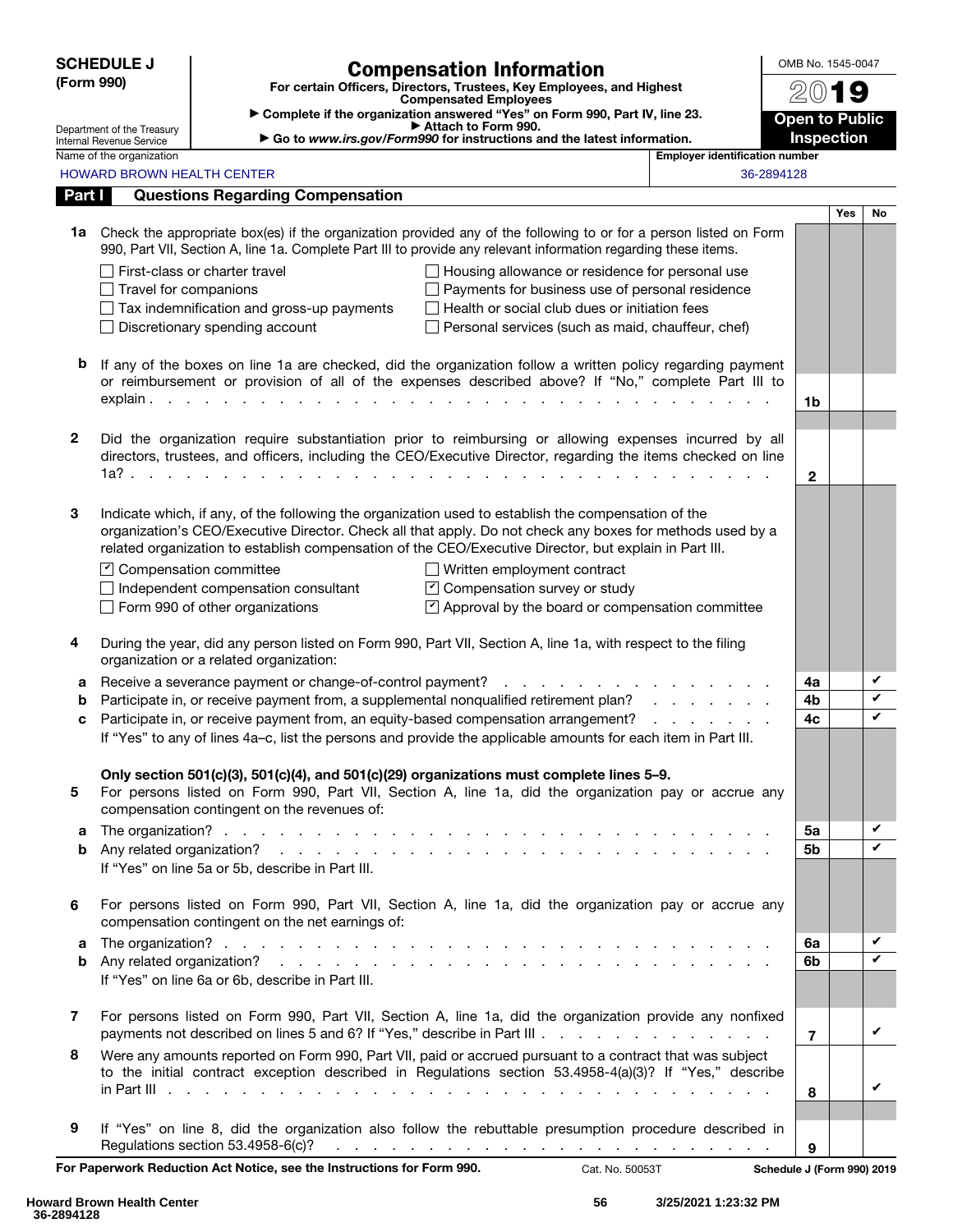### Part II Officers, Directors, Trustees, Key Employees, and Highest Compensated Employees. Use duplicate copies if additional space is needed.

For each individual whose compensation must be reported on Schedule J, report compensation from the organization on row (i) and from related organizations, described in the instructions, on row (ii). Do not list any individuals that aren't listed on Form 990, Part VII.

| Note: The sum of columns (B)(i)-(iii) for each listed individual must equal the total amount of Form 990, Part VII, Section A, line 1a, applicable column (D) and (E) amounts for that individual. |      |                          | (B) Breakdown of W-2 and/or 1099-MISC compensation |                                           | (C) Retirement and             |                            |                                                 | (F) Compensation                                           |
|----------------------------------------------------------------------------------------------------------------------------------------------------------------------------------------------------|------|--------------------------|----------------------------------------------------|-------------------------------------------|--------------------------------|----------------------------|-------------------------------------------------|------------------------------------------------------------|
| (A) Name and Title                                                                                                                                                                                 |      | (i) Base<br>compensation | (ii) Bonus & incentive<br>compensation             | (iii) Other<br>reportable<br>compensation | other deferred<br>compensation | (D) Nontaxable<br>benefits | <b>(E)</b> Total of columns<br>$(B)(i)$ - $(D)$ | in column (B) reported<br>as deferred on prior<br>Form 990 |
| <b>DAVID ERNESTO MUNAR</b>                                                                                                                                                                         | (i)  | 296,151                  | 31,667                                             | 542                                       | 14,000                         | 1.129                      | 343.489                                         |                                                            |
| 1 PRESIDENT AND CEO                                                                                                                                                                                | (i)  |                          |                                                    |                                           |                                |                            |                                                 |                                                            |
| <b>MAGDA HOULBERG, MD</b>                                                                                                                                                                          | (i)  | 242,924                  | 7.200                                              | 296                                       | 13,199                         | 25.483                     | 289.102                                         |                                                            |
| 2CHIEF CLINICAL OFFICER                                                                                                                                                                            | (ii) |                          |                                                    |                                           |                                |                            |                                                 |                                                            |
| <b>KRISTIN KEGLOVITZ-BAKER</b>                                                                                                                                                                     | (i)  | 225,979                  | 6,900                                              | 186                                       | 10,893                         | 23,532                     | 267,490                                         |                                                            |
| 3CHIEF OPERATING OFFICER                                                                                                                                                                           | (ii) |                          |                                                    |                                           |                                |                            |                                                 |                                                            |
| <b>MAYA GREEN, MD</b>                                                                                                                                                                              | (i)  | 228,216                  | 9,000                                              | 197                                       | 13,199                         | 10,993                     | 261,605                                         |                                                            |
| 4REGIONAL MEDICAL DIRECTOR                                                                                                                                                                         | (ii) |                          | O                                                  | 0                                         | 0                              |                            |                                                 |                                                            |
| <b>LAURA CRAIG, MD</b>                                                                                                                                                                             | (i)  | 230,331                  | 5,000                                              | 155                                       | 11,933                         | 11,708                     | 259,127                                         |                                                            |
| 5PSYCHIATRIST                                                                                                                                                                                      | (ii) | 0                        | 0                                                  | 0                                         | $\mathbf 0$                    | 0                          |                                                 |                                                            |
| PATRICK GIBBONS, DO                                                                                                                                                                                | (i)  | 228,388                  | 9,000                                              | 174                                       | 11,419                         | $\Omega$                   | 248,981                                         |                                                            |
| <b>6REGIONAL MEDICAL DIRECTOR</b>                                                                                                                                                                  | (ii) |                          | $\mathbf{0}$                                       | $\mathbf 0$                               | $\mathbf 0$                    | 0                          |                                                 |                                                            |
| <b>WEN-HO YANG</b>                                                                                                                                                                                 | (i)  | 220,227                  | 4,000                                              | 300                                       | 7,971                          | 15,915                     | 248,413                                         |                                                            |
| <b>7PHYSICIAN</b>                                                                                                                                                                                  | (ii) |                          | $\Omega$                                           | 0                                         | $\Omega$                       |                            |                                                 |                                                            |
| ALFRED TORRENCE, MD                                                                                                                                                                                | (i)  | 205,443                  | 9,000                                              | 1,246                                     | 11,020                         | 19,330                     | 246,039                                         | ∩                                                          |
| <b>8PHYSICIAN</b>                                                                                                                                                                                  | (ii) |                          | 0                                                  | $\mathbf{I}$                              | $\Omega$                       |                            |                                                 |                                                            |
| <b>CORINNE BLUM, MD</b>                                                                                                                                                                            | (i)  | 203,731                  | 9,000                                              | 281                                       | 10,917                         | 20,353                     | 244,282                                         |                                                            |
| <b>9PHYSICIAN</b>                                                                                                                                                                                  | (ii) | <sup>0</sup>             | $\Omega$                                           | $\Omega$                                  | $\Omega$                       | n                          |                                                 |                                                            |
| ROBERT HARGAN, MD                                                                                                                                                                                  | (i)  | 218,316                  | 9,000                                              | 440                                       | $\Omega$                       | 8,171                      | 235,927                                         |                                                            |
| 10PHYSICIAN                                                                                                                                                                                        | (ii) |                          | $\Omega$                                           | ∩                                         | $\Omega$                       | n                          |                                                 |                                                            |
| <b>JOHN MCELWEE</b>                                                                                                                                                                                | (i)  | 189,951                  | 5,500                                              | 369                                       | 9,912                          | 8,849                      | 214,581                                         |                                                            |
| <b>11 CHIEF FINANCIAL OFFICER</b>                                                                                                                                                                  | (ii) | $\Omega$                 | $\Omega$                                           | $\Omega$                                  | $\Omega$                       | $\Omega$                   | $\Omega$                                        | 0                                                          |
|                                                                                                                                                                                                    | (i)  |                          |                                                    |                                           |                                |                            |                                                 |                                                            |
| 12                                                                                                                                                                                                 | (i)  |                          |                                                    |                                           |                                |                            |                                                 |                                                            |
|                                                                                                                                                                                                    | (i)  |                          |                                                    |                                           |                                |                            |                                                 |                                                            |
| 13                                                                                                                                                                                                 | (ii) |                          |                                                    |                                           |                                |                            |                                                 |                                                            |
|                                                                                                                                                                                                    | (i)  |                          |                                                    |                                           |                                |                            |                                                 |                                                            |
| 14                                                                                                                                                                                                 | (ii) |                          |                                                    |                                           |                                |                            |                                                 |                                                            |
|                                                                                                                                                                                                    | (i)  |                          |                                                    |                                           |                                |                            |                                                 |                                                            |
| 15                                                                                                                                                                                                 | (ii) |                          |                                                    |                                           |                                |                            |                                                 |                                                            |
|                                                                                                                                                                                                    | (i)  |                          |                                                    |                                           |                                |                            |                                                 |                                                            |
| 16                                                                                                                                                                                                 | (ii) |                          |                                                    |                                           |                                |                            |                                                 |                                                            |

Schedule J (Form 990) 2019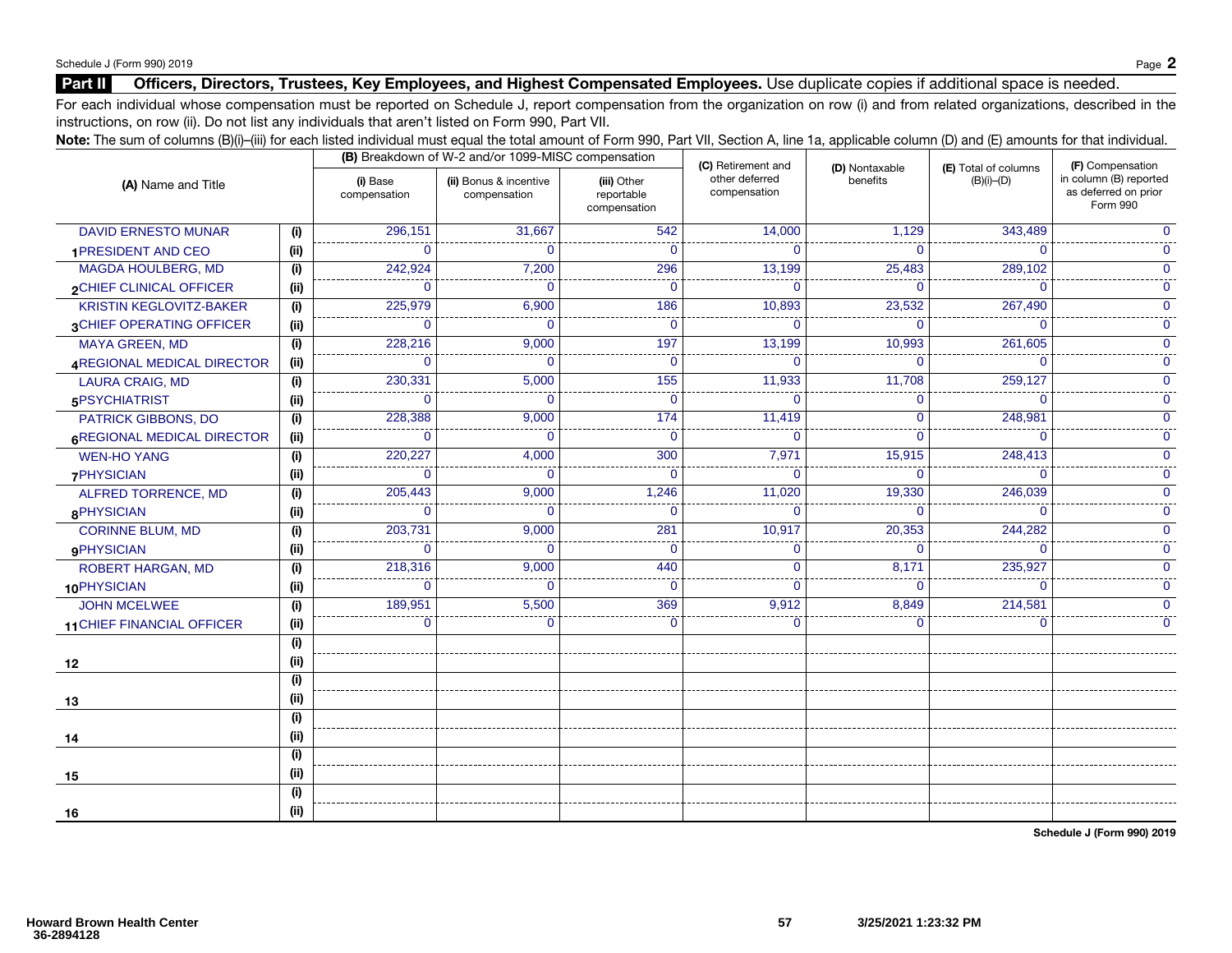### SCHEDULE M (Form 990)

# Noncash Contributions

OMB No. 1545-0047 2019

Open to Public

Department of the Treasury Internal Revenue Service

| ► Complete if the organizations answered "Yes" on Form 990, Part IV, lines 29 or 30. |  |
|--------------------------------------------------------------------------------------|--|
| Attach to Form 990.                                                                  |  |

▶ Go to *www.irs.gov/Form990* for instructions and the latest information.

Name of the organization in the organization  $\blacksquare$ 

# Inspection

|              | HOWARD BROWN HEALTH CENTER                                 |                               |                                                        |                                                                                    |           | 36-2894128                                                   |
|--------------|------------------------------------------------------------|-------------------------------|--------------------------------------------------------|------------------------------------------------------------------------------------|-----------|--------------------------------------------------------------|
| Part I       | <b>Types of Property</b>                                   |                               |                                                        |                                                                                    |           |                                                              |
|              |                                                            | (a)<br>Check if<br>applicable | (b)<br>Number of contributions or<br>items contributed | (c)<br>Noncash contribution<br>amounts reported on<br>Form 990, Part VIII, line 1g |           | (d)<br>Method of determining<br>noncash contribution amounts |
|              | Art-Works of art                                           |                               |                                                        |                                                                                    |           |                                                              |
| $\mathbf{2}$ | Art-Historical treasures                                   |                               |                                                        |                                                                                    |           |                                                              |
| 3            | Art-Fractional interests                                   |                               |                                                        |                                                                                    |           |                                                              |
| 4            | Books and publications                                     |                               |                                                        |                                                                                    |           |                                                              |
| 5            | Clothing and household<br>goods $\cdots$ $\cdots$ $\cdots$ | v                             |                                                        |                                                                                    | 2,439,341 | <b>SELLING COST</b>                                          |
| 6            | Cars and other vehicles                                    |                               |                                                        |                                                                                    |           |                                                              |
|              | Boats and planes                                           |                               |                                                        |                                                                                    |           |                                                              |
| 8            | Intellectual property                                      |                               |                                                        |                                                                                    |           |                                                              |
| 9            | Securities-Publicly traded                                 | $\checkmark$                  | 3                                                      |                                                                                    | 10.491    | <b>MARKET VALUE</b>                                          |
| 10           | Securities-Closely held stock.                             |                               |                                                        |                                                                                    |           |                                                              |

| 13 | Qualified conservation  |  |
|----|-------------------------|--|
|    | contribution - Historic |  |
|    | structures              |  |

| 9       | Securities-Publicly traded                                                                            | $\checkmark$ | 3 | 10,491   MARKET VALUE |
|---------|-------------------------------------------------------------------------------------------------------|--------------|---|-----------------------|
| 10      | Securities-Closely held stock.                                                                        |              |   |                       |
| 11      | Securities-Partnership, LLC,                                                                          |              |   |                       |
|         | or trust interests                                                                                    |              |   |                       |
| $12 \,$ | Securities-Miscellaneous                                                                              |              |   |                       |
| 13      | Qualified conservation                                                                                |              |   |                       |
|         | contribution - Historic                                                                               |              |   |                       |
|         | structures                                                                                            |              |   |                       |
| 14      | Qualified conservation                                                                                |              |   |                       |
|         | contribution-Other                                                                                    |              |   |                       |
| 15      | Real estate – Residential                                                                             |              |   |                       |
| 16      | Real estate-Commercial                                                                                |              |   |                       |
| 17      | Real estate - Other                                                                                   |              |   |                       |
| 18      | Collectibles                                                                                          |              |   |                       |
| 19      | Food inventory                                                                                        |              |   |                       |
| 20      | Drugs and medical supplies                                                                            |              |   |                       |
| 21      | Taxidermy                                                                                             |              |   |                       |
| 22      | Historical artifacts                                                                                  |              |   |                       |
| 23      | Scientific specimens                                                                                  |              |   |                       |
| 24      | Archeological artifacts                                                                               |              |   |                       |
| 25      |                                                                                                       |              |   |                       |
| 26      | Other ▶ ( __________________________)                                                                 |              |   |                       |
| 27      |                                                                                                       |              |   |                       |
| 28      | Other $\blacktriangleright$ (                                                                         |              |   |                       |
| 29      | Number of Forms 8283 received by the organization during the tax year for contributions for           |              |   |                       |
|         | which the organization completed Form 8283, Part IV, Donee Acknowledgement entercated by the complete |              |   | 29<br>$\mathbf{0}$    |

29 Number of Forms 8283 received by the organization during the tax year for contributions for which the organization completed Form 8283, Part IV, Donee Acknowledgement . . . . . . 29

| n |  |
|---|--|

|     |                                                                                                                                                                                                                                                 |            | Yes | <b>No</b> |
|-----|-------------------------------------------------------------------------------------------------------------------------------------------------------------------------------------------------------------------------------------------------|------------|-----|-----------|
| 30a | During the year, did the organization receive by contribution any property reported in Part I, lines 1 through<br>28, that it must hold for at least three years from the date of the initial contribution, and which isn't required            |            |     |           |
|     |                                                                                                                                                                                                                                                 | <b>30a</b> |     |           |
|     | <b>b</b> If "Yes," describe the arrangement in Part II.                                                                                                                                                                                         |            |     |           |
| 31  | Does the organization have a gift acceptance policy that requires the review of any nonstandard                                                                                                                                                 |            |     |           |
|     |                                                                                                                                                                                                                                                 | 31         | ✓   |           |
| 32а | Does the organization hire or use third parties or related organizations to solicit, process, or sell noncash                                                                                                                                   |            |     |           |
|     | contributions?<br>and a construction of the construction of the construction of the construction of the construction of the construction of the construction of the construction of the construction of the construction of the construction of | 32a        |     |           |
| b.  | If "Yes," describe in Part II.                                                                                                                                                                                                                  |            |     |           |
| 33  | If the organization didn't report an amount in column (c) for a type of property for which column (a) is checked,<br>describe in Part II.                                                                                                       |            |     |           |

For Paperwork Reduction Act Notice, see the Instructions for Form 990. Cat. No. 51227J Schedule M (Form 990) 2019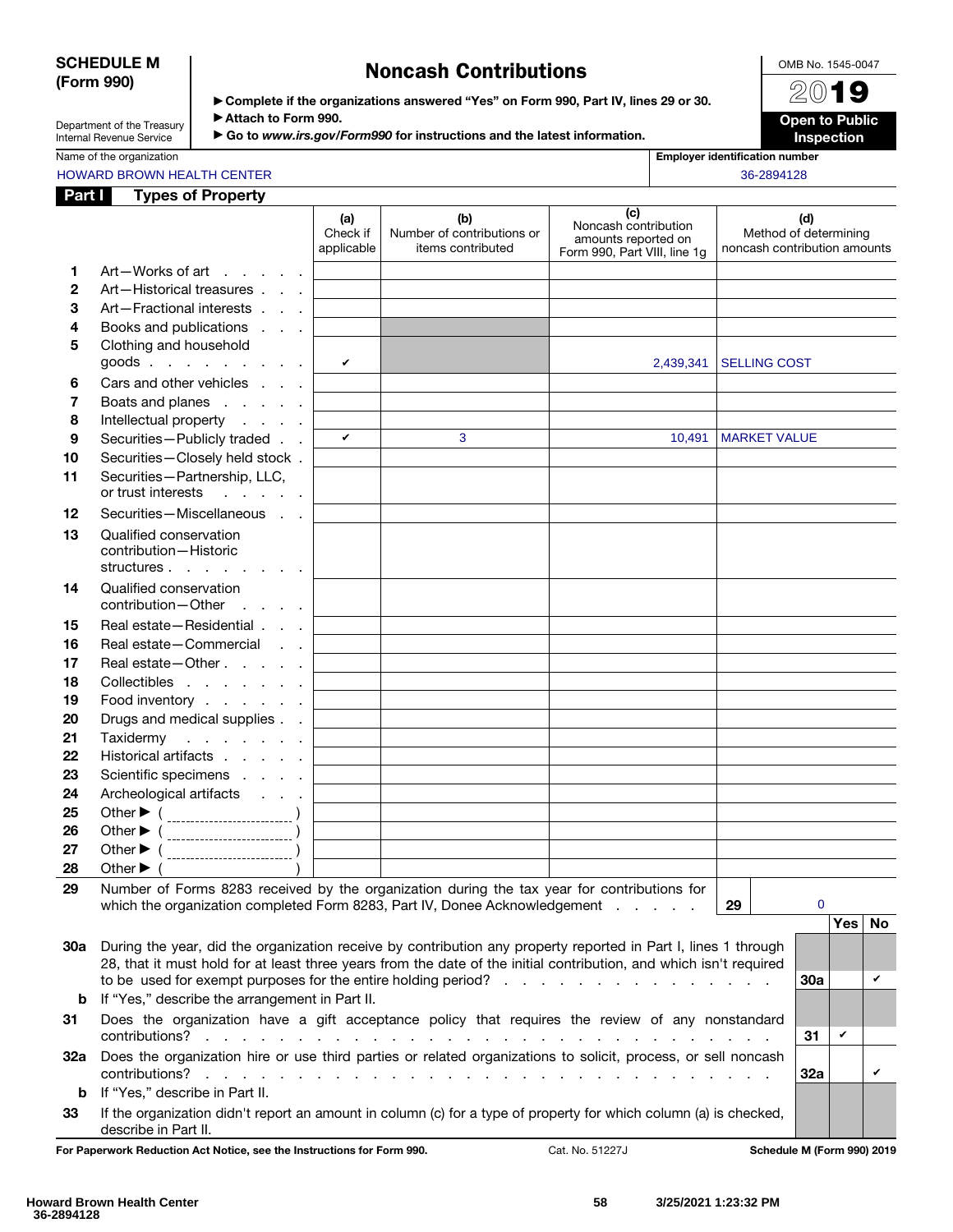**Part II Supplemental Information.** Provide the information required by Part I, lines 30b, 32b, and 33, and whether the organization is reporting in Part I, column (b), the number of contributions, the number of items received, or a combination of both. Also complete this part for any additional information.

| Return Reference - Identifier                                                                              | Explanation                                                                                                                                                                                                   |
|------------------------------------------------------------------------------------------------------------|---------------------------------------------------------------------------------------------------------------------------------------------------------------------------------------------------------------|
| SCHEDULE M. PART   -<br>I EXPLANATIONS OF<br> REPORTING METHOD FOR  <br>INUMBER OF<br><b>CONTRIBUTIONS</b> | ICLOTHING AND HOUSEHOLD GOODS - ESTIMATE OF NUMBER OF ITEMS CONTRIBUTED FOR OUR<br><b>ORGANIZATION TO RESELL AT OUR RETAIL LOCATIONS.</b><br>ISECURITIES - PUBLICLY TRADED - NUMBER OF CONTRIBUTIONS RECEIVED |
| SCHEDULE M. PART I.<br>ILINE 5 - CLOTHING AND<br>IHOUSEHOLD GOODS                                          | HOWARD BROWN OPERATES THREE RESALE SHOPS SUPPORTED SOLELY BY DONATIONS OF SECOND-<br>IHAND GOODS. INCOME FROM SALES OF DONATED GOODS IS RECORDED AS DIRECT PUBLIC SUPPORT AT<br>IDATE OF SALE.                |